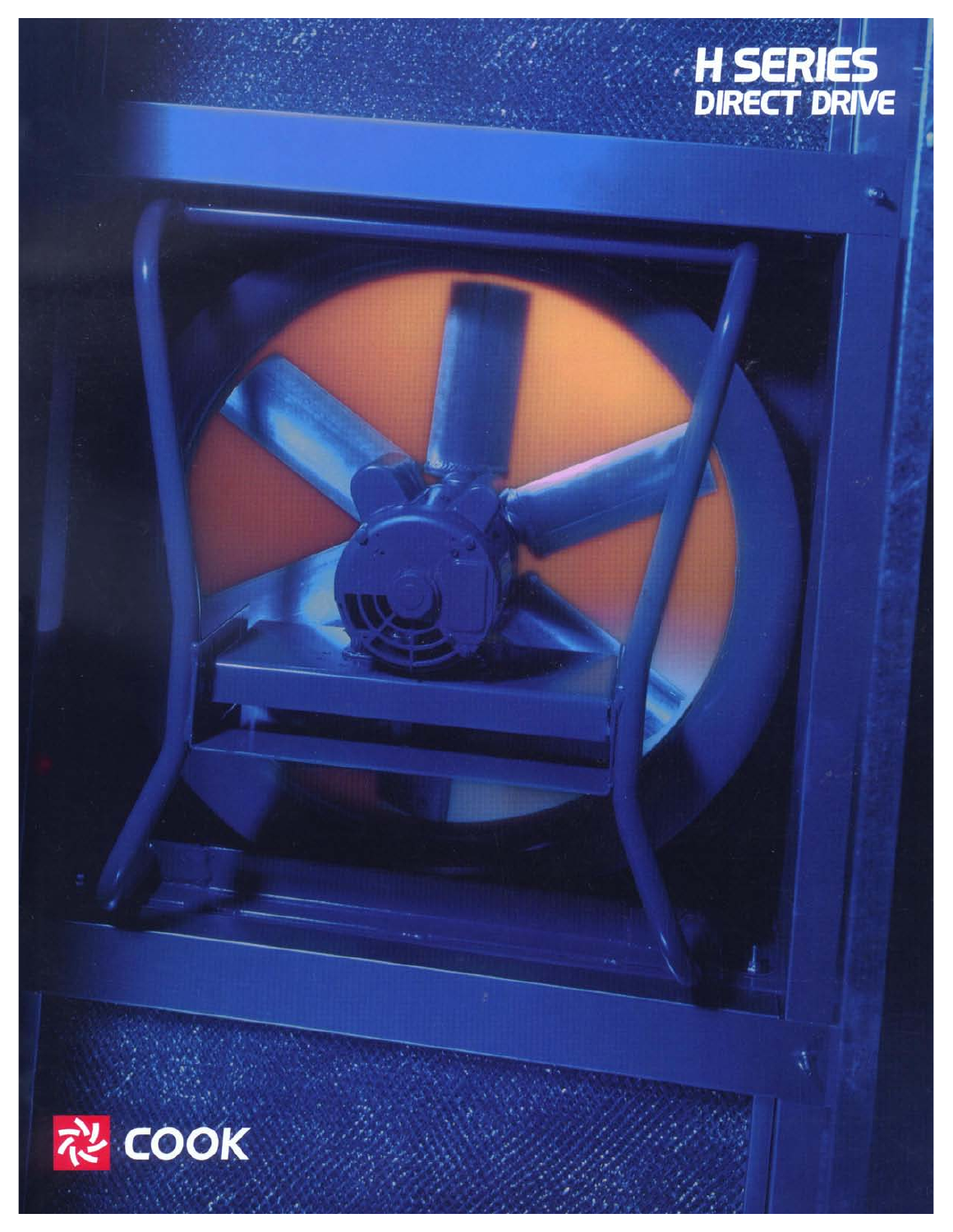# **H-SERIES DIRECT DRIVE Hooded Axial Exhaust, Supply, Filtered Supply and Reversible**

**Roof Ventilators** 

| Page                               |  |
|------------------------------------|--|
| Introduction                       |  |
| Propeller and Filter Information 3 |  |
|                                    |  |
|                                    |  |
|                                    |  |
|                                    |  |
|                                    |  |
| <b>HEE-D Exhaust</b>               |  |
|                                    |  |
| 24 HFF-D Data                      |  |
|                                    |  |
|                                    |  |
|                                    |  |
|                                    |  |
|                                    |  |
| <b>HES-D Supply</b>                |  |
|                                    |  |
|                                    |  |
|                                    |  |
|                                    |  |
|                                    |  |
|                                    |  |
|                                    |  |
| <b>HEF-D Supply Filtered</b>       |  |
|                                    |  |
|                                    |  |
|                                    |  |
|                                    |  |
|                                    |  |
|                                    |  |
|                                    |  |
| <b>HER-D Reversible</b>            |  |
|                                    |  |
|                                    |  |
|                                    |  |
|                                    |  |
|                                    |  |
|                                    |  |
|                                    |  |

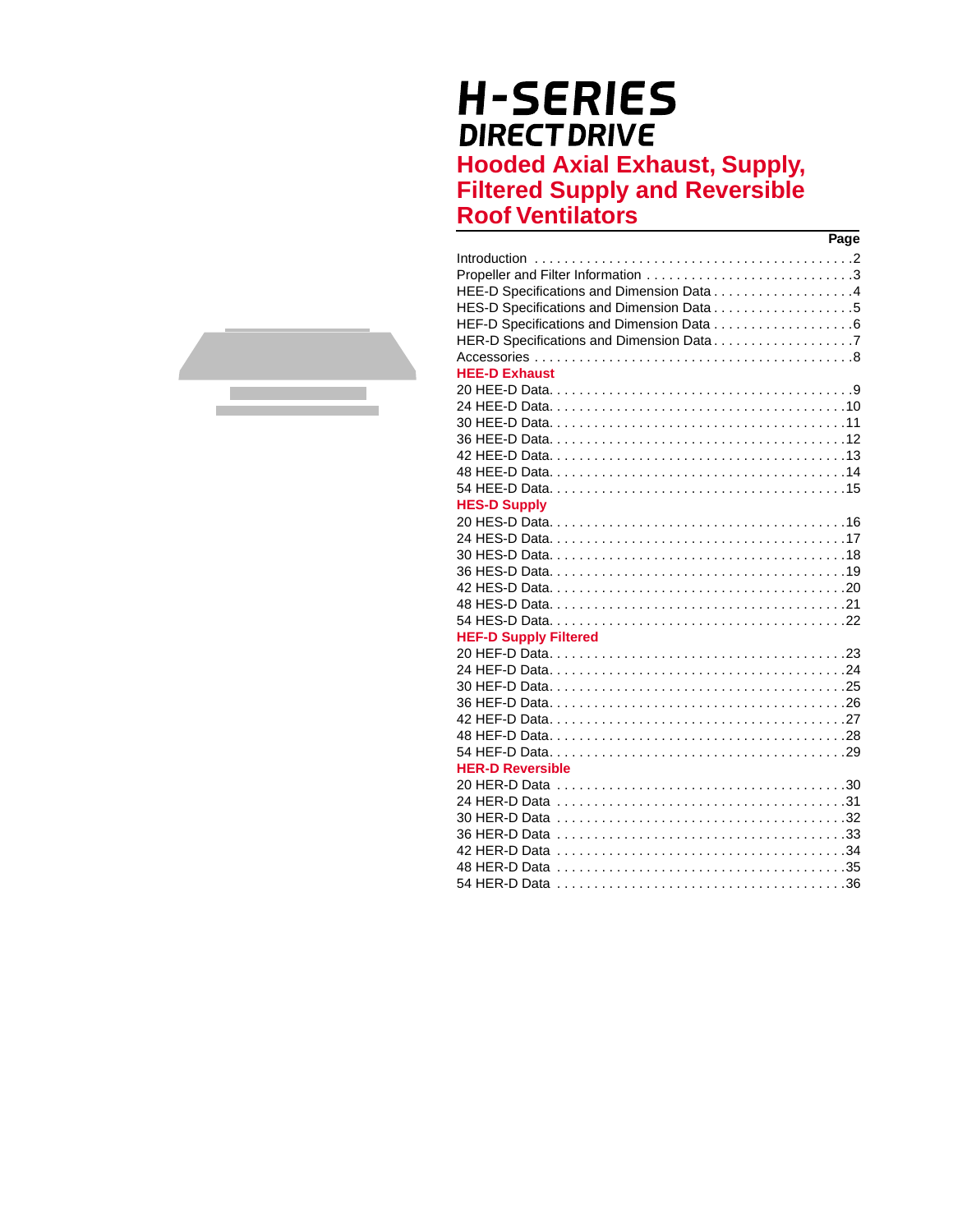# **H Series - Direct Drive**

Loren Cook H Series - Direct Drive Propeller Roof Ventilators are designed for industrial or commercial applications requiring a low profile roof top design. The H Series - Direct Drive is available in exhaust, supply, reversible or filtered supply configurations and utilizes an extruded aluminum airfoil propeller. The H Series - Direct Drive consists of HEE-D - Hooded Extruded Aluminum Airfoil Exhaust; HES-D - Hooded Extruded Aluminum Airfoil Supply; HEF-D - Hooded Extruded Aluminum Airfoil Filtered; and HER-D - Hooded Extruded Aluminum Airfoil Supply/Exhaust Reversible. Models are available in sizes 20 inches through 54 inches.



- Fan power assembly is of welded tubular steel construction with a Lorenized<sup>TM</sup> powder coat finish. The minimum  $14$ gauge steel base features an integral spun venturi and continuously welded curb cap corners.
- Galvanized steel hood features a large removable top cap allowing unobstructed access to the motor, and power assembly without removing the entire hood.
- Exhaust, supply and reversible ventilators in sizes 20 through 48 and filtered supply ventilators in sizes 20 through 42 are shipped assembled. Exhaust, supply and reversible ventilators in size 54, and filtered supply ventilators in sizes 48 and 54, are shipped with the hood in two sections for easy field assembly.
- Filtered H Series ventilators have two inch washable aluminum filters standard. Fiberglass and Polyester replaceable media filters are available as an option. Aluminum filters meet AGA requirements and are of high efficiency per AF1 test procedures.
- Motors are heavy duty type with permanently lubricated bearings.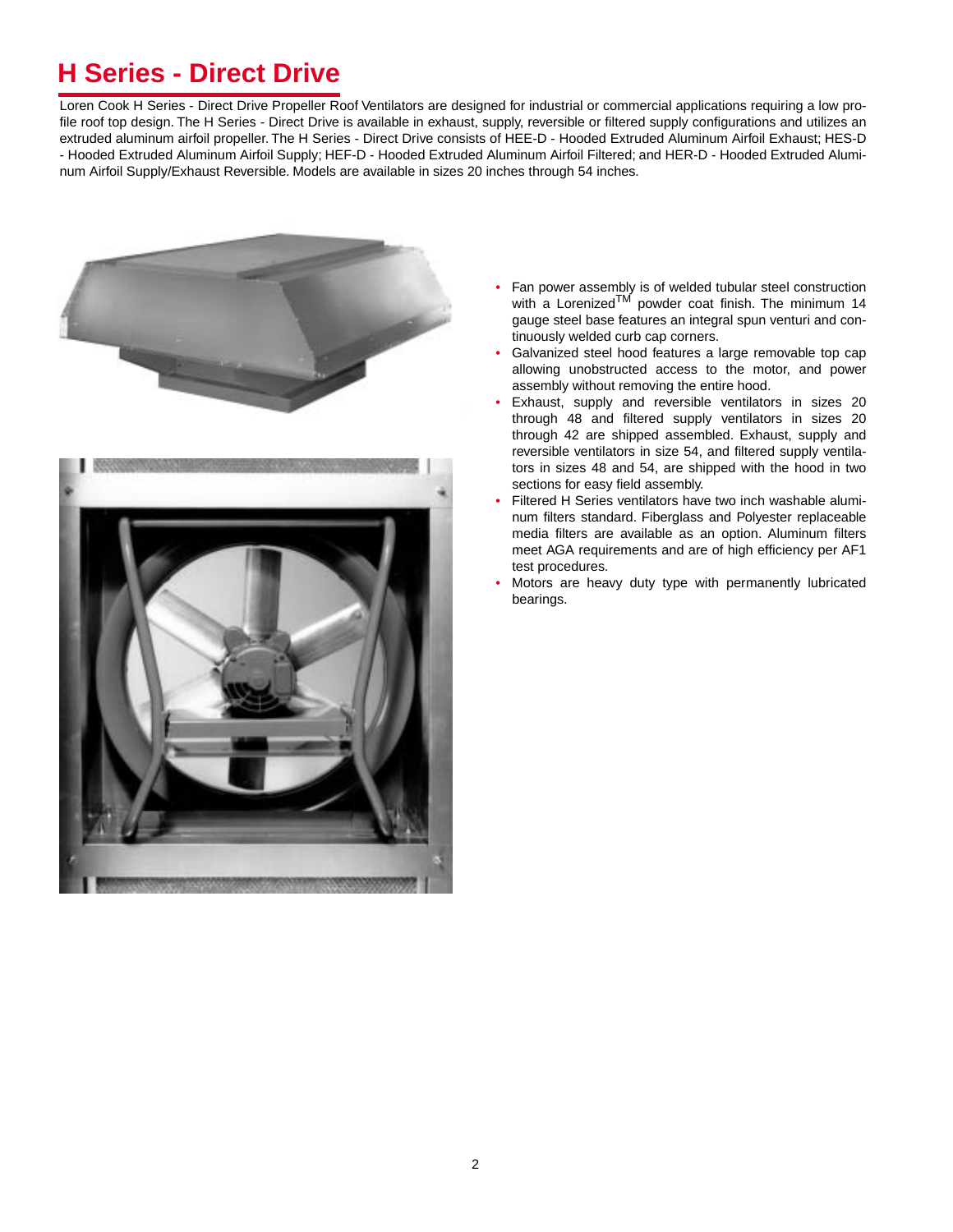



### **E Series Extruded Aluminum Airfoil Propeller**

The E series extruded aluminum airfoil propeller is designed for use where higher static pressures are required. This propeller design is unique to the Loren Cook Company. It is constructed with four or six aluminum blades of the extruded airfoil design, mounted in a cast aluminum hub. The pitch setting of the blades is done at the factory and the blades are locked into place by means of a roll pin. Due to the airfoil shape, the E series blade has a non-overloading characteristic such as is found in a centrifugal type wheel. The propeller is available in diameter sizes from 20 inch to 54 inch and in static pressures from 0 to 1 inch. Each propeller is statically and dynamically balanced for vibration free operation.

#### **H Series Filter Media Data**

Aluminum Media (Standard) - Expanded aluminum, washable filter media installed in a 2 inch frame. Initial Atmospheric Dust Spot Efficiency - < 20 percent

Average Atmospheric Dust Spot Efficiency - < 20 percent

Average Synthetic Dust Weight Arrestance - 54 percent

Fiberglass Media (Optional) - Laminated fiberglass replaceable media installed in a 2 inch frame. Initial Atmospheric Dust Spot Efficiency - < 20 percent Average Atmospheric Dust Spot Efficiency - < 20 percent Average Synthetic Dust Weight Arrestance - 84 percent

Polyester Media (Optional) - Non-woven polyester replaceable media installed in a 2 inch frame. Initial Atmospheric Dust Spot Efficiency - < 20 percent

Average Atmospheric Dust Spot Efficiency - < 20 percent Average Synthetic Dust Weight Arrestance - 93 percent

**Filter Media Pressure Drop**

The following information will be helpful in calculating any additional static pressure to add for optional filter media.

#### **Example:**

A size 24 HEF-D selected for 3640 CFM at 0.125 inch system static pressure utilizing polyester media for superior dust arrestance.

- 1. CFM/Intake area (SF) = Intake velocity (FPM) 3640 CFM/23.5 SF = 155 FPM.
- 2. Go into the pressure drop graph and determine the standard static pressure drop with aluminum media as well as the pressure drop for the optional media at intake velocity.
- 3. Subtract one from the other and add that number to the system static pressure. (In this case, 0.075" - 0.025" = 0.05" SP).
- 4. Make the selection at the new static pressure point. (In this case,  $0.125" + 0.05" = 0.13"$ ).

#### 0.4 0.35 SP (In. W.G.)  $($ In. W.G. 0.3 0.25 polyester o<br>SP 0.2 Fiberglas 0.15 **Aluminum** 0.1  $0.075 -$ 0.05  $0.025 \Omega$ 350 400 100 150 200 250 300 155 FPM

### **Fan Intake Area**

| Fan Model<br>(HEF-D) | Intake Area<br>(SF) |
|----------------------|---------------------|
| 20                   | 16.3                |
| 24                   | 23.5                |
| 30                   | 31.6                |
| 36                   | 39.6                |
| 42                   | 47.8                |
| 48                   | 59.3                |
| 54                   | 70.3                |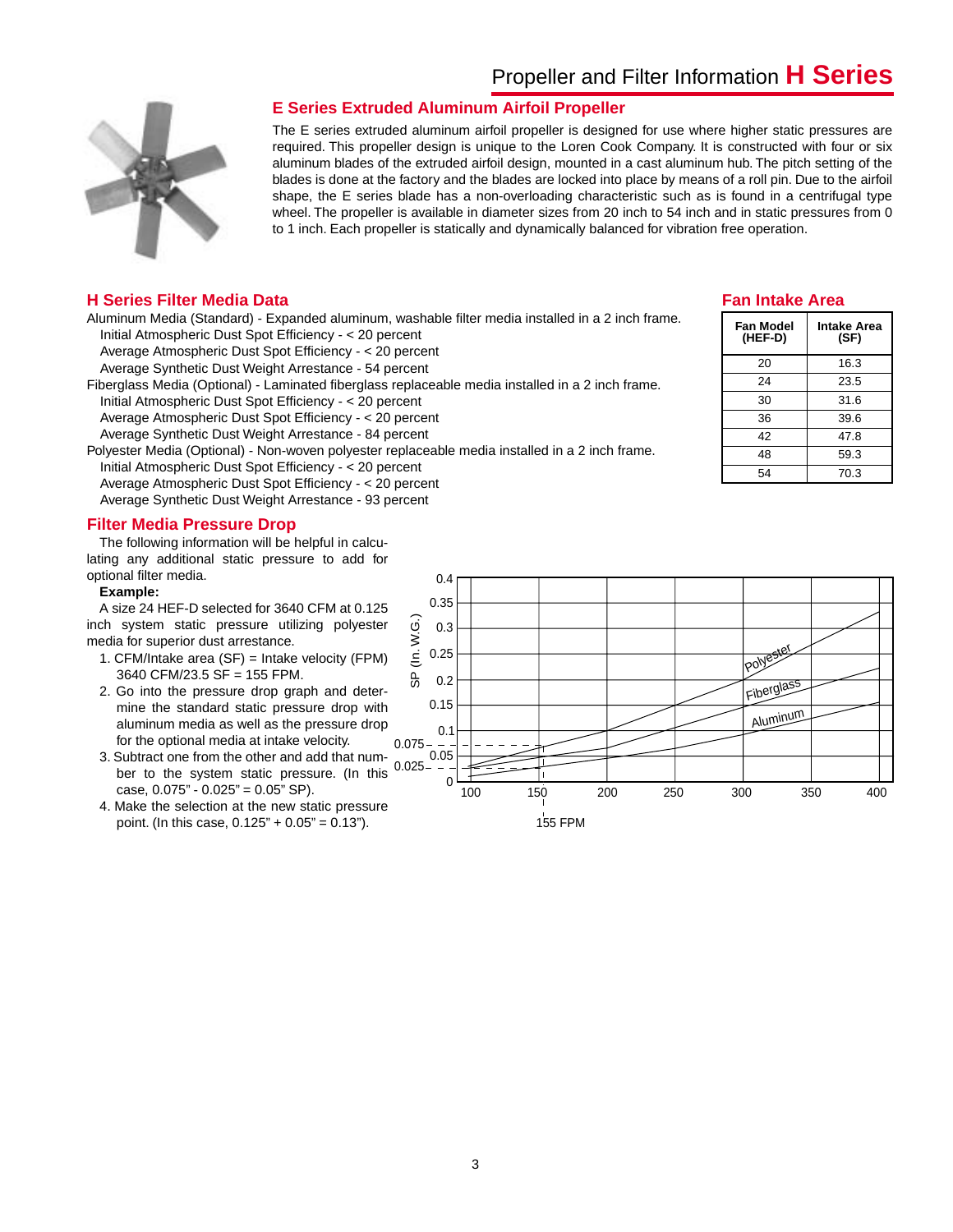## **HEE-D** Specification and Dimension Data

### **Hooded Exhaust Airfoil Propeller Roof Mounted, Direct Drive**





Type HEE-D is furnished standard with UL 705 listing (Power Ventilator/ZACT).

Type HEE-D is furnished standard with  $_$  CUL 705 listing (Power Ventilator).

- **Description:** Fan shall be a hooded, low profile, roof mounted, direct driven, propeller exhaust fan.
- **Certifications:** Fan shall be listed by Underwriters Laboratories (UL 705) and UL listed for Canada (cUL 705).
- **Construction:** The fan shall be of bolted and welded construction utilizing corrosion resistant fasteners. The motor shall be mounted on a welded tubular steel power assembly. The power assembly shall be rigidly secured to the fan housing. The powder coated steel fan housing shall include a minimum 14 gauge base with integral spun venturi and continuously welded curb cap corners. The fan shall be enclosed with a minimum 18 gauge galvanized steel hood bolted to the fan housing. The hood shall have a removable top cap to allow unobstructed access to the motor and power assembly without removing entire hood. The fan outlet shall be protected from entry of foreign material by 1/2 inches x 1/2 inches galvanized steel screen. Unit shall bear an engraved aluminum nameplate and shall be shipped in ISTA certified transit tested packaging.
- **Coating:** All steel fan components shall be Lorenized™ with an electrostatically applied, baked polyester powder coating. Each component shall be subject to a five stage environmentally friendly wash system, followed by a minimum 1.5 mil thick baked powder finish. Paint must exceed 1,000 hour salt spray under ASTM B117 test method.
- **Propeller:** Propeller shall be extruded aluminum airfoil design with cast aluminum hub. The blade pitch shall be factory set and locked using set screws and roll pin. The hub shall be keyed and locked to the shaft utilizing two set screws or a taper lock bushing. Propeller shall be balanced in accordance with AMCA Standard 204-96, Balance Quality and Vibration Levels for Fans.
- **Motor:** Motor shall be heavy duty type with permanently lubricated sealed ball bearings and furnished at the specified voltage, phase and enclosure. **Product:** Fan shall be the HEE-D as manufactured by Loren Cook Company of

Springfield, Missouri.

#### **HEE-D** Dimension Data

| <b>Size</b> | А          | в | С          | L x W            | T Sq. |             | <b>Material Gauge</b> | Max.<br><b>Motor</b> | Roof<br>Opening | Approx.<br>Ship |
|-------------|------------|---|------------|------------------|-------|-------------|-----------------------|----------------------|-----------------|-----------------|
|             |            |   |            |                  |       | <b>Base</b> | Hood                  | <b>Frame</b>         | Square*         | Wt.-Lbs.        |
| 20          | $27 - 1/4$ | 2 | 10         | 52 X 52          | 32    | 14          | 18                    | 145T                 | $27 - 1/2$      | 470             |
| 24          | $28 - 3/4$ | 3 | 10         | 59 X 59          | 36    | 14          | 18                    | 184T                 | $31 - 1/2$      | 600             |
| 30          | $30 - 1/2$ | 3 | 10         | 69 X 69          | 42    | 14          | 18                    | 184T                 | $37 - 1/2$      | 680             |
| 36          | 33         | 3 | 10         | 80 X 80          | 48    | 14          | 18                    | 215T                 | $43 - 1/2$      | 965             |
| 42          | 38         | 3 | 10         | 90 X 90          | 54    | 14          | 18                    | 256T                 | $49 - 1/2$      | 1320            |
| 48          | $41 - 1/2$ | 3 | $13 - 1/2$ | 110 X 90         | 60    | 14          | 18                    | 256T                 | $55 - 1/2$      | 1410            |
| 54          | $44 - 1/2$ | 3 |            | 14-3/4 111 X 109 | 66    | 14          | 18                    | 286T                 | $61 - 1/2$      | 1585            |

All dimensions in inches.

\*Roof opening size for curbs supplied by Loren Cook Company only.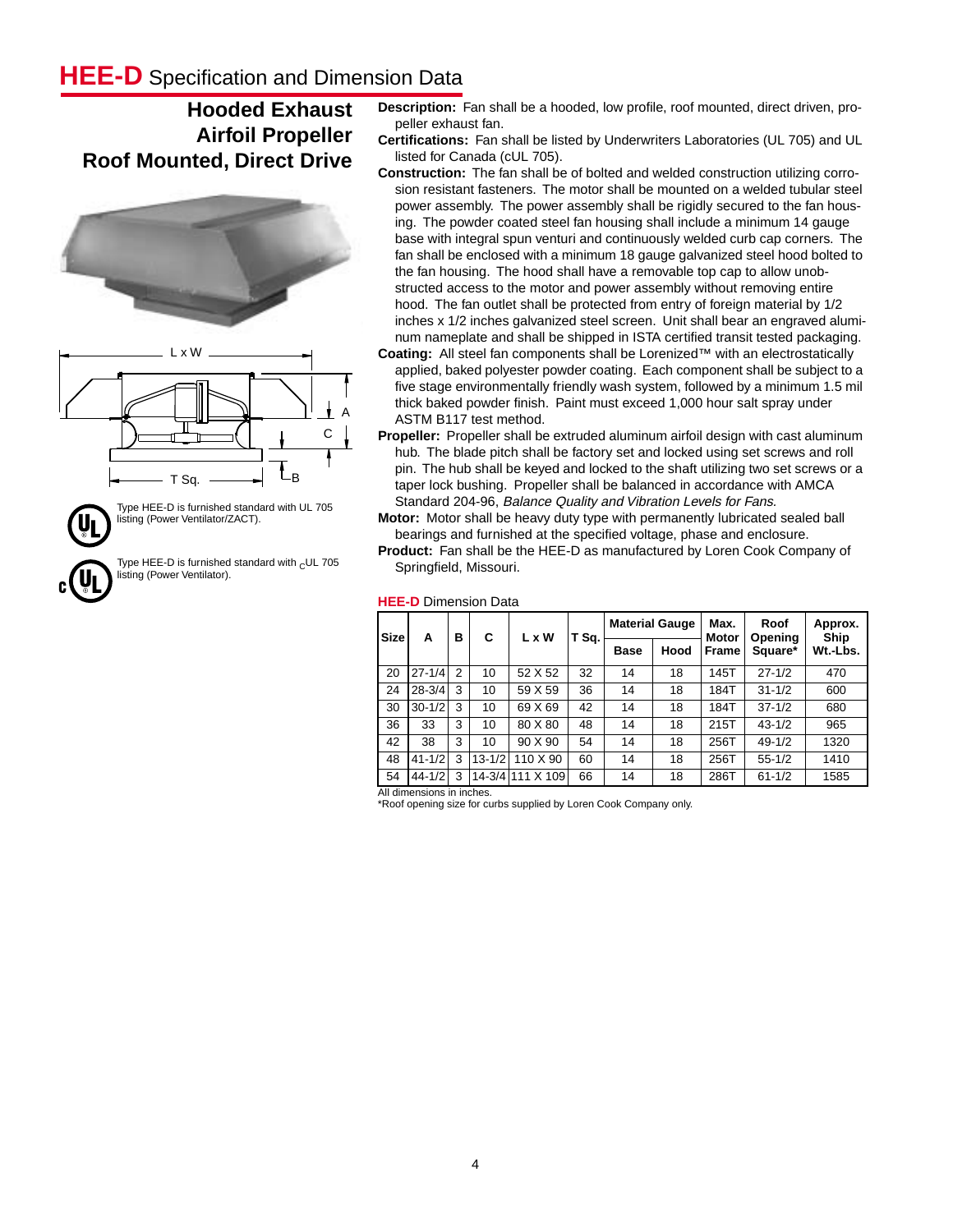**Description:** Fan shall be a hooded, low profile, roof mounted, direct driven, propeller supply fan.

**Certifications:** Fan shall be listed by Underwriters Laboratories (UL 705) and UL listed for Canada (cUL 705).

- **Construction:** The fan shall be of bolted and welded construction utilizing corrosion resistant fasteners. The motor shall be mounted on a welded tubular steel power assembly. The power assembly shall be rigidly secured to the fan housing. The powder coated steel fan housing shall include a minimum 14 gauge base with integral spun venturi and continuously welded curb cap corners. The fan shall be enclosed with a minimum 18 gauge galvanized steel hood bolted to the fan housing. The hood shall have a removable top cap to allow unobstructed access to the motor and power assembly without removing entire hood. The fan inlet shall be protected from entry of foreign material by 1/2 inches x 1/2 inches galvanized steel screen. Unit shall bear an engraved aluminum nameplate and shall be shipped in ISTA certified transit tested packaging.
- **Coating:** All steel fan components shall be Lorenized™ with an electrostatically applied, baked polyester powder coating. Each component shall be subject to a five stage environmentally friendly wash system, followed by a minimum 1.5 mil thick baked powder finish. Paint must exceed 1,000 hour salt spray under ASTM B117 test method.
- **Propeller:** Propeller shall be extruded aluminum airfoil design with cast aluminum hub. The blade pitch shall be factory set and locked using set screws and roll pin. The hub shall be keyed and locked to the shaft utilizing two set screws or a taper lock bushing. Propeller shall be balanced in accordance with AMCA Standard 204-96, Balance Quality and Vibration Levels for Fans.
- **Motor:** Motor shall be heavy duty type with permanently lubricated sealed ball bearings and furnished at the specified voltage, phase and enclosure.
- **Product:** Fan shall be the HES-D as manufactured by Loren Cook Company of Springfield, Missouri.

| <b>Size</b> | A          | в | C          | L x W            | T Sq. |                     | <b>Material Gauge</b> | Max.<br><b>Motor</b> | Roof<br>Opening | Ship     |  |  |  |  |
|-------------|------------|---|------------|------------------|-------|---------------------|-----------------------|----------------------|-----------------|----------|--|--|--|--|
|             |            |   |            |                  |       | Hood<br><b>Base</b> |                       | <b>Frame</b>         | Square*         | Wt.-Lbs. |  |  |  |  |
| 20          | $27 - 1/4$ | 2 | 10         | 52 x 52          | 32    | 14                  | 18                    | 145T                 | $27 - 1/2$      | 470      |  |  |  |  |
| 24          | $28 - 3/4$ | 3 | 10         | 59 X 59          | 36    | 14                  | 18                    | 184T                 | $31 - 1/2$      | 600      |  |  |  |  |
| 30          | $30 - 1/2$ | 3 | 10         | 69 X 69          | 42    | 14                  | 18<br>184T            |                      | $37 - 1/2$      | 680      |  |  |  |  |
| 36          | 33         | 3 | 10         | 80 X 80          | 48    | 14                  | 18                    | 215T                 | $43 - 1/2$      | 965      |  |  |  |  |
| 42          | 38         | 3 | 10         | 90 X 90          | 54    | 14                  | 18                    | 256T                 | $49 - 1/2$      | 1320     |  |  |  |  |
| 48          | $41 - 1/2$ | 3 | $13 - 1/2$ | 110 X 90         | 60    | 14                  | 18                    |                      | $55 - 1/2$      | 1410     |  |  |  |  |
| 54          | $44 - 1/2$ | 3 |            | 14-3/4 111 X 109 | 66    | 14                  | 18                    | 286T                 | $61 - 1/2$      | 1585     |  |  |  |  |

### **HES-D** Dimension Data

All dimensions in inches.

\*Roof opening size for curbs supplied by Loren Cook Company only.

### **Hooded Supply Airfoil Propeller Roof Mounted, Direct Drive**





Type HES-D is furnished standard with UL 705 listing (Power Ventilator/ZACT).

> Type HES-D is furnished standard with  $c$ UL 705 listing (Power Ventilator).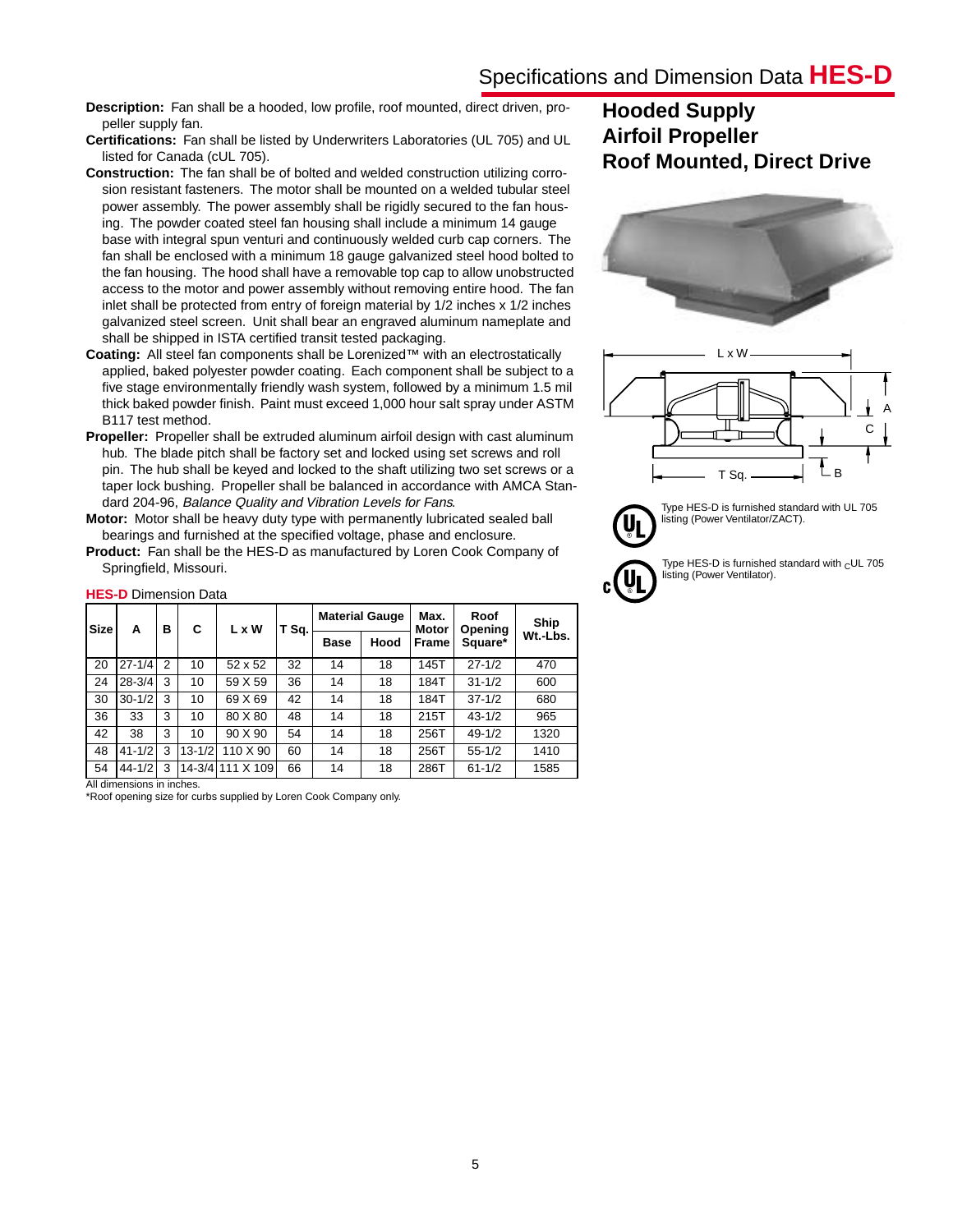## **HEF-D** Specification and Dimension Data

### **Hooded Supply Airfoil Propeller Roof Mounted, Direct Drive**



listing (Power Ventilator/ZACT).

Type HEF-D is furnished standard with  $c$ UL 705 listing (Power Ventilator).

- **Description:** Fan shall be a hooded, low profile, filtered, roof mounted, direct driven, propeller supply fan.
- **Certifications:** Fan shall be listed by Underwriters Laboratories (UL 705) and UL listed for Canada (cUL 705).
- **Construction:** The fan shall be of bolted and welded construction utilizing corrosion resistant fasteners. The motor shall be mounted on a welded tubular steel power assembly. The power assembly shall be rigidly secured to the fan housing. The powder coated steel fan housing shall include a minimum 14 gauge base with integral spun venturi and continuously welded curb cap corners. The fan shall be enclosed with a minimum 18 gauge galvanized steel hood bolted to the fan housing. The hood shall have a removable top cap to allow unobstructed access to the motor and power assembly without removing entire hood. Filters shall be washable expanded aluminum media with two inches formed aluminum frame. Unit shall bear an engraved aluminum nameplate and shall be shipped in ISTA certified transit tested packaging.
- **Coating:** All steel fan components shall be Lorenized™ with an electrostatically applied, baked polyester powder coating. Each component shall be subject to a five stage environmentally friendly wash system, followed by a minimum 1.5 mil thick baked powder finish. Paint must exceed 1,000 hour salt spray under ASTM B117 test method.
- **Propeller:** Propeller shall be extruded aluminum airfoil design with cast aluminum hub. The blade pitch shall be factory set and locked using set screws and roll pin. The hub shall be keyed and locked to the shaft utilizing two set screws or a taper lock bushing. Propeller shall be balanced in accordance with AMCA Standard 204-96, Balance Quality and Vibration Levels for Fans.
- **Motor:** Motor shall be heavy duty type with permanently lubricated sealed ball bearings and furnished at the specified voltage, phase and enclosure.

**Product:** Fan shall be the HEF-D as manufactured by Loren Cook Company of Springfield, Missouri.

#### **HEF-D** Dimension Data

| <b>Size</b> | А          | в | C          | L x W            | T Sq. |             | <b>Material Gauge</b> | Max.<br><b>Motor</b> | Roof<br>Opening | Ship     |
|-------------|------------|---|------------|------------------|-------|-------------|-----------------------|----------------------|-----------------|----------|
|             |            |   |            |                  |       | <b>Base</b> | Hood                  | Frame                | Square*         | Wt.-Lbs. |
| 20          | $28 - 3/4$ | 2 | 10         | 59 X 59          | 32    | 14          | 18                    | 145T                 | $27 - 1/2$      | 520      |
| 24          | $30 - 1/2$ | 3 | 10         | 69 X 69          | 36    | 14          | 18                    | 184T                 | $31 - 1/2$      | 645      |
| 30          | 33         | 3 | 10         | 80 X 80          | 42    | 14          | 18                    | 184T                 | $37 - 1/2$      | 730      |
| 36          | 38         | 3 | 10         | 90 X 90          | 48    | 14          | 18                    | 215T                 | $43 - 1/2$      | 1025     |
| 42          | $41 - 1/2$ | 3 | $13 - 1/2$ | 110 X 90         | 54    | 14          | 18                    | 256T                 | $49 - 1/2$      | 1400     |
| 48          | $44 - 1/2$ | 3 |            | 14-3/4 111 X 109 | 60    | 14          | 18                    | 256T                 | $55 - 1/2$      | 1500     |
| 54<br>.     | $44 - 1/2$ | 3 |            | 14-3/4 121 X 119 | 66    | 14          | 18                    | 286T                 | $61 - 1/2$      | 1700     |

All dimensions in inches.

\*Roof opening size for curbs supplied by Loren Cook Company only.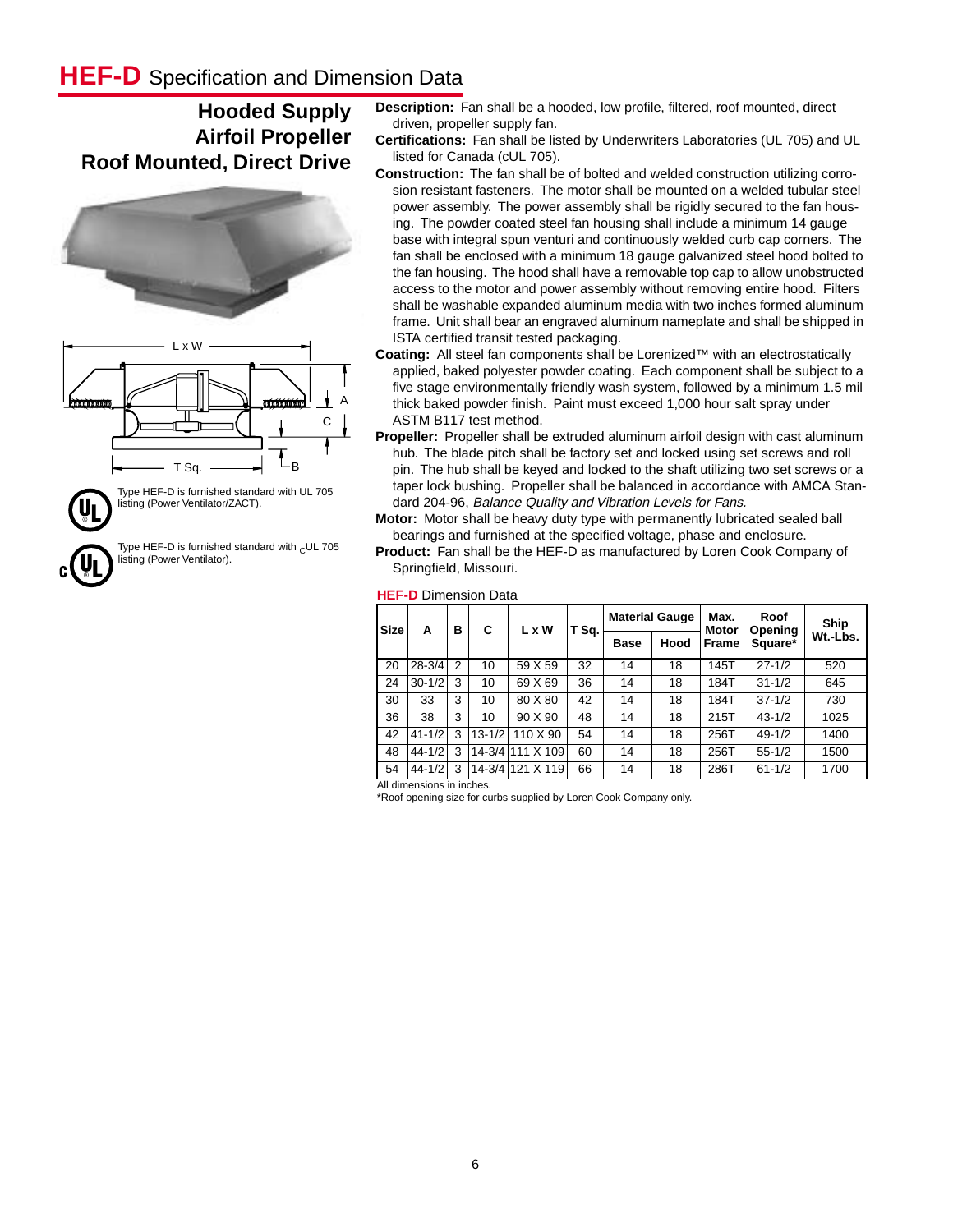**Description:** Fan shall be a hooded, low profile, roof mounted, direct driven, propeller supply/exhaust reversible fan.

**Certifications:** Fan shall be listed by Underwriters Laboratories (UL 705) and UL listed for Canada (cUL 705).

- **Construction:** The fan shall be of bolted and welded construction utilizing corrosion resistant fasteners. The motor shall be mounted on a welded tubular steel power assembly. The power assembly shall be rigidly secured to the fan housing. The powder coated steel fan housing shall include a minimum 14 gauge base with integral spun venturi and continuously welded curb cap corners. The fan shall be enclosed with a minimum 18 gauge galvanized steel hood bolted to the fan housing. The hood shall have a removable top cap to allow unobstructed access to the motor and power assembly without removing entire hood. The hood shall be protected from entry of foreign material by 1/2 inches x 1/2 inches galvanized steel screen. Unit shall bear an engraved aluminum nameplate and shall be shipped in ISTA certified transit tested packaging.
- **Coating:** All steel fan components shall be Lorenized™ with an electrostatically applied, baked polyester powder coating. Each component shall be subject to a five stage environmentally friendly wash system, followed by a minimum 1.5 mil thick baked powder finish. Paint must exceed 1,000 hour salt spray under ASTM B117 test method.
- **Propeller:** Propeller shall be a reversible, extruded aluminum airfoil design with cast aluminum hub. The blade pitch shall be factory set and locked using set screws and roll pin. The hub shall be keyed and locked to the shaft utilizing two set screws or a taper lock bushing. Propeller shall be balanced in accordance with AMCA Standard 204-96, Balance Quality and Vibration Levels for Fans. **Motor:** Motor shall be heavy duty type with permanently lubricated sealed ball

bearings and furnished at the specified voltage, phase and enclosure.

**Product:** Fan shall be the HER-D as manufactured by Loren Cook Company of Springfield, Missouri.

| <b>Size</b> | А          | в              | C          | L x W            | T Sq. |             | <b>Material Gauge</b>           | Max.<br><b>Motor</b> | Roof<br>Opening | Ship |  |  |  |  |
|-------------|------------|----------------|------------|------------------|-------|-------------|---------------------------------|----------------------|-----------------|------|--|--|--|--|
|             |            |                |            |                  |       | <b>Base</b> | Hood<br>Square*<br><b>Frame</b> |                      | Wt.-Lbs.        |      |  |  |  |  |
| 20          | $27 - 1/4$ | $\overline{2}$ | 10         | 52 x 52          | 32    | 14          | 18                              | 145T                 | $27 - 1/2$      | 470  |  |  |  |  |
| 24          | $28 - 3/4$ | 3              | 10         | 59 X 59          | 36    | 14          | 18                              | 184T                 | $31 - 1/2$      | 600  |  |  |  |  |
| 30          | $30 - 1/2$ | 3              | 10         | 69 X 69          | 42    | 14          | 18                              | 184T                 | $37 - 1/2$      | 680  |  |  |  |  |
| 36          | 33         | 3              | 10         | 80 X 80          | 48    | 14          | 18                              | 215T                 | $43 - 1/2$      | 965  |  |  |  |  |
| 42          | 38         | 3              | 10         | 90 X 90          | 54    | 14          | 18                              | 256T                 | $49 - 1/2$      | 1320 |  |  |  |  |
| 48          | $41 - 1/2$ | 3              | $13 - 1/2$ | 110 X 90         | 60    | 14          | 18                              | 256T                 | $55 - 1/2$      | 1410 |  |  |  |  |
| 54          | $44 - 1/2$ | 3              |            | 14-3/4 111 X 109 | 66    | 14          | 18                              | 286T                 | $61 - 1/2$      | 1585 |  |  |  |  |

### **HER-D** Dimension Data

All dimensions in inches.

\*Roof opening size for curbs supplied by Loren Cook Company only.

## **Hooded Supply/Exhaust Reversible Airfoil Propeller Roof Mounted, Direct Drive**



Type HER-D is furnished standard with  $_$ CUL 705 listing (Power Ventilator).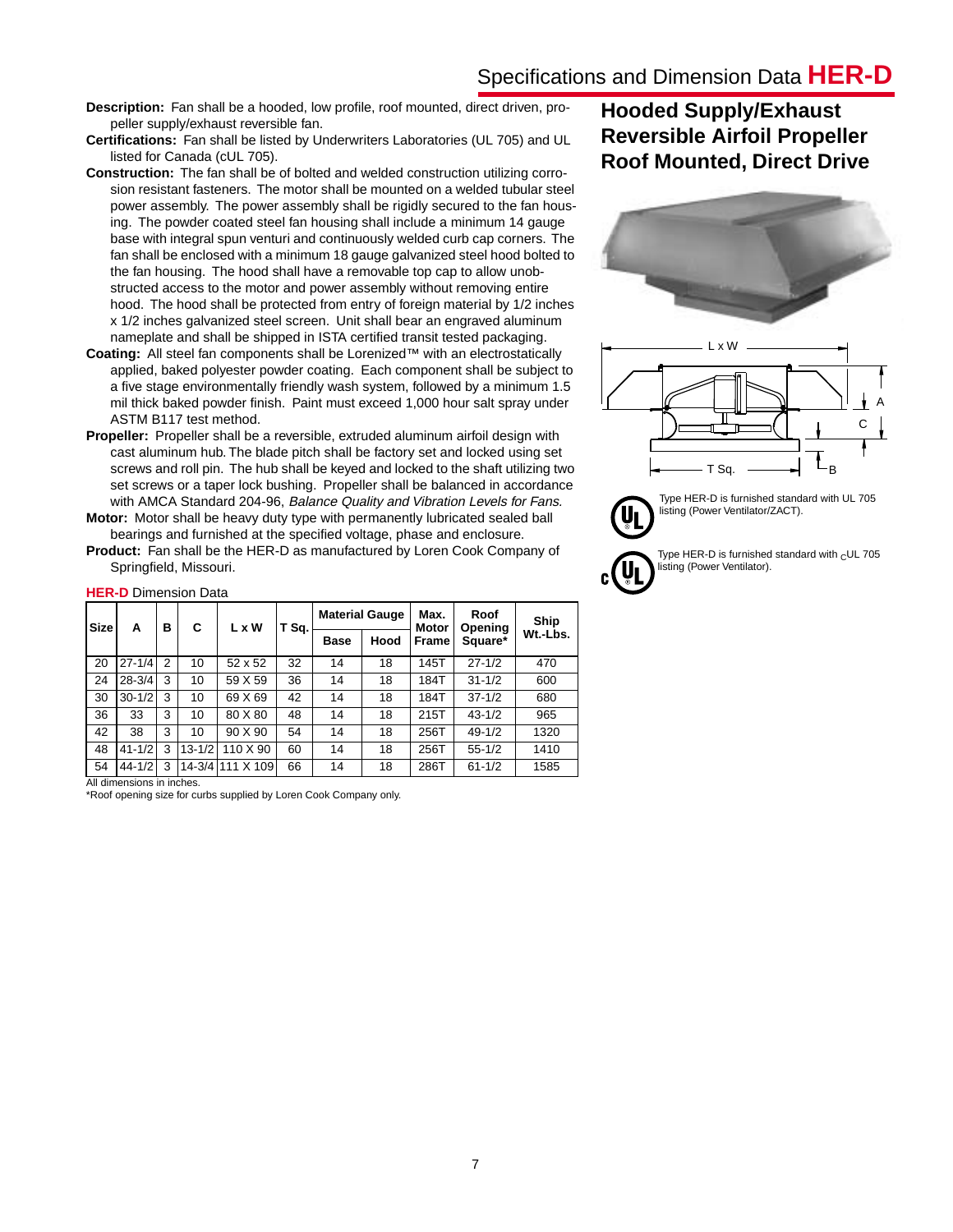# **Accessories**

### **Roof Curb**





Insulation

| <b>H</b> Series<br><b>Size</b> | <b>Curb Catalog</b><br><b>Number</b> |       | F Sq.      | V Sq.      | W Sq.      | Roof<br>Opening    | Approx. Ship<br>Wt. Lbs. |                 |  |
|--------------------------------|--------------------------------------|-------|------------|------------|------------|--------------------|--------------------------|-----------------|--|
|                                | Galv.                                | Alum. |            |            |            |                    | <b>RCG</b>               | <b>RCA</b>      |  |
| 20                             | <b>RCG-30 RCA-30</b>                 |       | $30 - 1/2$ | $34 - 1/2$ | $23 - 3/4$ | $27 - 1/2$         | $\overline{37}$          | $\overline{24}$ |  |
| 24                             | RCG-34 RCA-34                        |       | $34 - 1/2$ | $38 - 1/2$ | $27 - 3/4$ | $31 - \frac{1}{2}$ | 41                       | 27              |  |
| 30                             | RCG-40 RCA-40                        |       | $40 - 1/2$ | $44 - 1/2$ | $33 - 3/4$ | $37 - 1/2$         | 49                       | $\overline{31}$ |  |
| $\overline{36}$                | <b>RCG-46 RCA-46</b>                 |       | $46 - 1/2$ | $50 - 1/2$ | $39 - 3/4$ | $43 - 1/2$         | 84                       | 63              |  |
| 42                             | <b>RCG-52 RCA-52</b>                 |       | $52 - 1/2$ | $56 - 1/2$ | $45 - 3/4$ | $49 - 1/2$         | 94                       | 71              |  |
| 48                             | <b>RCG-58 RCA-58</b>                 |       | $58 - 1/2$ | $62 - 1/2$ | $51 - 3/4$ | $55 - 1/2$         | 104                      | 79              |  |
| 54                             | RCG-64 RCA-64                        |       | $64 - 1/2$ | $68 - 1/2$ | $57 - 3/4$ | $61 - 1/2$         | 115                      | 86              |  |

All dimensions in inches. When motor operated damper is used, a wood nailer is required. Sound curbs available. Contact factory for dimensions.

### **Gravity Backdraft Damper (Exhaust Models)**





| <b>H</b> Series Size | <b>Catalog Number</b> | E Sq.      | Approx. Ship. Wt. Lbs. |
|----------------------|-----------------------|------------|------------------------|
| 20                   | <b>BD-26</b>          | $25 - 3/4$ |                        |
| 24                   | <b>BD-30</b>          | $29 - 3/4$ |                        |
| 30                   | <b>BD-36</b>          | $35 - 3/4$ |                        |
| 36                   | <b>BD-42</b>          | $41 - 3/4$ | 12                     |
| 42                   | <b>BD-48</b>          | $47 - 3/4$ | 15                     |
| 48                   | <b>BD-54</b>          | $53 - 3/4$ | 19                     |
| 54                   | <b>BD-60</b>          | $59 - 3/4$ | 23                     |

All dimensions in inches. Maximum operating temperature is 200° F (95° C). BD-36 to BD-60 are shipped as two panels.

### **Motorized Backdraft Damper (Exhaust Models)**





| H Series Size | <b>Catalog Number</b> | E Sq.      | Approx. Ship. Wt. Lbs. |
|---------------|-----------------------|------------|------------------------|
| 20            | <b>BDM-26</b>         | $25 - 3/4$ |                        |
| 24            | <b>BDM-30</b>         | $29 - 3/4$ |                        |
| 30            | <b>BDM-36</b>         | $35 - 3/4$ | 13                     |
| 36            | <b>BDM-42</b>         | $41 - 3/4$ | 16                     |
| 42            | <b>BDM-48</b>         | $47 - 3/4$ | 19                     |
| 48            | <b>BDM-54</b>         | $53 - 3/4$ | 23                     |
| 54            | <b>BDM-60</b>         | $59 - 3/4$ | 27                     |

All dimensions in inches. Maximum operating temperature is 130°F (50°C). BDM-36 to BDM-60 are shipped as two panels and use two motors.

### **Intake Center Pivot Backdraft Damper (Supply Models)**



| <b>H</b> Series Size | <b>Catalog Number</b> | E Sq.      | Approx. Ship Wt. Lbs. |
|----------------------|-----------------------|------------|-----------------------|
| 20                   | BDIC-26               | $22 - 3/4$ | 22                    |
| 24                   | BDIC-30               | $26 - 3/4$ | 24                    |
| 30                   | BDIC-36               | $32 - 3/4$ | 32                    |
| 36                   | BDIC-42               | $38 - 3/4$ | 49                    |
| 42                   | BDIC-48               | $44 - 3/4$ | 58                    |
| 48                   | BDIC-54               | $50 - 3/4$ | 70                    |
| 54                   | BDIC-60               | $56 - 3/4$ | 79                    |

All dimensions in inches. Maximum operating temperature is 200°F (95°C).

### **Motorized Intake Center Pivot Backdraft Damper (Supply and Reversible Models)**



| H Series Size | <b>Catalog Number</b> | E Sq.      | Approx. Ship Wt. Lbs. |
|---------------|-----------------------|------------|-----------------------|
| 20            | BDMIC-26              | $22 - 3/4$ | 25                    |
| 24            | BDMIC-30              | $26 - 3/4$ | 27                    |
| 30            | BDMIC-36              | $32 - 3/4$ | 37                    |
| 36            | BDMIC-42              | $38 - 3/4$ | 56                    |
| 42            | BDMIC-48              | $44 - 3/4$ | 64                    |
| 48            | BDMIC-54              | $50 - 3/4$ | 72                    |
| 54            | BDMIC-60              | $56 - 3/4$ | 104                   |

All dimensions in inches. Maximum operating temperature is 130°F (50°C). BDMIC-42 to BDMIC-60 use two motors.

### **Additional Accessories**

- Aluminum hood (consult factory)
- Outboard lifting lugs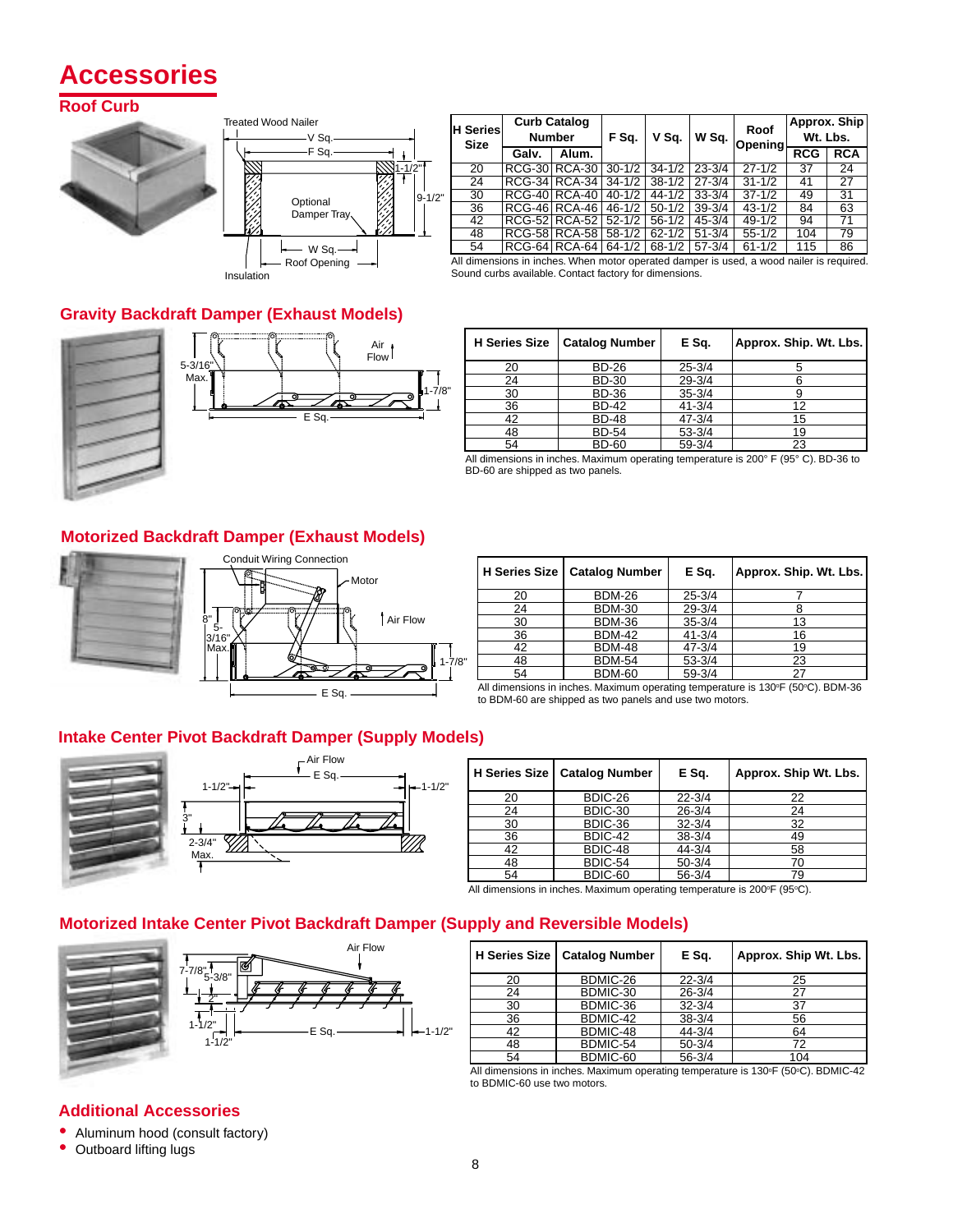



**Prop Diameter** - 20" **Prop Type** - Extruded Exhaust Aluminum Airfoil **Maximum MHP** = 2 **Maximum Frame** = 145T **Tip Speed (FPM)** = 5.24 x RPM **Base Material** - 14 gauge Lorenized™ steel **Hood Material** - 18 gauge galvanized steel **Outlet Area** - 12.5 sq. ft. **Outlet Velocity (FPM)** - (CFM/12.5) **Roof Opening Square** - 27-1/2" **Matching Curb** - RCG, RCA-30 **Shipping Weight -** 470 lbs.

#### **20 HEE-D**

| Catalog       | <b>RPM</b> | Max.<br>HP       |            | <b>CFM at Static Pressure</b><br>Sones |      |      |       |      |      |      |      |       |      |       |      |       |      |
|---------------|------------|------------------|------------|----------------------------------------|------|------|-------|------|------|------|------|-------|------|-------|------|-------|------|
| <b>Number</b> |            |                  | <b>BHP</b> |                                        | 0.0  | 0.10 | 0.125 | 0.15 | 0.20 | 0.25 | 0.30 | 0.375 | 0.50 | 0.625 | 0.75 | 0.875 | 1.00 |
| 20HEE412D11   |            | 1/6              | 0.10       | 13.3                                   | 2263 | 1860 | 1794  | 1719 | 1499 | 1228 |      |       |      |       |      |       |      |
| 20HEE612D11   |            | 1/6              | 0.15       | 14.2                                   | 2304 | 1998 | 1927  | 1870 | 1741 | 1540 | 1378 | 1185  |      |       |      |       |      |
| 20HEE414D11   |            | 1/6              | 0.13       | 13.5                                   | 2541 | 2142 | 2064  | 1994 | 1770 | 1571 |      |       |      |       |      |       |      |
| 20HEE614D11   |            | 1/4              | 0.18       | 15.3                                   | 2467 | 2163 | 2103  | 2044 | 1922 | 1662 | 1501 | 1305  |      |       |      |       |      |
| 20HEE416D11   |            | 1/6              | 0.14       | 13.8                                   | 2748 | 2330 | 2249  | 2186 | 1994 | 1777 |      |       |      |       |      |       |      |
| 20HEE616D11   |            | 1/4              | 0.21       | 16.7                                   | 2742 | 2432 | 2366  | 2303 | 2185 | 1989 | 1746 | 1540  |      |       |      |       |      |
| 20HEE418D11   |            | 1/6              | 0.16       | 14.2                                   | 2968 | 2548 | 2456  | 2386 | 2214 | 2012 |      |       |      |       |      |       |      |
| 20HEE618D11   |            | 1/4              | 0.23       | 17.8                                   | 2939 | 2641 | 2558  | 2483 | 2365 | 2220 | 1955 | 1713  |      |       |      |       |      |
| 20HEE420D11   |            | 1/4              | 0.19       | 14.0                                   | 3201 | 2778 | 2681  | 2600 | 2438 | 2187 | 1913 |       |      |       |      |       |      |
| 20HEE620D11   |            | 1/3              | 0.26       | 18.2                                   | 3235 | 2882 | 2803  | 2731 | 2610 | 2486 | 2235 | 1910  |      |       |      |       |      |
| 20HEE422D11   |            | 1/4              | 0.22       | 14.2                                   | 3361 | 2928 | 2845  | 2769 | 2615 | 2326 | 2028 |       |      |       |      |       |      |
| 20HEE622D11   | 1140       | 1/3              | 0.30       | 18.9                                   | 3411 | 3102 | 3019  | 2936 | 2781 | 2633 | 2453 | 2051  |      |       |      |       |      |
| 20HEE424D11   |            | 1/4              | 0.24       | 14.5                                   | 3579 | 3146 | 3058  | 2970 | 2785 | 2505 | 2259 |       |      |       |      |       |      |
| 20HEE624D11   |            | 1/3              | 0.32       | 19.1                                   | 3619 | 3286 | 3195  | 3107 | 2955 | 2825 | 2624 | 2306  |      |       |      |       |      |
| 24HEE426D11   |            | 1/3              | 0.26       | 15.3                                   | 3762 | 3326 | 3237  | 3148 | 2960 | 2627 | 2400 |       |      |       |      |       |      |
| 20HEE626D11   |            | 1/2              | 0.40       | 19.6                                   | 4105 | 3707 | 3629  | 3553 | 3395 | 3215 | 2988 | 2573  |      |       |      |       |      |
| 20HEE428D11   |            | 1/3              | 0.29       | 16.4                                   | 3935 | 3487 | 3389  | 3295 | 3119 | 2831 | 2542 |       |      |       |      |       |      |
| 20HEE628D11   |            | $\overline{1/2}$ | 0.37       | 20.0                                   | 4206 | 3970 | 3892  | 3803 | 3591 | 3366 | 2870 | 2482  |      |       |      |       |      |
| 20HEE430D11   |            | 1/3              | 0.31       | 18.1                                   | 4048 | 3644 | 3537  | 3429 | 3203 | 2900 | 2669 | 2011  |      |       |      |       |      |
| 20HEE630D11   |            | 1/2              | 0.42       | 22.0                                   | 4279 | 3982 | 3859  | 3731 | 3540 | 3417 | 3203 | 2829  |      |       |      |       |      |
| 20HEE432D11   |            | 1/2              | 0.35       | 20.0                                   | 4192 | 3791 | 3672  | 3551 | 3323 | 3028 | 2765 | 2175  |      |       |      |       |      |
| 20HEE632D11   |            | 1/2              | 0.45       | 23.0                                   | 4472 | 4156 | 4047  | 3929 | 3697 | 3521 | 3273 | 2863  |      |       |      |       |      |
| 20HEE434D11   |            | 1/2              | 0.37       | 25.0                                   | 4302 | 3866 | 3749  | 3636 | 3434 | 3093 | 2874 | 2197  |      |       |      |       |      |
| 20HEE634D11   |            | 1/2              | 0.47       | 25.0                                   | 4552 | 4222 | 4102  | 3973 | 3738 | 3571 | 3276 | 2960  |      |       |      |       |      |
| 20HEE412D17   |            | $\overline{1/2}$ | 0.34       | 25.0                                   | 3424 | 3120 | 3053  | 2989 | 2875 | 2777 | 2691 | 2492  | 2146 |       |      |       |      |
| 20HEE612D17   |            | $\frac{3}{4}$    | 0.56       | 26.0                                   | 3486 | 3299 | 3246  | 3191 | 3082 | 2982 | 2893 | 2787  | 2394 | 2214  | 1965 | 1768  |      |
| 20HEE414D17   |            | 1/2              | 0.45       | 25.0                                   | 3845 | 3554 | 3488  | 3425 | 3306 | 3196 | 3097 | 2955  | 2584 | 2177  |      |       |      |
| 20HEE614D17   |            | $\frac{3}{4}$    | 0.61       | 28.0                                   | 3733 | 3495 | 3448  | 3404 | 3319 | 3239 | 3160 | 3045  | 2778 | 2390  | 2160 | 1946  |      |
| 20HEE416D17   |            | 1/2              | 0.49       | 25.0                                   | 4158 | 3877 | 3803  | 3730 | 3596 | 3478 | 3379 | 3255  | 2877 | 2427  |      |       |      |
| 20HEE616D17   |            | 3/4              | 0.72       | 31.0                                   | 4149 | 3923 | 3873  | 3824 | 3731 | 3642 | 3557 | 3437  | 3226 | 2805  | 2528 | 2299  |      |
| 20HEE418D17   |            | 3/4              | 0.56       | 26.0                                   | 4492 | 4248 | 4173  | 4095 | 3939 | 3801 | 3686 | 3557  | 3197 | 2863  |      |       |      |
| 20HEE618D17   |            | $\mathbf 1$      | 0.79       | 33.0                                   | 4448 | 4276 | 4226  | 4173 | 4062 | 3949 | 3842 | 3701  | 3521 | 3144  | 2812 | 2560  | 2313 |
| 20HEE420D17   |            | 3/4              | 0.66       | 26.0                                   | 4844 | 4583 | 4509  | 4434 | 4285 | 4147 | 4025 | 3877  | 3489 | 3221  |      |       |      |
| 20HEE620D17   |            | $\mathbf 1$      | 0.90       | 34.0                                   | 4896 | 4661 | 4601  | 4541 | 4425 | 4315 | 4214 | 4077  | 3888 | 3632  | 3120 | 2854  | 2580 |
| 20HEE422D17   |            | 3/4              | 0.72       | 26.0                                   | 5086 | 4764 | 4694  | 4626 | 4499 | 4383 | 4275 | 4133  | 3770 | 3403  |      |       |      |
| 20HEE622D17   | 1725       | $1 - 1/2$        | 1.02       | 35.0                                   | 5162 | 4968 | 4917  | 4864 | 4757 | 4648 | 4538 | 4375  | 4128 | 3870  | 3455 | 3060  | 2753 |
| 20HEE424D17   |            | 3/4              | 0.81       | 26.0                                   | 5416 | 5085 | 5017  | 4953 | 4830 | 4711 | 4595 | 4421  | 4056 | 3657  | 3046 |       |      |
| 20HEE624D17   |            | $1 - 1/2$        | 1.11       | 36.0                                   | 5476 | 5275 | 5220  | 5163 | 5043 | 4921 | 4801 | 4633  | 4401 | 4149  | 3787 | 3443  | 3066 |
| 20HEE426D17   |            | 1                | 0.90       | 28.0                                   | 5693 | 5358 | 5290  | 5226 | 5102 | 4983 | 4866 | 4688  | 4319 | 3841  | 3236 |       |      |
| 20HEE626D17   |            | $1 - 1/2$        | 1.39       | 36.0                                   | 6212 | 5899 | 5838  | 5780 | 5670 | 5565 | 5463 | 5312  | 5042 | 4716  | 4341 | 3809  | 3342 |
| 20HEE428D17   |            | $1 - 1/2$        | 1.04       | 30.0                                   | 5954 | 5639 | 5565  | 5493 | 5354 | 5221 | 5093 | 4911  | 4594 | 4098  | 3499 |       |      |
| 20HEE628D17   |            | $1 - 1/2$        | 1.28       | 38.0                                   | 6364 | 6227 | 6188  | 6148 | 6062 | 5966 | 5859 | 5672  | 5314 | 4832  | 4099 | 3666  | 3061 |
| 20HEE430D17   |            | $1 - 1/2$        | 1.15       | 33.0                                   | 6125 | 5863 | 5796  | 5729 | 5593 | 5455 | 5313 | 5095  | 4698 | 4224  | 3701 |       |      |
| 20HEE630D17   |            | $1 - 1/2$        | 1.47       | 40.0                                   | 6475 | 6321 | 6275  | 6224 | 6105 | 5960 | 5792 | 5552  | 5287 | 5064  | 4608 | 4179  | 3643 |
| 20HEE432D17   |            | $1 - 1/2$        | 1.21       | 37.0                                   | 6344 | 6103 | 6037  | 5969 | 5825 | 5671 | 5513 | 5272  | 4892 | 4392  | 3828 | 3209  |      |
| 20HEE632D17   |            | $\overline{2}$   | 1.58       | 42.0                                   | 6767 | 6588 | 6537  | 6483 | 6364 | 6231 | 6082 | 5844  | 5489 | 5200  | 4696 | 4244  | 3757 |
| 20HEE434D17   |            | $1 - 1/2$        | 1.29       | 44.0                                   | 6510 | 6242 | 6169  | 6094 | 5941 | 5785 | 5631 | 5414  | 5041 | 4523  | 3867 | 3242  |      |
| 20HEE634D17   |            | 2                | 1.64       | 46.0                                   | 6888 | 6706 | 6653  | 6597 | 6470 | 6324 | 6161 | 5905  | 5560 | 5246  | 4734 | 4424  | 3965 |

Performance shown is for installation type A: free inlet, free outlet. Performance ratings do not include the effects of appurtenances in the airstream. The sound ratings shown are for loudness values in the fan sones at 5 ft. (1.5 m) in a hemispherical free field calculated per AMCA Standard 301. Values shown are for installation type A: free inlet fan<br>sone levels. \*Sone values are for maximum c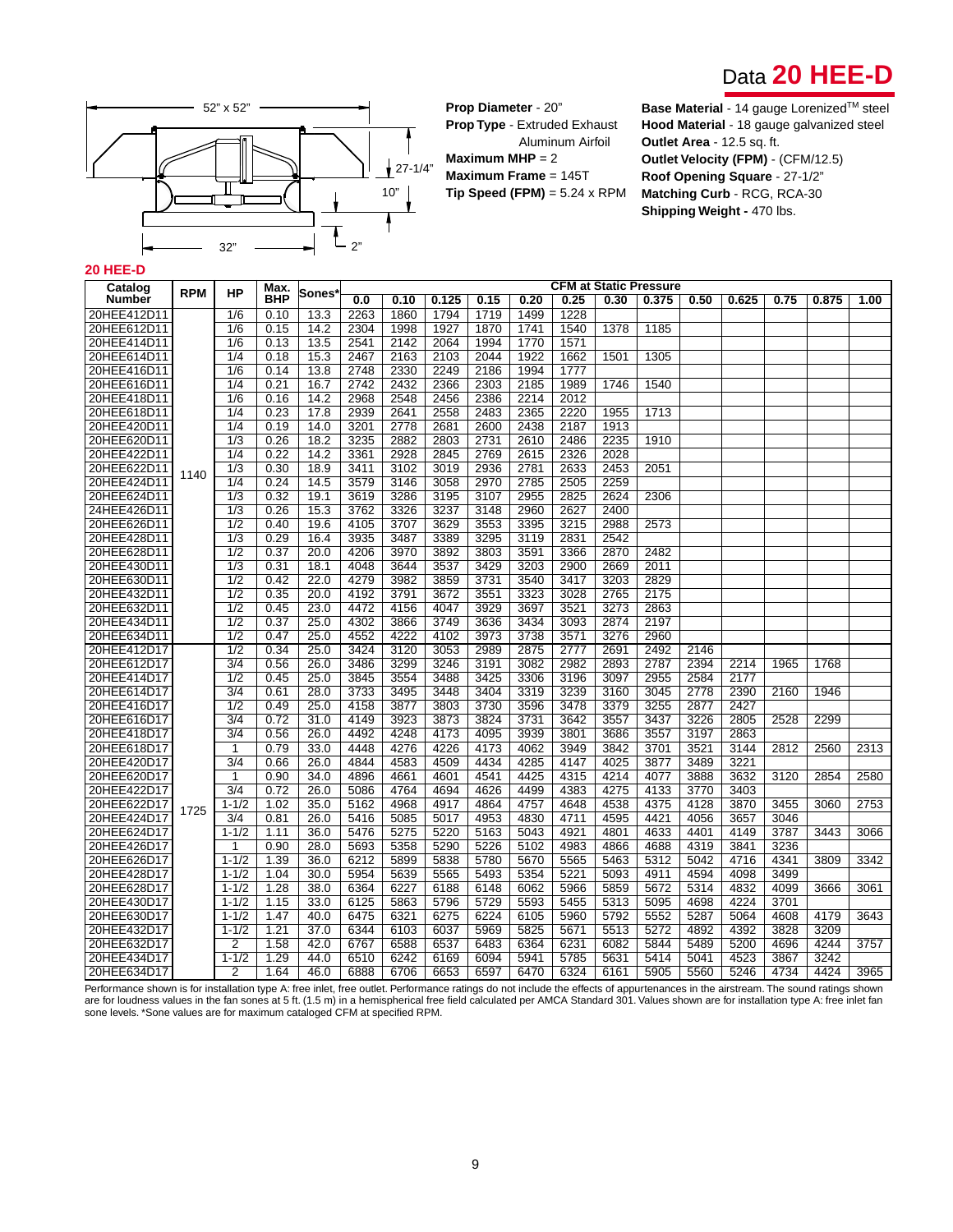## **HEE-D 24** Data

| Prop Diameter - 24"                 |
|-------------------------------------|
| <b>Prop Type - Extruded Exhaust</b> |
| Aluminum Airfoil                    |
| Maximum MHP = $5$                   |
| Maximum Frame = $184T$              |
| Tip Speed (FPM) = $6.28 \times$ RPM |

**Base Material** - 14 gauge Lorenized™ steel **Hood Material** - 18 gauge galvanized steel **Outlet Area** - 14.9 sq. ft. **Outlet Velocity (FPM)** - (CFM/14.9) **Roof Opening Square** - 31-1/2" **Matching Curb** - RCG, RCA-34 **Shipping Weight - 600 lbs.** 



### **24 HEE-D**

| <b>CFM at Static Pressure</b><br>Catalog<br>Max.<br>ΗP<br><b>Sones</b>                                          |               |      |       |      |
|-----------------------------------------------------------------------------------------------------------------|---------------|------|-------|------|
| <b>RPM</b><br><b>BHP</b><br><b>Number</b><br>0.0<br>0.10<br>0.125<br>0.15<br>0.20<br>0.25<br>0.30<br>0.375      | 0.50<br>0.625 | 0.75 | 0.875 | 1.00 |
| 24HEE412D08<br>1/4<br>0.10<br>11.9<br>2914<br>2317<br>2190<br>1995<br>1608                                      |               |      |       |      |
| 2488<br>24HEE612D08<br>1/4<br>0.16<br>12.8<br>2967<br>2398<br>2315<br>2000<br>1745<br>1544                      |               |      |       |      |
| 24HEE414D08<br>1/4<br>2665<br>2052<br>0.13<br>12.2<br>3272<br>2554<br>2384                                      |               |      |       |      |
| 1700<br>24HEE614D08<br>1/4<br>0.19<br>13.9<br>3177<br>2714<br>2621<br>2528<br>2161<br>1906                      |               |      |       |      |
| 24HEE416D08<br>1/4<br>3538<br>2904<br>2803<br>2316<br>1793<br>0.14<br>12.2<br>2680                              |               |      |       |      |
| 1/4<br>0.22<br>3531<br>2955<br>2863<br>2589<br>2221<br>24HEE616D08<br>15.0<br>3054<br>2006                      |               |      |       |      |
|                                                                                                                 |               |      |       |      |
| 24HEE418D08<br>1/4<br>3823<br>3060<br>2949<br>2607<br>2007<br>0.16<br>12.3<br>3171                              |               |      |       |      |
| 2883<br>24HEE618D08<br>1/4<br>0.24<br>15.9<br>3785<br>3302<br>3184<br>3087<br>2481<br>2228<br>860               |               |      |       |      |
| 24HEE420D08<br>1/4<br>0.20<br>4122<br>3462<br>3334<br>3225<br>2828<br>2380<br>12.8                              |               |      |       |      |
| 24HEE620D08<br>1/2<br>4166<br>3617<br>3503<br>3404<br>3218<br>2790<br>0.27<br>16.3<br>2484<br>2078              |               |      |       |      |
| 24HEE422D08<br>1/4<br>0.22<br>4328<br>3552<br>3442<br>3011<br>2518<br>13.2<br>3671                              |               |      |       |      |
| 1/2<br>4393<br>3765<br>2227<br>24HEE622D08<br>0.31<br>16.9<br>3896<br>3639<br>3407<br>3112<br>2672              |               |      |       |      |
| 24HEE424D08<br>1/4<br>0.25<br>4609<br>3808<br>3665<br>3246<br>2820<br>13.3<br>3947                              |               |      |       |      |
| 24HEE624D08<br>1/2<br>0.33<br>4660<br>4123<br>3985<br>3860<br>3652<br>3334<br>17.2<br>3001<br>2446              |               |      |       |      |
| 24HEE426D08<br>1/2<br>0.27<br>3006<br>14.1<br>4845<br>4178<br>4037<br>3891<br>3407                              |               |      |       |      |
| 1/4<br>3242<br>2497<br>24HEE412D11<br>0.24<br>18.6<br>3862<br>3344<br>3152<br>2994<br>2705<br>1983              |               |      |       |      |
| $\overline{1/2}$<br>24HEE612D11<br>0.38<br>19.9<br>3574<br>3476<br>3384<br>3226<br>3105<br>2884<br>2557<br>3933 | 2124          |      |       |      |
| 24HEE414D11<br>1/3<br>0.32<br>18.9<br>4338<br>3835<br>3728<br>3628<br>3451<br>3251<br>2961<br>2561              |               |      |       |      |
| 24HEE614D11<br>1/2<br>0.44<br>21.0<br>3671<br>3529<br>3390<br>3212<br>2754<br>4211<br>3819<br>3744              | 2338          |      |       |      |
| 1/2<br>3948<br>3618<br>3303<br>2871<br>24HEE416D11<br>0.35<br>19.4<br>4690<br>4176<br>4055<br>3774              |               |      |       |      |
| 3268<br>24HEE616D11<br>1/2<br>0.50<br>23.0<br>4680<br>4292<br>4208<br>4128<br>3974<br>3833<br>3685              | 2753          |      |       |      |
| 3358<br>24HEE418D11<br>1/2<br>5067<br>4582<br>4442<br>4316<br>3962<br>3681<br>0.39<br>19.8<br>4117              |               |      |       |      |
| $\overline{3/4}$<br>24HEE618D11<br>0.55<br>4581<br>4002<br>3663<br>25.0<br>5017<br>4683<br>4479<br>4287<br>4127 | 3052<br>2605  |      |       |      |
| 1/2<br>4706<br>4321<br>4040<br>3681<br>24HEE420D11<br>0.46<br>19.6<br>5465<br>4967<br>4833<br>4489              |               |      |       |      |
| 24HEE620D11<br>3/4<br>0.61<br>25.0<br>5523<br>4991<br>4891<br>4709<br>4551<br>4418<br>4170<br>1140<br>5096      | 3392<br>2905  |      |       |      |
| 3900<br>24HEE422D11<br>5738<br>5075<br>4969<br>4609<br>4363<br>3/4<br>0.51<br>19.8<br>5188<br>4776              |               |      |       |      |
| 24HEE622D11<br>3/4<br>5823<br>5366<br>5038<br>4875<br>4697<br>4426<br>0.70<br>26.0<br>2463<br>5267              | 3689<br>3101  |      |       |      |
| 24HEE424D11<br>4919<br>4666<br>4195<br>3/4<br>0.57<br>20.0<br>6110<br>5558<br>5547<br>5340<br>5130              |               |      |       |      |
| 24HEE624D11<br>0.78<br>6178<br>5689<br>5578<br>5362<br>5166<br>5001<br>4748<br>1<br>26.0<br>5797                | 3452<br>4112  |      |       |      |
| 24HEE426D11<br>$\overline{3/4}$<br>6422<br>5647<br>4401<br>0.63<br>21.0<br>5866<br>5755<br>5435<br>5218<br>4968 |               |      |       |      |
| 24HEE626D11<br>27.0<br>7008<br>6494<br>6395<br>6300<br>5933<br>5737<br>5399<br>0.96<br>6117<br>1                | 4736<br>3764  |      |       |      |
| 5253<br>24HEE428D11<br>$\overline{3/4}$<br>0.70<br>23.0<br>6717<br>6164<br>6039<br>5918<br>5474<br>4715<br>5688 | 3629          |      |       |      |
| 24HEE628D11<br>0.90<br>28.0<br>7180<br>6917<br>6838<br>6753<br>6555<br>6318<br>6057<br>5622<br>1                | 4483          |      |       |      |
|                                                                                                                 | 3443          |      |       |      |
| 24HEE430D11<br>0.79<br>25.0<br>6909<br>6309<br>6184<br>5927<br>5662<br>5382<br>4840<br>1<br>6432                | 3840          |      |       |      |
| 24HEE412D17<br>5844<br>5386<br>5302<br>5002<br>4871<br>4703<br>$\overline{1}$<br>0.85<br>35.0<br>5473<br>5145   | 4404<br>3947  | 3464 | 2931  |      |
| 5226<br>24HEE612D17<br>$1 - 1/2$<br>1.32<br>37.0<br>5951<br>5735<br>5675<br>5613<br>5484<br>5353<br>5050        | 4815<br>4589  | 4153 | 3826  | 3514 |
| 5889<br>24HEE414D17<br>$1 - 1/2$<br>1.10<br>35.0<br>6564<br>6208<br>6124<br>6044<br>5743<br>5605<br>5411        | 5129<br>4683  | 4313 | 3800  |      |
| 24HEE614D17<br>$1 - 1/2$<br>1.42<br>40.0<br>6373<br>5950<br>5840<br>5737<br>5638<br>5495<br>6069<br>6008        | 5262<br>5028  | 4555 | 4124  | 3835 |
| 24HEE416D17<br>$1 - 1/2$<br>1.20<br>35.0<br>7097<br>6770<br>6682<br>6593<br>6417<br>6250<br>6096<br>5892        | 5628<br>5287  | 4813 | 4234  | 3623 |
| 24HEE616D17<br>$\overline{2}$<br>1.56<br>44.0<br>7082<br>6804<br>6740<br>6679<br>6560<br>6447<br>6338<br>6181   | 5932<br>5701  | 5398 | 4867  | 4467 |
| $1 - 1/2$<br>24HEE418D17<br>1.37<br>36.0<br>7668<br>7392<br>7312<br>7226<br>7043<br>6854<br>6673<br>6435        | 6145<br>5840  | 5356 | 5007  | 4056 |
| 24HEE618D17<br>$\overline{2}$<br>1.75<br>7592<br>7395<br>7340<br>7283<br>7160<br>7030<br>6895<br>6693<br>46.0   | 6392<br>6156  | 5939 | 5454  | 4993 |
| $\overline{2}$<br>24HEE420D17<br>1.59<br>36.0<br>8269<br>7968<br>7885<br>7799<br>7620<br>7440<br>7265<br>7024   | 6694<br>6410  | 5806 | 5537  | 4813 |
| 3<br>7515<br>7322<br>24HEE620D17<br>2.07<br>48.0<br>8357<br>8080<br>8008<br>7936<br>7793<br>7652                | 7034<br>6791  | 6571 | 6260  | 5635 |
| $\overline{2}$<br>7435<br>24HEE422D17<br>36.0<br>8682<br>8286<br>8196<br>8108<br>7942<br>7786<br>7639<br>1.81   | 7131<br>6854  | 6222 | 5857  | 5091 |
| 7886<br>24HEE622D17<br>3<br>2.38<br>8584<br>8524<br>8464<br>8340<br>8213<br>8083<br>50.0<br>8812<br>1725        | 7560<br>7249  | 6964 | 6654  | 6267 |
| $\overline{3}$<br>24HEE424D17<br>2.03<br>37.0<br>9246<br>8827<br>8740<br>8656<br>8498<br>8348<br>8203<br>7993   | 7646<br>7287  | 6737 | 6298  | 5699 |
| $\overline{3}$<br>8568<br>8349<br>24HEE624D17<br>2.62<br>51.0<br>9348<br>9114<br>9051<br>8987<br>8852<br>8712   | 8000<br>7694  | 7440 | 7137  | 6708 |
| 3<br>24HEE426D17<br>9718<br>9294<br>9206<br>9122<br>8964<br>8813<br>8668<br>8456<br>2.21<br>39.0                | 8105<br>738   | 7144 | 6611  | 6073 |
| 24HEE626D17<br>5<br>3.41<br>52.0<br>10604 10205<br>10125<br>10048<br>9905<br>9771<br>9642<br>9456               | 8846<br>9154  | 8505 | 8112  | 7646 |
| 24HEE428D17<br>3<br>10163<br>8857<br>2.50<br>42.0<br>9781<br>9690<br>9600<br>9426<br>9257<br>9094               | 8483<br>8139  | 7675 | 7068  | 6444 |
| 24HEE628D17<br>5<br>10703<br>10317<br>3.13<br>54.0<br>10864<br>10660<br>10616<br>10523<br>10424<br>10141        | 9375<br>9795  | 8946 | 8395  | 7290 |
| 24HEE430D17<br>3<br>10455 10143<br>10064<br>9985<br>9664<br>2.65<br>47.0<br>9826<br>9500<br>9251                | 8823<br>8380  | 7838 | 7269  | 6805 |
| 24HEE630D17<br>5<br>10528<br>10377<br>10104<br>3.57<br>57.0<br>11053   10876<br>10828<br>10774<br>10659         | 9603<br>9212  | 8958 | 8698  | 8167 |
| 3<br>10236<br>24HEE432D17<br>2.91<br>52.0<br>10829<br>10548<br>10473<br>10397<br>10068<br>9891<br>9614          | 9135<br>8686  | 8176 | 7563  | 7032 |
| 24HEE632D17<br>5<br>10574<br>3.84<br>11551<br>11344<br>11287 11229<br>11104<br>10968<br>10820<br>60.0           | 10111<br>9649 | 9275 | 8934  | 8352 |
| 24HEE434D17<br>5<br>11112 10798<br>10715 10630<br>3.11<br>64.0<br>10454<br>10273<br>10088<br>9808               | 9358<br>8964  | 8390 | 7775  | 7325 |
| 5<br>24HEE634D17<br>4.00<br>11758   11548   11490   11430   11300   11157   10997<br>10728<br>67.0              | 10223<br>9752 | 9400 | 9036  | 8360 |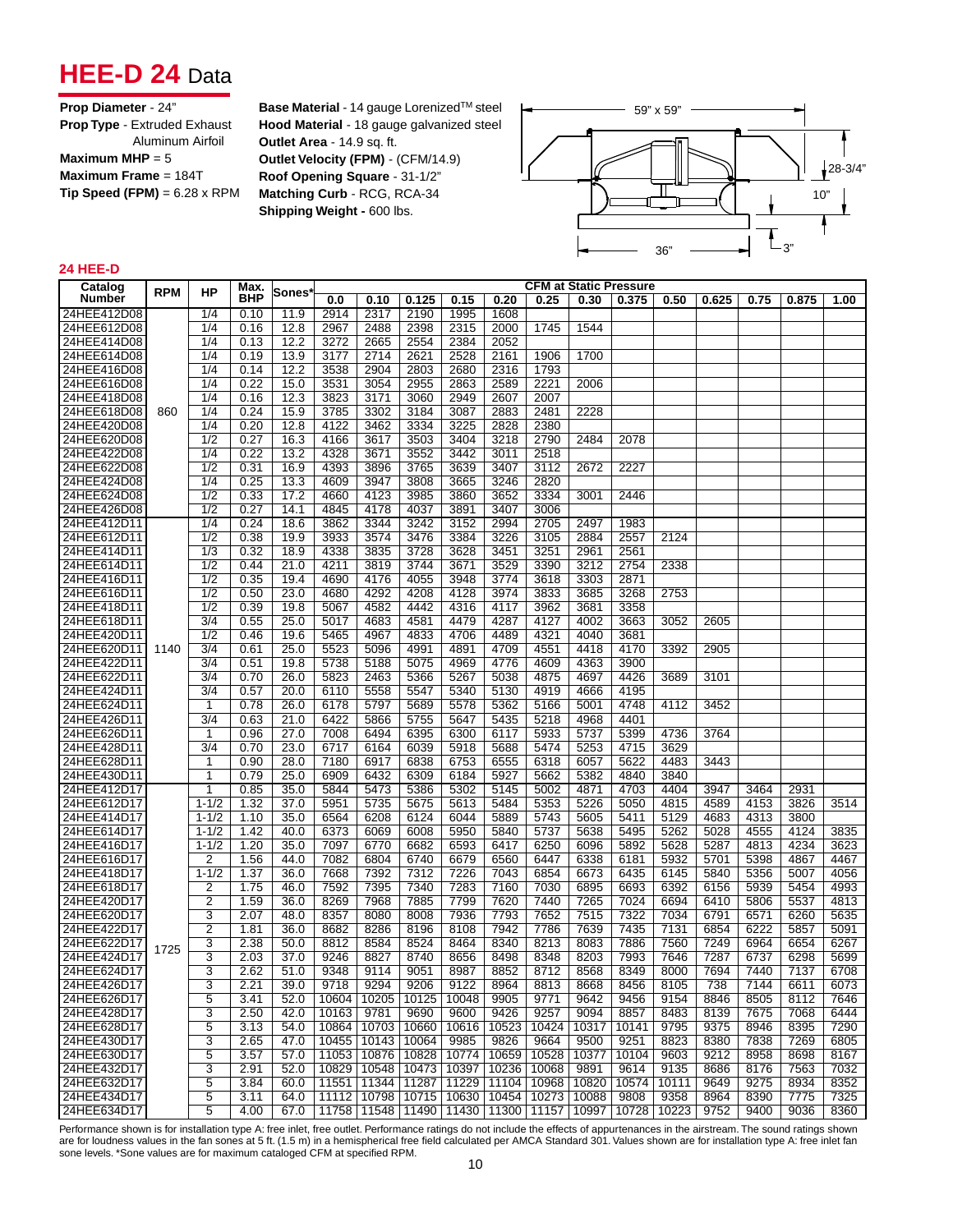



**Prop Diameter** - 30" **Prop Type** - Extruded Exhaust Aluminum Airfoil **Maximum MHP** = 2 **Maximum Frame** = 184T **Tip Speed (FPM)** = 7.85 x RPM

**Base Material** - 14 gauge Lorenized™ steel **Hood Material** - 18 gauge galvanized steel **Outlet Area** - 20.5 sq. ft. **Outlet Velocity (FPM)** - (CFM/20.5) **Roof Opening Square** - 37-1/2" **Matching Curb** - RCG, RCA-40 **Shipping Weight - 680 lbs.** 

#### **30 HEE-D**

| Catalog       |            |                  | Max.       |                    |       |       |       |       |       |       |       | <b>CFM at Static Pressure</b> |      |       |      |       |      |
|---------------|------------|------------------|------------|--------------------|-------|-------|-------|-------|-------|-------|-------|-------------------------------|------|-------|------|-------|------|
| <b>Number</b> | <b>RPM</b> | HP               | <b>BHP</b> | Sones <sup>®</sup> | 0.0   | 0.10  | 0.125 | 0.15  | 0.20  | 0.25  | 0.30  | 0.375                         | 0.50 | 0.625 | 0.75 | 0.875 | 1.00 |
| 30HEE412D08   |            | 1/2              | 0.31       | 18.1               | 5621  | 4786  | 4628  | 4495  | 4161  | 3738  | 3208  |                               |      |       |      |       |      |
| 30HEE612D08   |            | 1/2              | 0.48       | 19.4               | 5724  | 5125  | 4969  | 4827  | 4602  | 4342  | 3922  | 3440                          |      |       |      |       |      |
| 30HEE414D08   |            | $\overline{1/2}$ | 0.39       | 18.4               | 6313  | 5497  | 5328  | 5171  | 4890  | 4411  | 4058  | 3165                          |      |       |      |       |      |
| 30HEE614D08   |            | $\overline{3/4}$ | 0.53       | 21.0               | 6130  | 5499  | 5377  | 5259  | 5028  | 4787  | 4257  | 3744                          | 3097 |       |      |       |      |
| 30HEE416D08   |            | $\overline{1/2}$ | 0.43       | 18.5               | 6827  | 5982  | 5796  | 5633  | 5377  | 4978  | 4550  | 3606                          |      |       |      |       |      |
| 30HEE616D08   |            | $\overline{3/4}$ | 0.64       | 22.0               | 6812  | 6181  | 6046  | 5917  | 5372  | 5439  | 5095  | 4355                          | 3662 |       |      |       |      |
| 30HEE418D08   |            | $\overline{1/2}$ | 0.49       | 18.8               | 7375  | 6558  | 6339  | 6151  | 5873  | 5522  | 5088  | 4043                          |      |       |      |       |      |
| 30HEE618D08   |            | $\overline{3/4}$ | 0.71       | 24.0               | 7303  | 6737  | 6568  | 6402  | 6109  | 5884  | 5641  | 4880                          | 4094 |       |      |       |      |
| 30HEE420D08   |            | $\overline{3/4}$ | 0.61       | 19.3               | 7954  | 7123  | 6909  | 6715  | 6399  | 6080  | 5508  | 4832                          |      |       |      |       |      |
| 30HEE620D08   |            |                  | 0.81       | 24.0               | 8038  | 7334  | 7166  | 7008  | 6727  | 6492  | 6266  | 5608                          | 4567 |       |      |       |      |
| 30HEE422D08   |            | 3/4              | 0.68       | 19.8               | 8351  | 7461  | 7282  | 7115  | 6819  | 6517  | 5878  | 5133                          |      |       |      |       |      |
| 30HEE622D08   |            | 1                | 0.92       | 25.0               | 8476  | 7876  | 7713  | 7549  | 7224  | 6919  | 6633  | 6119                          | 4884 |       |      |       |      |
| 30HEE424D08   | 860        | $\overline{3/4}$ | 0.74       | 20.0               | 8893  | 8002  | 7824  | 7649  | 7303  | 6937  | 6349  | 5660                          |      |       |      |       |      |
| 30HEE624D08   |            | $1 - 1/2$        | 1.01       | 26.0               | 8991  | 8353  | 8172  | 7990  | 7647  | 7351  | 7100  | 6547                          | 5493 |       |      |       |      |
| 30HEE426D08   |            | 1                | 0.81       | 21.0               | 9347  | 8450  | 8270  | 8095  | 7743  | 7369  | 6702  | 6005                          |      |       |      |       |      |
| 30HEE626D08   |            | $1 - 1/2$        | 1.26       | 26.0               | 10200 | 9374  | 9215  | 9062  | 8760  | 8448  | 8100  | 7452                          | 6014 |       |      |       |      |
| 30HEE428D08   |            | 1                | 0.91       | 23.0               | 9775  | 8874  | 8672  | 8477  | 8107  | 7763  | 7238  | 6361                          |      |       |      |       |      |
| 30HEE628D08   |            | $1 - 1/2$        | 1.16       | 27.0               | 10450 | 10007 | 9870  | 9720  | 9364  | 8938  | 8504  | 7185                          | 5731 |       |      |       |      |
| 30HEE430D08   |            | 1                | 0.98       | 24.0               | 10056 | 9265  | 9060  | 8852  | 8422  | 7975  | 7393  | 6660                          |      |       |      |       |      |
| 30HEE630D08   |            | $1 - 1/2$        | 1.33       | 29.0               | 10631 | 10101 | 9901  | 9664  | 9170  | 8805  | 8563  | 7995                          | 6581 |       |      |       |      |
| 30HEE432D08   |            | $1 - 1/2$        | 1.08       | 26.0               | 10415 | 9652  | 9428  | 9195  | 8716  | 8273  | 7719  | 6902                          |      |       |      |       |      |
| 30HEE632D08   |            | $1 - 1/2$        | 1.43       | 30.0               | 11110 | 10523 | 10334 | 10122 | 9655  | 9202  | 8848  | 8172                          | 6716 |       |      |       |      |
| 30HEE434D08   |            | $1 - 1/2$        | 1.15       | 31.0               | 10688 | 9847  | 9615  | 9383  | 8940  | 8548  | 7897  | 7173                          |      |       |      |       |      |
| 30HEE634D08   |            | $1 - 1/2$        | 1.48       | 33.0               | 11309 | 10702 | 10497 | 10265 | 9758  | 9304  | 8970  | 8181                          | 7072 |       |      |       |      |
| 30HEE412D11   |            | 3/4              | 0.73       | 28.0               | 7452  | 6770  | 6620  | 6479  | 6225  | 6011  | 5817  | 5318                          | 4496 |       |      |       |      |
| 30HEE612D11   |            | $1 - 1/2$        | 1.05       | 30.0               | 7587  | 7164  | 7044  | 6920  | 6677  | 6454  | 6259  | 6028                          | 5334 | 4719  | 4184 | 3708  |      |
| 30HEE414D11   |            | 1                | 0.92       | 28.0               | 8369  | 7715  | 7568  | 7427  | 7161  | 6917  | 6700  | 6362                          | 5540 | 4544  |      |       |      |
| 30HEE614D11   |            | $1 - 1/2$        | 1.30       | 32.0               | 8125  | 7592  | 7488  | 7388  | 7200  | 7020  | 6843  | 6585                          | 5884 | 5108  | 4605 | 4120  |      |
| 30HEE416D11   |            | $1 - 1/2$        | 1.03       | 29.0               | 9049  | 8416  | 8249  | 8087  | 7789  | 7531  | 7317  | 7035                          | 6176 | 5088  |      |       |      |
| 30HEE616D11   |            | $1 - 1/2$        | 1.49       | 35.0               | 9029  | 8523  | 8410  | 8301  | 8093  | 7895  | 7705  | 7437                          | 6929 | 5950  | 5406 | 4872  |      |
| 30HEE418D11   | 1140       | $1 - 1/2$        | 1.17       | 29.0               | 9776  | 9224  | 9054  | 8876  | 8529  | 8226  | 7982  | 7694                          | 6866 | 5143  |      |       |      |
| 30HEE618D11   |            | 2                | 1.66       | 37.0               | 9680  | 9292  | 9179  | 9059  | 8807  | 8553  | 8315  | 8008                          | 7602 | 6690  | 6002 | 5443  | 4811 |
| 30HEE420D11   |            | $1 - 1/2$        | 1.40       | 29.0               | 10543 | 9954  | 9787  | 9617  | 9283  | 8977  | 8710  | 8387                          | 7457 | 6902  |      |       |      |
| 30HEE620D11   |            | 2                | 1.89       | 38.0               | 10656 | 10127 | 9992  | 9858  | 9597  | 9353  | 9128  | 8826                          | 8406 | 7756  | 6662 | 6071  | 5442 |
| 30HEE422D11   |            | $\overline{2}$   | 1.54       | 29.0               | 11069 | 10348 | 10189 | 10038 | 9756  | 9498  | 9260  | 8944                          | 8012 | 7277  |      |       |      |
| 30HEE424D11   |            | $\overline{2}$   | 1.71       | 30.0               | 11788 | 11046 | 10896 | 10751 | 10476 | 10211 | 9950  | 9557                          | 8665 | 7825  | 6264 |       |      |
| 30HEE426D11   |            | $\overline{2}$   | 1.89       | 32.0               | 12390 | 11641 | 11490 | 11345 | 11068 | 10802 | 10538 | 10136                         | 9202 | 8236  | 6676 | 3755  |      |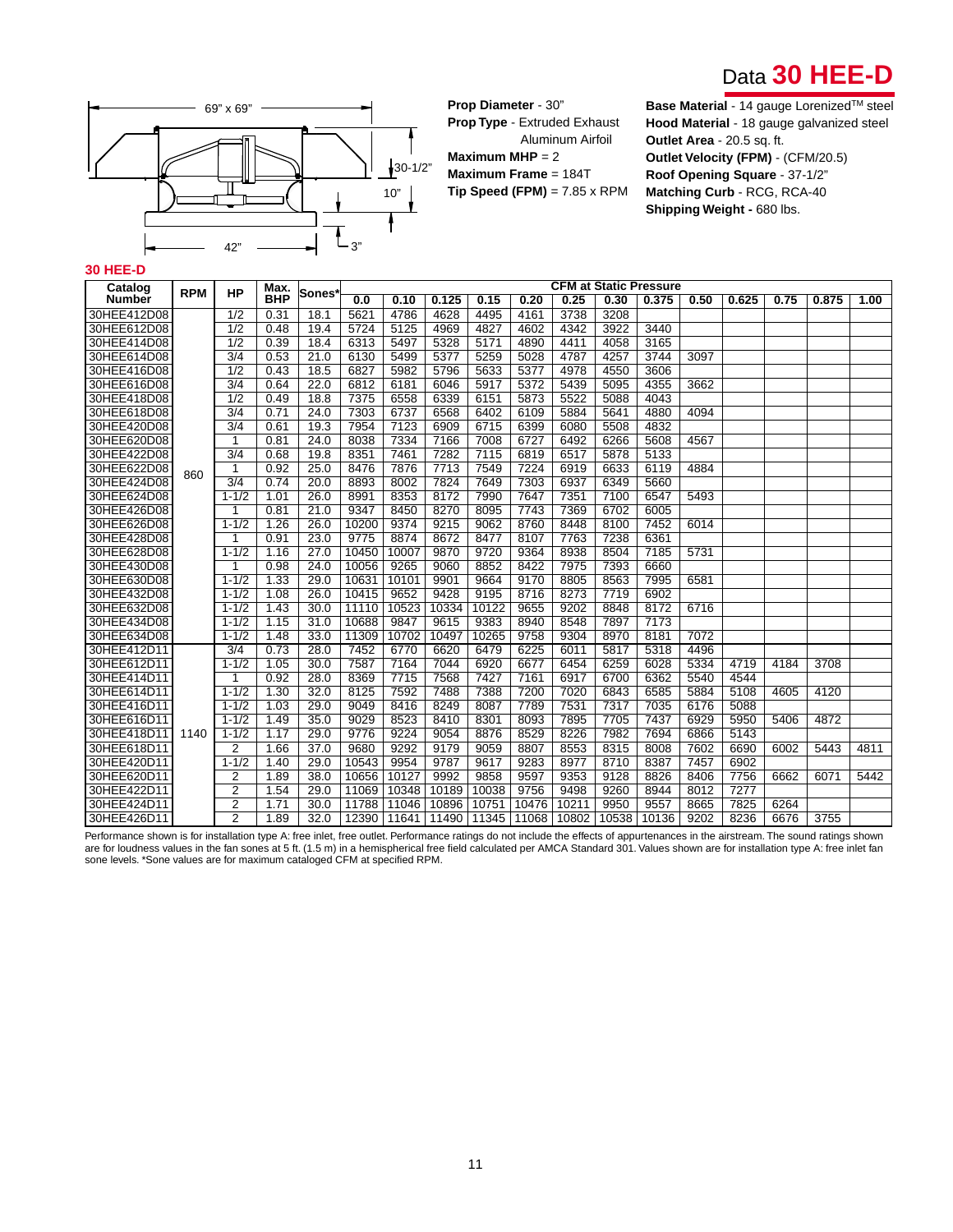## **HEE-D 36** Data

**Base Material** - 14 gauge Lorenized™ steel **Hood Material** - 18 gauge galvanized steel **Outlet Area** - 28 sq. ft. **Outlet Velocity (FPM)** - (CFM/28) **Roof Opening Square** - 43-1/2" **Matching Curb** - RCG, RCA-46 **Shipping Weight -** 965 lbs.



#### **36 HEE-D**

| Catalog     | <b>RPM</b> | HP               | <b>Max</b> |       |       |               |       |       |       | <b>CFM at Static Pressure</b>                 |       |       |       |       |       |                       |       |
|-------------|------------|------------------|------------|-------|-------|---------------|-------|-------|-------|-----------------------------------------------|-------|-------|-------|-------|-------|-----------------------|-------|
| Number      |            |                  | BHP        | Sones | 0.0   | 0.10          | 0.125 | 0.15  | 0.20  | 0.25                                          | 0.30  | 0.375 | 0.50  | 0.625 | 0.75  | 0.875                 | 1.00  |
| 36HEE412D06 |            | 3/4              | 0.38       | 17.3  | 7618  | 6382          | 6163  | 5969  | 5303  | 4702                                          |       |       |       |       |       |                       |       |
| 36HEE612D06 |            | 3/4              | 0.61       | 18.7  | 7756  | 6844          | 6619  | 6420  | 6106  | 5502                                          | 5005  | 4329  |       |       |       |                       |       |
| 36HEE414D06 |            | 1/2              | 0.50       | 17.8  | 8555  | 7341          | 7094  | 6873  | 6370  | 5712                                          | 4984  |       |       |       |       |                       |       |
| 36HEE614D06 |            | 3/4              | 0.67       | 20.0  | 8306  | 7374          | 7193  | 7016  | 6669  | 6112                                          | 5393  | 4763  |       |       |       |                       |       |
| 36HEE416D06 |            | 3/4              | 0.54       | 18.1  | 9251  | 7984          | 7722  | 7502  | 7112  | 6363                                          | 5559  |       |       |       |       |                       |       |
| 36HEE616D06 |            | 1                | 0.76       | 22.0  | 9231  | 8290          | 8090  | 7899  | 7541  | 7138                                          | 6375  | 5582  |       |       |       |                       |       |
| 36HEE418D06 |            | 3/4              | 0.61       | 18.2  | 9994  | 8744          | 8437  | 8183  | 7794  | 7069                                          | 6560  |       |       |       |       |                       |       |
| 36HEE618D06 |            | 1                | 0.83       | 23.0  | 9896  | 9023          | 8768  | 8527  | 8121  | 7809                                          | 7146  | 6204  | 5078  |       |       |                       |       |
| 36HEE420D06 |            | $\frac{3}{4}$    | 0.71       | 18.9  | 10778 | 9515          | 9206  | 8933  | 8501  | 7699                                          | 7232  |       |       |       |       |                       |       |
| 36HEE620D06 |            | 1                | 0.95       | 23.0  | 10893 | 9831          | 9584  | 9356  | 8956  | 8627                                          | 8181  | 6882  | 5664  |       |       |                       |       |
| 36HEE422D06 |            | 1                | 0.79       | 19.6  | 11316 | 9995          | 9734  | 9492  | 9070  | 8300                                          | 7653  |       |       |       |       |                       |       |
| 36HEE622D06 | 680        | $1 - 1/2$        | 1.09       | 24.0  | 11486 | 10570         | 10323 | 10074 | 9591  | 9152                                          | 8691  | 7586  | 6046  |       |       |                       |       |
| 36HEE424D06 |            | 1                | 0.89       | 19.7  | 12051 | 10730         | 10464 | 10202 | 9674  | 8952                                          | 8230  |       |       |       |       |                       |       |
| 36HEE624D06 |            | $1 - 1/2$        | 1.20       | 25.0  | 12185 | 11206         | 10930 | 10660 | 10165 | 9765                                          | 9323  | 8358  | 6712  |       |       |                       |       |
| 36HEE426D06 |            | 1                | 0.98       | 21.0  | 12667 | 11336         | 11068 | 10804 | 10264 | 9523                                          | 8637  |       |       |       |       |                       |       |
| 36HEE626D06 |            | $\overline{2}$   | 1.52       | 25.0  | 13822 | 12601         | 12366 | 12136 | 11677 | 11179                                         | 10598 | 9595  | 7329  |       |       |                       |       |
| 36HEE428D06 |            | $1 - 1/2$        | 1.13       | 22.0  | 13247 | 11896         | 11596 | 11308 | 10770 | 10160                                         | 9240  | 7651  |       |       |       |                       |       |
| 36HEE628D06 |            | $1 - 1/2$        | 1.41       | 26.0  | 14161 | 13477         | 13258 | 13014 | 12428 | 11777                                         | 10993 | 9064  | 6664  |       |       |                       |       |
| 36HEE430D06 |            | $1 - 1/2$        | 1.26       | 24.0  | 13628 | 12427         | 12114 | 11794 | 11133 | 10385                                         | 9497  | 8093  |       |       |       |                       |       |
| 36HEE630D06 |            | 2                | 1.61       | 28.0  | 14407 | 13567         | 13235 | 12852 | 12171 | 11738                                         | 11358 | 10192 | 7985  |       |       |                       |       |
| 36HEE432D06 |            | $1 - 1/2$        | 1.33       | 26.0  | 14115 | 12940         | 12593 | 12233 | 11527 | 10820                                         | 9883  | 8391  |       |       |       |                       |       |
| 36HEE632D06 |            | 2                | 1.73       | 29.0  | 15056 | 14144         | 13840 | 13501 | 12787 | 12176                                         | 11665 | 10379 | 8250  |       |       |                       |       |
| 36HEE434D06 |            | $1 - 1/2$        | 1.42       | 30.0  | 14484 | 13198         | 12846 | 12499 | 11868 | 11137                                         | 10156 | 8464  |       |       |       |                       |       |
| 36HEE634D06 |            | 2                | 1.80       | 32.0  | 15326 | 14378         | 14046 | 13673 | 12919 | 12337                                         | 11807 | 10481 | 8687  |       |       |                       |       |
| 36HEE412D08 |            | $\overline{3/4}$ | 0.75       | 25.0  | 9634  | 8576          | 8353  | 8149  | 7795  | 7458                                          | 6950  | 6270  |       |       |       |                       |       |
| 36HEE612D08 |            | $1 - 1/2$        | 1.22       | 27.0  | 9810  | 9122          | 8926  | 8731  | 8370  | 8061                                          | 7822  | 7245  | 6173  | 5334  |       |                       |       |
| 36HEE414D08 |            | 1                | 0.98       | 26.0  | 10820 | 9802          | 9578  | 9366  | 8971  | 8626                                          | 8275  | 7416  | 6017  |       |       |                       |       |
| 36HEE614D08 |            | $1 - 1/2$        | 1.38       | 29.0  | 10505 | 9693          | 9536  | 9385  | 9097  | 8817                                          | 8544  | 8055  | 6671  | 5871  | 5043  |                       |       |
| 36HEE416D08 |            | $1 - 1/2$        | 1.09       | 26.0  | 11700 | 10685         | 10429 | 10188 | 9765  | 9428                                          | 9132  | 8291  | 6716  |       |       |                       |       |
| 36HEE616D08 |            | $\overline{2}$   | 1.58       | 31.0  | 11674 | 10887         | 10714 | 10549 | 10231 | 9929                                          | 9646  | 9219  | 7798  | 6908  | 6021  |                       |       |
| 36HEE418D08 |            | $1 - 1/2$        | 1.25       | 26.0  | 12640 | 11727         | 11445 | 11166 | 10670 | 10286                                         | 9983  | 9233  | 7759  |       |       |                       |       |
| 36HEE618D08 |            | $\overline{2}$   | 1.73       | 33.0  | 12516 | 11881         | 11691 | 11492 | 11088 | 10713                                         | 10387 | 10003 | 8754  | 7659  | 6780  |                       |       |
| 36HEE420D08 |            | $1 - 1/2$        | 1.47       | 27.0  | 13631 | 12674         | 12404 | 12137 | 11642 | 11218                                         | 10881 | 10149 | 9013  |       |       |                       |       |
| 36HEE620D08 |            | $\overline{2}$   | 1.97       | 34.0  | 13777 | 12935         | 12722 | 12514 | 12121 | 11765                                         | 11445 | 11039 | 10138 | 8508  | 7563  |                       |       |
| 36HEE422D08 | 860        | $\overline{2}$   | 1.61       | 27.0  | 14312 | 13193         | 12953 | 12727 | 12309 | 11932                                         | 11600 | 10943 | 9508  |       |       |                       |       |
| 36HEE622D08 |            | 3                | 2.25       | 35.0  | 14526 | 13825         | 13637 | 13445 | 13055 | 12662                                         | 12278 | 11744 | 10826 | 9279  | 8073  |                       |       |
| 36HEE424D08 |            | 2                | 1.80       | 28.0  | 15241 | 14105         | 13876 | 13656 | 13233 | 12818                                         | 12403 | 11694 | 10220 |       |       |                       |       |
| 36HEE624D08 |            | 3                | 2.47       | 36.0  | 15410 | 14677         | 14471 | 14258 | 13823 | 13397                                         | 13002 | 12498 | 11605 | 10322 | 9053  |                       |       |
| 36HEE426D08 |            | 2                | 1.99       | 29.0  | 16020 | 14873         | 14643 | 14422 | 13997 | 13579                                         | 13154 | 12447 | 10740 |       |       |                       |       |
| 36HEE428D08 |            | 3                | 2.22       | 31.0  | 16754 | 15645         | 15390 | 15142 | 14665 | 14211                                         | 13781 | 13145 | 11439 | 9184  |       |                       |       |
| 36HEE628D08 |            | 3                | 2.84       | 38.0  | 17910 | 17406         | 17261 | 17107 | 16767 | 16374                                         | 15918 | 15147 | 13383 | 11245 | 9232  | 7339                  |       |
| 36HEE430D08 |            | 3                | 2.50       | 33.0  | 17235 | 16296         | 16056 | 15813 | 15319 | 14813                                         | 14290 | 13474 | 11812 | 9715  |       |                       |       |
| 36HEE432D08 |            | 3                | 2.66       | 37.0  | 17851 | 16975         | 16728 | 16471 | 15926 | 15356                                         | 14787 | 13994 | 12275 | 10166 |       |                       |       |
| 36HEE434D08 |            | 3                | 2.83       | 44.0  | 18318 | 17344         | 17076 | 16802 | 16246 | 15699                                         | 15193 | 14474 | 12661 | 10235 |       |                       |       |
| 36HEE412D11 |            | 2                | 1.78       | 39.0  | 12771 | 11936         | 11741 | 11553 | 11202 | 10883                                         | 10593 | 10224 | 9485  | 8516  | 7338  |                       |       |
| 36HEE612D11 |            | 3                | 2.84       | 42.0  | 13003 | 12517         | 12381 | 12240 | 11949 | 11653                                         | 11368 | 10979 | 10467 | 9897  | 8938  | 8203                  | 7520  |
| 36HEE414D11 |            | 3                | 2.30       | 39.0  | 14343 | 13542         | 13355 | 13174 | 12827 | 12500                                         | 12191 | 11760 | 11127 | 10053 | 9259  | 8016                  |       |
| 36HEE614D11 |            | 5                | 3.08       | 45.0  | 13926 | 13244         | 13107 | 12977 | 12732 | 12501                                         | 12280 | 11959 | 11437 | 10896 | 9712  | 8862                  | 8235  |
| 36HEE416D11 |            | 3                | 2.54       | 40.0  | 15509 | 14770         | 14570 | 14370 | 13974 | 13601                                         | 13260 | 12811 | 12230 | 11354 | 10370 | 8942                  | 7587  |
| 36HEE616D11 |            | 5                | 3.40       | 49.0  | 15475 | 14850         | 14707 | 14570 | 14304 | 14050                                         | 13806 | 13453 | 12899 | 12375 | 11618 | 10369                 | 9611  |
| 36HEE418D11 | 1140       | 3                | 2.91       | 41.0  | 16755 | 16132         | 15949 | 15755 | 15339 | 14913                                         | 14512 | 13991 | 13357 | 12586 | 11585 | 10432                 | 8492  |
| 36HEE618D11 |            | 5                | 3.74       | 53.0  | 16590 | 16144         | 16017 | 15889 | 15612 | 15316                                         | 15010 | 14559 | 13895 | 13384 | 12846 | 11636                 | 10718 |
| 36HEE420D11 |            | 5                | 3.41       | 41.0  | 18069 | 17390         | 17201 | 17006 | 16603 | 16197                                         | 15806 | 15272 | 14555 | 13854 | 12543 | 11966                 | 10057 |
| 36HEE620D11 |            | 5                | 4.37       | 54.0  | 18262 | 17636         | 17475 | 17312 | 16989 | 16673                                         | 16367 | 15936 | 15297 | 14764 | 14259 | 13470                 | 11921 |
| 36HEE422D11 |            | 5                | 3.75       | 41.0  | 18972 | 18082         | 17879 | 17683 | 17310 | 16962                                         | 16635 | 16179 | 15508 | 14836 | 13388 | 12629                 | 10649 |
| 36HEE424D11 |            | 5                | 4.30       | 42.0  | 20204 | 19264         | 19069 | 18882 | 18528 | 18191                                         | 17867 | 17394 | 16611 | 15789 | 14473 | 13573                 | 11982 |
| 36HEE426D11 |            | 5                | 4.72       | 45.0  |       | 21236   20285 |       |       |       | 20089   19901   19545   19208   18882   18406 |       |       | 17612 | 16772 |       | 15288   14261   12706 |       |
|             |            |                  |            |       |       |               |       |       |       |                                               |       |       |       |       |       |                       |       |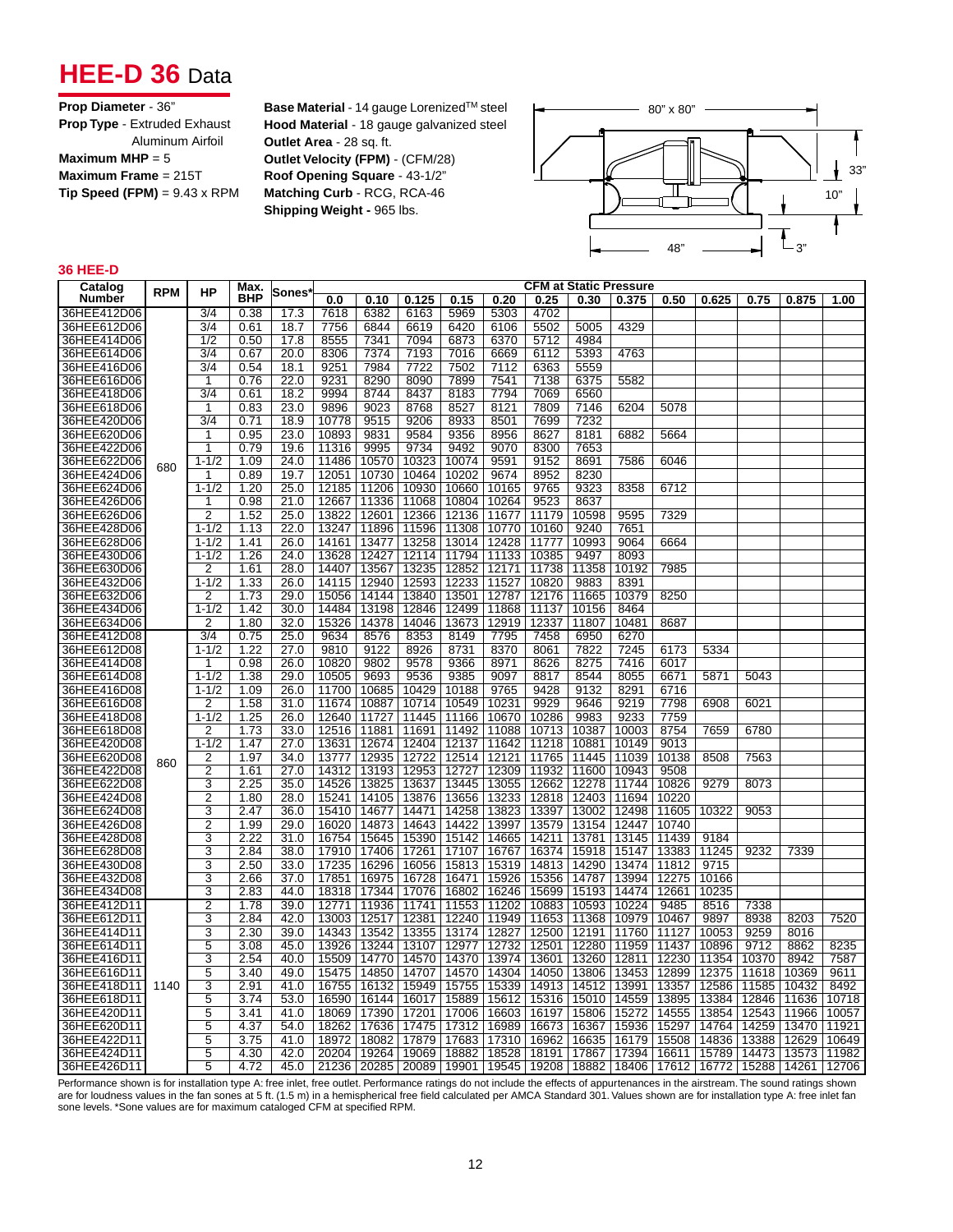



**Prop Diameter** - 42" **Prop Type** - Extruded Exhaust Aluminum Airfoil

**Maximum MHP** = 10 **Maximum Frame** = 256T **Tip Speed (FPM)** = 11.00 x RPM **Base Material** - 14 gauge Lorenized™ steel **Hood Material** - 18 gauge galvanized steel **Outlet Area** - 35.5 sq. ft. **Outlet Velocity (FPM)** - (CFM/35.5) **Roof Opening Square** - 49-1/2" **Matching Curb** - RCG, RCA-52 **Shipping Weight -** 1320 lbs.

### **42 HEE-D**

| Catalog       |            |                | Max.       |         |       |       |       |       |             |       |       | <b>CFM at Static Pressure</b> |       |                   |       |       |       |
|---------------|------------|----------------|------------|---------|-------|-------|-------|-------|-------------|-------|-------|-------------------------------|-------|-------------------|-------|-------|-------|
| <b>Number</b> | <b>RPM</b> | <b>HP</b>      | <b>BHP</b> | ∣Sones` | 0.0   | 0.10  | 0.125 | 0.15  | 0.20        | 0.25  | 0.30  | 0.375                         | 0.50  | 0.625             | 0.75  | 0.875 | 1.00  |
| 42HEE414D06   |            |                | 0.93       | 23.0    | 13757 | 12033 | 11714 | 11422 | 10918       | 10452 | 9536  | 7758                          |       |                   |       |       |       |
| 42HEE614D06   |            | $1 - 1/2$      | 1.27       | 27.0    | 14010 | 13120 | 12898 | 12673 | 12215       | 11738 | 11219 | 10128                         | 8859  | 7247              |       |       |       |
| 42HEE416D06   |            | $1 - 1/2$      | 1.03       | 24.0    | 14526 | 12957 | 12725 | 12496 | 12012       | 11417 | 10491 | 8865                          |       |                   |       |       |       |
| 42HEE616D06   |            | $\overline{2}$ | 1.60       | 28.0    | 15256 | 13853 | 13625 | 13412 | 13015       | 12642 | 12289 | 11464                         | 9721  | 8982              |       |       |       |
| 42HEE418D06   |            | $1 - 1/2$      | 1.21       | 24.0    | 15484 | 14159 | 13867 | 13586 | 13050       | 12540 | 11767 | 10092                         |       |                   |       |       |       |
| 42HEE618D06   |            | $\overline{2}$ | 1.70       | 30.0    | 16777 | 15774 | 15440 | 15091 | 14442       | 13931 | 13561 | 12919                         | 10572 | 8861              |       |       |       |
| 42HEE420D06   |            | $1 - 1/2$      | 1.37       | 25.0    | 15956 | 14885 | 14670 | 14456 | 14003       | 13399 | 12533 | 11028                         |       |                   |       |       |       |
| 42HEE620D06   |            | $\overline{2}$ | 1.94       | 31.0    | 17841 | 16799 | 16520 | 16239 | 15679       | 15141 | 14656 | 13936                         | 11423 | 9258              | 6914  |       |       |
| 42HEE422D06   | 680        | $\overline{2}$ | 1.60       | 26.0    | 17826 | 16210 | 15911 | 15619 | 15028       | 14372 | 13318 | 11653                         | 10555 |                   |       |       |       |
| 42HEE622D06   |            | 3              | 2.29       | 32.0    | 19260 | 18097 | 17801 | 17504 | 16909       | 16315 | 15730 | 14838                         | 12737 | 10251             | 7887  |       |       |
| 42HEE424D06   |            | $\overline{2}$ | 1.73       | 26.0    | 18532 | 16939 | 16477 | 16037 | 15281       | 14707 | 13722 | 12007                         | 10019 |                   |       |       |       |
| 42HEE624D06   |            | $\overline{3}$ | 2.46       | 32.0    | 19772 | 18519 | 18217 | 17916 | 17314       | 16700 | 16045 | 15319                         | 13706 | 10770             | 7755  | 5735  |       |
| 42HEE426D06   |            | $\overline{2}$ | 1.97       | 27.0    | 19089 | 17670 | 17335 | 17012 | 16406       | 15875 | 15045 | 12970                         | 9154  |                   |       |       |       |
| 42HEE626D06   |            | 3              | 2.67       | 33.0    | 20753 | 19238 | 18967 | 18706 | 18201       | 17690 | 17133 | 16079                         | 14231 | 10770             | 8312  | 6236  |       |
| 42HEE428D06   |            | 3              | 2.18       | 29.0    | 20184 | 18627 | 18245 | 17867 | 17121       | 16409 | 15526 | 13331                         | 11978 |                   |       |       |       |
| 42HEE430D06   |            | 3              | 2.48       | 31.0    | 21099 | 19333 | 19019 | 18707 | 18050       | 17110 | 15972 | 14497                         | 10824 |                   |       |       |       |
| 42HEE432D06   |            | 3              | 2.73       | 34.0    | 21530 | 19915 | 19544 | 19170 | 18373       | 17370 | 15913 | 14707                         | 12424 |                   |       |       |       |
| 42HEE414D08   |            | $\overline{2}$ | 1.89       | 33.0    | 17398 | 15906 | 15605 | 15324 | 14814       | 14358 | 13952 | 13410                         | 11668 | 9319              |       |       |       |
| 42HEE614D08   |            | 3              | 2.63       | 38.0    | 17718 | 17013 | 16838 | 16663 | 16311       | 15956 | 15595 | 15036                         | 14000 | 12259             | 11419 | 10776 | 9153  |
| 42HEE416D08   |            | 3              | 2.08       | 34.0    | 18371 | 16859 | 16655 | 16461 | 16092       | 15730 | 15355 | 14695                         | 12903 | 10556             |       |       |       |
| 42HEE616D08   |            | 5              | 3.23       | 41.0    | 19295 | 18006 | 17793 | 17595 | 17232       | 16897 | 16581 | 16132                         | 15425 | 14098             | 12465 | 12025 | 11356 |
| 42HEE418D08   |            | 3              | 2.45       | 34.0    | 19583 | 18490 | 18241 | 18000 | 17538       | 17094 | 16666 | 16066                         | 14520 | 12542             |       |       |       |
| 42HEE618D08   |            | 5              | 3.42       | 44.0    | 21218 | 20501 | 20283 | 20047 | 19527       | 18975 | 18454 | 17802                         | 17038 | 16074             | 13754 | 12809 | 11200 |
| 42HEE420D08   |            | 3              | 2.80       | 35.0    | 20180 | 19254 | 19070 | 18894 | 18552       | 18213 | 17861 | 17207                         | 15484 | 13554             |       |       |       |
| 42HEE620D08   |            | 5              | 3.96       | 45.0    | 22563 | 21760 | 21548 | 21333 | 20893       | 20448 | 20004 | 19357                         | 18388 | 17411             | 15771 | 13503 | 11704 |
| 42HEE422D08   |            | 5              | 3.26       | 36.0    | 22544 | 21110 | 20848 | 20598 | 20122       | 19660 | 19196 | 18451                         | 16328 | 14557             | 13804 |       |       |
| 42HEE622D08   | 860        | 5              | 4.63       | 47.0    | 24358 | 23444 | 23213 | 22980 | 22513       | 22043 | 21572 | 20866                         | 19713 | 18492             | 16883 | 14852 | 12959 |
| 42HEE424D08   |            | 5              | 3.56       | 37.0    | 23438 | 22273 | 21928 | 21569 | 20837       | 20148 | 19543 | 18813                         | 16586 | 14968             | 13867 |       |       |
| 42HEE624D08   |            | 5              | 4.98       | 48.0    | 25005 | 24002 | 23758 | 23517 | 23038       | 22563 | 22087 | 23168                         | 20102 | 19208             | 18186 | 15955 | 13614 |
| 42HEE426D08   |            | 5              | 3.98       | 39.0    | 24142 | 23006 | 22728 | 22454 | 21923       | 21415 | 20933 | 20288                         | 18416 | 15987             | 12829 |       |       |
| 42HEE626D08   |            | $7 - 1/2$      | 5.41       | 49.0    | 26246 | 24892 | 24648 | 24418 | 23987       | 23577 | 23177 | 22577                         | 21460 | 20044             | 18556 | 16814 | 13615 |
| 42HEE428D08   |            | 5              | 4.42       | 42.0    | 25526 | 24288 | 23982 | 23678 | 23074       | 22477 | 21886 | 21021                         | 18985 | 16634             | 15702 |       |       |
| 42HEE628D08   |            | $7 - 1/2$      | 6.16       | 51.0    | 27830 | 26987 | 26749 | 26497 | 25954       | 25355 | 24704 | 23678                         | 22124 | 20823             | 19392 | 17554 | 14868 |
| 42HEE430D08   |            | $7 - 1/2$      | 5.07       | 45.0    | 26684 | 25081 | 24809 | 24550 | 24052       | 23559 | 23046 | 22102                         | 19868 | 17933             | 15143 | 11497 |       |
| 42HEE630D08   |            | $7 - 1/2$      | 6.84       | 54.0    | 29023 | 27591 | 27342 | 27106 | 26658       | 26230 | 25806 | 25151                         | 23694 | 21740             | 20557 | 18229 | 15469 |
| 42HEE432D08   |            | $7 - 1/2$      | 5.54       | 49.0    | 27229 | 25900 | 25599 | 25303 | 24717       | 24122 | 23499 | 22399                         | 19764 | 18328             | 16755 | 12279 |       |
| 42HEE414D11   |            | 5              | 4.22       | 53.0    | 23063 | 21849 | 21584 | 21332 | 20860       | 20426 | 20023 | 19469                         | 18650 | 17963             | 17147 | 15515 | 13759 |
| 42HEE614D11   |            | $7 - 1/2$      | 6.14       | 61.0    | 23487 | 22953 | 22821 | 22688 | 22424       | 22160 | 21895 | 21496                         | 20821 | 20124             | 19396 | 18584 | 17574 |
| 42HEE416D11   |            | 5              | 4.86       | 55.0    | 24353 | 22875 | 22689 | 22517 | 22195       | 21898 | 21615 | 21203                         | 20514 | 19721             | 18705 | 17153 | 15684 |
| 42HEE616D11   |            | $7 - 1/2$      | 6.65       | 67.0    | 25577 | 24428 | 24229 | 24043 | 23709       | 23403 | 23119 | 22719                         | 22107 | 21535             | 20997 | 20464 | 19718 |
| 42HEE418D11   |            | $7 - 1/2$      | 5.70       | 56.0    | 25959 | 25104 | 24902 | 24707 | 24326       | 23959 | 23603 | 23087                         | 22266 | 21502             | 20682 | 19299 | 17382 |
| 42HEE618D11   | 1140       | 10             | 7.97       | 72.0    | 28126 | 27621 | 27481 | 27335 | 27021       | 26675 | 26297 | 25688                         | 24668 | 23803             | 23134 | 22600 | 22007 |
| 42HEE420D11   |            | $7 - 1/2$      | 6.46       | 55.0    | 26750 | 25976 | 25820 | 25668 | 25385       | 25116 | 24856 | 24473                         | 23825 | 23057             | 22040 | 20575 | 19074 |
| 42HEE620D11   |            | 10             | 9.04       | 74.0    | 29910 | 29317 | 29162 | 29008 | 28691       | 28367 | 28038 | 27538                         | 26698 | 25876             | 25094 | 24395 | 23691 |
| 42HEE422D11   |            | 10             | 7.54       | 56.0    | 29884 | 28648 | 28415 | 28197 | 27786       | 27405 | 27039 | 26509                         | 25637 | 24725             | 23666 | 21711 | 19906 |
| 42HEE424D11   |            | 10             | 8.30       | 57.0    | 31069 | 30244 | 30015 | 29778 | 29274       | 28740 | 28188 | 27368                         | 26141 | 25153             | 24334 | 22070 | 20538 |
| 42HEE426D11   |            | 10             | 9.29       | 61.0    | 32002 | 31141 | 30927 | 30714 | 30292 29877 |       | 29470 | 28877                         |       | 27942 27105 26296 |       | 24513 | 22384 |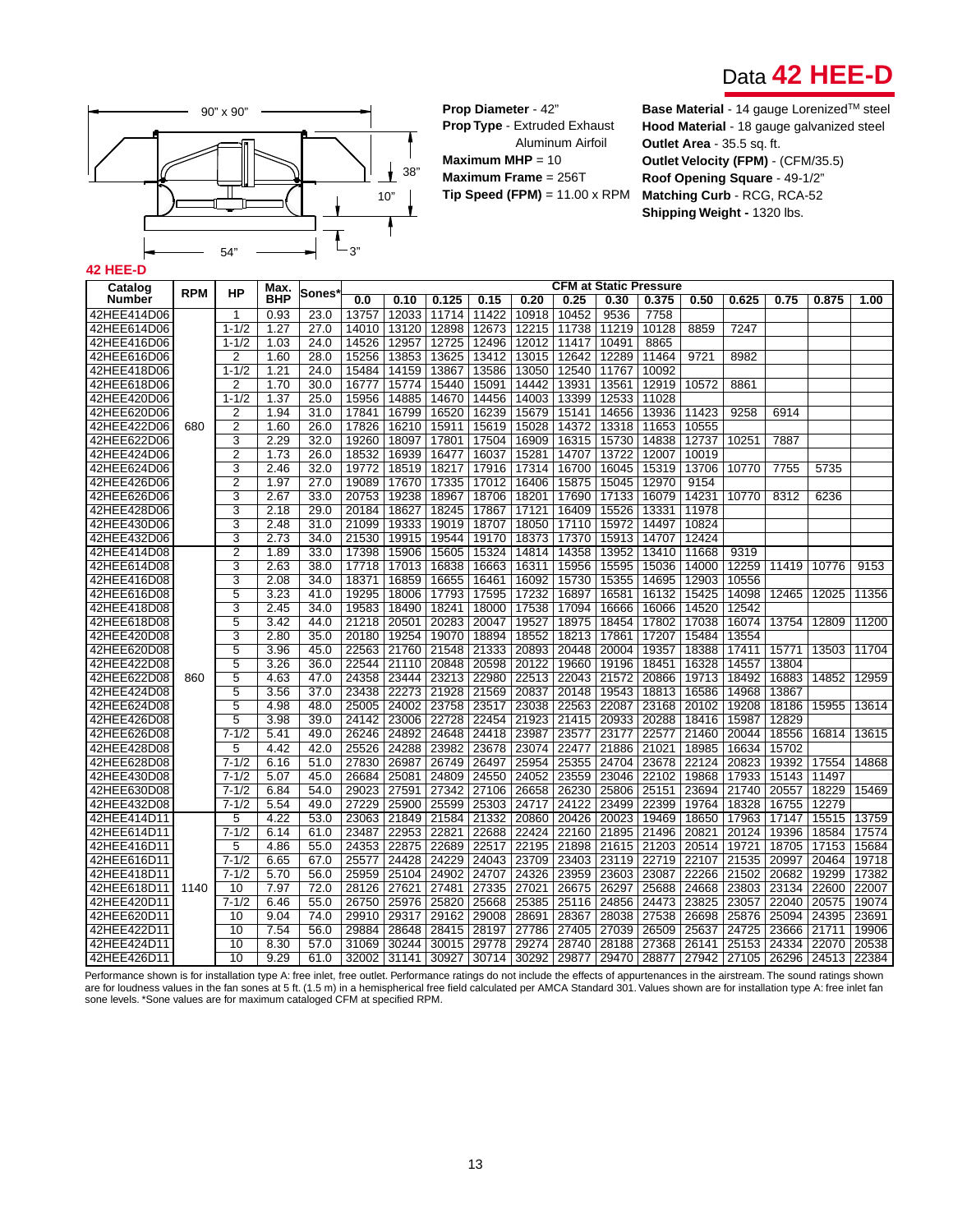## **HEE-D 48** Data

| <b>Prop Diameter - 48"</b>                  |
|---------------------------------------------|
| <b>Prop Type - Extruded Exhaust</b>         |
| Aluminum Airfoil                            |
| Maximum MHP = $10$                          |
| Maximum Frame = $256T$                      |
| <b>Tip Speed (FPM)</b> = $12.57 \times$ RPM |
|                                             |

**Base Material** - 14 gauge Lorenized™ steel **Hood Material** - 18 gauge galvanized steel **Outlet Area** - 43.2 sq. ft. **Outlet Velocity (FPM)** - (CFM/43.2) **Roof Opening Square** - 55-1/2" **Matching Curb** - RCG, RCA-58 **Shipping Weight -** 1410 lbs.



#### **48 HEE-D**

| Catalog     | <b>RPM</b> | <b>HP</b> | Max.       | Sones* |       |       |       |       |       |                   |       | <b>CFM at Static Pressure</b> |       |       |       |       |       |
|-------------|------------|-----------|------------|--------|-------|-------|-------|-------|-------|-------------------|-------|-------------------------------|-------|-------|-------|-------|-------|
| Number      |            |           | <b>BHP</b> |        | 0.0   | 0.10  | 0.125 | 0.15  | 0.20  | 0.25              | 0.30  | 0.375                         | 0.50  | 0.625 | 0.75  | 0.875 | 1.00  |
| 48HEE414D06 |            | 2         | 1.82       | 30.0   | 20467 | 18388 | 7984  | 7610  | 6937  | 16353             | 15834 | 14639                         | 1227  |       |       |       |       |
| 48HEE614D06 |            | 3         | 2.53       | 34.0   | 20843 | 19826 | 19574 | 19320 | 18808 | 18286             | 17748 | 16890                         | 14650 | 13350 | 12261 |       |       |
| 48HEE416D06 | 680        | 2         | 1.99       | 30.0   | 21612 | 19613 | 19334 | 19067 | 18544 | 17998             | 17362 | 16007                         | 12783 |       |       |       |       |
| 48HEE418D06 |            | 3         | 2.35       | 30.0   | 23037 | 21485 | 21137 | 20801 | 20156 | 19540             | 18964 | 17859                         | 14869 |       |       |       |       |
| 48HEE420D06 |            | 3         | 2.67       | 31.0   | 23739 | 22453 | 22199 | 21951 | 21462 | 20953             | 20320 | 19006                         | 16159 |       |       |       |       |
| 48HEE414D08 |            | 5         | 3.54       | 43.0   | 25884 | 24112 | 23740 | 23390 | 22743 | 22158             | 21622 | 20895                         | 19853 | 17951 | 15226 | 12477 |       |
| 48HEE614D08 |            | $7 - 1/2$ | 5.09       | 50.0   | 26360 | 25554 | 25354 | 25154 | 24754 | 24353             | 23949 | 23333                         | 22271 | 21113 | 9612  | 17575 | 16881 |
| 48HEE416D08 |            | 5         | 4.00       | 44.0   | 27332 | 25387 | 25132 | 24895 | 24452 | 24030             | 23617 | 22988                         | 21733 | 19747 | 17438 | 13635 |       |
| 48HEE616D08 |            | $7 - 1/2$ | 5.92       | 54.0   | 28706 | 27111 | 26843 | 26594 | 26137 | 25722             | 25332 | 24782                         | 23925 | 23126 | 22024 | 19159 | 18453 |
| 48HEE418D08 | 860        | 5.        | 4.75       | 44.0   | 29135 | 27863 | 27569 | 27284 | 26732 | 26202             | 25690 | 24950                         | 23796 | 22147 | 19387 | 17993 |       |
| 48HEE618D08 |            | $7 - 1/2$ | 6.65       | 57.0   | 31567 | 30779 | 30552 | 30311 | 29775 | 29183             | 28554 | 27638                         | 26390 | 25519 | 24627 | 22939 | 20244 |
| 48HEE420D08 |            | $7 - 1/2$ | 5.52       | 46.0   | 30023 | 28912 | 28691 | 28478 | 28174 | 27684             | 27298 | 26706                         | 25468 | 23570 | 21274 | 17861 |       |
| 48HEE422D08 |            | $7 - 1/2$ | 6.31       | 47.0   | 33541 | 31794 | 31472 | 31167 | 30594 | 30051             | 29521 | 28730                         | 27311 | 25069 | 22244 | 21253 | 20329 |
| 48HEE424D08 |            | $7 - 1/2$ | 6.90       | 48.0   | 34870 | 33584 | 33216 | 32830 | 32014 | 31177             | 30369 | 29282                         | 27880 | 25833 | 22950 | 21763 | 20246 |
| 48HEE414D11 | 1140       | 10        | 8.11       | 70.0   | 34312 | 32891 | 32571 | 32265 | 31686 | 31145             | 30639 | 29933                         | 28875 | 27933 | 27123 | 26341 | 25261 |
| 48HEE416D11 |            | 10        | 9.41       | 72.0   | 36321 | 34320 | 34080 | 33866 |       | 33465 33098 32753 |       | 32260   31475                 |       | 30691 | 29832 | 28840 | 27557 |

Performance shown is for installation type A: free inlet, free outlet. Performance ratings do not include the effects of appurtenances in the airstream. The sound ratings shown are for loudness values in the fan sones at 5 ft. (1.5 m) in a hemispherical free field calculated per AMCA Standard 301. Values shown are for installation type A: free inlet fan sone levels. \*Sone values are for maximum cataloged CFM at specified RPM.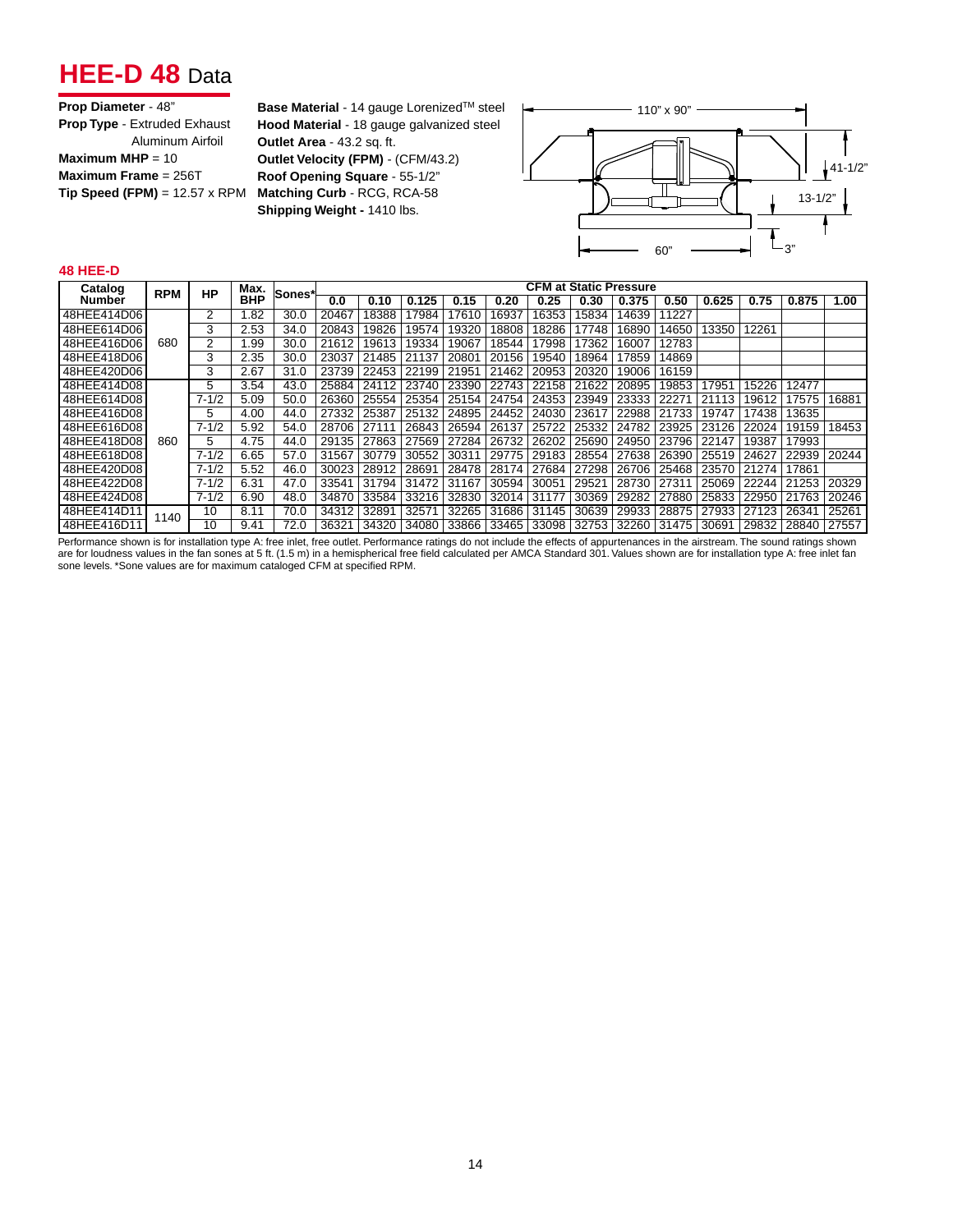



**Prop Diameter** - 54" **Prop Type** - Extruded Exhaust Aluminum Airfoil **Maximum MHP** = 10 **Maximum Frame** = 286T **Tip Speed (FPM)** = 14.16 x RPM

**Hood Material** - 18 gauge galvanized steel **Outlet Area** - 54.3 sq. ft. **Outlet Velocity (FPM)** - (CFM/54.3) **Roof Opening Square** - 61-1/2" **Matching Curb** - RCG, RCA-64 **Shipping Weight -** 1585 lbs.

#### **54 HEE-D**

| Catalog     |            |           | Max.       |        |       |       |       |       |       |       |       | <b>CFM at Static Pressure</b> |       |       |       |                   |       |
|-------------|------------|-----------|------------|--------|-------|-------|-------|-------|-------|-------|-------|-------------------------------|-------|-------|-------|-------------------|-------|
| Number      | <b>RPM</b> | HP        | <b>BHP</b> | Sones* | 0.0   | 0.10  | 0.125 | 0.15  | 0.20  | 0.25  | 0.30  | 0.375                         | 0.50  | 0.625 | 0.75  | 0.875             | 1.00  |
| 54HEE414D06 |            | b         | 3.26       | 37.0   | 29066 | 26632 | 26139 | 25680 | 24842 | 24091 | 23417 | 22534                         | 19942 | 16158 |       |                   |       |
| 54HEE614D06 |            | 5         | 4.50       | 42.0   | 29600 | 28456 | 28172 | 27888 | 27317 | 26742 | 26157 | 25254                         | 23614 | 21050 | 19227 | 18268             | 16403 |
| 54HEE416D06 | 680        |           | 3.55       | 38.0   | 30692 | 28204 | 27871 | 27555 | 26953 | 26367 | 25767 | 24719                         | 21990 | 18434 |       |                   |       |
| 54HEE418D06 |            | 5         | 4.22       | 38.0   | 32716 | 30937 | 30533 | 30140 | 29385 | 28662 | 27965 | 26984                         | 24693 | 21210 | 18616 |                   |       |
| 54HEE420D06 |            | 5         | 4.77       | 39.0   | 33713 | 32201 | 31902 | 31614 | 31059 | 30529 | 29994 | 28922                         | 26293 | 23115 | 17107 |                   |       |
| 54HEE414D08 |            | $7 - 1/2$ | 6.59       | 55.0   | 36759 | 34710 | 34266 | 33843 | 33057 | 32335 | 31669 | 30753                         | 29419 | 28261 | 26471 | 23424             | 20427 |
| 54HEE614D08 |            | 10        | 8.55       | 63.0   | 37436 | 36528 | 36303 | 36078 | 35629 | 35179 | 34782 | 34048                         | 32892 | 31694 | 30419 | 28900             | 26611 |
| 54HEE416D08 | 860        | $7 - 1/2$ | 7.22       | 55.0   | 38816 | 36381 | 36068 | 35781 | 35248 | 34751 | 34275 | 33577                         | 32380 | 30951 | 28912 | 26255             | 23303 |
| 54HEE616D08 |            | 10        | 9.90       | 69.0   | 40767 | 38847 | 38519 | 38213 | 37656 | 37145 | 36671 | 36009                         | 34986 | 34028 | 33131 | 32159             | 30398 |
| 54HEE418D08 |            | 10        | 8.53       | 56.0   | 41376 | 39926 | 39587 | 39256 | 38614 | 37996 | 37397 | 36530                         | 35149 | 33866 | 32218 | 29154             | 26821 |
| 54HEE420D08 |            | 10        | 9.66       | 58.0   | 42637 | 41333 | 41073 | 40822 | 40431 | 39893 |       | 39453 38803                   | 37682 | 36260 |       | 34288 31515 29228 |       |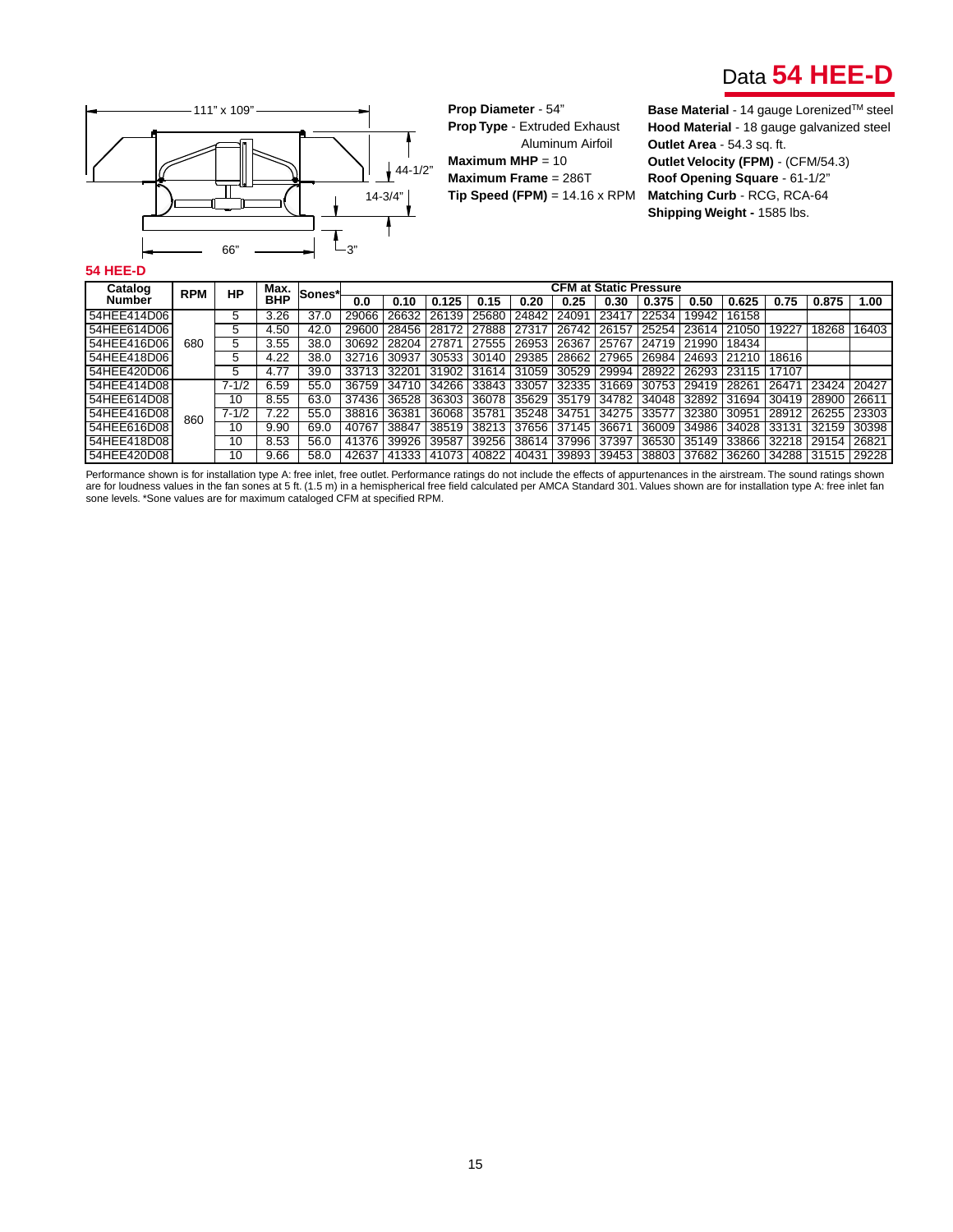## **HES-D 20 Data**

| <b>Prop Diameter - 20"</b>          |
|-------------------------------------|
| <b>Prop Type - Extruded Supply</b>  |
| Aluminum Airfoil                    |
| Maximum MHP = $2$                   |
| Maximum Frame = $145T$              |
| $Tip Speed (FPM) = 5.24 \times RPM$ |
|                                     |

**Base Material** - 14 gauge Lorenized™ steel **Hood Material** - 18 gauge galvanized steel **Intake Area** - 12.5 sq. ft. **Intake Velocity (FPM)** - (CFM/12.5) **Roof Opening Square** - 27-1/2" **Matching Curb** - RCG, RCA-30 **Shipping Weight -** 470 lbs.



#### **20 HES-D**

| Catalog     |            |                  | Max.       |       |      |      |       |      |      |      |      | <b>CFM at Static Pressure</b> |      |       |      |       |      |
|-------------|------------|------------------|------------|-------|------|------|-------|------|------|------|------|-------------------------------|------|-------|------|-------|------|
| Number      | <b>RPM</b> | ΗP               | <b>BHP</b> | Sones | 0.0  | 0.10 | 0.125 | 0.15 | 0.20 | 0.25 | 0.30 | 0.375                         | 0.50 | 0.625 | 0.75 | 0.875 | 1.00 |
| 20HES412D11 |            | 1/6              | 0.09       | 13.3  | 2315 | 1984 | 1891  | 1776 | 1425 | 1054 | 842  |                               |      |       |      |       |      |
| 20HES612D11 |            | 1/6              | 0.14       | 14.2  | 2372 | 2167 | 2073  | 1982 | 1763 | 1456 | 1266 | 1039                          |      |       |      |       |      |
| 20HES414D11 |            | 1/6              | 0.13       | 13.5  | 2626 | 2297 | 2194  | 2098 | 1696 | 1431 | 1084 |                               |      |       |      |       |      |
| 20HES614D11 |            | 1/4              | 0.17       | 15.3  | 2545 | 2325 | 2254  | 2176 | 2006 | 1579 | 1393 | 1162                          |      |       |      |       |      |
| 20HES416D11 |            | 1/6              | 0.14       | 13.8  | 2832 | 2509 | 2398  | 2306 | 1947 | 1673 | 1257 |                               |      |       |      |       |      |
| 20HES616D11 |            | 1/4              | 0.20       | 16.7  | 2840 | 2616 | 2539  | 2454 | 2290 | 1936 | 1641 | 1389                          | 885  |       |      |       |      |
| 20HES418D11 |            | 1/6              | 0.15       | 14.2  | 3065 | 2761 | 2629  | 2523 | 2201 | 1913 | 1425 | 990                           |      |       |      |       |      |
| 20HES618D11 |            | 1/4              | 0.22       | 17.8  | 3038 | 2850 | 2776  | 2683 | 2497 | 2237 | 1850 | 1571                          | 1057 |       |      |       |      |
| 20HES420D11 |            | 1/4              | 0.19       | 14.0  | 3310 | 2995 | 2879  | 2762 | 2498 | 2088 | 1750 | 1140                          |      |       |      |       |      |
| 20HES620D11 |            | 1/4              | 0.25       | 18.2  | 3355 | 3102 | 3021  | 2935 | 2760 | 2561 | 2127 | 1778                          | 1216 |       |      |       |      |
| 20HES422D11 |            | 1/4              | 0.21       | 14.2  | 3485 | 3152 | 3050  | 2945 | 2699 | 2222 | 1880 | 1221                          |      |       |      |       |      |
| 20HES622D11 | 1140       | 1/3              | 0.28       | 18.9  | 3529 | 3334 | 3262  | 3173 | 2950 | 2725 | 2374 | 1841                          | 1327 |       |      |       |      |
| 20HES424D11 |            | 1/4              | 0.23       | 14.5  | 3688 | 3384 | 3283  | 3167 | 2911 | 2396 | 2104 | 1366                          |      |       |      |       |      |
| 20HES624D11 |            | $\overline{1/3}$ | 0.31       | 19.1  | 3741 | 3528 | 3450  | 3356 | 3138 | 2941 | 2543 | 2158                          | 1445 |       |      |       |      |
| 20HES426D11 |            | 1/4              | 0.25       | 15.3  | 3895 | 3575 | 3475  | 3364 | 3100 | 2518 | 2252 | 1493                          |      |       |      |       |      |
| 20HES626D11 |            | 1/2              | 0.34       | 19.6  | 4047 | 3856 | 3786  | 3701 | 3460 | 3213 | 2806 | 2373                          | 1580 |       |      |       |      |
| 20HES428D11 |            | $\overline{1/3}$ | 0.28       | 16.4  | 4069 | 3757 | 3649  | 3526 | 3266 | 2721 | 2392 | 1652                          |      |       |      |       |      |
| 20HES628D11 |            | 1/2              | 0.37       | 20.0  | 4206 | 3970 | 3892  | 3803 | 3591 | 3366 | 2870 | 2482                          | 1645 |       |      |       |      |
| 20HES430D11 |            | $\overline{1/3}$ | 0.30       | 18.1  | 4184 | 3918 | 3816  | 3684 | 3365 | 2794 | 2530 | 1748                          |      |       |      |       |      |
| 20HES630D11 |            | 1/2              | 0.41       | 22.0  | 4434 | 4237 | 4160  | 4057 | 3766 | 3580 | 3137 | 2674                          | 1780 | 1016  |      |       |      |
| 20HES432D11 |            | $\overline{1/3}$ | 0.33       | 20.0  | 4341 | 4073 | 3963  | 3815 | 3494 | 2937 | 2613 | 1908                          |      |       |      |       |      |
| 20HES632D11 |            | 1/2              | 0.44       | 23.0  | 4620 | 4406 | 4330  | 4234 | 3957 | 3700 | 3233 | 2700                          | 1870 | 1137  |      |       |      |
| 20HES434D11 |            | 1/2              | 0.35       | 25.0  | 4457 | 4156 | 4036  | 3886 | 3594 | 2975 | 2724 | 1917                          |      |       |      |       |      |
| 20HES634D11 |            | 1/2              | 0.45       | 25.0  | 4713 | 4484 | 4399  | 4292 | 3989 | 3740 | 3174 | 2799                          | 1895 | 1079  |      |       |      |
| 20HES412D17 |            | 1/3              | 0.31       | 25.0  | 3503 | 3332 | 3277  | 3218 | 3084 | 2948 | 2827 | 2451                          | 1986 | 1445  | 1095 |       |      |
| 20HES612D17 |            | 1/2              | 0.48       | 26.0  | 3589 | 3487 | 3456  | 3421 | 3339 | 3231 | 3099 | 2938                          | 2391 | 2068  | 1774 | 1541  | 1230 |
| 20HES414D17 |            | 1/2              | 0.42       | 25.0  | 3973 | 3787 | 3734  | 3677 | 3553 | 3419 | 3286 | 3086                          | 2461 | 1903  | 1386 |       |      |
| 20HES614D17 |            | 3/4              | 0.60       | 28.0  | 3850 | 3721 | 3686  | 3648 | 3568 | 3480 | 3383 | 3228                          | 2791 | 2247  | 1977 | 1724  | 1428 |
| 20HES416D17 |            | 1/2              | 0.48       | 25.0  | 4285 | 4115 | 4064  | 4007 | 3879 | 3734 | 3592 | 3414                          | 2752 | 2176  | 1649 |       |      |
| 20HES616D17 |            | 3/4              | 0.69       | 31.0  | 4297 | 4170 | 4134  | 4096 | 4012 | 3918 | 3812 | 3647                          | 3343 | 2667  | 2344 | 2063  | 1747 |
| 20HES418D17 |            | 3/4              | 0.55       | 26.0  | 4637 | 4489 | 4443  | 4391 | 4266 | 4106 | 3931 | 3740                          | 3071 | 2176  | 1649 | 1436  |      |
| 20HES618D17 |            | 1                | 0.77       | 33.0  | 4598 | 4494 | 4465  | 4432 | 4360 | 4274 | 4169 | 3974                          | 3685 | 3013  | 2635 | 2337  | 2022 |
| 20HES420D17 |            | 3/4              | 0.61       | 26.0  | 5008 | 4839 | 4789  | 4735 | 4613 | 4470 | 4312 | 4096                          | 3369 | 3055  | 2217 | 1659  |      |
| 20HES620D17 |            | 1                | 0.87       | 34.0  | 5076 | 4927 | 4886  | 4843 | 4750 | 4650 | 4541 | 4366                          | 4082 | 3640  | 2944 | 2647  | 2290 |
| 20HES422D17 |            | 3/4              | 0.71       | 26.0  | 5273 | 5075 | 5021  | 4964 | 4843 | 4714 | 4577 | 4371                          | 3658 | 3230  | 2370 | 1780  | 1261 |
| 20HES622D17 |            | 1                | 0.95       | 35.0  | 5341 | 5231 | 5199  | 5166 | 5093 | 5008 | 5907 | 4714                          | 4349 | 3904  | 3274 | 2739  | 2414 |
| 20HES424D17 | 1725       | 1                | 0.78       | 26.0  | 5580 | 5404 | 5356  | 5304 | 5192 | 5067 | 5927 | 4693                          | 4059 | 3474  | 2680 | 1999  | 1482 |
| 20HES624D17 |            | 1                | 0.97       | 36.0  | 5660 | 5541 | 5506  | 5470 | 5390 | 5298 | 5189 | 4989                          | 4645 | 4210  | 3614 | 3208  | 2736 |
| 20HES426D17 |            | 1                | 0.86       | 28.0  | 5893 | 5701 | 5649  | 5595 | 5481 | 5356 | 5220 | 4989                          | 4392 | 3656  | 2864 | 2196  | 1702 |
| 20HES626D17 |            | $1 - 1/2$        | 1.19       | 36.0  | 6123 | 6014 | 5984  | 5951 | 5881 | 5798 | 5701 | 5513                          | 5107 | 4597  | 4014 | 3504  | 2937 |
| 20HES428D17 |            | 1                | 1.00       | 30.0  | 6156 | 5979 | 5928  | 5875 | 5759 | 5627 | 5479 | 5226                          | 4720 | 3903  | 3186 | 2431  | 1899 |
| 20HES628D17 |            | $1 - 1/2$        | 1.28       | 38.0  | 6364 | 6227 | 6188  | 6148 | 6062 | 5966 | 5859 | 5672                          | 5314 | 4832  | 4099 | 3666  | 3061 |
| 20HES430D17 |            | $1 - 1/2$        | 1.12       | 33.0  | 6332 | 6183 | 6142  | 6096 | 5995 | 5876 | 5730 | 5443                          | 4848 | 4036  | 3410 | 2568  | 2036 |
| 20HES630D17 |            | $1 - 1/2$        | 1.42       | 40.0  | 6710 | 6600 | 6569  | 6535 | 6461 | 6373 | 6262 | 6028                          | 5594 | 5241  | 4410 | 3928  | 3271 |
| 20HES432D17 |            | $1 - 1/2$        | 1.18       | 37.0  | 6569 | 6423 | 6381  | 6335 | 6233 | 6108 | 5949 | 5622                          | 5088 | 4195  | 3536 | 2795  | 2140 |
| 20HES632D17 |            | 2                | 1.53       | 42.0  | 6991 | 6869 | 6835  | 6799 | 6719 | 6628 | 6520 | 6310                          | 5828 | 5407  | 4500 | 3974  | 3382 |
| 20HES434D17 |            | $1 - 1/2$        | 1.25       | 44.0  | 6745 | 6581 | 6534  | 6483 | 6366 | 6227 | 6056 | 5752                          | 5159 | 4320  | 3546 | 2814  | 2169 |
| 20HES634D17 |            | $\overline{2}$   | 1.57       | 46.0  | 7131 | 7002 | 6965  | 6926 | 6841 | 6740 | 6621 | 6384                          | 5891 | 5381  | 4532 | 4168  | 3571 |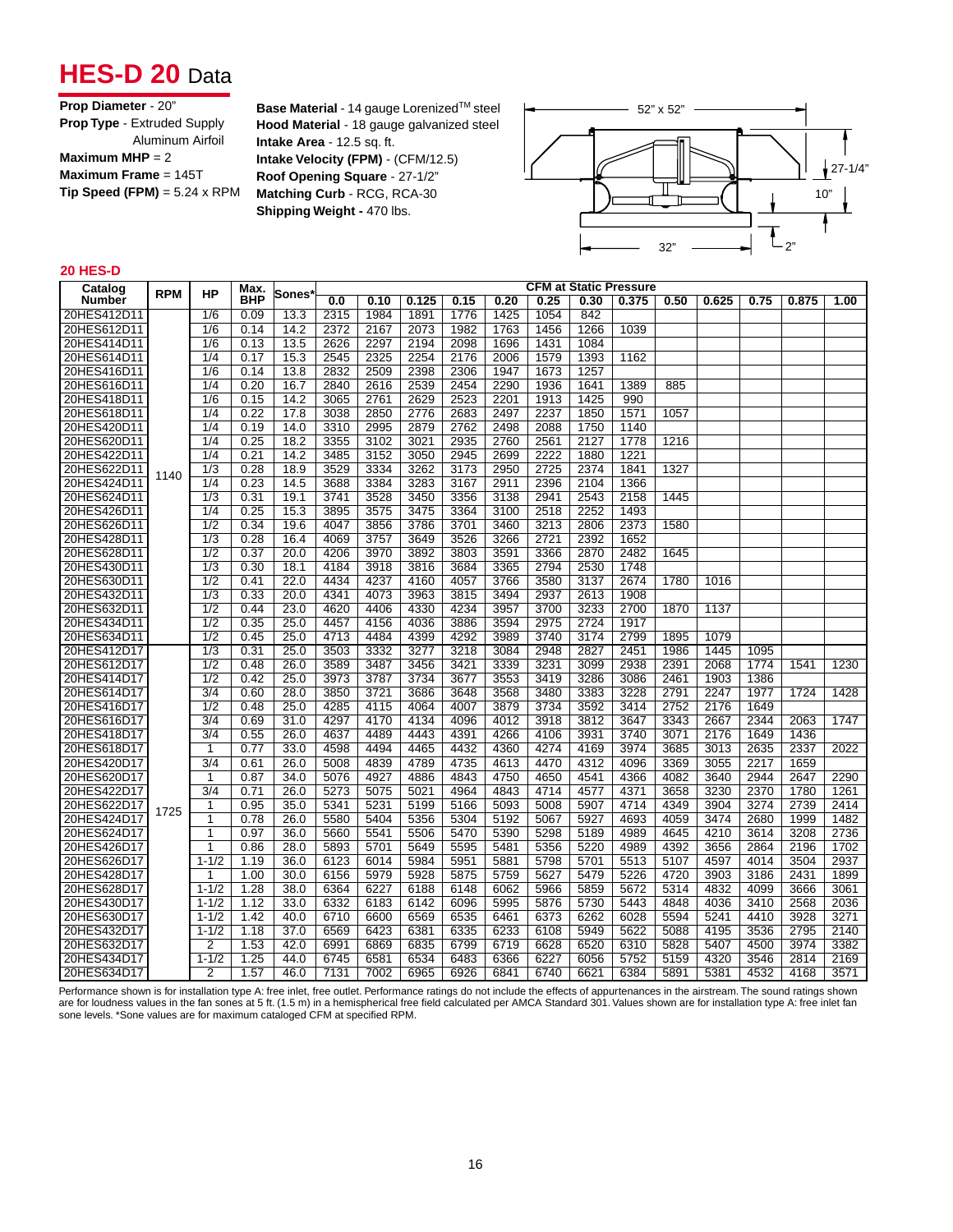



**Prop Diameter** - 24" **Prop Type** - Extruded Supply Aluminum Airfoil **Maximum MHP** = 5 **Maximum Frame** = 184T **Tip Speed (FPM)** = 6.28 x RPM **Base Material** - 14 gauge Lorenized™ steel **Hood Material** - 18 gauge galvanized steel **Intake Area** - 14.9 sq. ft. **Intake Velocity (FPM)** - (CFM/14.9) **Roof Opening Square** - 31-1/2" **Matching Curb** - RCG, RCA-34 **Shipping Weight - 600 lbs.** 

#### **24 HES-D**

| <b>Number</b><br><b>BHP</b><br>0.25<br>0.0<br>0.10<br>0.125<br>0.15<br>0.20<br>0.30<br>0.375<br>0.50<br>0.625<br>0.75<br>0.875<br>1.00<br>2982<br>2444<br>2242<br>1907<br>1381<br>1044<br>1/4<br>0.09<br>11.9<br>1/4<br>12.8<br>3055<br>2680<br>2539<br>2416<br>1894<br>1596<br>1359<br>0.14<br>24HES414D08<br>0.13<br>12.2<br>3381<br>2836<br>2682<br>2346<br>1897<br>1336<br>1/4<br>24HES614D08<br>1/4<br>0.18<br>13.9<br>3277<br>2910<br>2787<br>2658<br>2058<br>1762<br>1519<br>24HES416D08<br>1/4<br>12.2<br>3099<br>2953<br>2756<br>2190<br>1559<br>1076<br>0.14<br>3647<br>1/4<br>0.21<br>15.0<br>3657<br>3278<br>3144<br>3017<br>2546<br>2080<br>1817<br>1359<br>24HES418D08<br>1/4<br>12.3<br>3947<br>3398<br>3231<br>3063<br>2481<br>1756<br>1314<br>0.16<br>2932<br>24HES618D08<br>1/4<br>0.23<br>15.9<br>3913<br>3583<br>3436<br>3278<br>2341<br>2051<br>1590<br>860<br>1/4<br>12.8<br>4262<br>3720<br>3537<br>3375<br>2703<br>2146<br>1514<br>0.19<br>1/2<br>0.26<br>4320<br>3899<br>3762<br>3620<br>3326<br>2644<br>2319<br>16.3<br>1801<br>24HES422D08<br>1/4<br>0.22<br>13.2<br>3938<br>3772<br>3606<br>2879<br>2302<br>1619<br>4487<br>24HES622D08<br>$\overline{1/2}$<br>0.30<br>4209<br>3537<br>2981<br>2406<br>16.9<br>4545<br>4067<br>3885<br>1935<br>24HES424D08<br>13.3<br>4238<br>4055<br>3107<br>2584<br>1809<br>1042<br>1/4<br>0.25<br>4749<br>3861<br>24HES624D08<br>$\overline{1/2}$<br>17.2<br>4817<br>4452<br>4302<br>4124<br>3813<br>3204<br>2818<br>2138<br>0.32<br>24HES426D08<br>$\overline{1/2}$<br>4309<br>4108<br>3269<br>2788<br>1969<br>1215<br>0.27<br>14.1<br>5015<br>4486<br>24HES626D08<br>1/2<br>17.6<br>5211<br>4884<br>4747<br>4557<br>4165<br>3542<br>3121<br>2309<br>0.36<br>3478<br>3130<br>2360<br>1705<br>24HES412D11<br>1/4<br>0.22<br>18.6<br>3952<br>3601<br>3352<br>2600<br>1031<br>24HES612D11<br>$\overline{1/2}$<br>19.9<br>4049<br>3842<br>3766<br>3436<br>3255<br>2804<br>2401<br>1892<br>0.34<br>3671<br>1381<br>24HES414D11<br>4007<br>3886<br>3648<br>3329<br>2828<br>2270<br>1341<br>1/3<br>0.30<br>18.9<br>4482<br>4120<br>24HES614D11<br>1/2<br>0.43<br>21.0<br>4344<br>4098<br>4024<br>3945<br>3769<br>3579<br>3311<br>2602<br>2114<br>1605<br>$\overline{1/2}$<br>19.4<br>4493<br>4375<br>4245<br>3998<br>3777<br>3173<br>2630<br>1628<br>24HES416D11<br>0.34<br>4834<br>24HES616D11<br>1/2<br>0.49<br>23.0<br>4848<br>4602<br>4525<br>4441<br>4249<br>4052<br>3844<br>3122<br>2523<br>1966<br>1291<br>24HES418D11<br>5231<br>4927<br>4811<br>4669<br>4370<br>4145<br>3565<br>3175<br>1909<br>1/2<br>0.38<br>19.8<br>24HES618D11<br>$\frac{3}{4}$<br>25.0<br>4985<br>4918<br>4841<br>4647<br>4404<br>4206<br>3560<br>2837<br>0.54<br>5187<br>2276<br>1586<br>1140<br>24HES420D11<br>1/2<br>5315<br>5203<br>5075<br>4790<br>4542<br>3948<br>3502<br>2204<br>1191<br>0.43<br>19.6<br>5650<br>24HES620D11<br>$\frac{3}{4}$<br>0.59<br>25.0<br>5726<br>5443<br>5358<br>5268<br>5070<br>4856<br>4654<br>4241<br>3184<br>2577<br>1859<br>24HES422D11<br>1/2<br>5573<br>5098<br>4850<br>4365<br>3714<br>2357<br>0.49<br>19.8<br>5949<br>5463<br>5346<br>1413<br>24HES622D11<br>3/4<br>26.0<br>6025<br>5812<br>5745<br>5669<br>5482<br>5229<br>4966<br>4523<br>3385<br>2718<br>0.68<br>2038<br>1110<br>24HES424D11<br>3/4<br>6295<br>5856<br>5744<br>5488<br>5201<br>4806<br>3998<br>2626<br>1663<br>0.55<br>20.0<br>5958<br>24HES624D11<br>3/4<br>0.73<br>6385<br>5998<br>5797<br>5541<br>5293<br>4887<br>3897<br>3078<br>26.0<br>6153<br>6080<br>2238<br>1331<br>24HES426D11<br>3/4<br>5821<br>5532<br>5160<br>4203<br>2821<br>1910<br>0.60<br>21.0<br>6648<br>6286<br>6182<br>6070<br>24HES626D11<br>27.0<br>6380<br>6127<br>5828<br>5336<br>4362<br>3304<br>1<br>0.83<br>6908<br>6699<br>6633<br>6560<br>2468<br>1517<br>24HES412D17<br>5535<br>4981<br>4521<br>3765<br>2994<br>2525<br>1<br>0.77<br>35.0<br>5980<br>5786<br>5729<br>5669<br>5383<br>5217<br>2113<br>24HES612D17<br>$1 - 1/2$<br>37.0<br>6127<br>5977<br>5943<br>5864<br>5774<br>5462<br>5099<br>4754<br>3583<br>3217<br>1.17<br>6011<br>5666<br>3961<br>24HES414D17<br>6509<br>6316<br>6173<br>6020<br>5777<br>5388<br>4530<br>4089<br>3344<br>2708<br>$1 - 1/2$<br>1.04<br>35.0<br>6783<br>6568<br>6447<br>24HES614D17<br>$1 - 1/2$<br>6573<br>6422<br>6382<br>6341<br>6254<br>6062<br>5900<br>5597<br>5271<br>4394<br>3888<br>3550<br>1.39<br>40.0<br>6161<br>24HES416D17<br>$1 - 1/2$<br>7314<br>7066<br>7008<br>6880<br>6735<br>6574<br>6311<br>5931<br>5334<br>4585<br>3821<br>3154<br>1.17<br>35.0<br>7121<br>24HES616D17<br>1.52<br>7335<br>7188<br>7148<br>7106<br>7018<br>6922<br>6314<br>5994<br>5516<br>4638<br>4187<br>2<br>44.0<br>6818<br>6644<br>24HES418D17<br>$1 - 1/2$<br>7916<br>7647<br>7532<br>7395<br>7231<br>6933<br>6490<br>5990<br>5124<br>4720<br>1.33<br>36.0<br>7748<br>7699<br>3558<br>24HES618D17<br>1.70<br>7729<br>7662<br>7588<br>7507<br>7415<br>7254<br>6901<br>6522<br>6176<br>5253<br>4715<br>2<br>46.0<br>7848<br>7697<br>24HES420D17<br>2<br>8549<br>8301<br>8244<br>8121<br>7982<br>7828<br>7564<br>7104<br>6692<br>5577<br>5259<br>4354<br>1.57<br>36.0<br>8355<br>24HES620D17<br>2<br>2.00<br>8492<br>8445<br>8397<br>8297<br>8190<br>8076<br>7892<br>7554<br>7206<br>6325<br>5342<br>48.0<br>8665<br>6867<br>24HES422D17<br>2<br>8709<br>8373<br>8224<br>7989<br>7576<br>5974<br>4672<br>1.75<br>36.0<br>9001<br>8770<br>8646<br>8513<br>7148<br>5570<br>8759<br>8508<br>8166<br>6760<br>24HES622D17<br>3<br>2.31<br>50.0<br>9116<br>8988<br>8954<br>8918<br>8842<br>8667<br>7715<br>7301<br>6013<br>1725<br>24HES424D17<br>2<br>9525<br>9266<br>9209<br>9089<br>8821<br>8592<br>7652<br>6534<br>5994<br>5240<br>1.99<br>37.0<br>9321<br>8961<br>8145<br>24HES624D17<br>3<br>2.54<br>51.0<br>9662<br>9522<br>9485<br>9446<br>9363<br>9273<br>9172<br>9000<br>8638<br>8196<br>7820<br>7300<br>6458<br>24HES426D17<br>3<br>$\overline{97}14$<br>9588<br>9086<br>8655<br>8145<br>6303<br>2.16<br>39.0<br>10060<br>9835<br>9776<br>9455<br>9314<br>6984<br>5653<br>24HES626D17<br>3<br>2.91<br>52.0<br>10453<br>10326<br> 10291 <br>10257<br>10181<br>10100<br>10011<br>9859<br>9530<br>9050<br>8579<br>7968<br>7137<br>10509   10303   10247   10189   10066 | Catalog     |            |    | Max. |        |  |  |      |      | <b>CFM at Static Pressure</b> |      |      |      |      |      |
|---------------------------------------------------------------------------------------------------------------------------------------------------------------------------------------------------------------------------------------------------------------------------------------------------------------------------------------------------------------------------------------------------------------------------------------------------------------------------------------------------------------------------------------------------------------------------------------------------------------------------------------------------------------------------------------------------------------------------------------------------------------------------------------------------------------------------------------------------------------------------------------------------------------------------------------------------------------------------------------------------------------------------------------------------------------------------------------------------------------------------------------------------------------------------------------------------------------------------------------------------------------------------------------------------------------------------------------------------------------------------------------------------------------------------------------------------------------------------------------------------------------------------------------------------------------------------------------------------------------------------------------------------------------------------------------------------------------------------------------------------------------------------------------------------------------------------------------------------------------------------------------------------------------------------------------------------------------------------------------------------------------------------------------------------------------------------------------------------------------------------------------------------------------------------------------------------------------------------------------------------------------------------------------------------------------------------------------------------------------------------------------------------------------------------------------------------------------------------------------------------------------------------------------------------------------------------------------------------------------------------------------------------------------------------------------------------------------------------------------------------------------------------------------------------------------------------------------------------------------------------------------------------------------------------------------------------------------------------------------------------------------------------------------------------------------------------------------------------------------------------------------------------------------------------------------------------------------------------------------------------------------------------------------------------------------------------------------------------------------------------------------------------------------------------------------------------------------------------------------------------------------------------------------------------------------------------------------------------------------------------------------------------------------------------------------------------------------------------------------------------------------------------------------------------------------------------------------------------------------------------------------------------------------------------------------------------------------------------------------------------------------------------------------------------------------------------------------------------------------------------------------------------------------------------------------------------------------------------------------------------------------------------------------------------------------------------------------------------------------------------------------------------------------------------------------------------------------------------------------------------------------------------------------------------------------------------------------------------------------------------------------------------------------------------------------------------------------------------------------------------------------------------------------------------------------------------------------------------------------------------------------------------------------------------------------------------------------------------------------------------------------------------------------------------------------------------------------------------------------------------------------------------------------------------------------------------------------------------------------------------------------------------------------------------------------------------------------------------------------------------------------------------------------------------------------------------------------------------------------------------------------------------------------------------------------------------------------------------------------------------------------------------------------------------------------------------------------------------------------------------------------------------------------------------------------------------------------------------------------------------------------------------------------------------------------------------------------------------------------------------------------------------------------------------------------------------------------------------------------------------------------------------------------------------------------------------------------------------------------|-------------|------------|----|------|--------|--|--|------|------|-------------------------------|------|------|------|------|------|
|                                                                                                                                                                                                                                                                                                                                                                                                                                                                                                                                                                                                                                                                                                                                                                                                                                                                                                                                                                                                                                                                                                                                                                                                                                                                                                                                                                                                                                                                                                                                                                                                                                                                                                                                                                                                                                                                                                                                                                                                                                                                                                                                                                                                                                                                                                                                                                                                                                                                                                                                                                                                                                                                                                                                                                                                                                                                                                                                                                                                                                                                                                                                                                                                                                                                                                                                                                                                                                                                                                                                                                                                                                                                                                                                                                                                                                                                                                                                                                                                                                                                                                                                                                                                                                                                                                                                                                                                                                                                                                                                                                                                                                                                                                                                                                                                                                                                                                                                                                                                                                                                                                                                                                                                                                                                                                                                                                                                                                                                                                                                                                                                                                                                                                                                                                                                                                                                                                                                                                                                                                                                                                                                                                                                                                       |             | <b>RPM</b> | НP |      | Sones' |  |  |      |      |                               |      |      |      |      |      |
|                                                                                                                                                                                                                                                                                                                                                                                                                                                                                                                                                                                                                                                                                                                                                                                                                                                                                                                                                                                                                                                                                                                                                                                                                                                                                                                                                                                                                                                                                                                                                                                                                                                                                                                                                                                                                                                                                                                                                                                                                                                                                                                                                                                                                                                                                                                                                                                                                                                                                                                                                                                                                                                                                                                                                                                                                                                                                                                                                                                                                                                                                                                                                                                                                                                                                                                                                                                                                                                                                                                                                                                                                                                                                                                                                                                                                                                                                                                                                                                                                                                                                                                                                                                                                                                                                                                                                                                                                                                                                                                                                                                                                                                                                                                                                                                                                                                                                                                                                                                                                                                                                                                                                                                                                                                                                                                                                                                                                                                                                                                                                                                                                                                                                                                                                                                                                                                                                                                                                                                                                                                                                                                                                                                                                                       | 24HES412D08 |            |    |      |        |  |  |      |      |                               |      |      |      |      |      |
|                                                                                                                                                                                                                                                                                                                                                                                                                                                                                                                                                                                                                                                                                                                                                                                                                                                                                                                                                                                                                                                                                                                                                                                                                                                                                                                                                                                                                                                                                                                                                                                                                                                                                                                                                                                                                                                                                                                                                                                                                                                                                                                                                                                                                                                                                                                                                                                                                                                                                                                                                                                                                                                                                                                                                                                                                                                                                                                                                                                                                                                                                                                                                                                                                                                                                                                                                                                                                                                                                                                                                                                                                                                                                                                                                                                                                                                                                                                                                                                                                                                                                                                                                                                                                                                                                                                                                                                                                                                                                                                                                                                                                                                                                                                                                                                                                                                                                                                                                                                                                                                                                                                                                                                                                                                                                                                                                                                                                                                                                                                                                                                                                                                                                                                                                                                                                                                                                                                                                                                                                                                                                                                                                                                                                                       | 24HES612D08 |            |    |      |        |  |  |      |      |                               |      |      |      |      |      |
|                                                                                                                                                                                                                                                                                                                                                                                                                                                                                                                                                                                                                                                                                                                                                                                                                                                                                                                                                                                                                                                                                                                                                                                                                                                                                                                                                                                                                                                                                                                                                                                                                                                                                                                                                                                                                                                                                                                                                                                                                                                                                                                                                                                                                                                                                                                                                                                                                                                                                                                                                                                                                                                                                                                                                                                                                                                                                                                                                                                                                                                                                                                                                                                                                                                                                                                                                                                                                                                                                                                                                                                                                                                                                                                                                                                                                                                                                                                                                                                                                                                                                                                                                                                                                                                                                                                                                                                                                                                                                                                                                                                                                                                                                                                                                                                                                                                                                                                                                                                                                                                                                                                                                                                                                                                                                                                                                                                                                                                                                                                                                                                                                                                                                                                                                                                                                                                                                                                                                                                                                                                                                                                                                                                                                                       |             |            |    |      |        |  |  |      |      |                               |      |      |      |      |      |
|                                                                                                                                                                                                                                                                                                                                                                                                                                                                                                                                                                                                                                                                                                                                                                                                                                                                                                                                                                                                                                                                                                                                                                                                                                                                                                                                                                                                                                                                                                                                                                                                                                                                                                                                                                                                                                                                                                                                                                                                                                                                                                                                                                                                                                                                                                                                                                                                                                                                                                                                                                                                                                                                                                                                                                                                                                                                                                                                                                                                                                                                                                                                                                                                                                                                                                                                                                                                                                                                                                                                                                                                                                                                                                                                                                                                                                                                                                                                                                                                                                                                                                                                                                                                                                                                                                                                                                                                                                                                                                                                                                                                                                                                                                                                                                                                                                                                                                                                                                                                                                                                                                                                                                                                                                                                                                                                                                                                                                                                                                                                                                                                                                                                                                                                                                                                                                                                                                                                                                                                                                                                                                                                                                                                                                       |             |            |    |      |        |  |  |      |      |                               |      |      |      |      |      |
|                                                                                                                                                                                                                                                                                                                                                                                                                                                                                                                                                                                                                                                                                                                                                                                                                                                                                                                                                                                                                                                                                                                                                                                                                                                                                                                                                                                                                                                                                                                                                                                                                                                                                                                                                                                                                                                                                                                                                                                                                                                                                                                                                                                                                                                                                                                                                                                                                                                                                                                                                                                                                                                                                                                                                                                                                                                                                                                                                                                                                                                                                                                                                                                                                                                                                                                                                                                                                                                                                                                                                                                                                                                                                                                                                                                                                                                                                                                                                                                                                                                                                                                                                                                                                                                                                                                                                                                                                                                                                                                                                                                                                                                                                                                                                                                                                                                                                                                                                                                                                                                                                                                                                                                                                                                                                                                                                                                                                                                                                                                                                                                                                                                                                                                                                                                                                                                                                                                                                                                                                                                                                                                                                                                                                                       |             |            |    |      |        |  |  |      |      |                               |      |      |      |      |      |
|                                                                                                                                                                                                                                                                                                                                                                                                                                                                                                                                                                                                                                                                                                                                                                                                                                                                                                                                                                                                                                                                                                                                                                                                                                                                                                                                                                                                                                                                                                                                                                                                                                                                                                                                                                                                                                                                                                                                                                                                                                                                                                                                                                                                                                                                                                                                                                                                                                                                                                                                                                                                                                                                                                                                                                                                                                                                                                                                                                                                                                                                                                                                                                                                                                                                                                                                                                                                                                                                                                                                                                                                                                                                                                                                                                                                                                                                                                                                                                                                                                                                                                                                                                                                                                                                                                                                                                                                                                                                                                                                                                                                                                                                                                                                                                                                                                                                                                                                                                                                                                                                                                                                                                                                                                                                                                                                                                                                                                                                                                                                                                                                                                                                                                                                                                                                                                                                                                                                                                                                                                                                                                                                                                                                                                       | 24HES616D08 |            |    |      |        |  |  |      |      |                               |      |      |      |      |      |
|                                                                                                                                                                                                                                                                                                                                                                                                                                                                                                                                                                                                                                                                                                                                                                                                                                                                                                                                                                                                                                                                                                                                                                                                                                                                                                                                                                                                                                                                                                                                                                                                                                                                                                                                                                                                                                                                                                                                                                                                                                                                                                                                                                                                                                                                                                                                                                                                                                                                                                                                                                                                                                                                                                                                                                                                                                                                                                                                                                                                                                                                                                                                                                                                                                                                                                                                                                                                                                                                                                                                                                                                                                                                                                                                                                                                                                                                                                                                                                                                                                                                                                                                                                                                                                                                                                                                                                                                                                                                                                                                                                                                                                                                                                                                                                                                                                                                                                                                                                                                                                                                                                                                                                                                                                                                                                                                                                                                                                                                                                                                                                                                                                                                                                                                                                                                                                                                                                                                                                                                                                                                                                                                                                                                                                       |             |            |    |      |        |  |  |      |      |                               |      |      |      |      |      |
|                                                                                                                                                                                                                                                                                                                                                                                                                                                                                                                                                                                                                                                                                                                                                                                                                                                                                                                                                                                                                                                                                                                                                                                                                                                                                                                                                                                                                                                                                                                                                                                                                                                                                                                                                                                                                                                                                                                                                                                                                                                                                                                                                                                                                                                                                                                                                                                                                                                                                                                                                                                                                                                                                                                                                                                                                                                                                                                                                                                                                                                                                                                                                                                                                                                                                                                                                                                                                                                                                                                                                                                                                                                                                                                                                                                                                                                                                                                                                                                                                                                                                                                                                                                                                                                                                                                                                                                                                                                                                                                                                                                                                                                                                                                                                                                                                                                                                                                                                                                                                                                                                                                                                                                                                                                                                                                                                                                                                                                                                                                                                                                                                                                                                                                                                                                                                                                                                                                                                                                                                                                                                                                                                                                                                                       |             |            |    |      |        |  |  |      |      |                               |      |      |      |      |      |
|                                                                                                                                                                                                                                                                                                                                                                                                                                                                                                                                                                                                                                                                                                                                                                                                                                                                                                                                                                                                                                                                                                                                                                                                                                                                                                                                                                                                                                                                                                                                                                                                                                                                                                                                                                                                                                                                                                                                                                                                                                                                                                                                                                                                                                                                                                                                                                                                                                                                                                                                                                                                                                                                                                                                                                                                                                                                                                                                                                                                                                                                                                                                                                                                                                                                                                                                                                                                                                                                                                                                                                                                                                                                                                                                                                                                                                                                                                                                                                                                                                                                                                                                                                                                                                                                                                                                                                                                                                                                                                                                                                                                                                                                                                                                                                                                                                                                                                                                                                                                                                                                                                                                                                                                                                                                                                                                                                                                                                                                                                                                                                                                                                                                                                                                                                                                                                                                                                                                                                                                                                                                                                                                                                                                                                       | 24HES420D08 |            |    |      |        |  |  |      |      |                               |      |      |      |      |      |
|                                                                                                                                                                                                                                                                                                                                                                                                                                                                                                                                                                                                                                                                                                                                                                                                                                                                                                                                                                                                                                                                                                                                                                                                                                                                                                                                                                                                                                                                                                                                                                                                                                                                                                                                                                                                                                                                                                                                                                                                                                                                                                                                                                                                                                                                                                                                                                                                                                                                                                                                                                                                                                                                                                                                                                                                                                                                                                                                                                                                                                                                                                                                                                                                                                                                                                                                                                                                                                                                                                                                                                                                                                                                                                                                                                                                                                                                                                                                                                                                                                                                                                                                                                                                                                                                                                                                                                                                                                                                                                                                                                                                                                                                                                                                                                                                                                                                                                                                                                                                                                                                                                                                                                                                                                                                                                                                                                                                                                                                                                                                                                                                                                                                                                                                                                                                                                                                                                                                                                                                                                                                                                                                                                                                                                       | 24HES620D08 |            |    |      |        |  |  |      |      |                               |      |      |      |      |      |
|                                                                                                                                                                                                                                                                                                                                                                                                                                                                                                                                                                                                                                                                                                                                                                                                                                                                                                                                                                                                                                                                                                                                                                                                                                                                                                                                                                                                                                                                                                                                                                                                                                                                                                                                                                                                                                                                                                                                                                                                                                                                                                                                                                                                                                                                                                                                                                                                                                                                                                                                                                                                                                                                                                                                                                                                                                                                                                                                                                                                                                                                                                                                                                                                                                                                                                                                                                                                                                                                                                                                                                                                                                                                                                                                                                                                                                                                                                                                                                                                                                                                                                                                                                                                                                                                                                                                                                                                                                                                                                                                                                                                                                                                                                                                                                                                                                                                                                                                                                                                                                                                                                                                                                                                                                                                                                                                                                                                                                                                                                                                                                                                                                                                                                                                                                                                                                                                                                                                                                                                                                                                                                                                                                                                                                       |             |            |    |      |        |  |  |      |      |                               |      |      |      |      |      |
|                                                                                                                                                                                                                                                                                                                                                                                                                                                                                                                                                                                                                                                                                                                                                                                                                                                                                                                                                                                                                                                                                                                                                                                                                                                                                                                                                                                                                                                                                                                                                                                                                                                                                                                                                                                                                                                                                                                                                                                                                                                                                                                                                                                                                                                                                                                                                                                                                                                                                                                                                                                                                                                                                                                                                                                                                                                                                                                                                                                                                                                                                                                                                                                                                                                                                                                                                                                                                                                                                                                                                                                                                                                                                                                                                                                                                                                                                                                                                                                                                                                                                                                                                                                                                                                                                                                                                                                                                                                                                                                                                                                                                                                                                                                                                                                                                                                                                                                                                                                                                                                                                                                                                                                                                                                                                                                                                                                                                                                                                                                                                                                                                                                                                                                                                                                                                                                                                                                                                                                                                                                                                                                                                                                                                                       |             |            |    |      |        |  |  |      |      |                               |      |      |      |      |      |
|                                                                                                                                                                                                                                                                                                                                                                                                                                                                                                                                                                                                                                                                                                                                                                                                                                                                                                                                                                                                                                                                                                                                                                                                                                                                                                                                                                                                                                                                                                                                                                                                                                                                                                                                                                                                                                                                                                                                                                                                                                                                                                                                                                                                                                                                                                                                                                                                                                                                                                                                                                                                                                                                                                                                                                                                                                                                                                                                                                                                                                                                                                                                                                                                                                                                                                                                                                                                                                                                                                                                                                                                                                                                                                                                                                                                                                                                                                                                                                                                                                                                                                                                                                                                                                                                                                                                                                                                                                                                                                                                                                                                                                                                                                                                                                                                                                                                                                                                                                                                                                                                                                                                                                                                                                                                                                                                                                                                                                                                                                                                                                                                                                                                                                                                                                                                                                                                                                                                                                                                                                                                                                                                                                                                                                       |             |            |    |      |        |  |  |      |      |                               |      |      |      |      |      |
|                                                                                                                                                                                                                                                                                                                                                                                                                                                                                                                                                                                                                                                                                                                                                                                                                                                                                                                                                                                                                                                                                                                                                                                                                                                                                                                                                                                                                                                                                                                                                                                                                                                                                                                                                                                                                                                                                                                                                                                                                                                                                                                                                                                                                                                                                                                                                                                                                                                                                                                                                                                                                                                                                                                                                                                                                                                                                                                                                                                                                                                                                                                                                                                                                                                                                                                                                                                                                                                                                                                                                                                                                                                                                                                                                                                                                                                                                                                                                                                                                                                                                                                                                                                                                                                                                                                                                                                                                                                                                                                                                                                                                                                                                                                                                                                                                                                                                                                                                                                                                                                                                                                                                                                                                                                                                                                                                                                                                                                                                                                                                                                                                                                                                                                                                                                                                                                                                                                                                                                                                                                                                                                                                                                                                                       |             |            |    |      |        |  |  |      |      |                               |      |      |      |      |      |
|                                                                                                                                                                                                                                                                                                                                                                                                                                                                                                                                                                                                                                                                                                                                                                                                                                                                                                                                                                                                                                                                                                                                                                                                                                                                                                                                                                                                                                                                                                                                                                                                                                                                                                                                                                                                                                                                                                                                                                                                                                                                                                                                                                                                                                                                                                                                                                                                                                                                                                                                                                                                                                                                                                                                                                                                                                                                                                                                                                                                                                                                                                                                                                                                                                                                                                                                                                                                                                                                                                                                                                                                                                                                                                                                                                                                                                                                                                                                                                                                                                                                                                                                                                                                                                                                                                                                                                                                                                                                                                                                                                                                                                                                                                                                                                                                                                                                                                                                                                                                                                                                                                                                                                                                                                                                                                                                                                                                                                                                                                                                                                                                                                                                                                                                                                                                                                                                                                                                                                                                                                                                                                                                                                                                                                       |             |            |    |      |        |  |  |      |      |                               |      |      |      |      |      |
|                                                                                                                                                                                                                                                                                                                                                                                                                                                                                                                                                                                                                                                                                                                                                                                                                                                                                                                                                                                                                                                                                                                                                                                                                                                                                                                                                                                                                                                                                                                                                                                                                                                                                                                                                                                                                                                                                                                                                                                                                                                                                                                                                                                                                                                                                                                                                                                                                                                                                                                                                                                                                                                                                                                                                                                                                                                                                                                                                                                                                                                                                                                                                                                                                                                                                                                                                                                                                                                                                                                                                                                                                                                                                                                                                                                                                                                                                                                                                                                                                                                                                                                                                                                                                                                                                                                                                                                                                                                                                                                                                                                                                                                                                                                                                                                                                                                                                                                                                                                                                                                                                                                                                                                                                                                                                                                                                                                                                                                                                                                                                                                                                                                                                                                                                                                                                                                                                                                                                                                                                                                                                                                                                                                                                                       |             |            |    |      |        |  |  |      |      |                               |      |      |      |      |      |
|                                                                                                                                                                                                                                                                                                                                                                                                                                                                                                                                                                                                                                                                                                                                                                                                                                                                                                                                                                                                                                                                                                                                                                                                                                                                                                                                                                                                                                                                                                                                                                                                                                                                                                                                                                                                                                                                                                                                                                                                                                                                                                                                                                                                                                                                                                                                                                                                                                                                                                                                                                                                                                                                                                                                                                                                                                                                                                                                                                                                                                                                                                                                                                                                                                                                                                                                                                                                                                                                                                                                                                                                                                                                                                                                                                                                                                                                                                                                                                                                                                                                                                                                                                                                                                                                                                                                                                                                                                                                                                                                                                                                                                                                                                                                                                                                                                                                                                                                                                                                                                                                                                                                                                                                                                                                                                                                                                                                                                                                                                                                                                                                                                                                                                                                                                                                                                                                                                                                                                                                                                                                                                                                                                                                                                       |             |            |    |      |        |  |  |      |      |                               |      |      |      |      |      |
|                                                                                                                                                                                                                                                                                                                                                                                                                                                                                                                                                                                                                                                                                                                                                                                                                                                                                                                                                                                                                                                                                                                                                                                                                                                                                                                                                                                                                                                                                                                                                                                                                                                                                                                                                                                                                                                                                                                                                                                                                                                                                                                                                                                                                                                                                                                                                                                                                                                                                                                                                                                                                                                                                                                                                                                                                                                                                                                                                                                                                                                                                                                                                                                                                                                                                                                                                                                                                                                                                                                                                                                                                                                                                                                                                                                                                                                                                                                                                                                                                                                                                                                                                                                                                                                                                                                                                                                                                                                                                                                                                                                                                                                                                                                                                                                                                                                                                                                                                                                                                                                                                                                                                                                                                                                                                                                                                                                                                                                                                                                                                                                                                                                                                                                                                                                                                                                                                                                                                                                                                                                                                                                                                                                                                                       |             |            |    |      |        |  |  |      |      |                               |      |      |      |      |      |
|                                                                                                                                                                                                                                                                                                                                                                                                                                                                                                                                                                                                                                                                                                                                                                                                                                                                                                                                                                                                                                                                                                                                                                                                                                                                                                                                                                                                                                                                                                                                                                                                                                                                                                                                                                                                                                                                                                                                                                                                                                                                                                                                                                                                                                                                                                                                                                                                                                                                                                                                                                                                                                                                                                                                                                                                                                                                                                                                                                                                                                                                                                                                                                                                                                                                                                                                                                                                                                                                                                                                                                                                                                                                                                                                                                                                                                                                                                                                                                                                                                                                                                                                                                                                                                                                                                                                                                                                                                                                                                                                                                                                                                                                                                                                                                                                                                                                                                                                                                                                                                                                                                                                                                                                                                                                                                                                                                                                                                                                                                                                                                                                                                                                                                                                                                                                                                                                                                                                                                                                                                                                                                                                                                                                                                       |             |            |    |      |        |  |  |      |      |                               |      |      |      |      |      |
|                                                                                                                                                                                                                                                                                                                                                                                                                                                                                                                                                                                                                                                                                                                                                                                                                                                                                                                                                                                                                                                                                                                                                                                                                                                                                                                                                                                                                                                                                                                                                                                                                                                                                                                                                                                                                                                                                                                                                                                                                                                                                                                                                                                                                                                                                                                                                                                                                                                                                                                                                                                                                                                                                                                                                                                                                                                                                                                                                                                                                                                                                                                                                                                                                                                                                                                                                                                                                                                                                                                                                                                                                                                                                                                                                                                                                                                                                                                                                                                                                                                                                                                                                                                                                                                                                                                                                                                                                                                                                                                                                                                                                                                                                                                                                                                                                                                                                                                                                                                                                                                                                                                                                                                                                                                                                                                                                                                                                                                                                                                                                                                                                                                                                                                                                                                                                                                                                                                                                                                                                                                                                                                                                                                                                                       |             |            |    |      |        |  |  |      |      |                               |      |      |      |      |      |
|                                                                                                                                                                                                                                                                                                                                                                                                                                                                                                                                                                                                                                                                                                                                                                                                                                                                                                                                                                                                                                                                                                                                                                                                                                                                                                                                                                                                                                                                                                                                                                                                                                                                                                                                                                                                                                                                                                                                                                                                                                                                                                                                                                                                                                                                                                                                                                                                                                                                                                                                                                                                                                                                                                                                                                                                                                                                                                                                                                                                                                                                                                                                                                                                                                                                                                                                                                                                                                                                                                                                                                                                                                                                                                                                                                                                                                                                                                                                                                                                                                                                                                                                                                                                                                                                                                                                                                                                                                                                                                                                                                                                                                                                                                                                                                                                                                                                                                                                                                                                                                                                                                                                                                                                                                                                                                                                                                                                                                                                                                                                                                                                                                                                                                                                                                                                                                                                                                                                                                                                                                                                                                                                                                                                                                       |             |            |    |      |        |  |  |      |      |                               |      |      |      |      |      |
|                                                                                                                                                                                                                                                                                                                                                                                                                                                                                                                                                                                                                                                                                                                                                                                                                                                                                                                                                                                                                                                                                                                                                                                                                                                                                                                                                                                                                                                                                                                                                                                                                                                                                                                                                                                                                                                                                                                                                                                                                                                                                                                                                                                                                                                                                                                                                                                                                                                                                                                                                                                                                                                                                                                                                                                                                                                                                                                                                                                                                                                                                                                                                                                                                                                                                                                                                                                                                                                                                                                                                                                                                                                                                                                                                                                                                                                                                                                                                                                                                                                                                                                                                                                                                                                                                                                                                                                                                                                                                                                                                                                                                                                                                                                                                                                                                                                                                                                                                                                                                                                                                                                                                                                                                                                                                                                                                                                                                                                                                                                                                                                                                                                                                                                                                                                                                                                                                                                                                                                                                                                                                                                                                                                                                                       |             |            |    |      |        |  |  |      |      |                               |      |      |      |      |      |
|                                                                                                                                                                                                                                                                                                                                                                                                                                                                                                                                                                                                                                                                                                                                                                                                                                                                                                                                                                                                                                                                                                                                                                                                                                                                                                                                                                                                                                                                                                                                                                                                                                                                                                                                                                                                                                                                                                                                                                                                                                                                                                                                                                                                                                                                                                                                                                                                                                                                                                                                                                                                                                                                                                                                                                                                                                                                                                                                                                                                                                                                                                                                                                                                                                                                                                                                                                                                                                                                                                                                                                                                                                                                                                                                                                                                                                                                                                                                                                                                                                                                                                                                                                                                                                                                                                                                                                                                                                                                                                                                                                                                                                                                                                                                                                                                                                                                                                                                                                                                                                                                                                                                                                                                                                                                                                                                                                                                                                                                                                                                                                                                                                                                                                                                                                                                                                                                                                                                                                                                                                                                                                                                                                                                                                       |             |            |    |      |        |  |  |      |      |                               |      |      |      |      |      |
|                                                                                                                                                                                                                                                                                                                                                                                                                                                                                                                                                                                                                                                                                                                                                                                                                                                                                                                                                                                                                                                                                                                                                                                                                                                                                                                                                                                                                                                                                                                                                                                                                                                                                                                                                                                                                                                                                                                                                                                                                                                                                                                                                                                                                                                                                                                                                                                                                                                                                                                                                                                                                                                                                                                                                                                                                                                                                                                                                                                                                                                                                                                                                                                                                                                                                                                                                                                                                                                                                                                                                                                                                                                                                                                                                                                                                                                                                                                                                                                                                                                                                                                                                                                                                                                                                                                                                                                                                                                                                                                                                                                                                                                                                                                                                                                                                                                                                                                                                                                                                                                                                                                                                                                                                                                                                                                                                                                                                                                                                                                                                                                                                                                                                                                                                                                                                                                                                                                                                                                                                                                                                                                                                                                                                                       |             |            |    |      |        |  |  |      |      |                               |      |      |      |      |      |
|                                                                                                                                                                                                                                                                                                                                                                                                                                                                                                                                                                                                                                                                                                                                                                                                                                                                                                                                                                                                                                                                                                                                                                                                                                                                                                                                                                                                                                                                                                                                                                                                                                                                                                                                                                                                                                                                                                                                                                                                                                                                                                                                                                                                                                                                                                                                                                                                                                                                                                                                                                                                                                                                                                                                                                                                                                                                                                                                                                                                                                                                                                                                                                                                                                                                                                                                                                                                                                                                                                                                                                                                                                                                                                                                                                                                                                                                                                                                                                                                                                                                                                                                                                                                                                                                                                                                                                                                                                                                                                                                                                                                                                                                                                                                                                                                                                                                                                                                                                                                                                                                                                                                                                                                                                                                                                                                                                                                                                                                                                                                                                                                                                                                                                                                                                                                                                                                                                                                                                                                                                                                                                                                                                                                                                       |             |            |    |      |        |  |  |      |      |                               |      |      |      |      |      |
|                                                                                                                                                                                                                                                                                                                                                                                                                                                                                                                                                                                                                                                                                                                                                                                                                                                                                                                                                                                                                                                                                                                                                                                                                                                                                                                                                                                                                                                                                                                                                                                                                                                                                                                                                                                                                                                                                                                                                                                                                                                                                                                                                                                                                                                                                                                                                                                                                                                                                                                                                                                                                                                                                                                                                                                                                                                                                                                                                                                                                                                                                                                                                                                                                                                                                                                                                                                                                                                                                                                                                                                                                                                                                                                                                                                                                                                                                                                                                                                                                                                                                                                                                                                                                                                                                                                                                                                                                                                                                                                                                                                                                                                                                                                                                                                                                                                                                                                                                                                                                                                                                                                                                                                                                                                                                                                                                                                                                                                                                                                                                                                                                                                                                                                                                                                                                                                                                                                                                                                                                                                                                                                                                                                                                                       |             |            |    |      |        |  |  |      |      |                               |      |      |      |      |      |
|                                                                                                                                                                                                                                                                                                                                                                                                                                                                                                                                                                                                                                                                                                                                                                                                                                                                                                                                                                                                                                                                                                                                                                                                                                                                                                                                                                                                                                                                                                                                                                                                                                                                                                                                                                                                                                                                                                                                                                                                                                                                                                                                                                                                                                                                                                                                                                                                                                                                                                                                                                                                                                                                                                                                                                                                                                                                                                                                                                                                                                                                                                                                                                                                                                                                                                                                                                                                                                                                                                                                                                                                                                                                                                                                                                                                                                                                                                                                                                                                                                                                                                                                                                                                                                                                                                                                                                                                                                                                                                                                                                                                                                                                                                                                                                                                                                                                                                                                                                                                                                                                                                                                                                                                                                                                                                                                                                                                                                                                                                                                                                                                                                                                                                                                                                                                                                                                                                                                                                                                                                                                                                                                                                                                                                       |             |            |    |      |        |  |  |      |      |                               |      |      |      |      |      |
|                                                                                                                                                                                                                                                                                                                                                                                                                                                                                                                                                                                                                                                                                                                                                                                                                                                                                                                                                                                                                                                                                                                                                                                                                                                                                                                                                                                                                                                                                                                                                                                                                                                                                                                                                                                                                                                                                                                                                                                                                                                                                                                                                                                                                                                                                                                                                                                                                                                                                                                                                                                                                                                                                                                                                                                                                                                                                                                                                                                                                                                                                                                                                                                                                                                                                                                                                                                                                                                                                                                                                                                                                                                                                                                                                                                                                                                                                                                                                                                                                                                                                                                                                                                                                                                                                                                                                                                                                                                                                                                                                                                                                                                                                                                                                                                                                                                                                                                                                                                                                                                                                                                                                                                                                                                                                                                                                                                                                                                                                                                                                                                                                                                                                                                                                                                                                                                                                                                                                                                                                                                                                                                                                                                                                                       |             |            |    |      |        |  |  |      |      |                               |      |      |      |      |      |
|                                                                                                                                                                                                                                                                                                                                                                                                                                                                                                                                                                                                                                                                                                                                                                                                                                                                                                                                                                                                                                                                                                                                                                                                                                                                                                                                                                                                                                                                                                                                                                                                                                                                                                                                                                                                                                                                                                                                                                                                                                                                                                                                                                                                                                                                                                                                                                                                                                                                                                                                                                                                                                                                                                                                                                                                                                                                                                                                                                                                                                                                                                                                                                                                                                                                                                                                                                                                                                                                                                                                                                                                                                                                                                                                                                                                                                                                                                                                                                                                                                                                                                                                                                                                                                                                                                                                                                                                                                                                                                                                                                                                                                                                                                                                                                                                                                                                                                                                                                                                                                                                                                                                                                                                                                                                                                                                                                                                                                                                                                                                                                                                                                                                                                                                                                                                                                                                                                                                                                                                                                                                                                                                                                                                                                       |             |            |    |      |        |  |  |      |      |                               |      |      |      |      |      |
|                                                                                                                                                                                                                                                                                                                                                                                                                                                                                                                                                                                                                                                                                                                                                                                                                                                                                                                                                                                                                                                                                                                                                                                                                                                                                                                                                                                                                                                                                                                                                                                                                                                                                                                                                                                                                                                                                                                                                                                                                                                                                                                                                                                                                                                                                                                                                                                                                                                                                                                                                                                                                                                                                                                                                                                                                                                                                                                                                                                                                                                                                                                                                                                                                                                                                                                                                                                                                                                                                                                                                                                                                                                                                                                                                                                                                                                                                                                                                                                                                                                                                                                                                                                                                                                                                                                                                                                                                                                                                                                                                                                                                                                                                                                                                                                                                                                                                                                                                                                                                                                                                                                                                                                                                                                                                                                                                                                                                                                                                                                                                                                                                                                                                                                                                                                                                                                                                                                                                                                                                                                                                                                                                                                                                                       |             |            |    |      |        |  |  |      |      |                               |      |      |      |      |      |
|                                                                                                                                                                                                                                                                                                                                                                                                                                                                                                                                                                                                                                                                                                                                                                                                                                                                                                                                                                                                                                                                                                                                                                                                                                                                                                                                                                                                                                                                                                                                                                                                                                                                                                                                                                                                                                                                                                                                                                                                                                                                                                                                                                                                                                                                                                                                                                                                                                                                                                                                                                                                                                                                                                                                                                                                                                                                                                                                                                                                                                                                                                                                                                                                                                                                                                                                                                                                                                                                                                                                                                                                                                                                                                                                                                                                                                                                                                                                                                                                                                                                                                                                                                                                                                                                                                                                                                                                                                                                                                                                                                                                                                                                                                                                                                                                                                                                                                                                                                                                                                                                                                                                                                                                                                                                                                                                                                                                                                                                                                                                                                                                                                                                                                                                                                                                                                                                                                                                                                                                                                                                                                                                                                                                                                       |             |            |    |      |        |  |  |      |      |                               |      |      |      |      |      |
|                                                                                                                                                                                                                                                                                                                                                                                                                                                                                                                                                                                                                                                                                                                                                                                                                                                                                                                                                                                                                                                                                                                                                                                                                                                                                                                                                                                                                                                                                                                                                                                                                                                                                                                                                                                                                                                                                                                                                                                                                                                                                                                                                                                                                                                                                                                                                                                                                                                                                                                                                                                                                                                                                                                                                                                                                                                                                                                                                                                                                                                                                                                                                                                                                                                                                                                                                                                                                                                                                                                                                                                                                                                                                                                                                                                                                                                                                                                                                                                                                                                                                                                                                                                                                                                                                                                                                                                                                                                                                                                                                                                                                                                                                                                                                                                                                                                                                                                                                                                                                                                                                                                                                                                                                                                                                                                                                                                                                                                                                                                                                                                                                                                                                                                                                                                                                                                                                                                                                                                                                                                                                                                                                                                                                                       |             |            |    |      |        |  |  |      |      |                               |      |      |      |      |      |
|                                                                                                                                                                                                                                                                                                                                                                                                                                                                                                                                                                                                                                                                                                                                                                                                                                                                                                                                                                                                                                                                                                                                                                                                                                                                                                                                                                                                                                                                                                                                                                                                                                                                                                                                                                                                                                                                                                                                                                                                                                                                                                                                                                                                                                                                                                                                                                                                                                                                                                                                                                                                                                                                                                                                                                                                                                                                                                                                                                                                                                                                                                                                                                                                                                                                                                                                                                                                                                                                                                                                                                                                                                                                                                                                                                                                                                                                                                                                                                                                                                                                                                                                                                                                                                                                                                                                                                                                                                                                                                                                                                                                                                                                                                                                                                                                                                                                                                                                                                                                                                                                                                                                                                                                                                                                                                                                                                                                                                                                                                                                                                                                                                                                                                                                                                                                                                                                                                                                                                                                                                                                                                                                                                                                                                       |             |            |    |      |        |  |  |      |      |                               |      |      |      |      |      |
|                                                                                                                                                                                                                                                                                                                                                                                                                                                                                                                                                                                                                                                                                                                                                                                                                                                                                                                                                                                                                                                                                                                                                                                                                                                                                                                                                                                                                                                                                                                                                                                                                                                                                                                                                                                                                                                                                                                                                                                                                                                                                                                                                                                                                                                                                                                                                                                                                                                                                                                                                                                                                                                                                                                                                                                                                                                                                                                                                                                                                                                                                                                                                                                                                                                                                                                                                                                                                                                                                                                                                                                                                                                                                                                                                                                                                                                                                                                                                                                                                                                                                                                                                                                                                                                                                                                                                                                                                                                                                                                                                                                                                                                                                                                                                                                                                                                                                                                                                                                                                                                                                                                                                                                                                                                                                                                                                                                                                                                                                                                                                                                                                                                                                                                                                                                                                                                                                                                                                                                                                                                                                                                                                                                                                                       |             |            |    |      |        |  |  |      |      |                               |      |      |      |      |      |
|                                                                                                                                                                                                                                                                                                                                                                                                                                                                                                                                                                                                                                                                                                                                                                                                                                                                                                                                                                                                                                                                                                                                                                                                                                                                                                                                                                                                                                                                                                                                                                                                                                                                                                                                                                                                                                                                                                                                                                                                                                                                                                                                                                                                                                                                                                                                                                                                                                                                                                                                                                                                                                                                                                                                                                                                                                                                                                                                                                                                                                                                                                                                                                                                                                                                                                                                                                                                                                                                                                                                                                                                                                                                                                                                                                                                                                                                                                                                                                                                                                                                                                                                                                                                                                                                                                                                                                                                                                                                                                                                                                                                                                                                                                                                                                                                                                                                                                                                                                                                                                                                                                                                                                                                                                                                                                                                                                                                                                                                                                                                                                                                                                                                                                                                                                                                                                                                                                                                                                                                                                                                                                                                                                                                                                       |             |            |    |      |        |  |  |      |      |                               |      |      |      |      |      |
|                                                                                                                                                                                                                                                                                                                                                                                                                                                                                                                                                                                                                                                                                                                                                                                                                                                                                                                                                                                                                                                                                                                                                                                                                                                                                                                                                                                                                                                                                                                                                                                                                                                                                                                                                                                                                                                                                                                                                                                                                                                                                                                                                                                                                                                                                                                                                                                                                                                                                                                                                                                                                                                                                                                                                                                                                                                                                                                                                                                                                                                                                                                                                                                                                                                                                                                                                                                                                                                                                                                                                                                                                                                                                                                                                                                                                                                                                                                                                                                                                                                                                                                                                                                                                                                                                                                                                                                                                                                                                                                                                                                                                                                                                                                                                                                                                                                                                                                                                                                                                                                                                                                                                                                                                                                                                                                                                                                                                                                                                                                                                                                                                                                                                                                                                                                                                                                                                                                                                                                                                                                                                                                                                                                                                                       |             |            |    |      |        |  |  |      |      |                               |      |      |      |      |      |
|                                                                                                                                                                                                                                                                                                                                                                                                                                                                                                                                                                                                                                                                                                                                                                                                                                                                                                                                                                                                                                                                                                                                                                                                                                                                                                                                                                                                                                                                                                                                                                                                                                                                                                                                                                                                                                                                                                                                                                                                                                                                                                                                                                                                                                                                                                                                                                                                                                                                                                                                                                                                                                                                                                                                                                                                                                                                                                                                                                                                                                                                                                                                                                                                                                                                                                                                                                                                                                                                                                                                                                                                                                                                                                                                                                                                                                                                                                                                                                                                                                                                                                                                                                                                                                                                                                                                                                                                                                                                                                                                                                                                                                                                                                                                                                                                                                                                                                                                                                                                                                                                                                                                                                                                                                                                                                                                                                                                                                                                                                                                                                                                                                                                                                                                                                                                                                                                                                                                                                                                                                                                                                                                                                                                                                       |             |            |    |      |        |  |  |      |      |                               |      |      |      |      |      |
|                                                                                                                                                                                                                                                                                                                                                                                                                                                                                                                                                                                                                                                                                                                                                                                                                                                                                                                                                                                                                                                                                                                                                                                                                                                                                                                                                                                                                                                                                                                                                                                                                                                                                                                                                                                                                                                                                                                                                                                                                                                                                                                                                                                                                                                                                                                                                                                                                                                                                                                                                                                                                                                                                                                                                                                                                                                                                                                                                                                                                                                                                                                                                                                                                                                                                                                                                                                                                                                                                                                                                                                                                                                                                                                                                                                                                                                                                                                                                                                                                                                                                                                                                                                                                                                                                                                                                                                                                                                                                                                                                                                                                                                                                                                                                                                                                                                                                                                                                                                                                                                                                                                                                                                                                                                                                                                                                                                                                                                                                                                                                                                                                                                                                                                                                                                                                                                                                                                                                                                                                                                                                                                                                                                                                                       |             |            |    |      |        |  |  |      |      |                               |      |      |      |      |      |
|                                                                                                                                                                                                                                                                                                                                                                                                                                                                                                                                                                                                                                                                                                                                                                                                                                                                                                                                                                                                                                                                                                                                                                                                                                                                                                                                                                                                                                                                                                                                                                                                                                                                                                                                                                                                                                                                                                                                                                                                                                                                                                                                                                                                                                                                                                                                                                                                                                                                                                                                                                                                                                                                                                                                                                                                                                                                                                                                                                                                                                                                                                                                                                                                                                                                                                                                                                                                                                                                                                                                                                                                                                                                                                                                                                                                                                                                                                                                                                                                                                                                                                                                                                                                                                                                                                                                                                                                                                                                                                                                                                                                                                                                                                                                                                                                                                                                                                                                                                                                                                                                                                                                                                                                                                                                                                                                                                                                                                                                                                                                                                                                                                                                                                                                                                                                                                                                                                                                                                                                                                                                                                                                                                                                                                       |             |            |    |      |        |  |  |      |      |                               |      |      |      |      |      |
|                                                                                                                                                                                                                                                                                                                                                                                                                                                                                                                                                                                                                                                                                                                                                                                                                                                                                                                                                                                                                                                                                                                                                                                                                                                                                                                                                                                                                                                                                                                                                                                                                                                                                                                                                                                                                                                                                                                                                                                                                                                                                                                                                                                                                                                                                                                                                                                                                                                                                                                                                                                                                                                                                                                                                                                                                                                                                                                                                                                                                                                                                                                                                                                                                                                                                                                                                                                                                                                                                                                                                                                                                                                                                                                                                                                                                                                                                                                                                                                                                                                                                                                                                                                                                                                                                                                                                                                                                                                                                                                                                                                                                                                                                                                                                                                                                                                                                                                                                                                                                                                                                                                                                                                                                                                                                                                                                                                                                                                                                                                                                                                                                                                                                                                                                                                                                                                                                                                                                                                                                                                                                                                                                                                                                                       |             |            |    |      |        |  |  |      |      |                               |      |      |      |      |      |
|                                                                                                                                                                                                                                                                                                                                                                                                                                                                                                                                                                                                                                                                                                                                                                                                                                                                                                                                                                                                                                                                                                                                                                                                                                                                                                                                                                                                                                                                                                                                                                                                                                                                                                                                                                                                                                                                                                                                                                                                                                                                                                                                                                                                                                                                                                                                                                                                                                                                                                                                                                                                                                                                                                                                                                                                                                                                                                                                                                                                                                                                                                                                                                                                                                                                                                                                                                                                                                                                                                                                                                                                                                                                                                                                                                                                                                                                                                                                                                                                                                                                                                                                                                                                                                                                                                                                                                                                                                                                                                                                                                                                                                                                                                                                                                                                                                                                                                                                                                                                                                                                                                                                                                                                                                                                                                                                                                                                                                                                                                                                                                                                                                                                                                                                                                                                                                                                                                                                                                                                                                                                                                                                                                                                                                       |             |            |    |      |        |  |  |      |      |                               |      |      |      |      |      |
|                                                                                                                                                                                                                                                                                                                                                                                                                                                                                                                                                                                                                                                                                                                                                                                                                                                                                                                                                                                                                                                                                                                                                                                                                                                                                                                                                                                                                                                                                                                                                                                                                                                                                                                                                                                                                                                                                                                                                                                                                                                                                                                                                                                                                                                                                                                                                                                                                                                                                                                                                                                                                                                                                                                                                                                                                                                                                                                                                                                                                                                                                                                                                                                                                                                                                                                                                                                                                                                                                                                                                                                                                                                                                                                                                                                                                                                                                                                                                                                                                                                                                                                                                                                                                                                                                                                                                                                                                                                                                                                                                                                                                                                                                                                                                                                                                                                                                                                                                                                                                                                                                                                                                                                                                                                                                                                                                                                                                                                                                                                                                                                                                                                                                                                                                                                                                                                                                                                                                                                                                                                                                                                                                                                                                                       |             |            |    |      |        |  |  |      |      |                               |      |      |      |      |      |
|                                                                                                                                                                                                                                                                                                                                                                                                                                                                                                                                                                                                                                                                                                                                                                                                                                                                                                                                                                                                                                                                                                                                                                                                                                                                                                                                                                                                                                                                                                                                                                                                                                                                                                                                                                                                                                                                                                                                                                                                                                                                                                                                                                                                                                                                                                                                                                                                                                                                                                                                                                                                                                                                                                                                                                                                                                                                                                                                                                                                                                                                                                                                                                                                                                                                                                                                                                                                                                                                                                                                                                                                                                                                                                                                                                                                                                                                                                                                                                                                                                                                                                                                                                                                                                                                                                                                                                                                                                                                                                                                                                                                                                                                                                                                                                                                                                                                                                                                                                                                                                                                                                                                                                                                                                                                                                                                                                                                                                                                                                                                                                                                                                                                                                                                                                                                                                                                                                                                                                                                                                                                                                                                                                                                                                       |             |            |    |      |        |  |  |      |      |                               |      |      |      |      |      |
|                                                                                                                                                                                                                                                                                                                                                                                                                                                                                                                                                                                                                                                                                                                                                                                                                                                                                                                                                                                                                                                                                                                                                                                                                                                                                                                                                                                                                                                                                                                                                                                                                                                                                                                                                                                                                                                                                                                                                                                                                                                                                                                                                                                                                                                                                                                                                                                                                                                                                                                                                                                                                                                                                                                                                                                                                                                                                                                                                                                                                                                                                                                                                                                                                                                                                                                                                                                                                                                                                                                                                                                                                                                                                                                                                                                                                                                                                                                                                                                                                                                                                                                                                                                                                                                                                                                                                                                                                                                                                                                                                                                                                                                                                                                                                                                                                                                                                                                                                                                                                                                                                                                                                                                                                                                                                                                                                                                                                                                                                                                                                                                                                                                                                                                                                                                                                                                                                                                                                                                                                                                                                                                                                                                                                                       |             |            |    |      |        |  |  |      |      |                               |      |      |      |      |      |
|                                                                                                                                                                                                                                                                                                                                                                                                                                                                                                                                                                                                                                                                                                                                                                                                                                                                                                                                                                                                                                                                                                                                                                                                                                                                                                                                                                                                                                                                                                                                                                                                                                                                                                                                                                                                                                                                                                                                                                                                                                                                                                                                                                                                                                                                                                                                                                                                                                                                                                                                                                                                                                                                                                                                                                                                                                                                                                                                                                                                                                                                                                                                                                                                                                                                                                                                                                                                                                                                                                                                                                                                                                                                                                                                                                                                                                                                                                                                                                                                                                                                                                                                                                                                                                                                                                                                                                                                                                                                                                                                                                                                                                                                                                                                                                                                                                                                                                                                                                                                                                                                                                                                                                                                                                                                                                                                                                                                                                                                                                                                                                                                                                                                                                                                                                                                                                                                                                                                                                                                                                                                                                                                                                                                                                       |             |            |    |      |        |  |  |      |      |                               |      |      |      |      |      |
|                                                                                                                                                                                                                                                                                                                                                                                                                                                                                                                                                                                                                                                                                                                                                                                                                                                                                                                                                                                                                                                                                                                                                                                                                                                                                                                                                                                                                                                                                                                                                                                                                                                                                                                                                                                                                                                                                                                                                                                                                                                                                                                                                                                                                                                                                                                                                                                                                                                                                                                                                                                                                                                                                                                                                                                                                                                                                                                                                                                                                                                                                                                                                                                                                                                                                                                                                                                                                                                                                                                                                                                                                                                                                                                                                                                                                                                                                                                                                                                                                                                                                                                                                                                                                                                                                                                                                                                                                                                                                                                                                                                                                                                                                                                                                                                                                                                                                                                                                                                                                                                                                                                                                                                                                                                                                                                                                                                                                                                                                                                                                                                                                                                                                                                                                                                                                                                                                                                                                                                                                                                                                                                                                                                                                                       |             |            |    |      |        |  |  |      |      |                               |      |      |      |      |      |
|                                                                                                                                                                                                                                                                                                                                                                                                                                                                                                                                                                                                                                                                                                                                                                                                                                                                                                                                                                                                                                                                                                                                                                                                                                                                                                                                                                                                                                                                                                                                                                                                                                                                                                                                                                                                                                                                                                                                                                                                                                                                                                                                                                                                                                                                                                                                                                                                                                                                                                                                                                                                                                                                                                                                                                                                                                                                                                                                                                                                                                                                                                                                                                                                                                                                                                                                                                                                                                                                                                                                                                                                                                                                                                                                                                                                                                                                                                                                                                                                                                                                                                                                                                                                                                                                                                                                                                                                                                                                                                                                                                                                                                                                                                                                                                                                                                                                                                                                                                                                                                                                                                                                                                                                                                                                                                                                                                                                                                                                                                                                                                                                                                                                                                                                                                                                                                                                                                                                                                                                                                                                                                                                                                                                                                       |             |            |    |      |        |  |  |      |      |                               |      |      |      |      |      |
|                                                                                                                                                                                                                                                                                                                                                                                                                                                                                                                                                                                                                                                                                                                                                                                                                                                                                                                                                                                                                                                                                                                                                                                                                                                                                                                                                                                                                                                                                                                                                                                                                                                                                                                                                                                                                                                                                                                                                                                                                                                                                                                                                                                                                                                                                                                                                                                                                                                                                                                                                                                                                                                                                                                                                                                                                                                                                                                                                                                                                                                                                                                                                                                                                                                                                                                                                                                                                                                                                                                                                                                                                                                                                                                                                                                                                                                                                                                                                                                                                                                                                                                                                                                                                                                                                                                                                                                                                                                                                                                                                                                                                                                                                                                                                                                                                                                                                                                                                                                                                                                                                                                                                                                                                                                                                                                                                                                                                                                                                                                                                                                                                                                                                                                                                                                                                                                                                                                                                                                                                                                                                                                                                                                                                                       |             |            |    |      |        |  |  |      |      |                               |      |      |      |      |      |
|                                                                                                                                                                                                                                                                                                                                                                                                                                                                                                                                                                                                                                                                                                                                                                                                                                                                                                                                                                                                                                                                                                                                                                                                                                                                                                                                                                                                                                                                                                                                                                                                                                                                                                                                                                                                                                                                                                                                                                                                                                                                                                                                                                                                                                                                                                                                                                                                                                                                                                                                                                                                                                                                                                                                                                                                                                                                                                                                                                                                                                                                                                                                                                                                                                                                                                                                                                                                                                                                                                                                                                                                                                                                                                                                                                                                                                                                                                                                                                                                                                                                                                                                                                                                                                                                                                                                                                                                                                                                                                                                                                                                                                                                                                                                                                                                                                                                                                                                                                                                                                                                                                                                                                                                                                                                                                                                                                                                                                                                                                                                                                                                                                                                                                                                                                                                                                                                                                                                                                                                                                                                                                                                                                                                                                       | 24HES428D17 |            | 3  | 2.44 | 42.0   |  |  | 9933 | 9788 | 9545                          | 9069 | 8562 | 7698 | 6744 | 6036 |
| 10703   10660   10616   10523<br>10424 10317<br>5<br>3.13<br>54.0<br>10864<br>10141<br>9795<br>9375<br>8946<br>8395<br>7290                                                                                                                                                                                                                                                                                                                                                                                                                                                                                                                                                                                                                                                                                                                                                                                                                                                                                                                                                                                                                                                                                                                                                                                                                                                                                                                                                                                                                                                                                                                                                                                                                                                                                                                                                                                                                                                                                                                                                                                                                                                                                                                                                                                                                                                                                                                                                                                                                                                                                                                                                                                                                                                                                                                                                                                                                                                                                                                                                                                                                                                                                                                                                                                                                                                                                                                                                                                                                                                                                                                                                                                                                                                                                                                                                                                                                                                                                                                                                                                                                                                                                                                                                                                                                                                                                                                                                                                                                                                                                                                                                                                                                                                                                                                                                                                                                                                                                                                                                                                                                                                                                                                                                                                                                                                                                                                                                                                                                                                                                                                                                                                                                                                                                                                                                                                                                                                                                                                                                                                                                                                                                                           | 24HES628D17 |            |    |      |        |  |  |      |      |                               |      |      |      |      |      |
| 3<br>10636 10591<br>10541<br>10437<br>10322<br>10195<br>9973<br>2.57<br>47.0<br>10808<br>9471<br>8846<br>7860<br>6953<br>6433                                                                                                                                                                                                                                                                                                                                                                                                                                                                                                                                                                                                                                                                                                                                                                                                                                                                                                                                                                                                                                                                                                                                                                                                                                                                                                                                                                                                                                                                                                                                                                                                                                                                                                                                                                                                                                                                                                                                                                                                                                                                                                                                                                                                                                                                                                                                                                                                                                                                                                                                                                                                                                                                                                                                                                                                                                                                                                                                                                                                                                                                                                                                                                                                                                                                                                                                                                                                                                                                                                                                                                                                                                                                                                                                                                                                                                                                                                                                                                                                                                                                                                                                                                                                                                                                                                                                                                                                                                                                                                                                                                                                                                                                                                                                                                                                                                                                                                                                                                                                                                                                                                                                                                                                                                                                                                                                                                                                                                                                                                                                                                                                                                                                                                                                                                                                                                                                                                                                                                                                                                                                                                         | 24HES430D17 |            |    |      |        |  |  |      |      |                               |      |      |      |      |      |
| 11327   11292<br>11256 11179<br>11096<br>5<br>3.45<br>57.0<br>11454<br>11002<br>10834<br>10443<br>9854<br>9446<br>9044<br>7905                                                                                                                                                                                                                                                                                                                                                                                                                                                                                                                                                                                                                                                                                                                                                                                                                                                                                                                                                                                                                                                                                                                                                                                                                                                                                                                                                                                                                                                                                                                                                                                                                                                                                                                                                                                                                                                                                                                                                                                                                                                                                                                                                                                                                                                                                                                                                                                                                                                                                                                                                                                                                                                                                                                                                                                                                                                                                                                                                                                                                                                                                                                                                                                                                                                                                                                                                                                                                                                                                                                                                                                                                                                                                                                                                                                                                                                                                                                                                                                                                                                                                                                                                                                                                                                                                                                                                                                                                                                                                                                                                                                                                                                                                                                                                                                                                                                                                                                                                                                                                                                                                                                                                                                                                                                                                                                                                                                                                                                                                                                                                                                                                                                                                                                                                                                                                                                                                                                                                                                                                                                                                                        | 24HES630D17 |            |    |      |        |  |  |      |      |                               |      |      |      |      |      |
| 3<br>11213<br>11044   10999   10950   10846<br>10730<br>10599<br>10364<br>2.79<br>52.0<br>9802<br>9167<br>8321<br>7235<br>6627                                                                                                                                                                                                                                                                                                                                                                                                                                                                                                                                                                                                                                                                                                                                                                                                                                                                                                                                                                                                                                                                                                                                                                                                                                                                                                                                                                                                                                                                                                                                                                                                                                                                                                                                                                                                                                                                                                                                                                                                                                                                                                                                                                                                                                                                                                                                                                                                                                                                                                                                                                                                                                                                                                                                                                                                                                                                                                                                                                                                                                                                                                                                                                                                                                                                                                                                                                                                                                                                                                                                                                                                                                                                                                                                                                                                                                                                                                                                                                                                                                                                                                                                                                                                                                                                                                                                                                                                                                                                                                                                                                                                                                                                                                                                                                                                                                                                                                                                                                                                                                                                                                                                                                                                                                                                                                                                                                                                                                                                                                                                                                                                                                                                                                                                                                                                                                                                                                                                                                                                                                                                                                        | 24HES432D17 |            |    |      |        |  |  |      |      |                               |      |      |      |      |      |
| 11792<br>11753<br>11714 11630<br>11539<br>11441<br>11270<br>10903<br>5<br>3.69<br>60.0<br>11934<br>10368<br>9814<br>9331<br>8154                                                                                                                                                                                                                                                                                                                                                                                                                                                                                                                                                                                                                                                                                                                                                                                                                                                                                                                                                                                                                                                                                                                                                                                                                                                                                                                                                                                                                                                                                                                                                                                                                                                                                                                                                                                                                                                                                                                                                                                                                                                                                                                                                                                                                                                                                                                                                                                                                                                                                                                                                                                                                                                                                                                                                                                                                                                                                                                                                                                                                                                                                                                                                                                                                                                                                                                                                                                                                                                                                                                                                                                                                                                                                                                                                                                                                                                                                                                                                                                                                                                                                                                                                                                                                                                                                                                                                                                                                                                                                                                                                                                                                                                                                                                                                                                                                                                                                                                                                                                                                                                                                                                                                                                                                                                                                                                                                                                                                                                                                                                                                                                                                                                                                                                                                                                                                                                                                                                                                                                                                                                                                                      | 24HES632D17 |            |    |      |        |  |  |      |      |                               |      |      |      |      |      |
| 3<br>11513   11324   11273   11218   11101  <br>10971<br>10825 10562<br>2.94<br>64.0<br>9989<br>9421<br>8314<br>7434<br>6917                                                                                                                                                                                                                                                                                                                                                                                                                                                                                                                                                                                                                                                                                                                                                                                                                                                                                                                                                                                                                                                                                                                                                                                                                                                                                                                                                                                                                                                                                                                                                                                                                                                                                                                                                                                                                                                                                                                                                                                                                                                                                                                                                                                                                                                                                                                                                                                                                                                                                                                                                                                                                                                                                                                                                                                                                                                                                                                                                                                                                                                                                                                                                                                                                                                                                                                                                                                                                                                                                                                                                                                                                                                                                                                                                                                                                                                                                                                                                                                                                                                                                                                                                                                                                                                                                                                                                                                                                                                                                                                                                                                                                                                                                                                                                                                                                                                                                                                                                                                                                                                                                                                                                                                                                                                                                                                                                                                                                                                                                                                                                                                                                                                                                                                                                                                                                                                                                                                                                                                                                                                                                                          | 24HES434D17 |            |    |      |        |  |  |      |      |                               |      |      |      |      |      |
| 5<br>12172 12022 11981 11940 11849 11752 11644 11459 11049<br>9920<br>3.80<br>67.0<br>10456<br>9346<br>8063                                                                                                                                                                                                                                                                                                                                                                                                                                                                                                                                                                                                                                                                                                                                                                                                                                                                                                                                                                                                                                                                                                                                                                                                                                                                                                                                                                                                                                                                                                                                                                                                                                                                                                                                                                                                                                                                                                                                                                                                                                                                                                                                                                                                                                                                                                                                                                                                                                                                                                                                                                                                                                                                                                                                                                                                                                                                                                                                                                                                                                                                                                                                                                                                                                                                                                                                                                                                                                                                                                                                                                                                                                                                                                                                                                                                                                                                                                                                                                                                                                                                                                                                                                                                                                                                                                                                                                                                                                                                                                                                                                                                                                                                                                                                                                                                                                                                                                                                                                                                                                                                                                                                                                                                                                                                                                                                                                                                                                                                                                                                                                                                                                                                                                                                                                                                                                                                                                                                                                                                                                                                                                                           | 24HES634D17 |            |    |      |        |  |  |      |      |                               |      |      |      |      |      |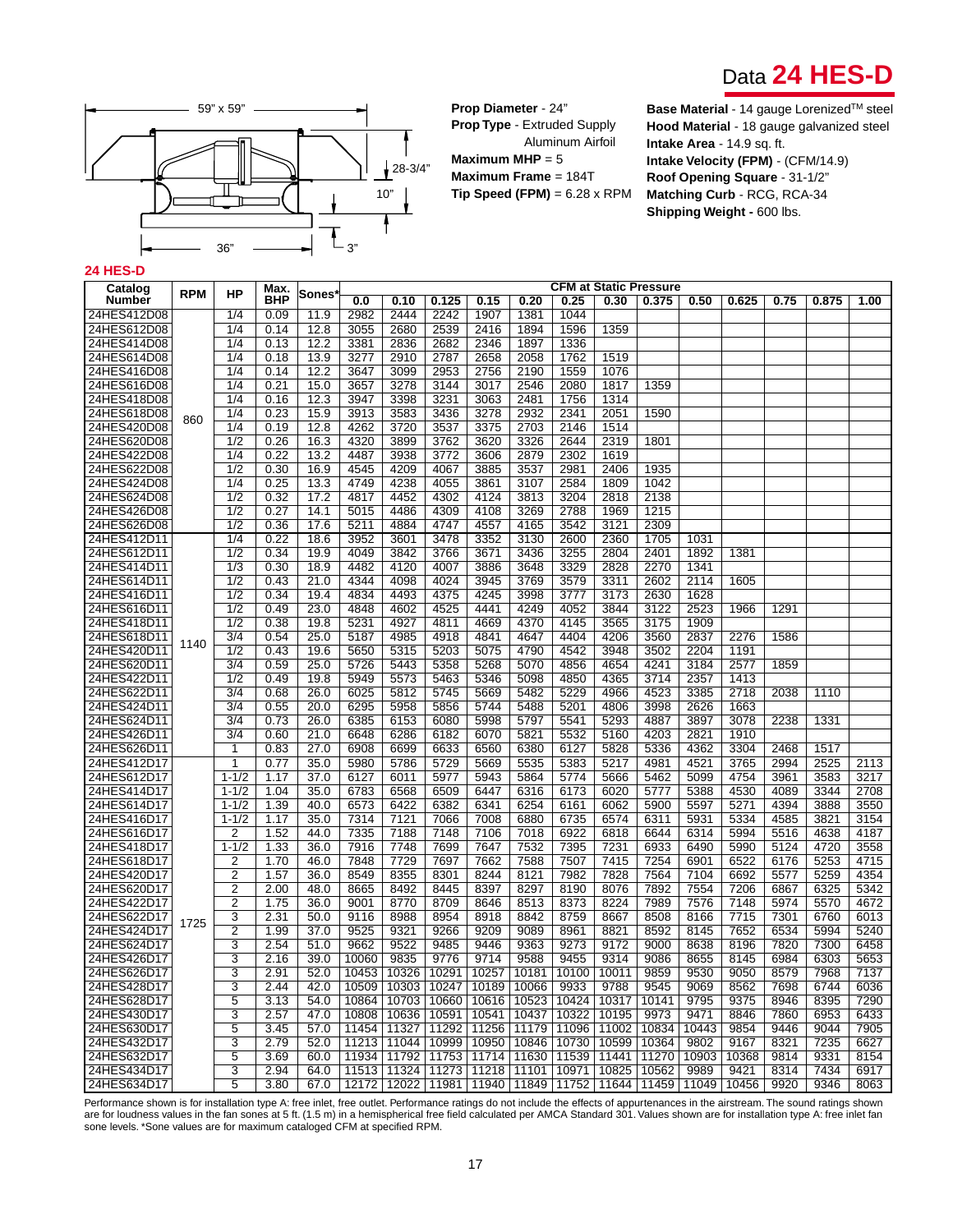# **HES-D 30 Data**

| <b>Prop Diameter - 30"</b>          |
|-------------------------------------|
| <b>Prop Type - Extruded Supply</b>  |
| Aluminum Airfoil                    |
| Maximum MHP = $2$                   |
| Maximum Frame = $184T$              |
| $Tip Speed (FPM) = 7.85 \times RPM$ |
|                                     |

**Base Material** - 14 gauge Lorenized™ steel **Hood Material** - 18 gauge galvanized steel **Intake Area** - 20.5 sq. ft. **Intake Velocity (FPM)** - (CFM/20.5) **Roof Opening Square** - 37-1/2" **Matching Curb** - RCG, RCA-40 **Shipping Weight - 680 lbs.** 



#### **30 HES-D**

| Catalog       | <b>RPM</b> | <b>HP</b>        | Max.       | ∣Sones* |       |       |       |       |             |       |       | <b>CFM at Static Pressure</b> |      |       |      |       |      |
|---------------|------------|------------------|------------|---------|-------|-------|-------|-------|-------------|-------|-------|-------------------------------|------|-------|------|-------|------|
| <b>Number</b> |            |                  | <b>BHP</b> |         | 0.0   | 0.10  | 0.125 | 0.15  | 0.20        | 0.25  | 0.30  | 0.375                         | 0.50 | 0.625 | 0.75 | 0.875 | 1.00 |
| 30HES412D08   |            | 1/2              | 0.28       | 18.1    | 5752  | 5148  | 4938  | 4751  | 4180        | 3554  | 2761  | 2117                          |      |       |      |       |      |
| 30HES612D08   |            | $\overline{1/2}$ | 0.43       | 19.4    | 5893  | 5535  | 5391  | 5210  | 4861        | 4423  | 3726  | 3166                          | 2416 |       |      |       |      |
| 30HES414D08   |            | $\overline{1/2}$ | 0.38       | 18.4    | 6524  | 5910  | 5716  | 5511  | 5123        | 4231  | 3815  | 2729                          |      |       |      |       |      |
| 30HES614D08   |            | $\overline{3/4}$ | 0.51       | 21.0    | 6322  | 5908  | 5781  | 5644  | 5339        | 5000  | 4070  | 3479                          | 2713 | 1635  |      |       |      |
| 30HES416D08   |            | 1/2              | 0.42       | 18.5    | 7035  | 6449  | 6242  | 6022  | 5651        | 4881  | 4319  | 3159                          |      |       |      |       |      |
| 30HES616D08   |            | $\overline{3/4}$ | 0.60       | 22.0    | 7055  | 6639  | 6505  | 6356  | 6027        | 5703  | 5113  | 4099                          | 3251 | 2243  |      |       |      |
| 30HES418D08   |            | $\overline{1/2}$ | 0.48       | 18.8    | 7614  | 7085  | 6868  | 6609  | 6188        | 5524  | 4855  | 3589                          | 2073 |       |      |       |      |
| 30HES618D08   |            | $\overline{3/4}$ | 0.68       | 24.0    | 7549  | 7204  | 7086  | 6944  | 6577        | 6215  | 5812  | 4621                          | 3701 | 2673  |      |       |      |
| 30HES420D08   |            | $\overline{3/4}$ | 0.59       | 19.3    | 8223  | 7651  | 7450  | 7224  | 6775        | 6257  | 5276  | 4417                          | 2494 |       |      |       |      |
| 30HES620D08   |            | 1                | 0.78       | 24.0    | 8334  | 7857  | 7712  | 7555  | 7214        | 6870  | 6512  | 5356                          | 4195 | 3068  |      |       |      |
| 30HES422D08   |            | $\overline{3/4}$ | 0.66       | 19.8    | 8658  | 8026  | 7838  | 7639  | 7227        | 6744  | 5625  | 4795                          | 2699 |       |      |       |      |
| 30HES622D08   | 860        | 1                | 0.88       | 25.0    | 8769  | 8408  | 8289  | 8152  | 7794        | 7345  | 6924  | 5945                          | 4345 | 3345  | 1865 |       |      |
| 30HES424D08   |            | $\overline{3/4}$ | 0.72       | 20.0    | 9162  | 8594  | 8416  | 8218  | 7764        | 7256  | 6097  | 5289                          | 3054 |       |      |       |      |
| 30HES624D08   |            | 1                | 0.98       | 26.0    | 9293  | 8900  | 8771  | 8622  | 8246        | 7810  | 7436  | 6365                          | 5067 | 3641  | 2200 |       |      |
| 30HES426D08   |            | 1                | 0.79       | 21.0    | 9676  | 9069  | 8889  | 8695  | 8254        | 7726  | 6464  | 5646                          | 3395 |       |      |       |      |
| 30HES626D08   |            | $1 - 1/2$        | 1.08       | 26.0    | 10054 | 9699  | 9584  | 9453  | 9105        | 8614  | 8140  | 7015                          | 5477 | 3977  | 2501 |       |      |
| 30HES428D08   |            | 1                | 0.88       | 23.0    | 10108 | 9528  | 9342  | 9133  | 8646        | 8135  | 7094  | 5994                          | 3760 | 1959  |      |       |      |
| 30HES628D08   |            | $1 - 1/2$        | 1.16       | 27.0    | 10450 | 10007 | 9870  | 9720  | 9364        | 8938  | 8504  | 7185                          | 5731 | 4137  | 2727 |       |      |
| 30HES430D08   |            | 1                | 0.94       | 24.0    | 10396 | 9907  | 9741  | 9546  | 9018        | 8387  | 7249  | 6320                          | 3979 | 2146  |      |       |      |
| 30HES630D08   |            | $1 - 1/2$        | 1.29       | 29.0    | 11017 | 10655 | 10532 | 10386 | 9967        | 9374  | 9005  | 7881                          | 6109 | 4475  | 3045 |       |      |
| 30HES432D08   |            | $1 - 1/2$        | 1.02       | 26.0    | 10785 | 10298 | 10128 | 9920  | 9323        | 8705  | 7670  | 6533                          | 4289 | 2317  |      |       |      |
| 30HES632D08   |            | $1 - 1/2$        | 1.39       | 30.0    | 11479 | 11081 | 10953 | 10806 | 10421       | 9856  | 9336  | 8117                          | 6218 | 4704  | 3259 |       |      |
| 30HES434D08   |            | $1 - 1/2$        | 1.10       | 31.0    | 11074 | 10527 | 10334 | 10104 | 9514        | 8953  | 7679  | 6798                          | 4328 | 2425  |      |       |      |
| 30HES634D08   |            | $1 - 1/2$        | 1.42       | 33.0    | 11708 | 11284 | 11146 | 10983 | 10552       | 9936  | 9436  | 7943                          | 6597 | 4765  | 3228 |       |      |
| 30HES412D11   |            | 3/4              | 0.66       | 28.0    | 7625  | 7235  | 7112  | 6976  | 6671        | 6371  | 6097  | 5152                          | 3942 | 3016  | 2193 |       |      |
| 30HES612D11   |            | $1 - 1/2$        | 1.02       | 30.0    | 7812  | 7581  | 7509  | 7430  | 7237        | 6986  | 6685  | 6338                          | 5095 | 4383  | 3753 | 3220  | 2463 |
| 30HES414D11   |            | 1                | 0.86       | 28.0    | 8648  | 8228  | 8105  | 7976  | 7694        | 7390  | 7095  | 6606                          | 5260 | 3937  | 2798 | 1761  |      |
| 30HES614D11   |            | $1 - 1/2$        | 1.28       | 32.0    | 8380  | 8089  | 8008  | 7923  | 7741        | 7539  | 7318  | 6966                          | 5727 | 4781  | 4190 | 3614  | 2890 |
| 30HES416D11   |            | 1                | 0.98       | 29.0    | 9326  | 8942  | 8824  | 8695  | 8401        | 8072  | 7765  | 7360                          | 5892 | 4517  | 3366 | 2154  |      |
| 30HES616D11   |            | $1 - 1/2$        | 1.44       | 35.0    | 9353  | 9066  | 8984  | 8896  | 8705        | 8489  | 8248  | 7878                          | 7118 | 5640  | 4986 | 4330  | 3605 |
| 30HES418D11   | 1140       | $1 - 1/2$        | 1.14       | 29.0    | 10093 | 9756  | 9650  | 9531  | 9240        | 8870  | 8487  | 8069                          | 6571 | 5248  | 3869 | 2792  |      |
| 30HES618D11   |            | $\overline{2}$   | 1.59       | 37.0    | 10007 | 9773  | 9706  | 9632  | 9466        | 9266  | 9020  | 8573                          | 7928 | 6377  | 5603 | 4926  | 4201 |
| 30HES420D11   |            | $1 - 1/2$        | 1.31       | 29.0    | 10900 | 10518 | 10404 | 10280 | 9999        | 9671  | 9313  | 8839                          | 7169 | 6517  | 4505 | 3341  | 2015 |
| 30HES620D11   |            | $\overline{2}$   | 1.83       | 38.0    | 11048 | 10712 | 10619 | 10520 | 10310       | 10081 | 9833  | 9436                          | 8796 | 7643  | 6270 | 5583  | 4754 |
| 30HES422D11   |            | $1 - 1/2$        | 1.50       | 29.0    | 11477 | 11031 | 10907 | 10778 | 10504       | 10210 | 9899  | 9436                          | 7703 | 6884  | 4815 | 3611  | 2376 |
| 30HES622D11   |            | $\overline{2}$   | 2.00       | 39.0    | 11624 | 11375 | 11304 | 11228 | 11061       | 10864 | 10628 | 10175                         | 9359 | 8274  | 6824 | 5781  | 5068 |
| 30HES424D11   |            | $\overline{2}$   | 1.65       | 30.0    | 12145 | 11748 | 11637 | 11519 | 11264       | 10977 | 10656 | 10125                         | 8461 | 7413  | 5424 | 4081  | 2894 |
| 30HES426D11   |            | $\overline{2}$   | 1.81       | 32.0    | 12827 | 12393 | 12275 | 12153 | 11892 11608 |       | 11297 | 10767                         | 9087 | 7814  | 5801 | 4531  | 3347 |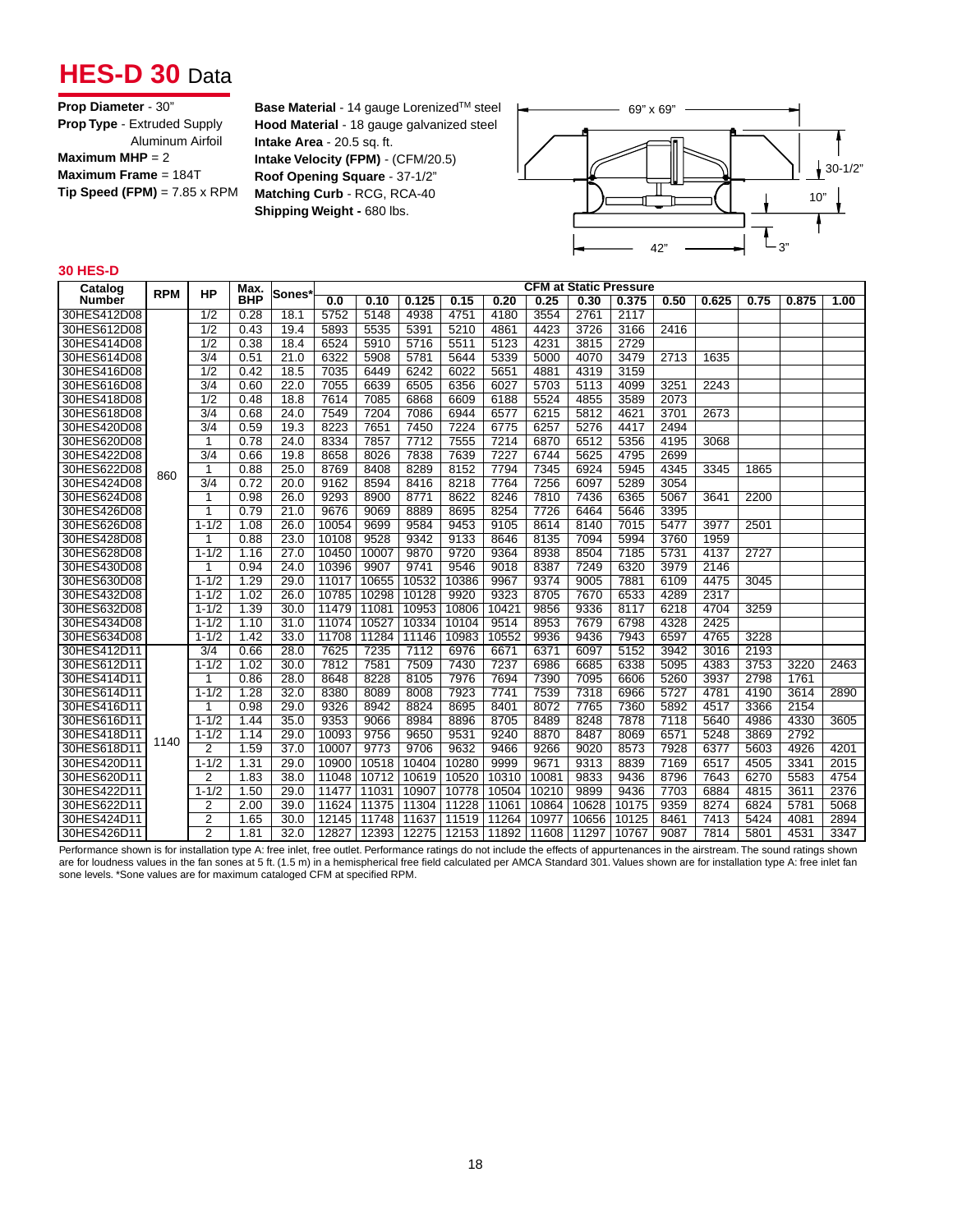



**Prop Diameter** - 36" **Prop Type** - Extruded Supply

Aluminum Airfoil **Maximum MHP** = 5 **Maximum Frame** = 215T **Tip Speed (FPM)** = 9.43 x RPM **Base Material** - 14 gauge Lorenized™ steel **Hood Material** - 18 gauge galvanized steel **Intake Area** - 28 sq. ft. **Intake Velocity (FPM)** - (CFM/28) **Roof Opening Square** - 43-1/2" **Matching Curb** - RCG, RCA-46 **Shipping Weight -** 965 lbs.

#### **36 HES-D**

| <b>RPM</b><br>ΗP<br>Sones<br><b>BHP</b><br>Number<br>0.0<br>0.10<br>0.125<br>0.15<br>0.20<br>0.25<br>0.30<br>0.50<br>0.625<br>0.75<br>0.875<br>1.00<br>0.375<br>36HES412D06<br>0.34<br>4269<br>3/4<br>17.3<br>7795<br>6844<br>6539<br>6266<br>5085<br>3313<br>36HES612D06<br>3/4<br>0.53<br>18.7<br>7987<br>7416<br>7169<br>6869<br>6396<br>5266<br>4692<br>3896<br>2639<br>$\overline{1/2}$<br>7888<br>5433<br>4395<br>2986<br>36HES414D06<br>0.47<br>17.8<br>8841<br>7584<br>7285<br>6471<br>36HES614D06<br>3/4<br>20.0<br>7928<br>7728<br>7033<br>6048<br>5088<br>4348<br>3082<br>0.66<br>8567<br>7507<br>$\frac{3}{4}$<br>8284<br>36HES416D06<br>0.53<br>18.1<br>9534<br>8612<br>7969<br>7400<br>6080<br>5033<br>3569<br>8700<br>7968<br>36HES616D06<br>3/4<br>0.74<br>22.0<br>9561<br>8915<br>8460<br>7372<br>6080<br>5164<br>3801<br>36HES418D06<br>3/4<br>0.60<br>18.2<br>10318<br>9472<br>9106<br>8714<br>8142<br>6772<br>6190<br>4065<br>10230<br>9494<br>4412<br>36HES618D06<br>1<br>0.80<br>23.0<br>9691<br>9252<br>8658<br>8160<br>6900<br>5804<br>36HES420D06<br>3/4<br>0.67<br>18.9<br>11143<br>10246<br>9920<br>9563<br>8927<br>7415<br>6873<br>4785<br>23.0<br>11294<br>10329<br>9043<br>8283<br>6488<br>36HES620D06<br>0.90<br>10557<br>10081<br>9551<br>4994<br>3110<br>1<br>36HES422D06<br>11733<br>9534<br>7282<br>680<br>1<br>0.77<br>19.6<br>10760<br>10466<br>10156<br>8011<br>5115<br>2651<br>$1 - 1/2$<br>24.0<br>10276<br>8846<br>5289<br>3425<br>36HES622D06<br>1.03<br>11883<br>11321<br>11127<br>10895<br>9630<br>7152<br>8849<br>7836<br>3152<br>36HES424D06<br>0.86<br>19.7<br>12416<br>11536<br>11251<br>10933<br>10219<br>5776<br>$\mathbf 1$<br>36HES624D06<br>$1 - 1/2$<br>1.13<br>25.0<br>12594<br>11983<br>11771<br>11522<br>10893<br>10293<br>9556<br>7965<br>5955<br>3862<br>36HES426D06<br>0.94<br>21.0<br>13113<br>12178<br>11895<br>11586<br>10871<br>9562<br>8239<br>6173<br>3630<br>1<br>12045<br>10430<br>36HES626D06<br>$1 - 1/2$<br>1.30<br>25.0<br>13625<br>13074<br>12886<br>12665<br>11311<br>8865<br>6399<br>4321<br>$1 - 1/2$<br>1.08<br>22.0<br>13698<br>12797<br>12498<br>12158<br>11401<br>10377<br>8821<br>6912<br>4048<br>36HES428D06<br>10993<br>36HES628D06<br>$1 - 1/2$<br>1.41<br>26.0<br>14161<br>13477<br>13258<br>13014<br>12428<br>11777<br>9064<br>6664<br>4573<br>1.21<br>24.0<br>14088<br>13324<br>13052<br>12718<br>11820<br>9087<br>7395<br>4378<br>36HES430D06<br>$1 - 1/2$<br>10638<br>36HES432D06<br>$1 - 1/2$<br>1.28<br>26.0<br>14616<br>13852<br>11195<br>9458<br>7710<br>4584<br>13567<br>13201<br>12227<br>36HES434D06<br>$1 - 1/2$<br>1.36<br>30.0<br>15007<br>14149<br>13436<br>12546<br>11300<br>9713<br>7717<br>4657<br>13830<br>0.70<br>36HES412D08<br>3/4<br>25.0<br>9859<br>9210<br>8995<br>8756<br>8270<br>7833<br>6781<br>5935<br>3991<br>2657<br>36HES612D08<br>$1 - 1/2$<br>1.07<br>27.0<br>10101<br>9718<br>9592<br>9444<br>9066<br>8591<br>8235<br>7092<br>5751<br>4763<br>3839<br>2609<br>0.91<br>26.0<br>10495<br>10289<br>10068<br>9123<br>7089<br>5236<br>36HES414D08<br>11181<br>9591<br>8634<br>3432<br>1<br>10229<br>9773<br>9420<br>8336<br>36HES614D08<br>$1 - 1/2$<br>1.35<br>29.0<br>10835<br>10364<br>10086<br>9049<br>6260<br>5319<br>4378<br>3041<br>2214<br>36HES416D08<br>$1 - 1/2$<br>1.05<br>26.0<br>12058<br>11423<br>11218<br>10989<br>10476<br>9994<br>9566<br>7979<br>5995<br>4156<br>36HES616D08<br>$\overline{2}$<br>1.54<br>31.0<br>12092<br>11625<br>11487<br>11337<br>11003<br>10620<br>10228<br>9626<br>7406<br>6344<br>5268<br>4060<br>$1 - 1/2$<br>1.22<br>26.0<br>13049<br>12491<br>12301<br>12078<br>10484<br>8976<br>7214<br>4839<br>2901<br>36HES418D08<br>11515<br>10925<br>12938<br>10521<br>7130<br>36HES618D08<br>2<br>1.68<br>33.0<br>12557<br>12440<br>12312<br>12006<br>11615<br>11139<br>8367<br>6039<br>4805<br>36HES420D08<br>$1 - 1/2$<br>1.36<br>27.0<br>14093<br>13465<br>13270<br>13051<br>12545<br>11979<br>11482<br>9997<br>8530<br>5595<br>3639<br>$\overline{2}$<br>1.89<br>34.0<br>14284<br>13740<br>13585<br>13420<br>13062<br>12668<br>12248<br>11640<br>10090<br>7993<br>6846<br>36HES620D08<br>5485<br>$\overline{2}$<br>36HES422D08<br>1.57<br>27.0<br>14838<br>14117<br>13236<br>12743<br>12256<br>11054<br>9010<br>5985<br>4133<br>13912<br>13697<br>860<br>3<br>15029<br>14624<br>13217<br>12425<br>10861<br>8562<br>7133<br>4326<br>36HES622D08<br>2.13<br>35.0<br>14503<br>14373<br>14072<br>13697<br>5965<br>$\overline{2}$<br>36HES424D08<br>1.74<br>28.0<br>15702<br>15059<br>14872<br>14673<br>14229<br>13717<br>13155<br>12107<br>19693<br>6690<br>4740<br>2607<br>3<br>2.37<br>9795<br>8227<br>4879<br>36HES624D08<br>36.0<br>15927<br>15487<br>15356<br>15214<br>14887<br>14485<br>13992<br>13237<br>11694<br>6489<br>36HES426D08<br>$\overline{2}$<br>1.90<br>29.0<br>16584<br>15885<br>15690<br>15486<br>15043<br>14548<br>13987<br>12965<br>10207<br>7168<br>5358<br>3204<br>3<br>2.63<br>17231<br>16296<br>15935<br>10953<br>8836<br>36HES626D08<br>37.0<br>16831<br>16716<br>16587<br>15463<br>14581<br>12779<br>7069<br>5460<br>3<br>2.12<br>17324<br>13698<br>5941<br>36HES428D08<br>31.0<br>16672<br>16480<br>16273<br>15805<br>15261<br>14653<br>10880<br>8118<br>3687<br>3<br>17910<br>17406<br>17107<br>16767<br>16374<br>15147<br>13383<br>11245<br>9232<br>7339<br>36HES628D08<br>2.84<br>38.0<br>17261<br>15918<br>5779<br>3<br>36HES430D08<br>2.34<br>33.0<br>17817<br>17273<br>17109<br>16930<br>16506<br>15961<br>15243<br>14093<br>11274<br>8664<br>6312<br>4016<br>36HES432D08<br>3<br>2.53<br>37.0<br>18485<br>17947<br>17781<br>17598<br>17157<br>16557<br>15743<br>14661<br>11708<br>9199<br>6723<br>4311<br>3<br>36HES434D08<br>2.67<br>44.0<br>18979<br>18375<br>18190<br>17983<br>17490<br>16852<br>16128<br>15064<br>12078<br>9191<br>6792<br>4492<br>$\overline{2}$<br>39.0<br>13069<br>12628<br>12499<br>12361<br>12056<br>11707<br>11329<br>10811<br>8103<br>6317<br>5318<br>4387<br>36HES412D11<br>1.62<br>9571<br>36HES612D11<br>3<br>2.49<br>42.0<br>13389<br>13126<br>12971<br>12791<br>12584<br>12332<br>11854<br>11061<br>10120<br>8498<br>7647<br>6842<br>13050<br>3<br>2.15<br>14821<br>13763<br>13438<br>13090<br>12538<br>8724<br>6983<br>36HES414D11<br>39.0<br>14337<br>14203<br>14062<br>11663<br>9651<br>5581<br>36HES614D11<br>5<br>14363<br>14023<br>13933<br>13838<br>13641<br>13429<br>13203<br>12834<br>12147<br>11390<br>9294<br>8320<br>7585<br>3.02<br>45.0<br>3<br>36HES416D11<br>2.45<br>40.0<br>15984<br>15546<br>15421<br>15288<br>14996<br>14664<br>14294<br>13700<br>12860<br>11183<br>9850<br>7992<br>6561<br>16029<br>15511<br>15310<br>15092<br>14852<br>14455<br>13710<br>12982<br>11703<br>36HES616D11<br>5<br>3.31<br>49.0<br>15697<br>15605<br>9853<br>8966<br>36HES418D11<br>3<br>2.85<br>41.0<br>17298<br>16917<br>16808<br>16688<br>16424<br>16109<br>15727<br>15039<br>14080<br>12657<br>11060<br>9731<br>7669<br>1140<br>5<br>14967<br>13260<br>36HES618D11<br>3.64<br>53.0<br>17150<br>16880<br>16808<br>16728<br>16560<br>16374<br>16164<br>15790<br>14143<br>11127<br>10087<br>3.25<br>18681<br>17393<br>17037<br>15415<br>14306<br>11337<br>8933<br>36HES420D11<br>5<br>41.0<br>18243<br>18121<br>17991<br>17709<br>16432<br>12016<br>5<br>11291<br>36HES620D11<br>4.25<br>54.0<br>18935<br>18544<br>18437<br>18329<br>18101<br>17858<br>17599<br>17179<br>16410<br>15632<br>14834<br>13433<br>16444<br>36HES422D11<br>5<br>3.65<br>41.0<br>19669<br>19149<br>19009<br>18866<br>18564<br>18246<br>17910<br>17374<br>15386<br>12821<br>11975<br>9571<br>5<br>19922<br>19632<br>19300<br>18898<br>18533<br>17733<br>16716<br>15772<br>14442<br>36HES622D11<br>4.89<br>56.0<br>19555<br>19473<br>19110<br>12731<br>36HES424D11<br>5<br>4.13<br>42.0<br>20814<br>20353<br>20228<br>20099<br>19827<br>19534<br>19216<br>18689<br>17666<br>16528<br>13912<br>12880<br>10806 | Catalog     | <b>CFM at Static Pressure</b><br>Max. |   |      |      |       |       |       |       |       |       |       |       |       |       |       |       |       |
|-----------------------------------------------------------------------------------------------------------------------------------------------------------------------------------------------------------------------------------------------------------------------------------------------------------------------------------------------------------------------------------------------------------------------------------------------------------------------------------------------------------------------------------------------------------------------------------------------------------------------------------------------------------------------------------------------------------------------------------------------------------------------------------------------------------------------------------------------------------------------------------------------------------------------------------------------------------------------------------------------------------------------------------------------------------------------------------------------------------------------------------------------------------------------------------------------------------------------------------------------------------------------------------------------------------------------------------------------------------------------------------------------------------------------------------------------------------------------------------------------------------------------------------------------------------------------------------------------------------------------------------------------------------------------------------------------------------------------------------------------------------------------------------------------------------------------------------------------------------------------------------------------------------------------------------------------------------------------------------------------------------------------------------------------------------------------------------------------------------------------------------------------------------------------------------------------------------------------------------------------------------------------------------------------------------------------------------------------------------------------------------------------------------------------------------------------------------------------------------------------------------------------------------------------------------------------------------------------------------------------------------------------------------------------------------------------------------------------------------------------------------------------------------------------------------------------------------------------------------------------------------------------------------------------------------------------------------------------------------------------------------------------------------------------------------------------------------------------------------------------------------------------------------------------------------------------------------------------------------------------------------------------------------------------------------------------------------------------------------------------------------------------------------------------------------------------------------------------------------------------------------------------------------------------------------------------------------------------------------------------------------------------------------------------------------------------------------------------------------------------------------------------------------------------------------------------------------------------------------------------------------------------------------------------------------------------------------------------------------------------------------------------------------------------------------------------------------------------------------------------------------------------------------------------------------------------------------------------------------------------------------------------------------------------------------------------------------------------------------------------------------------------------------------------------------------------------------------------------------------------------------------------------------------------------------------------------------------------------------------------------------------------------------------------------------------------------------------------------------------------------------------------------------------------------------------------------------------------------------------------------------------------------------------------------------------------------------------------------------------------------------------------------------------------------------------------------------------------------------------------------------------------------------------------------------------------------------------------------------------------------------------------------------------------------------------------------------------------------------------------------------------------------------------------------------------------------------------------------------------------------------------------------------------------------------------------------------------------------------------------------------------------------------------------------------------------------------------------------------------------------------------------------------------------------------------------------------------------------------------------------------------------------------------------------------------------------------------------------------------------------------------------------------------------------------------------------------------------------------------------------------------------------------------------------------------------------------------------------------------------------------------------------------------------------------------------------------------------------------------------------------------------------------------------------------------------------------------------------------------------------------------------------------------------------------------------------------------------------------------------------------------------------------------------------------------------------------------------------------------------------------------------------------------------------------------------------------------------------------------------------------------------------------------------------------------------------------------------------------------------------------------------------------------------------------------------------------------------------------------------------------------------------------------------------------------------------------------------------------------------------------------------------------------------------------------------------------------------------------------------------------------------------------------------------------------------------------------------------------------------------------------------------------------------------------------------------------------------------------------------------------------------------------------------------------------------------------------------------------------------------------------------------------------------------------------------------------------------------------------------------------------------------------------|-------------|---------------------------------------|---|------|------|-------|-------|-------|-------|-------|-------|-------|-------|-------|-------|-------|-------|-------|
|                                                                                                                                                                                                                                                                                                                                                                                                                                                                                                                                                                                                                                                                                                                                                                                                                                                                                                                                                                                                                                                                                                                                                                                                                                                                                                                                                                                                                                                                                                                                                                                                                                                                                                                                                                                                                                                                                                                                                                                                                                                                                                                                                                                                                                                                                                                                                                                                                                                                                                                                                                                                                                                                                                                                                                                                                                                                                                                                                                                                                                                                                                                                                                                                                                                                                                                                                                                                                                                                                                                                                                                                                                                                                                                                                                                                                                                                                                                                                                                                                                                                                                                                                                                                                                                                                                                                                                                                                                                                                                                                                                                                                                                                                                                                                                                                                                                                                                                                                                                                                                                                                                                                                                                                                                                                                                                                                                                                                                                                                                                                                                                                                                                                                                                                                                                                                                                                                                                                                                                                                                                                                                                                                                                                                                                                                                                                                                                                                                                                                                                                                                                                                                                                                                                                                                                                                                                                                                                                                                                                                                                                                                                                                                                                                                                                                                                                                                                                                                                                                                                                                                                                                                                                                                                                                                                                                                                                                                                 |             |                                       |   |      |      |       |       |       |       |       |       |       |       |       |       |       |       |       |
|                                                                                                                                                                                                                                                                                                                                                                                                                                                                                                                                                                                                                                                                                                                                                                                                                                                                                                                                                                                                                                                                                                                                                                                                                                                                                                                                                                                                                                                                                                                                                                                                                                                                                                                                                                                                                                                                                                                                                                                                                                                                                                                                                                                                                                                                                                                                                                                                                                                                                                                                                                                                                                                                                                                                                                                                                                                                                                                                                                                                                                                                                                                                                                                                                                                                                                                                                                                                                                                                                                                                                                                                                                                                                                                                                                                                                                                                                                                                                                                                                                                                                                                                                                                                                                                                                                                                                                                                                                                                                                                                                                                                                                                                                                                                                                                                                                                                                                                                                                                                                                                                                                                                                                                                                                                                                                                                                                                                                                                                                                                                                                                                                                                                                                                                                                                                                                                                                                                                                                                                                                                                                                                                                                                                                                                                                                                                                                                                                                                                                                                                                                                                                                                                                                                                                                                                                                                                                                                                                                                                                                                                                                                                                                                                                                                                                                                                                                                                                                                                                                                                                                                                                                                                                                                                                                                                                                                                                                                 |             |                                       |   |      |      |       |       |       |       |       |       |       |       |       |       |       |       |       |
|                                                                                                                                                                                                                                                                                                                                                                                                                                                                                                                                                                                                                                                                                                                                                                                                                                                                                                                                                                                                                                                                                                                                                                                                                                                                                                                                                                                                                                                                                                                                                                                                                                                                                                                                                                                                                                                                                                                                                                                                                                                                                                                                                                                                                                                                                                                                                                                                                                                                                                                                                                                                                                                                                                                                                                                                                                                                                                                                                                                                                                                                                                                                                                                                                                                                                                                                                                                                                                                                                                                                                                                                                                                                                                                                                                                                                                                                                                                                                                                                                                                                                                                                                                                                                                                                                                                                                                                                                                                                                                                                                                                                                                                                                                                                                                                                                                                                                                                                                                                                                                                                                                                                                                                                                                                                                                                                                                                                                                                                                                                                                                                                                                                                                                                                                                                                                                                                                                                                                                                                                                                                                                                                                                                                                                                                                                                                                                                                                                                                                                                                                                                                                                                                                                                                                                                                                                                                                                                                                                                                                                                                                                                                                                                                                                                                                                                                                                                                                                                                                                                                                                                                                                                                                                                                                                                                                                                                                                                 |             |                                       |   |      |      |       |       |       |       |       |       |       |       |       |       |       |       |       |
|                                                                                                                                                                                                                                                                                                                                                                                                                                                                                                                                                                                                                                                                                                                                                                                                                                                                                                                                                                                                                                                                                                                                                                                                                                                                                                                                                                                                                                                                                                                                                                                                                                                                                                                                                                                                                                                                                                                                                                                                                                                                                                                                                                                                                                                                                                                                                                                                                                                                                                                                                                                                                                                                                                                                                                                                                                                                                                                                                                                                                                                                                                                                                                                                                                                                                                                                                                                                                                                                                                                                                                                                                                                                                                                                                                                                                                                                                                                                                                                                                                                                                                                                                                                                                                                                                                                                                                                                                                                                                                                                                                                                                                                                                                                                                                                                                                                                                                                                                                                                                                                                                                                                                                                                                                                                                                                                                                                                                                                                                                                                                                                                                                                                                                                                                                                                                                                                                                                                                                                                                                                                                                                                                                                                                                                                                                                                                                                                                                                                                                                                                                                                                                                                                                                                                                                                                                                                                                                                                                                                                                                                                                                                                                                                                                                                                                                                                                                                                                                                                                                                                                                                                                                                                                                                                                                                                                                                                                                 |             |                                       |   |      |      |       |       |       |       |       |       |       |       |       |       |       |       |       |
|                                                                                                                                                                                                                                                                                                                                                                                                                                                                                                                                                                                                                                                                                                                                                                                                                                                                                                                                                                                                                                                                                                                                                                                                                                                                                                                                                                                                                                                                                                                                                                                                                                                                                                                                                                                                                                                                                                                                                                                                                                                                                                                                                                                                                                                                                                                                                                                                                                                                                                                                                                                                                                                                                                                                                                                                                                                                                                                                                                                                                                                                                                                                                                                                                                                                                                                                                                                                                                                                                                                                                                                                                                                                                                                                                                                                                                                                                                                                                                                                                                                                                                                                                                                                                                                                                                                                                                                                                                                                                                                                                                                                                                                                                                                                                                                                                                                                                                                                                                                                                                                                                                                                                                                                                                                                                                                                                                                                                                                                                                                                                                                                                                                                                                                                                                                                                                                                                                                                                                                                                                                                                                                                                                                                                                                                                                                                                                                                                                                                                                                                                                                                                                                                                                                                                                                                                                                                                                                                                                                                                                                                                                                                                                                                                                                                                                                                                                                                                                                                                                                                                                                                                                                                                                                                                                                                                                                                                                                 |             |                                       |   |      |      |       |       |       |       |       |       |       |       |       |       |       |       |       |
|                                                                                                                                                                                                                                                                                                                                                                                                                                                                                                                                                                                                                                                                                                                                                                                                                                                                                                                                                                                                                                                                                                                                                                                                                                                                                                                                                                                                                                                                                                                                                                                                                                                                                                                                                                                                                                                                                                                                                                                                                                                                                                                                                                                                                                                                                                                                                                                                                                                                                                                                                                                                                                                                                                                                                                                                                                                                                                                                                                                                                                                                                                                                                                                                                                                                                                                                                                                                                                                                                                                                                                                                                                                                                                                                                                                                                                                                                                                                                                                                                                                                                                                                                                                                                                                                                                                                                                                                                                                                                                                                                                                                                                                                                                                                                                                                                                                                                                                                                                                                                                                                                                                                                                                                                                                                                                                                                                                                                                                                                                                                                                                                                                                                                                                                                                                                                                                                                                                                                                                                                                                                                                                                                                                                                                                                                                                                                                                                                                                                                                                                                                                                                                                                                                                                                                                                                                                                                                                                                                                                                                                                                                                                                                                                                                                                                                                                                                                                                                                                                                                                                                                                                                                                                                                                                                                                                                                                                                                 |             |                                       |   |      |      |       |       |       |       |       |       |       |       |       |       |       |       |       |
|                                                                                                                                                                                                                                                                                                                                                                                                                                                                                                                                                                                                                                                                                                                                                                                                                                                                                                                                                                                                                                                                                                                                                                                                                                                                                                                                                                                                                                                                                                                                                                                                                                                                                                                                                                                                                                                                                                                                                                                                                                                                                                                                                                                                                                                                                                                                                                                                                                                                                                                                                                                                                                                                                                                                                                                                                                                                                                                                                                                                                                                                                                                                                                                                                                                                                                                                                                                                                                                                                                                                                                                                                                                                                                                                                                                                                                                                                                                                                                                                                                                                                                                                                                                                                                                                                                                                                                                                                                                                                                                                                                                                                                                                                                                                                                                                                                                                                                                                                                                                                                                                                                                                                                                                                                                                                                                                                                                                                                                                                                                                                                                                                                                                                                                                                                                                                                                                                                                                                                                                                                                                                                                                                                                                                                                                                                                                                                                                                                                                                                                                                                                                                                                                                                                                                                                                                                                                                                                                                                                                                                                                                                                                                                                                                                                                                                                                                                                                                                                                                                                                                                                                                                                                                                                                                                                                                                                                                                                 |             |                                       |   |      |      |       |       |       |       |       |       |       |       |       |       |       |       |       |
|                                                                                                                                                                                                                                                                                                                                                                                                                                                                                                                                                                                                                                                                                                                                                                                                                                                                                                                                                                                                                                                                                                                                                                                                                                                                                                                                                                                                                                                                                                                                                                                                                                                                                                                                                                                                                                                                                                                                                                                                                                                                                                                                                                                                                                                                                                                                                                                                                                                                                                                                                                                                                                                                                                                                                                                                                                                                                                                                                                                                                                                                                                                                                                                                                                                                                                                                                                                                                                                                                                                                                                                                                                                                                                                                                                                                                                                                                                                                                                                                                                                                                                                                                                                                                                                                                                                                                                                                                                                                                                                                                                                                                                                                                                                                                                                                                                                                                                                                                                                                                                                                                                                                                                                                                                                                                                                                                                                                                                                                                                                                                                                                                                                                                                                                                                                                                                                                                                                                                                                                                                                                                                                                                                                                                                                                                                                                                                                                                                                                                                                                                                                                                                                                                                                                                                                                                                                                                                                                                                                                                                                                                                                                                                                                                                                                                                                                                                                                                                                                                                                                                                                                                                                                                                                                                                                                                                                                                                                 |             |                                       |   |      |      |       |       |       |       |       |       |       |       |       |       |       |       |       |
|                                                                                                                                                                                                                                                                                                                                                                                                                                                                                                                                                                                                                                                                                                                                                                                                                                                                                                                                                                                                                                                                                                                                                                                                                                                                                                                                                                                                                                                                                                                                                                                                                                                                                                                                                                                                                                                                                                                                                                                                                                                                                                                                                                                                                                                                                                                                                                                                                                                                                                                                                                                                                                                                                                                                                                                                                                                                                                                                                                                                                                                                                                                                                                                                                                                                                                                                                                                                                                                                                                                                                                                                                                                                                                                                                                                                                                                                                                                                                                                                                                                                                                                                                                                                                                                                                                                                                                                                                                                                                                                                                                                                                                                                                                                                                                                                                                                                                                                                                                                                                                                                                                                                                                                                                                                                                                                                                                                                                                                                                                                                                                                                                                                                                                                                                                                                                                                                                                                                                                                                                                                                                                                                                                                                                                                                                                                                                                                                                                                                                                                                                                                                                                                                                                                                                                                                                                                                                                                                                                                                                                                                                                                                                                                                                                                                                                                                                                                                                                                                                                                                                                                                                                                                                                                                                                                                                                                                                                                 |             |                                       |   |      |      |       |       |       |       |       |       |       |       |       |       |       |       |       |
|                                                                                                                                                                                                                                                                                                                                                                                                                                                                                                                                                                                                                                                                                                                                                                                                                                                                                                                                                                                                                                                                                                                                                                                                                                                                                                                                                                                                                                                                                                                                                                                                                                                                                                                                                                                                                                                                                                                                                                                                                                                                                                                                                                                                                                                                                                                                                                                                                                                                                                                                                                                                                                                                                                                                                                                                                                                                                                                                                                                                                                                                                                                                                                                                                                                                                                                                                                                                                                                                                                                                                                                                                                                                                                                                                                                                                                                                                                                                                                                                                                                                                                                                                                                                                                                                                                                                                                                                                                                                                                                                                                                                                                                                                                                                                                                                                                                                                                                                                                                                                                                                                                                                                                                                                                                                                                                                                                                                                                                                                                                                                                                                                                                                                                                                                                                                                                                                                                                                                                                                                                                                                                                                                                                                                                                                                                                                                                                                                                                                                                                                                                                                                                                                                                                                                                                                                                                                                                                                                                                                                                                                                                                                                                                                                                                                                                                                                                                                                                                                                                                                                                                                                                                                                                                                                                                                                                                                                                                 |             |                                       |   |      |      |       |       |       |       |       |       |       |       |       |       |       |       |       |
|                                                                                                                                                                                                                                                                                                                                                                                                                                                                                                                                                                                                                                                                                                                                                                                                                                                                                                                                                                                                                                                                                                                                                                                                                                                                                                                                                                                                                                                                                                                                                                                                                                                                                                                                                                                                                                                                                                                                                                                                                                                                                                                                                                                                                                                                                                                                                                                                                                                                                                                                                                                                                                                                                                                                                                                                                                                                                                                                                                                                                                                                                                                                                                                                                                                                                                                                                                                                                                                                                                                                                                                                                                                                                                                                                                                                                                                                                                                                                                                                                                                                                                                                                                                                                                                                                                                                                                                                                                                                                                                                                                                                                                                                                                                                                                                                                                                                                                                                                                                                                                                                                                                                                                                                                                                                                                                                                                                                                                                                                                                                                                                                                                                                                                                                                                                                                                                                                                                                                                                                                                                                                                                                                                                                                                                                                                                                                                                                                                                                                                                                                                                                                                                                                                                                                                                                                                                                                                                                                                                                                                                                                                                                                                                                                                                                                                                                                                                                                                                                                                                                                                                                                                                                                                                                                                                                                                                                                                                 |             |                                       |   |      |      |       |       |       |       |       |       |       |       |       |       |       |       |       |
|                                                                                                                                                                                                                                                                                                                                                                                                                                                                                                                                                                                                                                                                                                                                                                                                                                                                                                                                                                                                                                                                                                                                                                                                                                                                                                                                                                                                                                                                                                                                                                                                                                                                                                                                                                                                                                                                                                                                                                                                                                                                                                                                                                                                                                                                                                                                                                                                                                                                                                                                                                                                                                                                                                                                                                                                                                                                                                                                                                                                                                                                                                                                                                                                                                                                                                                                                                                                                                                                                                                                                                                                                                                                                                                                                                                                                                                                                                                                                                                                                                                                                                                                                                                                                                                                                                                                                                                                                                                                                                                                                                                                                                                                                                                                                                                                                                                                                                                                                                                                                                                                                                                                                                                                                                                                                                                                                                                                                                                                                                                                                                                                                                                                                                                                                                                                                                                                                                                                                                                                                                                                                                                                                                                                                                                                                                                                                                                                                                                                                                                                                                                                                                                                                                                                                                                                                                                                                                                                                                                                                                                                                                                                                                                                                                                                                                                                                                                                                                                                                                                                                                                                                                                                                                                                                                                                                                                                                                                 |             |                                       |   |      |      |       |       |       |       |       |       |       |       |       |       |       |       |       |
|                                                                                                                                                                                                                                                                                                                                                                                                                                                                                                                                                                                                                                                                                                                                                                                                                                                                                                                                                                                                                                                                                                                                                                                                                                                                                                                                                                                                                                                                                                                                                                                                                                                                                                                                                                                                                                                                                                                                                                                                                                                                                                                                                                                                                                                                                                                                                                                                                                                                                                                                                                                                                                                                                                                                                                                                                                                                                                                                                                                                                                                                                                                                                                                                                                                                                                                                                                                                                                                                                                                                                                                                                                                                                                                                                                                                                                                                                                                                                                                                                                                                                                                                                                                                                                                                                                                                                                                                                                                                                                                                                                                                                                                                                                                                                                                                                                                                                                                                                                                                                                                                                                                                                                                                                                                                                                                                                                                                                                                                                                                                                                                                                                                                                                                                                                                                                                                                                                                                                                                                                                                                                                                                                                                                                                                                                                                                                                                                                                                                                                                                                                                                                                                                                                                                                                                                                                                                                                                                                                                                                                                                                                                                                                                                                                                                                                                                                                                                                                                                                                                                                                                                                                                                                                                                                                                                                                                                                                                 |             |                                       |   |      |      |       |       |       |       |       |       |       |       |       |       |       |       |       |
|                                                                                                                                                                                                                                                                                                                                                                                                                                                                                                                                                                                                                                                                                                                                                                                                                                                                                                                                                                                                                                                                                                                                                                                                                                                                                                                                                                                                                                                                                                                                                                                                                                                                                                                                                                                                                                                                                                                                                                                                                                                                                                                                                                                                                                                                                                                                                                                                                                                                                                                                                                                                                                                                                                                                                                                                                                                                                                                                                                                                                                                                                                                                                                                                                                                                                                                                                                                                                                                                                                                                                                                                                                                                                                                                                                                                                                                                                                                                                                                                                                                                                                                                                                                                                                                                                                                                                                                                                                                                                                                                                                                                                                                                                                                                                                                                                                                                                                                                                                                                                                                                                                                                                                                                                                                                                                                                                                                                                                                                                                                                                                                                                                                                                                                                                                                                                                                                                                                                                                                                                                                                                                                                                                                                                                                                                                                                                                                                                                                                                                                                                                                                                                                                                                                                                                                                                                                                                                                                                                                                                                                                                                                                                                                                                                                                                                                                                                                                                                                                                                                                                                                                                                                                                                                                                                                                                                                                                                                 |             |                                       |   |      |      |       |       |       |       |       |       |       |       |       |       |       |       |       |
|                                                                                                                                                                                                                                                                                                                                                                                                                                                                                                                                                                                                                                                                                                                                                                                                                                                                                                                                                                                                                                                                                                                                                                                                                                                                                                                                                                                                                                                                                                                                                                                                                                                                                                                                                                                                                                                                                                                                                                                                                                                                                                                                                                                                                                                                                                                                                                                                                                                                                                                                                                                                                                                                                                                                                                                                                                                                                                                                                                                                                                                                                                                                                                                                                                                                                                                                                                                                                                                                                                                                                                                                                                                                                                                                                                                                                                                                                                                                                                                                                                                                                                                                                                                                                                                                                                                                                                                                                                                                                                                                                                                                                                                                                                                                                                                                                                                                                                                                                                                                                                                                                                                                                                                                                                                                                                                                                                                                                                                                                                                                                                                                                                                                                                                                                                                                                                                                                                                                                                                                                                                                                                                                                                                                                                                                                                                                                                                                                                                                                                                                                                                                                                                                                                                                                                                                                                                                                                                                                                                                                                                                                                                                                                                                                                                                                                                                                                                                                                                                                                                                                                                                                                                                                                                                                                                                                                                                                                                 |             |                                       |   |      |      |       |       |       |       |       |       |       |       |       |       |       |       |       |
|                                                                                                                                                                                                                                                                                                                                                                                                                                                                                                                                                                                                                                                                                                                                                                                                                                                                                                                                                                                                                                                                                                                                                                                                                                                                                                                                                                                                                                                                                                                                                                                                                                                                                                                                                                                                                                                                                                                                                                                                                                                                                                                                                                                                                                                                                                                                                                                                                                                                                                                                                                                                                                                                                                                                                                                                                                                                                                                                                                                                                                                                                                                                                                                                                                                                                                                                                                                                                                                                                                                                                                                                                                                                                                                                                                                                                                                                                                                                                                                                                                                                                                                                                                                                                                                                                                                                                                                                                                                                                                                                                                                                                                                                                                                                                                                                                                                                                                                                                                                                                                                                                                                                                                                                                                                                                                                                                                                                                                                                                                                                                                                                                                                                                                                                                                                                                                                                                                                                                                                                                                                                                                                                                                                                                                                                                                                                                                                                                                                                                                                                                                                                                                                                                                                                                                                                                                                                                                                                                                                                                                                                                                                                                                                                                                                                                                                                                                                                                                                                                                                                                                                                                                                                                                                                                                                                                                                                                                                 |             |                                       |   |      |      |       |       |       |       |       |       |       |       |       |       |       |       |       |
|                                                                                                                                                                                                                                                                                                                                                                                                                                                                                                                                                                                                                                                                                                                                                                                                                                                                                                                                                                                                                                                                                                                                                                                                                                                                                                                                                                                                                                                                                                                                                                                                                                                                                                                                                                                                                                                                                                                                                                                                                                                                                                                                                                                                                                                                                                                                                                                                                                                                                                                                                                                                                                                                                                                                                                                                                                                                                                                                                                                                                                                                                                                                                                                                                                                                                                                                                                                                                                                                                                                                                                                                                                                                                                                                                                                                                                                                                                                                                                                                                                                                                                                                                                                                                                                                                                                                                                                                                                                                                                                                                                                                                                                                                                                                                                                                                                                                                                                                                                                                                                                                                                                                                                                                                                                                                                                                                                                                                                                                                                                                                                                                                                                                                                                                                                                                                                                                                                                                                                                                                                                                                                                                                                                                                                                                                                                                                                                                                                                                                                                                                                                                                                                                                                                                                                                                                                                                                                                                                                                                                                                                                                                                                                                                                                                                                                                                                                                                                                                                                                                                                                                                                                                                                                                                                                                                                                                                                                                 |             |                                       |   |      |      |       |       |       |       |       |       |       |       |       |       |       |       |       |
|                                                                                                                                                                                                                                                                                                                                                                                                                                                                                                                                                                                                                                                                                                                                                                                                                                                                                                                                                                                                                                                                                                                                                                                                                                                                                                                                                                                                                                                                                                                                                                                                                                                                                                                                                                                                                                                                                                                                                                                                                                                                                                                                                                                                                                                                                                                                                                                                                                                                                                                                                                                                                                                                                                                                                                                                                                                                                                                                                                                                                                                                                                                                                                                                                                                                                                                                                                                                                                                                                                                                                                                                                                                                                                                                                                                                                                                                                                                                                                                                                                                                                                                                                                                                                                                                                                                                                                                                                                                                                                                                                                                                                                                                                                                                                                                                                                                                                                                                                                                                                                                                                                                                                                                                                                                                                                                                                                                                                                                                                                                                                                                                                                                                                                                                                                                                                                                                                                                                                                                                                                                                                                                                                                                                                                                                                                                                                                                                                                                                                                                                                                                                                                                                                                                                                                                                                                                                                                                                                                                                                                                                                                                                                                                                                                                                                                                                                                                                                                                                                                                                                                                                                                                                                                                                                                                                                                                                                                                 |             |                                       |   |      |      |       |       |       |       |       |       |       |       |       |       |       |       |       |
|                                                                                                                                                                                                                                                                                                                                                                                                                                                                                                                                                                                                                                                                                                                                                                                                                                                                                                                                                                                                                                                                                                                                                                                                                                                                                                                                                                                                                                                                                                                                                                                                                                                                                                                                                                                                                                                                                                                                                                                                                                                                                                                                                                                                                                                                                                                                                                                                                                                                                                                                                                                                                                                                                                                                                                                                                                                                                                                                                                                                                                                                                                                                                                                                                                                                                                                                                                                                                                                                                                                                                                                                                                                                                                                                                                                                                                                                                                                                                                                                                                                                                                                                                                                                                                                                                                                                                                                                                                                                                                                                                                                                                                                                                                                                                                                                                                                                                                                                                                                                                                                                                                                                                                                                                                                                                                                                                                                                                                                                                                                                                                                                                                                                                                                                                                                                                                                                                                                                                                                                                                                                                                                                                                                                                                                                                                                                                                                                                                                                                                                                                                                                                                                                                                                                                                                                                                                                                                                                                                                                                                                                                                                                                                                                                                                                                                                                                                                                                                                                                                                                                                                                                                                                                                                                                                                                                                                                                                                 |             |                                       |   |      |      |       |       |       |       |       |       |       |       |       |       |       |       |       |
|                                                                                                                                                                                                                                                                                                                                                                                                                                                                                                                                                                                                                                                                                                                                                                                                                                                                                                                                                                                                                                                                                                                                                                                                                                                                                                                                                                                                                                                                                                                                                                                                                                                                                                                                                                                                                                                                                                                                                                                                                                                                                                                                                                                                                                                                                                                                                                                                                                                                                                                                                                                                                                                                                                                                                                                                                                                                                                                                                                                                                                                                                                                                                                                                                                                                                                                                                                                                                                                                                                                                                                                                                                                                                                                                                                                                                                                                                                                                                                                                                                                                                                                                                                                                                                                                                                                                                                                                                                                                                                                                                                                                                                                                                                                                                                                                                                                                                                                                                                                                                                                                                                                                                                                                                                                                                                                                                                                                                                                                                                                                                                                                                                                                                                                                                                                                                                                                                                                                                                                                                                                                                                                                                                                                                                                                                                                                                                                                                                                                                                                                                                                                                                                                                                                                                                                                                                                                                                                                                                                                                                                                                                                                                                                                                                                                                                                                                                                                                                                                                                                                                                                                                                                                                                                                                                                                                                                                                                                 |             |                                       |   |      |      |       |       |       |       |       |       |       |       |       |       |       |       |       |
|                                                                                                                                                                                                                                                                                                                                                                                                                                                                                                                                                                                                                                                                                                                                                                                                                                                                                                                                                                                                                                                                                                                                                                                                                                                                                                                                                                                                                                                                                                                                                                                                                                                                                                                                                                                                                                                                                                                                                                                                                                                                                                                                                                                                                                                                                                                                                                                                                                                                                                                                                                                                                                                                                                                                                                                                                                                                                                                                                                                                                                                                                                                                                                                                                                                                                                                                                                                                                                                                                                                                                                                                                                                                                                                                                                                                                                                                                                                                                                                                                                                                                                                                                                                                                                                                                                                                                                                                                                                                                                                                                                                                                                                                                                                                                                                                                                                                                                                                                                                                                                                                                                                                                                                                                                                                                                                                                                                                                                                                                                                                                                                                                                                                                                                                                                                                                                                                                                                                                                                                                                                                                                                                                                                                                                                                                                                                                                                                                                                                                                                                                                                                                                                                                                                                                                                                                                                                                                                                                                                                                                                                                                                                                                                                                                                                                                                                                                                                                                                                                                                                                                                                                                                                                                                                                                                                                                                                                                                 |             |                                       |   |      |      |       |       |       |       |       |       |       |       |       |       |       |       |       |
|                                                                                                                                                                                                                                                                                                                                                                                                                                                                                                                                                                                                                                                                                                                                                                                                                                                                                                                                                                                                                                                                                                                                                                                                                                                                                                                                                                                                                                                                                                                                                                                                                                                                                                                                                                                                                                                                                                                                                                                                                                                                                                                                                                                                                                                                                                                                                                                                                                                                                                                                                                                                                                                                                                                                                                                                                                                                                                                                                                                                                                                                                                                                                                                                                                                                                                                                                                                                                                                                                                                                                                                                                                                                                                                                                                                                                                                                                                                                                                                                                                                                                                                                                                                                                                                                                                                                                                                                                                                                                                                                                                                                                                                                                                                                                                                                                                                                                                                                                                                                                                                                                                                                                                                                                                                                                                                                                                                                                                                                                                                                                                                                                                                                                                                                                                                                                                                                                                                                                                                                                                                                                                                                                                                                                                                                                                                                                                                                                                                                                                                                                                                                                                                                                                                                                                                                                                                                                                                                                                                                                                                                                                                                                                                                                                                                                                                                                                                                                                                                                                                                                                                                                                                                                                                                                                                                                                                                                                                 |             |                                       |   |      |      |       |       |       |       |       |       |       |       |       |       |       |       |       |
|                                                                                                                                                                                                                                                                                                                                                                                                                                                                                                                                                                                                                                                                                                                                                                                                                                                                                                                                                                                                                                                                                                                                                                                                                                                                                                                                                                                                                                                                                                                                                                                                                                                                                                                                                                                                                                                                                                                                                                                                                                                                                                                                                                                                                                                                                                                                                                                                                                                                                                                                                                                                                                                                                                                                                                                                                                                                                                                                                                                                                                                                                                                                                                                                                                                                                                                                                                                                                                                                                                                                                                                                                                                                                                                                                                                                                                                                                                                                                                                                                                                                                                                                                                                                                                                                                                                                                                                                                                                                                                                                                                                                                                                                                                                                                                                                                                                                                                                                                                                                                                                                                                                                                                                                                                                                                                                                                                                                                                                                                                                                                                                                                                                                                                                                                                                                                                                                                                                                                                                                                                                                                                                                                                                                                                                                                                                                                                                                                                                                                                                                                                                                                                                                                                                                                                                                                                                                                                                                                                                                                                                                                                                                                                                                                                                                                                                                                                                                                                                                                                                                                                                                                                                                                                                                                                                                                                                                                                                 |             |                                       |   |      |      |       |       |       |       |       |       |       |       |       |       |       |       |       |
|                                                                                                                                                                                                                                                                                                                                                                                                                                                                                                                                                                                                                                                                                                                                                                                                                                                                                                                                                                                                                                                                                                                                                                                                                                                                                                                                                                                                                                                                                                                                                                                                                                                                                                                                                                                                                                                                                                                                                                                                                                                                                                                                                                                                                                                                                                                                                                                                                                                                                                                                                                                                                                                                                                                                                                                                                                                                                                                                                                                                                                                                                                                                                                                                                                                                                                                                                                                                                                                                                                                                                                                                                                                                                                                                                                                                                                                                                                                                                                                                                                                                                                                                                                                                                                                                                                                                                                                                                                                                                                                                                                                                                                                                                                                                                                                                                                                                                                                                                                                                                                                                                                                                                                                                                                                                                                                                                                                                                                                                                                                                                                                                                                                                                                                                                                                                                                                                                                                                                                                                                                                                                                                                                                                                                                                                                                                                                                                                                                                                                                                                                                                                                                                                                                                                                                                                                                                                                                                                                                                                                                                                                                                                                                                                                                                                                                                                                                                                                                                                                                                                                                                                                                                                                                                                                                                                                                                                                                                 |             |                                       |   |      |      |       |       |       |       |       |       |       |       |       |       |       |       |       |
|                                                                                                                                                                                                                                                                                                                                                                                                                                                                                                                                                                                                                                                                                                                                                                                                                                                                                                                                                                                                                                                                                                                                                                                                                                                                                                                                                                                                                                                                                                                                                                                                                                                                                                                                                                                                                                                                                                                                                                                                                                                                                                                                                                                                                                                                                                                                                                                                                                                                                                                                                                                                                                                                                                                                                                                                                                                                                                                                                                                                                                                                                                                                                                                                                                                                                                                                                                                                                                                                                                                                                                                                                                                                                                                                                                                                                                                                                                                                                                                                                                                                                                                                                                                                                                                                                                                                                                                                                                                                                                                                                                                                                                                                                                                                                                                                                                                                                                                                                                                                                                                                                                                                                                                                                                                                                                                                                                                                                                                                                                                                                                                                                                                                                                                                                                                                                                                                                                                                                                                                                                                                                                                                                                                                                                                                                                                                                                                                                                                                                                                                                                                                                                                                                                                                                                                                                                                                                                                                                                                                                                                                                                                                                                                                                                                                                                                                                                                                                                                                                                                                                                                                                                                                                                                                                                                                                                                                                                                 |             |                                       |   |      |      |       |       |       |       |       |       |       |       |       |       |       |       |       |
|                                                                                                                                                                                                                                                                                                                                                                                                                                                                                                                                                                                                                                                                                                                                                                                                                                                                                                                                                                                                                                                                                                                                                                                                                                                                                                                                                                                                                                                                                                                                                                                                                                                                                                                                                                                                                                                                                                                                                                                                                                                                                                                                                                                                                                                                                                                                                                                                                                                                                                                                                                                                                                                                                                                                                                                                                                                                                                                                                                                                                                                                                                                                                                                                                                                                                                                                                                                                                                                                                                                                                                                                                                                                                                                                                                                                                                                                                                                                                                                                                                                                                                                                                                                                                                                                                                                                                                                                                                                                                                                                                                                                                                                                                                                                                                                                                                                                                                                                                                                                                                                                                                                                                                                                                                                                                                                                                                                                                                                                                                                                                                                                                                                                                                                                                                                                                                                                                                                                                                                                                                                                                                                                                                                                                                                                                                                                                                                                                                                                                                                                                                                                                                                                                                                                                                                                                                                                                                                                                                                                                                                                                                                                                                                                                                                                                                                                                                                                                                                                                                                                                                                                                                                                                                                                                                                                                                                                                                                 |             |                                       |   |      |      |       |       |       |       |       |       |       |       |       |       |       |       |       |
|                                                                                                                                                                                                                                                                                                                                                                                                                                                                                                                                                                                                                                                                                                                                                                                                                                                                                                                                                                                                                                                                                                                                                                                                                                                                                                                                                                                                                                                                                                                                                                                                                                                                                                                                                                                                                                                                                                                                                                                                                                                                                                                                                                                                                                                                                                                                                                                                                                                                                                                                                                                                                                                                                                                                                                                                                                                                                                                                                                                                                                                                                                                                                                                                                                                                                                                                                                                                                                                                                                                                                                                                                                                                                                                                                                                                                                                                                                                                                                                                                                                                                                                                                                                                                                                                                                                                                                                                                                                                                                                                                                                                                                                                                                                                                                                                                                                                                                                                                                                                                                                                                                                                                                                                                                                                                                                                                                                                                                                                                                                                                                                                                                                                                                                                                                                                                                                                                                                                                                                                                                                                                                                                                                                                                                                                                                                                                                                                                                                                                                                                                                                                                                                                                                                                                                                                                                                                                                                                                                                                                                                                                                                                                                                                                                                                                                                                                                                                                                                                                                                                                                                                                                                                                                                                                                                                                                                                                                                 |             |                                       |   |      |      |       |       |       |       |       |       |       |       |       |       |       |       |       |
|                                                                                                                                                                                                                                                                                                                                                                                                                                                                                                                                                                                                                                                                                                                                                                                                                                                                                                                                                                                                                                                                                                                                                                                                                                                                                                                                                                                                                                                                                                                                                                                                                                                                                                                                                                                                                                                                                                                                                                                                                                                                                                                                                                                                                                                                                                                                                                                                                                                                                                                                                                                                                                                                                                                                                                                                                                                                                                                                                                                                                                                                                                                                                                                                                                                                                                                                                                                                                                                                                                                                                                                                                                                                                                                                                                                                                                                                                                                                                                                                                                                                                                                                                                                                                                                                                                                                                                                                                                                                                                                                                                                                                                                                                                                                                                                                                                                                                                                                                                                                                                                                                                                                                                                                                                                                                                                                                                                                                                                                                                                                                                                                                                                                                                                                                                                                                                                                                                                                                                                                                                                                                                                                                                                                                                                                                                                                                                                                                                                                                                                                                                                                                                                                                                                                                                                                                                                                                                                                                                                                                                                                                                                                                                                                                                                                                                                                                                                                                                                                                                                                                                                                                                                                                                                                                                                                                                                                                                                 |             |                                       |   |      |      |       |       |       |       |       |       |       |       |       |       |       |       |       |
|                                                                                                                                                                                                                                                                                                                                                                                                                                                                                                                                                                                                                                                                                                                                                                                                                                                                                                                                                                                                                                                                                                                                                                                                                                                                                                                                                                                                                                                                                                                                                                                                                                                                                                                                                                                                                                                                                                                                                                                                                                                                                                                                                                                                                                                                                                                                                                                                                                                                                                                                                                                                                                                                                                                                                                                                                                                                                                                                                                                                                                                                                                                                                                                                                                                                                                                                                                                                                                                                                                                                                                                                                                                                                                                                                                                                                                                                                                                                                                                                                                                                                                                                                                                                                                                                                                                                                                                                                                                                                                                                                                                                                                                                                                                                                                                                                                                                                                                                                                                                                                                                                                                                                                                                                                                                                                                                                                                                                                                                                                                                                                                                                                                                                                                                                                                                                                                                                                                                                                                                                                                                                                                                                                                                                                                                                                                                                                                                                                                                                                                                                                                                                                                                                                                                                                                                                                                                                                                                                                                                                                                                                                                                                                                                                                                                                                                                                                                                                                                                                                                                                                                                                                                                                                                                                                                                                                                                                                                 |             |                                       |   |      |      |       |       |       |       |       |       |       |       |       |       |       |       |       |
|                                                                                                                                                                                                                                                                                                                                                                                                                                                                                                                                                                                                                                                                                                                                                                                                                                                                                                                                                                                                                                                                                                                                                                                                                                                                                                                                                                                                                                                                                                                                                                                                                                                                                                                                                                                                                                                                                                                                                                                                                                                                                                                                                                                                                                                                                                                                                                                                                                                                                                                                                                                                                                                                                                                                                                                                                                                                                                                                                                                                                                                                                                                                                                                                                                                                                                                                                                                                                                                                                                                                                                                                                                                                                                                                                                                                                                                                                                                                                                                                                                                                                                                                                                                                                                                                                                                                                                                                                                                                                                                                                                                                                                                                                                                                                                                                                                                                                                                                                                                                                                                                                                                                                                                                                                                                                                                                                                                                                                                                                                                                                                                                                                                                                                                                                                                                                                                                                                                                                                                                                                                                                                                                                                                                                                                                                                                                                                                                                                                                                                                                                                                                                                                                                                                                                                                                                                                                                                                                                                                                                                                                                                                                                                                                                                                                                                                                                                                                                                                                                                                                                                                                                                                                                                                                                                                                                                                                                                                 |             |                                       |   |      |      |       |       |       |       |       |       |       |       |       |       |       |       |       |
|                                                                                                                                                                                                                                                                                                                                                                                                                                                                                                                                                                                                                                                                                                                                                                                                                                                                                                                                                                                                                                                                                                                                                                                                                                                                                                                                                                                                                                                                                                                                                                                                                                                                                                                                                                                                                                                                                                                                                                                                                                                                                                                                                                                                                                                                                                                                                                                                                                                                                                                                                                                                                                                                                                                                                                                                                                                                                                                                                                                                                                                                                                                                                                                                                                                                                                                                                                                                                                                                                                                                                                                                                                                                                                                                                                                                                                                                                                                                                                                                                                                                                                                                                                                                                                                                                                                                                                                                                                                                                                                                                                                                                                                                                                                                                                                                                                                                                                                                                                                                                                                                                                                                                                                                                                                                                                                                                                                                                                                                                                                                                                                                                                                                                                                                                                                                                                                                                                                                                                                                                                                                                                                                                                                                                                                                                                                                                                                                                                                                                                                                                                                                                                                                                                                                                                                                                                                                                                                                                                                                                                                                                                                                                                                                                                                                                                                                                                                                                                                                                                                                                                                                                                                                                                                                                                                                                                                                                                                 |             |                                       |   |      |      |       |       |       |       |       |       |       |       |       |       |       |       |       |
|                                                                                                                                                                                                                                                                                                                                                                                                                                                                                                                                                                                                                                                                                                                                                                                                                                                                                                                                                                                                                                                                                                                                                                                                                                                                                                                                                                                                                                                                                                                                                                                                                                                                                                                                                                                                                                                                                                                                                                                                                                                                                                                                                                                                                                                                                                                                                                                                                                                                                                                                                                                                                                                                                                                                                                                                                                                                                                                                                                                                                                                                                                                                                                                                                                                                                                                                                                                                                                                                                                                                                                                                                                                                                                                                                                                                                                                                                                                                                                                                                                                                                                                                                                                                                                                                                                                                                                                                                                                                                                                                                                                                                                                                                                                                                                                                                                                                                                                                                                                                                                                                                                                                                                                                                                                                                                                                                                                                                                                                                                                                                                                                                                                                                                                                                                                                                                                                                                                                                                                                                                                                                                                                                                                                                                                                                                                                                                                                                                                                                                                                                                                                                                                                                                                                                                                                                                                                                                                                                                                                                                                                                                                                                                                                                                                                                                                                                                                                                                                                                                                                                                                                                                                                                                                                                                                                                                                                                                                 |             |                                       |   |      |      |       |       |       |       |       |       |       |       |       |       |       |       |       |
|                                                                                                                                                                                                                                                                                                                                                                                                                                                                                                                                                                                                                                                                                                                                                                                                                                                                                                                                                                                                                                                                                                                                                                                                                                                                                                                                                                                                                                                                                                                                                                                                                                                                                                                                                                                                                                                                                                                                                                                                                                                                                                                                                                                                                                                                                                                                                                                                                                                                                                                                                                                                                                                                                                                                                                                                                                                                                                                                                                                                                                                                                                                                                                                                                                                                                                                                                                                                                                                                                                                                                                                                                                                                                                                                                                                                                                                                                                                                                                                                                                                                                                                                                                                                                                                                                                                                                                                                                                                                                                                                                                                                                                                                                                                                                                                                                                                                                                                                                                                                                                                                                                                                                                                                                                                                                                                                                                                                                                                                                                                                                                                                                                                                                                                                                                                                                                                                                                                                                                                                                                                                                                                                                                                                                                                                                                                                                                                                                                                                                                                                                                                                                                                                                                                                                                                                                                                                                                                                                                                                                                                                                                                                                                                                                                                                                                                                                                                                                                                                                                                                                                                                                                                                                                                                                                                                                                                                                                                 |             |                                       |   |      |      |       |       |       |       |       |       |       |       |       |       |       |       |       |
|                                                                                                                                                                                                                                                                                                                                                                                                                                                                                                                                                                                                                                                                                                                                                                                                                                                                                                                                                                                                                                                                                                                                                                                                                                                                                                                                                                                                                                                                                                                                                                                                                                                                                                                                                                                                                                                                                                                                                                                                                                                                                                                                                                                                                                                                                                                                                                                                                                                                                                                                                                                                                                                                                                                                                                                                                                                                                                                                                                                                                                                                                                                                                                                                                                                                                                                                                                                                                                                                                                                                                                                                                                                                                                                                                                                                                                                                                                                                                                                                                                                                                                                                                                                                                                                                                                                                                                                                                                                                                                                                                                                                                                                                                                                                                                                                                                                                                                                                                                                                                                                                                                                                                                                                                                                                                                                                                                                                                                                                                                                                                                                                                                                                                                                                                                                                                                                                                                                                                                                                                                                                                                                                                                                                                                                                                                                                                                                                                                                                                                                                                                                                                                                                                                                                                                                                                                                                                                                                                                                                                                                                                                                                                                                                                                                                                                                                                                                                                                                                                                                                                                                                                                                                                                                                                                                                                                                                                                                 |             |                                       |   |      |      |       |       |       |       |       |       |       |       |       |       |       |       |       |
|                                                                                                                                                                                                                                                                                                                                                                                                                                                                                                                                                                                                                                                                                                                                                                                                                                                                                                                                                                                                                                                                                                                                                                                                                                                                                                                                                                                                                                                                                                                                                                                                                                                                                                                                                                                                                                                                                                                                                                                                                                                                                                                                                                                                                                                                                                                                                                                                                                                                                                                                                                                                                                                                                                                                                                                                                                                                                                                                                                                                                                                                                                                                                                                                                                                                                                                                                                                                                                                                                                                                                                                                                                                                                                                                                                                                                                                                                                                                                                                                                                                                                                                                                                                                                                                                                                                                                                                                                                                                                                                                                                                                                                                                                                                                                                                                                                                                                                                                                                                                                                                                                                                                                                                                                                                                                                                                                                                                                                                                                                                                                                                                                                                                                                                                                                                                                                                                                                                                                                                                                                                                                                                                                                                                                                                                                                                                                                                                                                                                                                                                                                                                                                                                                                                                                                                                                                                                                                                                                                                                                                                                                                                                                                                                                                                                                                                                                                                                                                                                                                                                                                                                                                                                                                                                                                                                                                                                                                                 |             |                                       |   |      |      |       |       |       |       |       |       |       |       |       |       |       |       |       |
|                                                                                                                                                                                                                                                                                                                                                                                                                                                                                                                                                                                                                                                                                                                                                                                                                                                                                                                                                                                                                                                                                                                                                                                                                                                                                                                                                                                                                                                                                                                                                                                                                                                                                                                                                                                                                                                                                                                                                                                                                                                                                                                                                                                                                                                                                                                                                                                                                                                                                                                                                                                                                                                                                                                                                                                                                                                                                                                                                                                                                                                                                                                                                                                                                                                                                                                                                                                                                                                                                                                                                                                                                                                                                                                                                                                                                                                                                                                                                                                                                                                                                                                                                                                                                                                                                                                                                                                                                                                                                                                                                                                                                                                                                                                                                                                                                                                                                                                                                                                                                                                                                                                                                                                                                                                                                                                                                                                                                                                                                                                                                                                                                                                                                                                                                                                                                                                                                                                                                                                                                                                                                                                                                                                                                                                                                                                                                                                                                                                                                                                                                                                                                                                                                                                                                                                                                                                                                                                                                                                                                                                                                                                                                                                                                                                                                                                                                                                                                                                                                                                                                                                                                                                                                                                                                                                                                                                                                                                 |             |                                       |   |      |      |       |       |       |       |       |       |       |       |       |       |       |       |       |
|                                                                                                                                                                                                                                                                                                                                                                                                                                                                                                                                                                                                                                                                                                                                                                                                                                                                                                                                                                                                                                                                                                                                                                                                                                                                                                                                                                                                                                                                                                                                                                                                                                                                                                                                                                                                                                                                                                                                                                                                                                                                                                                                                                                                                                                                                                                                                                                                                                                                                                                                                                                                                                                                                                                                                                                                                                                                                                                                                                                                                                                                                                                                                                                                                                                                                                                                                                                                                                                                                                                                                                                                                                                                                                                                                                                                                                                                                                                                                                                                                                                                                                                                                                                                                                                                                                                                                                                                                                                                                                                                                                                                                                                                                                                                                                                                                                                                                                                                                                                                                                                                                                                                                                                                                                                                                                                                                                                                                                                                                                                                                                                                                                                                                                                                                                                                                                                                                                                                                                                                                                                                                                                                                                                                                                                                                                                                                                                                                                                                                                                                                                                                                                                                                                                                                                                                                                                                                                                                                                                                                                                                                                                                                                                                                                                                                                                                                                                                                                                                                                                                                                                                                                                                                                                                                                                                                                                                                                                 |             |                                       |   |      |      |       |       |       |       |       |       |       |       |       |       |       |       |       |
|                                                                                                                                                                                                                                                                                                                                                                                                                                                                                                                                                                                                                                                                                                                                                                                                                                                                                                                                                                                                                                                                                                                                                                                                                                                                                                                                                                                                                                                                                                                                                                                                                                                                                                                                                                                                                                                                                                                                                                                                                                                                                                                                                                                                                                                                                                                                                                                                                                                                                                                                                                                                                                                                                                                                                                                                                                                                                                                                                                                                                                                                                                                                                                                                                                                                                                                                                                                                                                                                                                                                                                                                                                                                                                                                                                                                                                                                                                                                                                                                                                                                                                                                                                                                                                                                                                                                                                                                                                                                                                                                                                                                                                                                                                                                                                                                                                                                                                                                                                                                                                                                                                                                                                                                                                                                                                                                                                                                                                                                                                                                                                                                                                                                                                                                                                                                                                                                                                                                                                                                                                                                                                                                                                                                                                                                                                                                                                                                                                                                                                                                                                                                                                                                                                                                                                                                                                                                                                                                                                                                                                                                                                                                                                                                                                                                                                                                                                                                                                                                                                                                                                                                                                                                                                                                                                                                                                                                                                                 |             |                                       |   |      |      |       |       |       |       |       |       |       |       |       |       |       |       |       |
|                                                                                                                                                                                                                                                                                                                                                                                                                                                                                                                                                                                                                                                                                                                                                                                                                                                                                                                                                                                                                                                                                                                                                                                                                                                                                                                                                                                                                                                                                                                                                                                                                                                                                                                                                                                                                                                                                                                                                                                                                                                                                                                                                                                                                                                                                                                                                                                                                                                                                                                                                                                                                                                                                                                                                                                                                                                                                                                                                                                                                                                                                                                                                                                                                                                                                                                                                                                                                                                                                                                                                                                                                                                                                                                                                                                                                                                                                                                                                                                                                                                                                                                                                                                                                                                                                                                                                                                                                                                                                                                                                                                                                                                                                                                                                                                                                                                                                                                                                                                                                                                                                                                                                                                                                                                                                                                                                                                                                                                                                                                                                                                                                                                                                                                                                                                                                                                                                                                                                                                                                                                                                                                                                                                                                                                                                                                                                                                                                                                                                                                                                                                                                                                                                                                                                                                                                                                                                                                                                                                                                                                                                                                                                                                                                                                                                                                                                                                                                                                                                                                                                                                                                                                                                                                                                                                                                                                                                                                 |             |                                       |   |      |      |       |       |       |       |       |       |       |       |       |       |       |       |       |
|                                                                                                                                                                                                                                                                                                                                                                                                                                                                                                                                                                                                                                                                                                                                                                                                                                                                                                                                                                                                                                                                                                                                                                                                                                                                                                                                                                                                                                                                                                                                                                                                                                                                                                                                                                                                                                                                                                                                                                                                                                                                                                                                                                                                                                                                                                                                                                                                                                                                                                                                                                                                                                                                                                                                                                                                                                                                                                                                                                                                                                                                                                                                                                                                                                                                                                                                                                                                                                                                                                                                                                                                                                                                                                                                                                                                                                                                                                                                                                                                                                                                                                                                                                                                                                                                                                                                                                                                                                                                                                                                                                                                                                                                                                                                                                                                                                                                                                                                                                                                                                                                                                                                                                                                                                                                                                                                                                                                                                                                                                                                                                                                                                                                                                                                                                                                                                                                                                                                                                                                                                                                                                                                                                                                                                                                                                                                                                                                                                                                                                                                                                                                                                                                                                                                                                                                                                                                                                                                                                                                                                                                                                                                                                                                                                                                                                                                                                                                                                                                                                                                                                                                                                                                                                                                                                                                                                                                                                                 |             |                                       |   |      |      |       |       |       |       |       |       |       |       |       |       |       |       |       |
|                                                                                                                                                                                                                                                                                                                                                                                                                                                                                                                                                                                                                                                                                                                                                                                                                                                                                                                                                                                                                                                                                                                                                                                                                                                                                                                                                                                                                                                                                                                                                                                                                                                                                                                                                                                                                                                                                                                                                                                                                                                                                                                                                                                                                                                                                                                                                                                                                                                                                                                                                                                                                                                                                                                                                                                                                                                                                                                                                                                                                                                                                                                                                                                                                                                                                                                                                                                                                                                                                                                                                                                                                                                                                                                                                                                                                                                                                                                                                                                                                                                                                                                                                                                                                                                                                                                                                                                                                                                                                                                                                                                                                                                                                                                                                                                                                                                                                                                                                                                                                                                                                                                                                                                                                                                                                                                                                                                                                                                                                                                                                                                                                                                                                                                                                                                                                                                                                                                                                                                                                                                                                                                                                                                                                                                                                                                                                                                                                                                                                                                                                                                                                                                                                                                                                                                                                                                                                                                                                                                                                                                                                                                                                                                                                                                                                                                                                                                                                                                                                                                                                                                                                                                                                                                                                                                                                                                                                                                 |             |                                       |   |      |      |       |       |       |       |       |       |       |       |       |       |       |       |       |
|                                                                                                                                                                                                                                                                                                                                                                                                                                                                                                                                                                                                                                                                                                                                                                                                                                                                                                                                                                                                                                                                                                                                                                                                                                                                                                                                                                                                                                                                                                                                                                                                                                                                                                                                                                                                                                                                                                                                                                                                                                                                                                                                                                                                                                                                                                                                                                                                                                                                                                                                                                                                                                                                                                                                                                                                                                                                                                                                                                                                                                                                                                                                                                                                                                                                                                                                                                                                                                                                                                                                                                                                                                                                                                                                                                                                                                                                                                                                                                                                                                                                                                                                                                                                                                                                                                                                                                                                                                                                                                                                                                                                                                                                                                                                                                                                                                                                                                                                                                                                                                                                                                                                                                                                                                                                                                                                                                                                                                                                                                                                                                                                                                                                                                                                                                                                                                                                                                                                                                                                                                                                                                                                                                                                                                                                                                                                                                                                                                                                                                                                                                                                                                                                                                                                                                                                                                                                                                                                                                                                                                                                                                                                                                                                                                                                                                                                                                                                                                                                                                                                                                                                                                                                                                                                                                                                                                                                                                                 |             |                                       |   |      |      |       |       |       |       |       |       |       |       |       |       |       |       |       |
|                                                                                                                                                                                                                                                                                                                                                                                                                                                                                                                                                                                                                                                                                                                                                                                                                                                                                                                                                                                                                                                                                                                                                                                                                                                                                                                                                                                                                                                                                                                                                                                                                                                                                                                                                                                                                                                                                                                                                                                                                                                                                                                                                                                                                                                                                                                                                                                                                                                                                                                                                                                                                                                                                                                                                                                                                                                                                                                                                                                                                                                                                                                                                                                                                                                                                                                                                                                                                                                                                                                                                                                                                                                                                                                                                                                                                                                                                                                                                                                                                                                                                                                                                                                                                                                                                                                                                                                                                                                                                                                                                                                                                                                                                                                                                                                                                                                                                                                                                                                                                                                                                                                                                                                                                                                                                                                                                                                                                                                                                                                                                                                                                                                                                                                                                                                                                                                                                                                                                                                                                                                                                                                                                                                                                                                                                                                                                                                                                                                                                                                                                                                                                                                                                                                                                                                                                                                                                                                                                                                                                                                                                                                                                                                                                                                                                                                                                                                                                                                                                                                                                                                                                                                                                                                                                                                                                                                                                                                 |             |                                       |   |      |      |       |       |       |       |       |       |       |       |       |       |       |       |       |
|                                                                                                                                                                                                                                                                                                                                                                                                                                                                                                                                                                                                                                                                                                                                                                                                                                                                                                                                                                                                                                                                                                                                                                                                                                                                                                                                                                                                                                                                                                                                                                                                                                                                                                                                                                                                                                                                                                                                                                                                                                                                                                                                                                                                                                                                                                                                                                                                                                                                                                                                                                                                                                                                                                                                                                                                                                                                                                                                                                                                                                                                                                                                                                                                                                                                                                                                                                                                                                                                                                                                                                                                                                                                                                                                                                                                                                                                                                                                                                                                                                                                                                                                                                                                                                                                                                                                                                                                                                                                                                                                                                                                                                                                                                                                                                                                                                                                                                                                                                                                                                                                                                                                                                                                                                                                                                                                                                                                                                                                                                                                                                                                                                                                                                                                                                                                                                                                                                                                                                                                                                                                                                                                                                                                                                                                                                                                                                                                                                                                                                                                                                                                                                                                                                                                                                                                                                                                                                                                                                                                                                                                                                                                                                                                                                                                                                                                                                                                                                                                                                                                                                                                                                                                                                                                                                                                                                                                                                                 |             |                                       |   |      |      |       |       |       |       |       |       |       |       |       |       |       |       |       |
|                                                                                                                                                                                                                                                                                                                                                                                                                                                                                                                                                                                                                                                                                                                                                                                                                                                                                                                                                                                                                                                                                                                                                                                                                                                                                                                                                                                                                                                                                                                                                                                                                                                                                                                                                                                                                                                                                                                                                                                                                                                                                                                                                                                                                                                                                                                                                                                                                                                                                                                                                                                                                                                                                                                                                                                                                                                                                                                                                                                                                                                                                                                                                                                                                                                                                                                                                                                                                                                                                                                                                                                                                                                                                                                                                                                                                                                                                                                                                                                                                                                                                                                                                                                                                                                                                                                                                                                                                                                                                                                                                                                                                                                                                                                                                                                                                                                                                                                                                                                                                                                                                                                                                                                                                                                                                                                                                                                                                                                                                                                                                                                                                                                                                                                                                                                                                                                                                                                                                                                                                                                                                                                                                                                                                                                                                                                                                                                                                                                                                                                                                                                                                                                                                                                                                                                                                                                                                                                                                                                                                                                                                                                                                                                                                                                                                                                                                                                                                                                                                                                                                                                                                                                                                                                                                                                                                                                                                                                 |             |                                       |   |      |      |       |       |       |       |       |       |       |       |       |       |       |       |       |
|                                                                                                                                                                                                                                                                                                                                                                                                                                                                                                                                                                                                                                                                                                                                                                                                                                                                                                                                                                                                                                                                                                                                                                                                                                                                                                                                                                                                                                                                                                                                                                                                                                                                                                                                                                                                                                                                                                                                                                                                                                                                                                                                                                                                                                                                                                                                                                                                                                                                                                                                                                                                                                                                                                                                                                                                                                                                                                                                                                                                                                                                                                                                                                                                                                                                                                                                                                                                                                                                                                                                                                                                                                                                                                                                                                                                                                                                                                                                                                                                                                                                                                                                                                                                                                                                                                                                                                                                                                                                                                                                                                                                                                                                                                                                                                                                                                                                                                                                                                                                                                                                                                                                                                                                                                                                                                                                                                                                                                                                                                                                                                                                                                                                                                                                                                                                                                                                                                                                                                                                                                                                                                                                                                                                                                                                                                                                                                                                                                                                                                                                                                                                                                                                                                                                                                                                                                                                                                                                                                                                                                                                                                                                                                                                                                                                                                                                                                                                                                                                                                                                                                                                                                                                                                                                                                                                                                                                                                                 |             |                                       |   |      |      |       |       |       |       |       |       |       |       |       |       |       |       |       |
|                                                                                                                                                                                                                                                                                                                                                                                                                                                                                                                                                                                                                                                                                                                                                                                                                                                                                                                                                                                                                                                                                                                                                                                                                                                                                                                                                                                                                                                                                                                                                                                                                                                                                                                                                                                                                                                                                                                                                                                                                                                                                                                                                                                                                                                                                                                                                                                                                                                                                                                                                                                                                                                                                                                                                                                                                                                                                                                                                                                                                                                                                                                                                                                                                                                                                                                                                                                                                                                                                                                                                                                                                                                                                                                                                                                                                                                                                                                                                                                                                                                                                                                                                                                                                                                                                                                                                                                                                                                                                                                                                                                                                                                                                                                                                                                                                                                                                                                                                                                                                                                                                                                                                                                                                                                                                                                                                                                                                                                                                                                                                                                                                                                                                                                                                                                                                                                                                                                                                                                                                                                                                                                                                                                                                                                                                                                                                                                                                                                                                                                                                                                                                                                                                                                                                                                                                                                                                                                                                                                                                                                                                                                                                                                                                                                                                                                                                                                                                                                                                                                                                                                                                                                                                                                                                                                                                                                                                                                 |             |                                       |   |      |      |       |       |       |       |       |       |       |       |       |       |       |       |       |
|                                                                                                                                                                                                                                                                                                                                                                                                                                                                                                                                                                                                                                                                                                                                                                                                                                                                                                                                                                                                                                                                                                                                                                                                                                                                                                                                                                                                                                                                                                                                                                                                                                                                                                                                                                                                                                                                                                                                                                                                                                                                                                                                                                                                                                                                                                                                                                                                                                                                                                                                                                                                                                                                                                                                                                                                                                                                                                                                                                                                                                                                                                                                                                                                                                                                                                                                                                                                                                                                                                                                                                                                                                                                                                                                                                                                                                                                                                                                                                                                                                                                                                                                                                                                                                                                                                                                                                                                                                                                                                                                                                                                                                                                                                                                                                                                                                                                                                                                                                                                                                                                                                                                                                                                                                                                                                                                                                                                                                                                                                                                                                                                                                                                                                                                                                                                                                                                                                                                                                                                                                                                                                                                                                                                                                                                                                                                                                                                                                                                                                                                                                                                                                                                                                                                                                                                                                                                                                                                                                                                                                                                                                                                                                                                                                                                                                                                                                                                                                                                                                                                                                                                                                                                                                                                                                                                                                                                                                                 |             |                                       |   |      |      |       |       |       |       |       |       |       |       |       |       |       |       |       |
|                                                                                                                                                                                                                                                                                                                                                                                                                                                                                                                                                                                                                                                                                                                                                                                                                                                                                                                                                                                                                                                                                                                                                                                                                                                                                                                                                                                                                                                                                                                                                                                                                                                                                                                                                                                                                                                                                                                                                                                                                                                                                                                                                                                                                                                                                                                                                                                                                                                                                                                                                                                                                                                                                                                                                                                                                                                                                                                                                                                                                                                                                                                                                                                                                                                                                                                                                                                                                                                                                                                                                                                                                                                                                                                                                                                                                                                                                                                                                                                                                                                                                                                                                                                                                                                                                                                                                                                                                                                                                                                                                                                                                                                                                                                                                                                                                                                                                                                                                                                                                                                                                                                                                                                                                                                                                                                                                                                                                                                                                                                                                                                                                                                                                                                                                                                                                                                                                                                                                                                                                                                                                                                                                                                                                                                                                                                                                                                                                                                                                                                                                                                                                                                                                                                                                                                                                                                                                                                                                                                                                                                                                                                                                                                                                                                                                                                                                                                                                                                                                                                                                                                                                                                                                                                                                                                                                                                                                                                 |             |                                       |   |      |      |       |       |       |       |       |       |       |       |       |       |       |       |       |
|                                                                                                                                                                                                                                                                                                                                                                                                                                                                                                                                                                                                                                                                                                                                                                                                                                                                                                                                                                                                                                                                                                                                                                                                                                                                                                                                                                                                                                                                                                                                                                                                                                                                                                                                                                                                                                                                                                                                                                                                                                                                                                                                                                                                                                                                                                                                                                                                                                                                                                                                                                                                                                                                                                                                                                                                                                                                                                                                                                                                                                                                                                                                                                                                                                                                                                                                                                                                                                                                                                                                                                                                                                                                                                                                                                                                                                                                                                                                                                                                                                                                                                                                                                                                                                                                                                                                                                                                                                                                                                                                                                                                                                                                                                                                                                                                                                                                                                                                                                                                                                                                                                                                                                                                                                                                                                                                                                                                                                                                                                                                                                                                                                                                                                                                                                                                                                                                                                                                                                                                                                                                                                                                                                                                                                                                                                                                                                                                                                                                                                                                                                                                                                                                                                                                                                                                                                                                                                                                                                                                                                                                                                                                                                                                                                                                                                                                                                                                                                                                                                                                                                                                                                                                                                                                                                                                                                                                                                                 |             |                                       |   |      |      |       |       |       |       |       |       |       |       |       |       |       |       |       |
|                                                                                                                                                                                                                                                                                                                                                                                                                                                                                                                                                                                                                                                                                                                                                                                                                                                                                                                                                                                                                                                                                                                                                                                                                                                                                                                                                                                                                                                                                                                                                                                                                                                                                                                                                                                                                                                                                                                                                                                                                                                                                                                                                                                                                                                                                                                                                                                                                                                                                                                                                                                                                                                                                                                                                                                                                                                                                                                                                                                                                                                                                                                                                                                                                                                                                                                                                                                                                                                                                                                                                                                                                                                                                                                                                                                                                                                                                                                                                                                                                                                                                                                                                                                                                                                                                                                                                                                                                                                                                                                                                                                                                                                                                                                                                                                                                                                                                                                                                                                                                                                                                                                                                                                                                                                                                                                                                                                                                                                                                                                                                                                                                                                                                                                                                                                                                                                                                                                                                                                                                                                                                                                                                                                                                                                                                                                                                                                                                                                                                                                                                                                                                                                                                                                                                                                                                                                                                                                                                                                                                                                                                                                                                                                                                                                                                                                                                                                                                                                                                                                                                                                                                                                                                                                                                                                                                                                                                                                 |             |                                       |   |      |      |       |       |       |       |       |       |       |       |       |       |       |       |       |
|                                                                                                                                                                                                                                                                                                                                                                                                                                                                                                                                                                                                                                                                                                                                                                                                                                                                                                                                                                                                                                                                                                                                                                                                                                                                                                                                                                                                                                                                                                                                                                                                                                                                                                                                                                                                                                                                                                                                                                                                                                                                                                                                                                                                                                                                                                                                                                                                                                                                                                                                                                                                                                                                                                                                                                                                                                                                                                                                                                                                                                                                                                                                                                                                                                                                                                                                                                                                                                                                                                                                                                                                                                                                                                                                                                                                                                                                                                                                                                                                                                                                                                                                                                                                                                                                                                                                                                                                                                                                                                                                                                                                                                                                                                                                                                                                                                                                                                                                                                                                                                                                                                                                                                                                                                                                                                                                                                                                                                                                                                                                                                                                                                                                                                                                                                                                                                                                                                                                                                                                                                                                                                                                                                                                                                                                                                                                                                                                                                                                                                                                                                                                                                                                                                                                                                                                                                                                                                                                                                                                                                                                                                                                                                                                                                                                                                                                                                                                                                                                                                                                                                                                                                                                                                                                                                                                                                                                                                                 |             |                                       |   |      |      |       |       |       |       |       |       |       |       |       |       |       |       |       |
|                                                                                                                                                                                                                                                                                                                                                                                                                                                                                                                                                                                                                                                                                                                                                                                                                                                                                                                                                                                                                                                                                                                                                                                                                                                                                                                                                                                                                                                                                                                                                                                                                                                                                                                                                                                                                                                                                                                                                                                                                                                                                                                                                                                                                                                                                                                                                                                                                                                                                                                                                                                                                                                                                                                                                                                                                                                                                                                                                                                                                                                                                                                                                                                                                                                                                                                                                                                                                                                                                                                                                                                                                                                                                                                                                                                                                                                                                                                                                                                                                                                                                                                                                                                                                                                                                                                                                                                                                                                                                                                                                                                                                                                                                                                                                                                                                                                                                                                                                                                                                                                                                                                                                                                                                                                                                                                                                                                                                                                                                                                                                                                                                                                                                                                                                                                                                                                                                                                                                                                                                                                                                                                                                                                                                                                                                                                                                                                                                                                                                                                                                                                                                                                                                                                                                                                                                                                                                                                                                                                                                                                                                                                                                                                                                                                                                                                                                                                                                                                                                                                                                                                                                                                                                                                                                                                                                                                                                                                 |             |                                       |   |      |      |       |       |       |       |       |       |       |       |       |       |       |       |       |
|                                                                                                                                                                                                                                                                                                                                                                                                                                                                                                                                                                                                                                                                                                                                                                                                                                                                                                                                                                                                                                                                                                                                                                                                                                                                                                                                                                                                                                                                                                                                                                                                                                                                                                                                                                                                                                                                                                                                                                                                                                                                                                                                                                                                                                                                                                                                                                                                                                                                                                                                                                                                                                                                                                                                                                                                                                                                                                                                                                                                                                                                                                                                                                                                                                                                                                                                                                                                                                                                                                                                                                                                                                                                                                                                                                                                                                                                                                                                                                                                                                                                                                                                                                                                                                                                                                                                                                                                                                                                                                                                                                                                                                                                                                                                                                                                                                                                                                                                                                                                                                                                                                                                                                                                                                                                                                                                                                                                                                                                                                                                                                                                                                                                                                                                                                                                                                                                                                                                                                                                                                                                                                                                                                                                                                                                                                                                                                                                                                                                                                                                                                                                                                                                                                                                                                                                                                                                                                                                                                                                                                                                                                                                                                                                                                                                                                                                                                                                                                                                                                                                                                                                                                                                                                                                                                                                                                                                                                                 |             |                                       |   |      |      |       |       |       |       |       |       |       |       |       |       |       |       |       |
|                                                                                                                                                                                                                                                                                                                                                                                                                                                                                                                                                                                                                                                                                                                                                                                                                                                                                                                                                                                                                                                                                                                                                                                                                                                                                                                                                                                                                                                                                                                                                                                                                                                                                                                                                                                                                                                                                                                                                                                                                                                                                                                                                                                                                                                                                                                                                                                                                                                                                                                                                                                                                                                                                                                                                                                                                                                                                                                                                                                                                                                                                                                                                                                                                                                                                                                                                                                                                                                                                                                                                                                                                                                                                                                                                                                                                                                                                                                                                                                                                                                                                                                                                                                                                                                                                                                                                                                                                                                                                                                                                                                                                                                                                                                                                                                                                                                                                                                                                                                                                                                                                                                                                                                                                                                                                                                                                                                                                                                                                                                                                                                                                                                                                                                                                                                                                                                                                                                                                                                                                                                                                                                                                                                                                                                                                                                                                                                                                                                                                                                                                                                                                                                                                                                                                                                                                                                                                                                                                                                                                                                                                                                                                                                                                                                                                                                                                                                                                                                                                                                                                                                                                                                                                                                                                                                                                                                                                                                 |             |                                       |   |      |      |       |       |       |       |       |       |       |       |       |       |       |       |       |
|                                                                                                                                                                                                                                                                                                                                                                                                                                                                                                                                                                                                                                                                                                                                                                                                                                                                                                                                                                                                                                                                                                                                                                                                                                                                                                                                                                                                                                                                                                                                                                                                                                                                                                                                                                                                                                                                                                                                                                                                                                                                                                                                                                                                                                                                                                                                                                                                                                                                                                                                                                                                                                                                                                                                                                                                                                                                                                                                                                                                                                                                                                                                                                                                                                                                                                                                                                                                                                                                                                                                                                                                                                                                                                                                                                                                                                                                                                                                                                                                                                                                                                                                                                                                                                                                                                                                                                                                                                                                                                                                                                                                                                                                                                                                                                                                                                                                                                                                                                                                                                                                                                                                                                                                                                                                                                                                                                                                                                                                                                                                                                                                                                                                                                                                                                                                                                                                                                                                                                                                                                                                                                                                                                                                                                                                                                                                                                                                                                                                                                                                                                                                                                                                                                                                                                                                                                                                                                                                                                                                                                                                                                                                                                                                                                                                                                                                                                                                                                                                                                                                                                                                                                                                                                                                                                                                                                                                                                                 | 36HES426D11 |                                       | 5 | 4.60 | 45.0 | 21984 | 21475 | 21341 | 21202 | 20916 | 20613 | 20292 | 19773 | 18780 | 17599 | 14769 | 13560 | 11543 |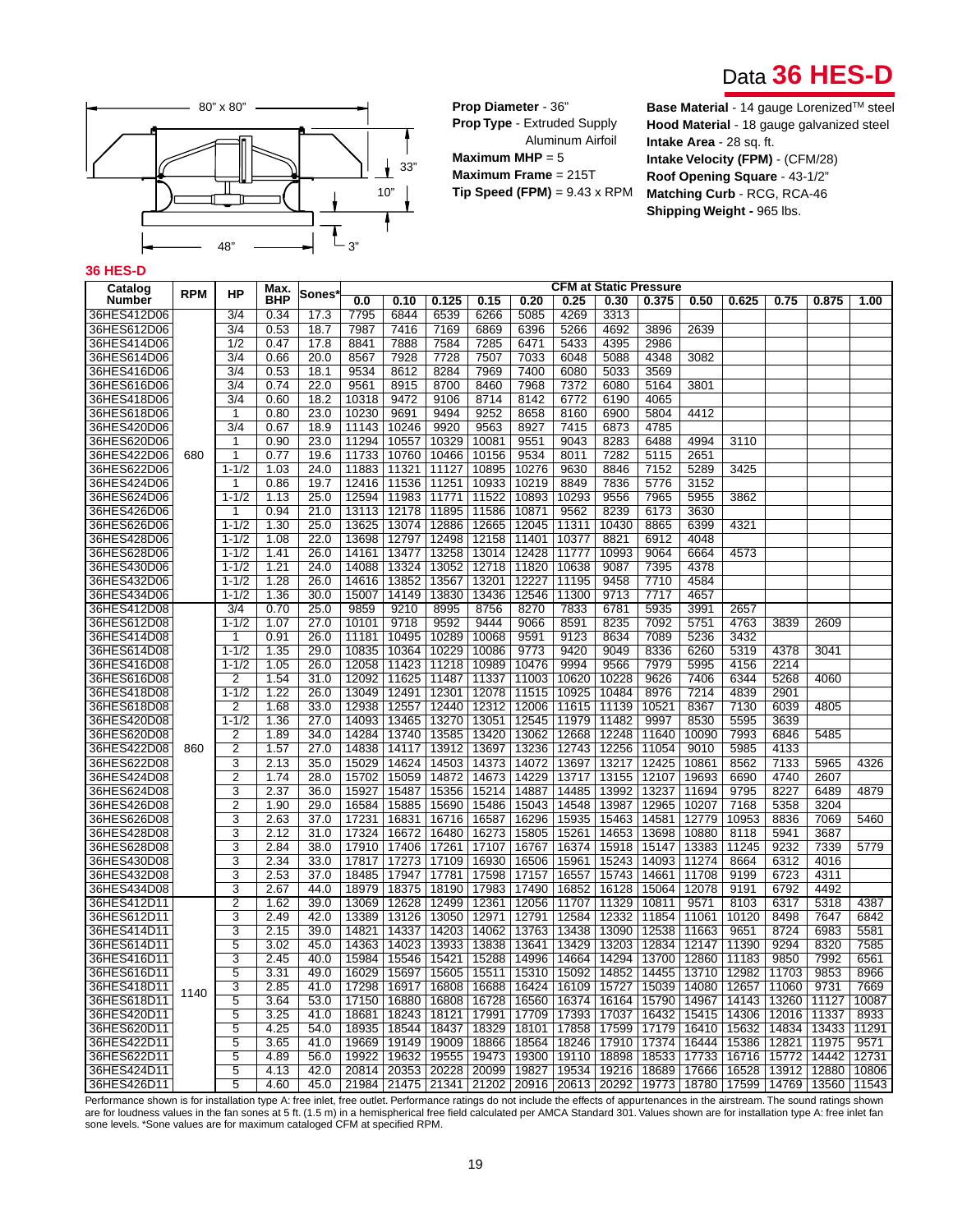## **HES-D 42 Data**

| <b>Prop Diameter - 42"</b>           |
|--------------------------------------|
| <b>Prop Type - Extruded Supply</b>   |
| Aluminum Airfoil                     |
| Maximum MHP = $10$                   |
| Maximum Frame = $256T$               |
| $Tip Speed (FPM) = 11.00 \times RPM$ |
|                                      |

**Base Material** - 14 gauge Lorenized™ steel **Hood Material** - 18 gauge galvanized steel **Intake Area** - 35.5 sq. ft. **Intake Velocity (FPM)** - (CFM/35.5) **Roof Opening Square** - 49-1/2" **Matching Curb** - RCG, RCA-52 **Shipping Weight -** 1320 lbs.



#### **42 HES-D**

| Catalog     |            |                | Max.       |                   |       |       |       |             |       |       |       | <b>CFM at Static Pressure</b> |       |       |       |       |       |
|-------------|------------|----------------|------------|-------------------|-------|-------|-------|-------------|-------|-------|-------|-------------------------------|-------|-------|-------|-------|-------|
| Number      | <b>RPM</b> | НP             | <b>BHP</b> | Sones`            | 0.0   | 0.10  | 0.125 | 0.15        | 0.20  | 0.25  | 0.30  | 0.375                         | 0.50  | 0.625 | 0.75  | 0.875 | 1.00  |
| 42HES414D06 |            | 1              | 0.84       | 23.0              | 14655 | 13528 | 13149 | 12740       | 11981 | 11310 |       |                               |       |       |       |       |       |
| 42HES614D06 |            | $1 - 1/2$      | 1.28       | 27.0              | 15049 | 14624 | 14478 | 14301       | 13711 | 12853 | 12137 | 10621                         | 9420  | 8149  |       |       |       |
| 42HES416D06 |            | 1              | 0.97       | 24.0              | 15601 | 14574 | 14265 | 13931       | 13192 | 12360 |       |                               |       |       |       |       |       |
| 42HES616D06 |            | $1 - 1/2$      | 1.43       | 28.0              | 16320 | 15547 | 15316 | 15066       | 14518 | 13934 | 13383 | 12182                         | 9902  | 8407  |       |       |       |
| 42HES418D06 |            | $1 - 1/2$      | 1.19       | $\overline{24.0}$ | 16627 | 15900 | 15633 | 15295       | 14380 | 13603 | 12532 | 10697                         |       |       |       |       |       |
| 42HES618D06 |            | $\overline{2}$ | 1.67       | 30.0              | 17952 | 17339 | 17134 | 16896       | 16252 | 15413 | 14813 | 13839                         | 11223 | 9820  |       |       |       |
| 42HES420D06 |            | $1 - 1/2$      | 1.35       | 25.0              | 17883 | 16768 | 16461 | 16137       | 15422 | 14558 | 13384 | 11433                         |       |       |       |       |       |
| 42HES620D06 |            | 2              | 1.93       | 31.0              | 19228 | 18642 | 18454 | 18238       | 7686  | 16870 | 16061 | 15013                         | 12095 | 10625 | 8128  |       |       |
| 42HES422D06 | 680        | 2              | 1.59       | 26.0              | 19143 | 18190 | 17880 | 17529       | 16666 | 15685 | 14178 | 12316                         | 11298 |       |       |       |       |
| 42HES622D06 |            | 3              | 2.19       | 32.0              | 20652 | 19993 | 19789 | 19560       | 19004 | 18235 | 17291 | 15983                         | 13441 | 11422 | 9559  |       |       |
| 42HES424D06 |            | 2              | 1.65       | 26.0              | 19816 | 18876 | 18536 | 18120       | 17006 | 16033 | 14413 | 12700                         | 10781 |       |       |       |       |
| 42HES624D06 |            | 3              | 2.39       | 32.0              | 21293 | 20610 | 20388 | 20130       | 19449 | 18422 | 17437 | 16441                         | 14370 | 12109 | 9052  |       |       |
| 42HES426D06 |            | $\overline{2}$ | 1.84       | 27.0              | 20568 | 19824 | 19554 | 19202       | 18132 | 17291 | 15964 | 13721                         | 10842 |       |       |       |       |
| 42HES626D06 |            | 3              | 2.58       | 33.0              | 22306 | 21506 | 21271 | 21017       | 20435 | 19727 | 18857 | 17343                         | 15108 | 12066 | 9849  |       |       |
| 42HES428D06 |            | 3              | 2.08       | 29.0              | 21598 | 20730 | 20435 | 20092       | 19151 | 17992 | 16618 | 14087                         | 12850 |       |       |       |       |
| 42HES628D06 |            | 3              | 2.90       | 34.0              | 23596 | 22889 | 22666 | 22415 21777 |       | 20810 | 19458 | 18060                         | 15718 | 12985 | 11234 |       |       |
| 42HES430D06 |            | 3              | 2.29       | 31.0              | 22641 | 21681 | 21375 | 21027       | 20123 | 18635 | 17066 | 15357                         | 12273 |       |       |       |       |
| 42HES432D06 |            | 3              | 2.66       | 34.0              | 23223 | 22306 | 21980 | 21586       | 20347 | 18826 | 16908 | 15538                         | 13618 |       |       |       |       |
| 42HES414D08 |            | $\overline{2}$ | 1.67       | 33.0              | 18534 | 17728 | 17484 | 17220       | 16629 | 15980 | 15359 | 14578                         |       |       |       |       |       |
| 42HES614D08 |            | $\overline{3}$ | 2.60       | 38.0              | 19033 | 18724 | 18636 | 18535       | 18310 | 18016 | 17588 | 16522                         | 15095 | 12888 | 12121 | 11516 | 10301 |
| 42HES416D08 |            | $\overline{2}$ | 1.94       | 34.0              | 19731 | 18964 | 18750 | 18525       | 18040 | 17506 | 16922 | 15981                         |       |       |       |       |       |
| 42HES616D08 |            | 3              | 2.97       | 41.0              | 20639 | 20061 | 19900 | 19731       | 19369 | 18972 | 18541 | 17849                         | 16741 | 14954 | 13086 | 11772 | 10630 |
| 42HES418D08 |            | 3              | 2.41       | 34.0              | 21029 | 20513 | 20357 | 20186       | 19771 | 19215 | 18477 | 17518                         | 15427 | 13315 | 11498 |       |       |
| 42HES618D08 |            | 5              | 3.37       | 44.0              | 22704 | 22260 | 22127 | 21989       | 21669 | 21281 | 20787 | 19823                         | 18555 | 17148 | 14561 | 13653 | 12416 |
| 42HES420D08 |            | 3              | 2.79       | 35.0              | 22616 | 21759 | 21533 | 21301       | 20818 | 20301 | 19743 | 18778                         | 16490 | 14271 | 13408 |       |       |
| 42HES620D08 |            | 5              | 3.91       | 45.0              | 24317 | 23884 | 23760 | 23629       | 23338 | 22988 | 22656 | 21695                         | 20092 | 18699 | 16129 | 14655 | 13435 |
| 42HES422D08 |            | 5              | 3.21       | 36.0              | 24210 | 23512 | 23309 | 23094       | 22613 | 22049 | 21376 | 20231                         | 17341 | 15412 | 14709 |       |       |
| 42HES622D08 | 860        | 5              | 4.40       | 47.0              | 26118 | 25629 | 25490 | 25347       | 25027 | 24659 | 24227 | 23398                         | 21596 | 19850 | 17896 | 15832 | 14443 |
| 42HES424D08 |            | 5              | 3.42       | 37.0              | 25062 | 24391 | 24189 | 23967       | 23442 | 22766 | 21889 | 20624                         | 17571 | 15857 | 14821 |       |       |
| 42HES624D08 |            | 5              | 4.83       | 48.0              | 26929 | 26429 | 26283 | 26133       | 25784 | 25369 | 24847 | 23742                         | 21779 | 20571 | 19177 | 16978 | 15310 |
| 42HES426D08 |            | 5              | 3.76       | 39.0              | 26012 | 25488 | 25324 | 25148       | 24729 | 24155 | 23322 | 22195                         | 19423 | 16923 | 14625 |       |       |
| 42HES626D08 |            | $7 - 1/2$      | 5.22       | 49.0              | 28210 | 27608 | 27442 | 27270       | 26901 | 26496 | 26041 | 25247                         | 23545 | 21542 | 19703 | 17822 | 15256 |
| 42HES428D08 |            | 5              | 4.20       | 42.0              | 27315 | 26683 | 26501 | 26299       | 25844 | 25284 | 24567 | 23152                         | 20130 | 17612 | 16752 |       |       |
| 42HES628D08 |            | $7 - 1/2$      | 5.92       | 51.0              | 29842 | 29316 | 29167 | 29010       | 28665 | 28257 | 27772 | 26766                         | 24299 | 22476 | 20615 | 18580 | 16419 |
| 42HES430D08 |            | 5              | 4.67       | 45.0              | 28634 | 27925 | 27724 | 27511       | 27032 | 26469 | 25780 | 24275                         | 21167 | 18990 | 16498 |       |       |
| 42HES630D08 |            | $7 - 1/2$      | 6.46       | 54.0              | 31185 | 30573 | 30403 | 30232       | 29861 | 29455 | 29066 | 28200                         | 25998 | 23345 | 21847 | 19336 | 17286 |
| 42HES432D08 |            | $7 - 1/2$      | 5.35       | 49.0              | 29370 | 28709 | 28515 | 28298       | 27798 | 27148 | 26221 | 24438                         | 20979 | 19373 | 18005 |       |       |
| 42HES632D08 |            | $7 - 1/2$      | 6.96       | 58.0              | 31682 | 31259 | 31140 | 31017       | 30738 | 30406 | 29986 | 29008                         | 25921 | 23946 | 22276 | 19322 | 17613 |
| 42HES414D11 |            | 5              | 3.97       | 53.0              | 24568 | 23999 | 23843 | 23677       | 23326 | 22937 | 22514 | 21817                         | 20595 | 19596 | 18431 |       |       |
| 42HES614D11 |            | $7 - 1/2$      | 5.46       | 61.0              | 25230 | 25009 | 24950 | 24886       | 24757 | 24611 | 24457 | 24178                         | 23522 | 22172 | 21156 | 20045 | 18728 |
| 42HES416D11 |            | 5              | 4.61       | 55.0              | 26155 | 25598 | 25449 | 25297       | 24982 | 24649 | 24298 | 23731                         | 22676 | 21523 | 20123 |       |       |
| 42HES616D11 |            | $7 - 1/2$      | 6.32       | 67.0              | 27359 | 26938 | 26828 | 26713       | 26476 | 26226 | 25962 | 25538                         | 24785 | 23900 | 23051 | 22216 | 21087 |
| 42HES418D11 |            | $7 - 1/2$      | 5.60       | 56.0              | 27875 | 27510 | 27409 | 27308       | 27081 | 26828 | 26544 | 26029                         | 24818 | 23534 | 22300 | 20507 | 18367 |
| 42HES618D11 | 1140       | 10             | 7.56       | 72.0              | 30096 | 29778 | 29689 | 29599       | 29411 | 29209 | 28981 | 28601                         | 27776 | 26628 | 25454 | 24621 | 23705 |
| 42HES420D11 |            | $7 - 1/2$      | 6.31       | 55.0              | 29980 | 29344 | 29180 | 29015       | 28678 | 28331 | 27974 | 27416                         | 26408 | 25244 | 23837 | 21917 | 19583 |
| 42HES620D11 |            | 10             | 8.58       | 74.0              | 32234 | 31923 | 31838 | 31750       | 31574 | 31376 | 31167 | 30817                         | 30097 | 29098 | 27741 | 26663 | 25624 |
| 42HES422D11 |            | $7 - 1/2$      | 7.27       | 56.0              | 32093 | 31589 | 31456 | 31314       | 31020 | 30703 | 30360 | 29787                         | 28628 | 27204 | 25677 | 23057 | 20987 |
| 42HES424D11 |            | 10             | 7.80       | 57.0              | 33222 | 32745 | 32616 | 32480       | 32190 | 31867 | 31503 | 30860                         | 29399 | 27692 | 26351 | 23370 | 21702 |
| 42HES426D11 |            | 10             | 8.76       | 61.0              | 34481 | 34109 | 34003 | 33896       | 33666 | 33415 | 33126 | 32597                         | 31297 | 29748 | 28489 | 25851 | 23698 |
| 42HES428D11 |            | 10             | 9.50       | 66.0              | 36209 | 35755 | 35632 | 35509       | 35237 | 34945 | 34624 | 34078                         | 32887 | 31182 | 29561 | 26799 | 24042 |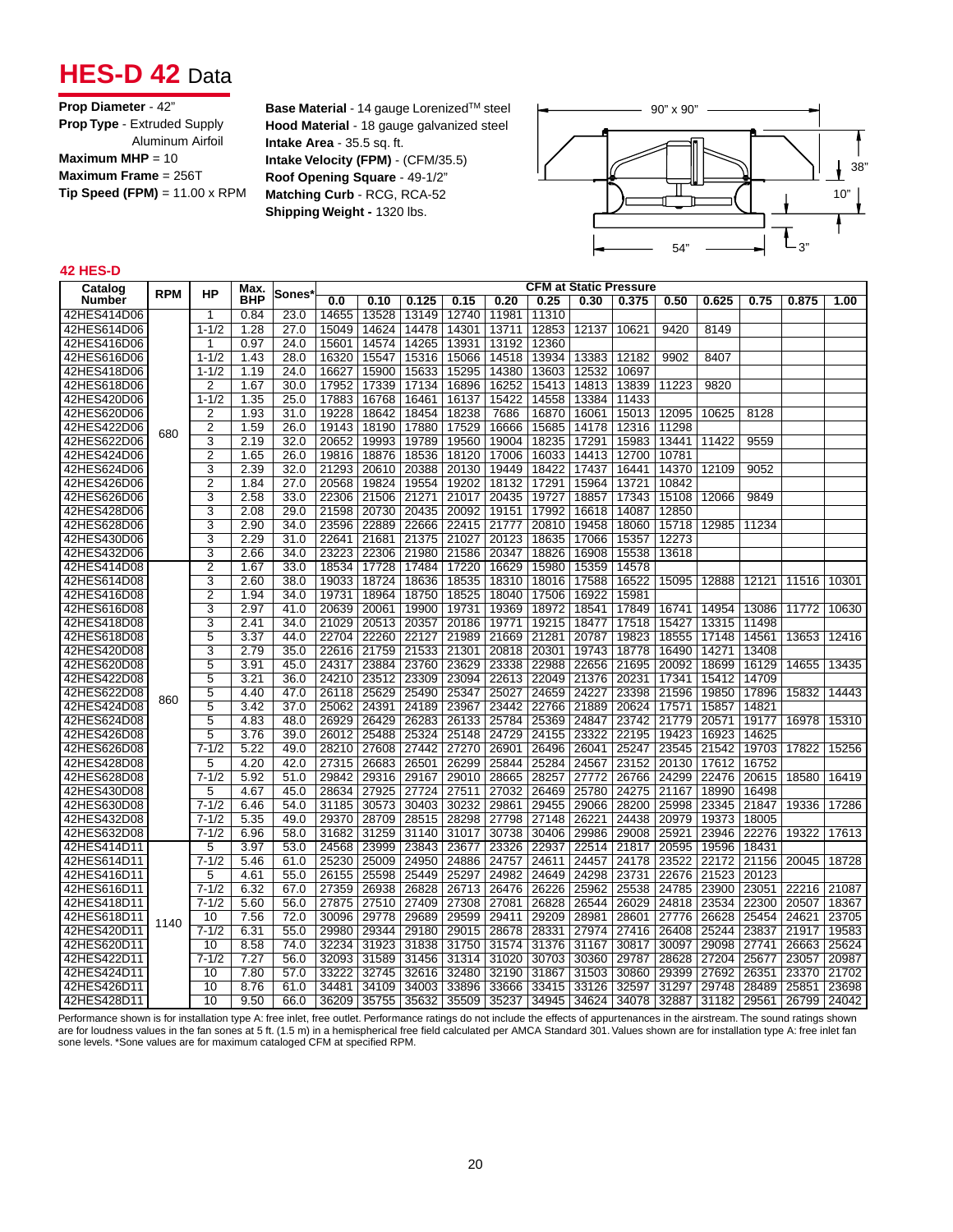



**Prop Diameter** - 48" **Prop Type** - Extruded Supply Aluminum Airfoil **Maximum MHP** = 10 **Maximum Frame** = 256T **Tip Speed (FPM)** = 12.57 x RPM

**Base Material** - 14 gauge Lorenized™ steel **Hood Material** - 18 gauge galvanized steel **Intake Area** - 43.2 sq. ft. **Intake Velocity (FPM)** - (CFM/43.2) **Roof Opening Square** - 55-1/2" **Matching Curb** - RCG, RCA-58 **Shipping Weight -** 1410 lbs.

#### **48 HES-D**

| Catalog     | <b>RPM</b> | <b>HP</b> | Max.       | Sones* |       |       |                                                       |       |       | <b>CFM at Static Pressure</b> |       |       |       |       |       |                   |       |
|-------------|------------|-----------|------------|--------|-------|-------|-------------------------------------------------------|-------|-------|-------------------------------|-------|-------|-------|-------|-------|-------------------|-------|
| Number      |            |           | <b>BHP</b> |        | 0.0   | 0.10  | 0.125                                                 | 0.15  | 0.20  | 0.25                          | 0.30  | 0.375 | 0.50  | 0.625 | 0.75  | 0.875             | 1.00  |
| 48HES414D06 |            | 2         | 1.60       | 30.0   | 21803 | 20595 | 20213                                                 | 19793 | 18869 | 17985                         | 17236 |       |       |       |       |                   |       |
| 48HES614D06 |            | 3         | 2.51       | 34.0   | 22390 | 21933 | 21788                                                 | 21629 | 21231 | 20604                         | 19521 | 18329 | 15357 | 14180 | 13182 | 10370             |       |
| 48HES416D06 | 680        | 2         | 1.90       | 30.0   | 23211 | 22079 | 21754                                                 | 21409 | 20654 | 19811                         | 18907 | 17086 |       |       |       |                   |       |
| 48HES616D06 |            | 3         | 2.83       | 36.0   | 24280 | 23427 | 23183                                                 | 22925 | 22362 | 21739                         | 21072 | 20116 | 17834 | 15159 | 13356 | 11564             |       |
| 48HES418D06 |            | 3         | 2.31       | 30.0   | 24737 | 23966 | 23715                                                 | 23424 | 22672 | 21606                         | 20707 | 19099 | 15772 |       |       |                   |       |
| 48HES420D06 |            | 3         | 2.67       | 31.0   | 26605 | 25354 | 25020                                                 | 24673 | 23939 | 23131                         | 22201 | 20400 | 16888 | 15542 |       |                   |       |
| 48HES414D08 |            | 5         | 3.26       | 43.0   | 27574 | 26687 | 26432                                                 | 26160 | 25562 | 24891                         | 24162 | 23059 | 21550 |       |       |                   |       |
| 48HES614D08 |            | 5         | 4.86       | 50.0   | 28317 | 27975 | 27877                                                 | 27780 | 27555 | 27299                         | 26992 | 26358 | 24443 | 22842 | 20882 | 18586             | 17932 |
| 48HES416D08 |            | 5         | 3.77       | 44.0   | 29355 | 28497 | 28263                                                 | 28022 | 27512 | 26963                         | 26370 | 25393 | 23599 |       |       |                   |       |
| 48HES616D08 |            | $7 - 1/2$ | 5.51       | 54.0   | 30707 | 30060 | 29884                                                 | 29703 | 29319 | 28908                         | 28466 | 27745 | 26433 | 25185 | 23519 | 21090             | 19168 |
| 48HES418D08 | 860        | 5         | 4.66       | 44.0   | 31285 | 30719 | 30555                                                 | 30383 | 29992 | 29523                         | 28945 | 27779 | 25903 | 23587 | 20500 | 19178             |       |
| 48HES618D08 |            | $7 - 1/2$ | 6.39       | 57.0   | 33778 | 33282 | 33147                                                 | 32999 | 32684 | 32323                         | 31905 | 31126 | 29317 | 27875 | 26492 | 24364             | 21460 |
| 48HES420D08 |            | $7 - 1/2$ | 5.40       | 46.0   | 33648 | 32678 | 32426                                                 | 32169 | 31642 | 31091                         | 30514 | 29584 | 27750 | 25191 | 21860 | 20826             | 19651 |
| 48HES422D08 |            | $7 - 1/2$ | 6.23       | 47.0   | 36019 | 35242 | 35026                                                 | 34799 | 34312 | 33768                         | 33154 | 32066 | 29901 | 26689 | 23459 | 22553             | 21692 |
| 48HES424D08 |            | $7 - 1/2$ | 6.62       | 48.0   | 37286 | 36550 | 36335                                                 | 36112 | 35608 | 35020                         | 34305 | 32909 | 30506 | 27135 | 24247 | 23108             | 21685 |
| 48HES426D08 |            | $7 - 1/2$ | 7.32       | 50.0   | 38700 | 38116 | 37955                                                 | 37773 | 37375 | 36901                         | 36310 | 35039 | 32854 | 30053 | 26439 | 23905             | 21291 |
| 48HES414D11 |            | 10        | 7.57       | 70.0   | 36551 | 25914 | 35742                                                 | 35564 | 35191 | 34791                         | 34362 | 33657 | 32333 | 30928 | 29729 | 28600             | 27077 |
| 48HES614D11 | 1140       | 10        | 9.98       | 81.0   | 37536 | 37284 | 37221                                                 | 37158 | 37011 | 36864                         | 36705 | 36445 | 35915 | 35195 | 33960 | 32434             | 31257 |
| 48HES416D11 |            | 10        | 8.95       | 72.0   |       |       | 38913   38282   38119   37950   37605   37245   36871 |       |       |                               |       | 36280 | 35204 | 34007 |       | 32722 31325 29573 |       |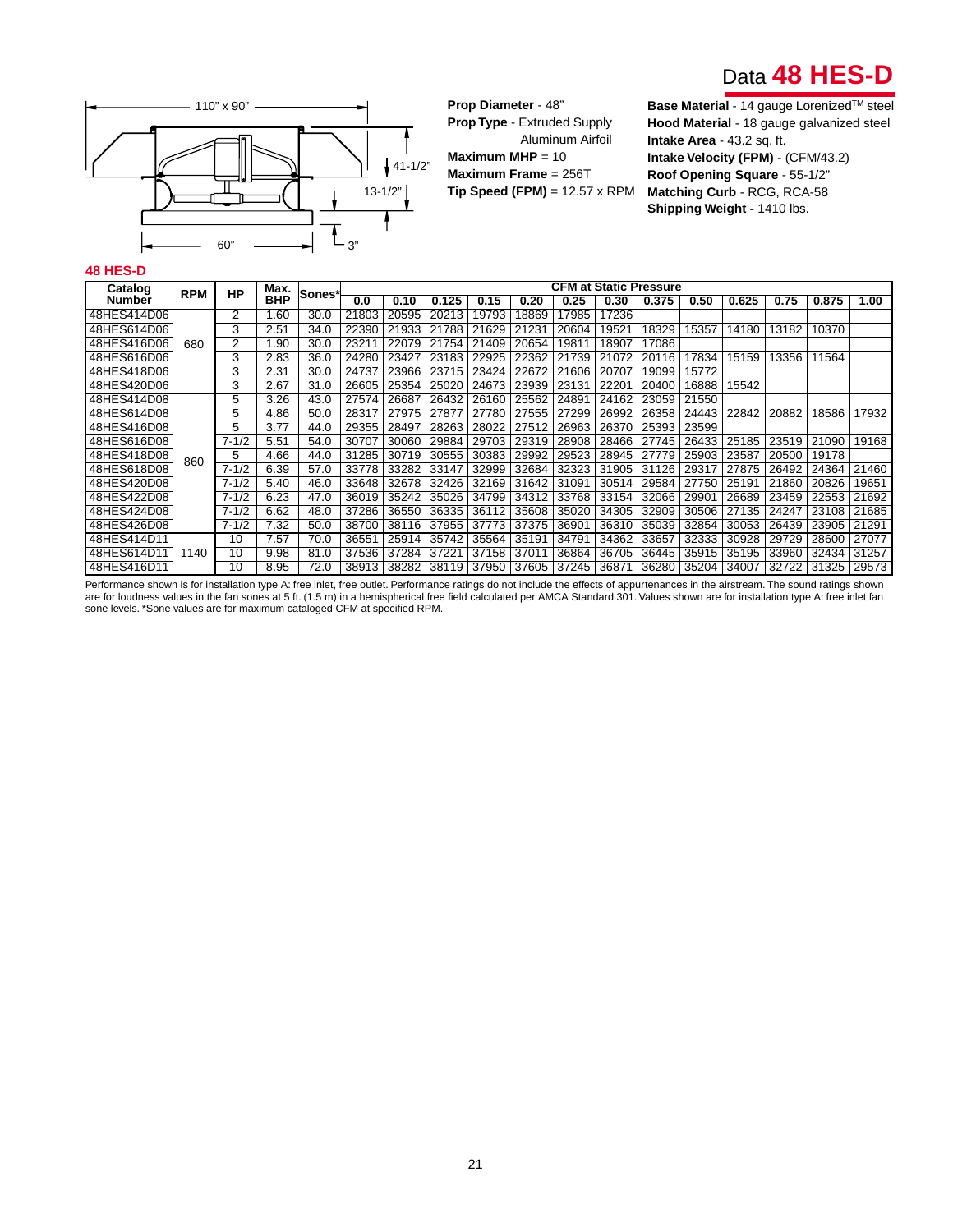## **HES-D 54** Data

**Base Material** - 14 gauge Lorenized™ steel **Hood Material** - 18 gauge galvanized steel **Intake Area** - 54.3 sq. ft. **Intake Velocity (FPM)** - (CFM/54.3) **Roof Opening Square** - 61-1/2" **Matching Curb** - RCG, RCA-64 **Shipping Weight -** 1585 lbs.



#### **54 HES-D**

| Catalog       | <b>RPM</b> | НP                | Max.       | Sones* |       |             |             |       |       |       | <b>CFM at Static Pressure</b> |       |       |             |       |       |       |
|---------------|------------|-------------------|------------|--------|-------|-------------|-------------|-------|-------|-------|-------------------------------|-------|-------|-------------|-------|-------|-------|
| <b>Number</b> |            |                   | <b>BHP</b> |        | 0.0   | 0.10        | 0.125       | 0.15  | 0.20  | 0.25  | 0.30                          | 0.375 | 0.50  | 0.625       | 0.75  | 0.875 | 1.00  |
| 54HES414D06   |            |                   | 2.87       | 37.0   | 30963 | 29662       | 29269       | 28847 | 27900 | 26854 | 25821                         | 24546 |       |             |       |       |       |
| 54HES614D06   |            | 5                 | 4.51       | 42.0   | 31797 | 31297       | 31158       | 30994 | 30634 | 30183 | 29538                         | 27792 | 25525 | 22029       | 20396 | 19484 | 17909 |
| 154HES416D06  | 680        | 5                 | 3.31       | 38.0   | 32963 | 31720 31375 |             | 31014 | 30235 | 29380 | 28440                         | 26938 |       |             |       |       |       |
| 154HES418D061 |            |                   | 4.15       | 38.0   | 35131 | 34298       | 34050       | 33773 | 33115 | 32254 | 31096                         | 29487 | 26276 | 22488 20158 |       |       |       |
| 154HES420D061 |            | 5                 | 4.81       | 39.0   | 37783 | 36393 36027 |             | 35652 | 34872 |       | 34043 33149                   | 31619 | 28066 | 24065       | 22731 |       |       |
| 54HES414D08   |            | $7 - 1/2$         | 5.97       | 55.0   | 39159 |             | 38185 37915 | 37631 | 37016 | 36341 | 35599                         | 34381 | 3237  | 30697       | 28223 |       |       |
| 154HES614D081 |            | 10                | 8.17       | 63.0   | 40214 | 39839       | 39734       | 39625 | 39405 | 39147 | 38866                         | 38363 | 37078 | 34805       | 33036 | 30988 | 27847 |
| 54HES416D08   | 860        | $7 - \frac{1}{2}$ | 6.89       | 55.0   | 41689 | 40736       | 40484       | 40222 | 39679 | 39104 | 38492                         | 37505 | 35661 | 33633       | 30894 |       |       |
| 54HES616D08   |            | 10                | 9.46       | 69.0   | 43608 | 42890       | 42701       | 42503 | 42094 | 41662 | 41204                         | 40467 | 39104 | 37620       | 36219 | 34690 | 32273 |
| 154HES418D081 |            | 10                | 8.39       | 56.0   | 44430 | 43805       | 43634       | 43453 | 43063 | 42620 | 42107                         | 41165 | 38914 | 36895       | 34490 | 30710 | 28437 |
| 54HES420D08   |            | 10                | 9.55       | 58.0   | 47785 | 46702       | 46423       | 46140 | 45563 | 44969 | 44354                         | 43388 | 41625 | 39535       | 36847 | 33309 | 30433 |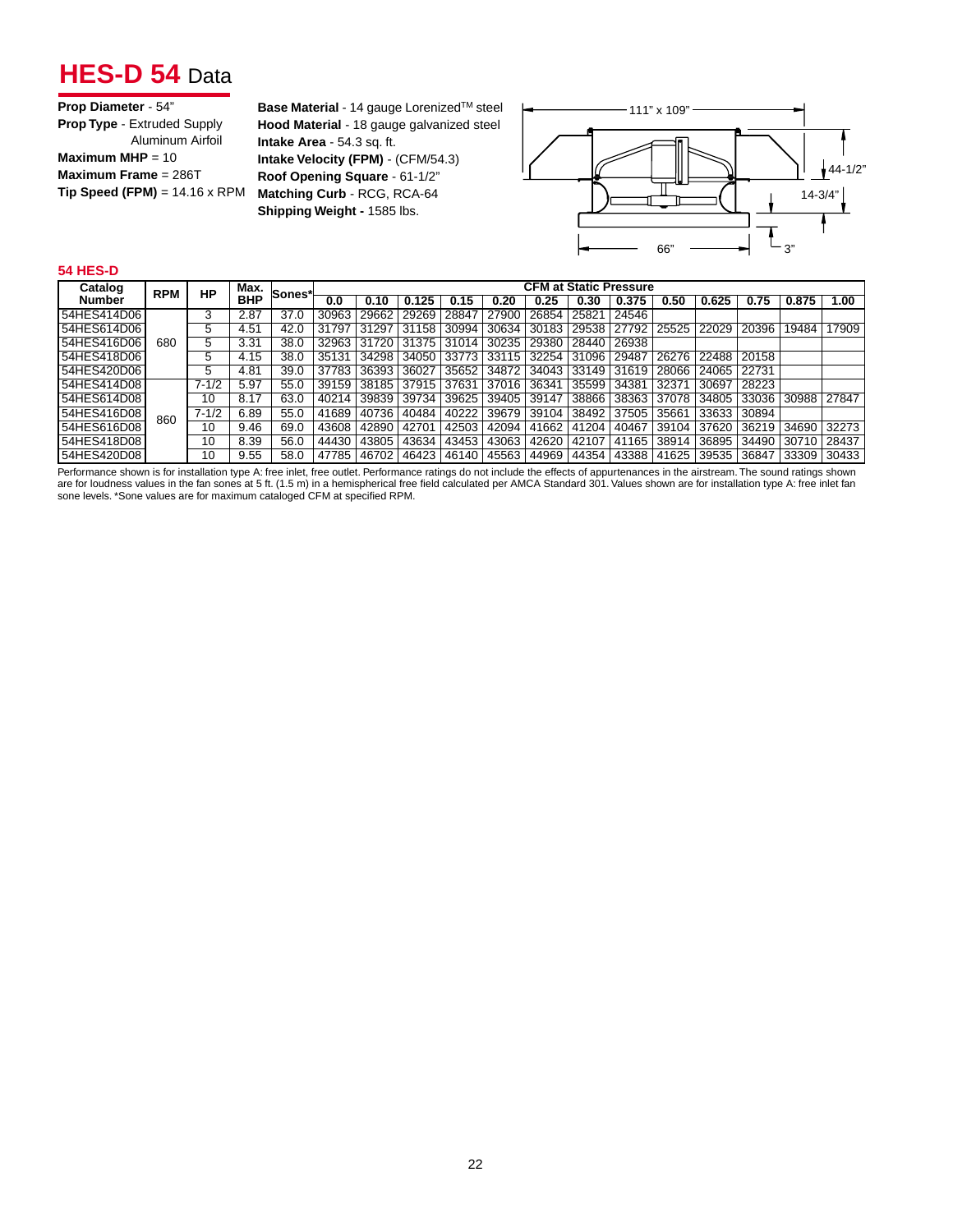



**Prop Diameter** - 20" **Prop Type** - Extruded Filtered Aluminum Airfoil **Maximum MHP** = 2 **Maximum Frame** = 145T **Tip Speed (FPM)** = 5.24 x RPM **Base Material** - 14 gauge Lorenized™ steel **Hood Material** - 18 gauge galvanized steel **Intake Area** - 16.3 sq. ft. **Intake Velocity (FPM)** - (CFM/16.3) **Roof Opening Square** - 27-1/2" **Matching Curb** - RCG, RCA-30 **Shipping Weight - 520 lbs.** 

#### **20 HEF-D**

| Catalog     |            |                  | Max.       |                   |      |      |       |      |      |      |      | <b>CFM at Static Pressure</b> |      |       |      |       |      |
|-------------|------------|------------------|------------|-------------------|------|------|-------|------|------|------|------|-------------------------------|------|-------|------|-------|------|
| Number      | <b>RPM</b> | ΗP               | <b>BHP</b> | Sones             | 0.0  | 0.10 | 0.125 | 0.15 | 0.20 | 0.25 | 0.30 | 0.375                         | 0.50 | 0.625 | 0.75 | 0.875 | 1.00 |
| 20HEF412D11 |            | 1/6              | 0.09       | 13.3              | 2273 | 1900 | 1810  | 1697 |      |      |      |                               |      |       |      |       |      |
| 20HEF612D11 |            | 1/6              | 0.15       | 14.2              | 2317 | 2038 | 1972  | 1901 | 1712 | 1441 | 1276 | 1091                          |      |       |      |       |      |
| 20HEF414D11 |            | 1/6              | 0.12       | 13.5              | 2556 | 2181 | 2106  | 2007 | 1728 | 1340 | 1138 |                               |      |       |      |       |      |
| 20HEF614D11 |            | 1/4              | 0.17       | 15.3              | 2481 | 2192 | 2142  | 2088 | 1909 | 1579 | 1371 | 1166                          |      |       |      |       |      |
| 20HEF416D11 |            | 1/6              | 0.13       | 13.8              | 2763 | 2380 | 2299  | 2208 | 1959 | 1663 | 1349 |                               |      |       |      |       |      |
| 20HEF616D11 |            | 1/4              | 0.19       | 16.7              | 2758 | 2465 | 2410  | 2353 | 2185 | 1947 | 1573 | 1346                          |      |       |      |       |      |
| 20HEF418D11 |            | 1/6              | 0.15       | 14.2              | 2986 | 2605 | 2514  | 2417 | 2179 | 1910 | 1544 |                               |      |       |      |       |      |
| 20HEF618D11 |            | 1/4              | 0.21       | $17.\overline{8}$ | 2957 | 2677 | 2612  | 2544 | 2389 | 2170 | 1826 | 1505                          |      |       |      |       |      |
| 20HEF420D11 |            | 1/4              | 0.19       | 14.0              | 3219 | 2826 | 2742  | 2651 | 2407 | 2109 | 1656 | 1229                          |      |       |      |       |      |
| 20HEF620D11 |            | 1/4              | 0.24       | 18.2              | 3255 | 2918 | 2856  | 2792 | 2646 | 2444 | 2181 | 1681                          | 1333 |       |      |       |      |
| 20HEF422D11 |            | 1/4              | 0.20       | 14.2              | 3382 | 2980 | 2906  | 2825 | 2576 | 2245 | 1770 | 1320                          |      |       |      |       |      |
| 20HEF622D11 | 1140       | 1/3              | 0.28       | 18.9              | 3432 | 3134 | 3065  | 2994 | 2829 | 2602 | 2400 | 1072                          | 1421 |       |      |       |      |
| 20HEF424D11 |            | 1/4              | 0.23       | 14.5              | 3598 | 3188 | 3113  | 3033 | 2771 | 2429 | 1982 | 1468                          |      |       |      |       |      |
| 20HEF624D11 |            | 1/3              | 0.30       | 19.1              | 3641 | 3317 | 3245  | 3172 | 3010 | 2796 | 2570 | 2018                          | 1549 |       |      |       |      |
| 20HEF426D11 |            | 1/4              | 0.25       | 15.3              | 3785 | 3363 | 3289  | 3211 | 2959 | 2563 | 2120 | 1609                          |      |       |      |       |      |
| 20HEF626D11 |            | 1/2              | 0.34       | 19.6              | 3929 | 3625 | 3556  | 3485 | 3322 | 3055 | 2826 | 2229                          | 1689 |       |      |       |      |
| 20HEF428D11 |            | 1/3              | 0.28       | 16.4              | 3958 | 3537 | 3454  | 3367 | 3111 | 2770 | 2302 | 1755                          |      |       |      |       |      |
| 20HEF628D11 |            | 1/2              | 0.37       | 20.0              | 4087 | 3730 | 3662  | 3595 | 3447 | 3211 | 2908 | 2337                          | 1756 |       |      |       |      |
| 20HEF430D11 |            | 1/3              | 0.30       | 18.1              | 4071 | 3683 | 3593  | 3497 | 3213 | 2842 | 2514 | 1848                          |      |       |      |       |      |
| 20HEF630D11 |            | 1/2              | 0.40       | 22.0              | 4305 | 3998 | 3909  | 3814 | 3614 | 3411 | 3130 | 2626                          | 1893 |       |      |       |      |
| 20HEF432D11 |            | 1/3              | 0.32       | 20.0              | 4218 | 3830 | 3730  | 3623 | 3337 | 2975 | 2576 | 1960                          |      |       |      |       |      |
| 20HEF632D11 |            | 1/2              | 0.43       | 23.0              | 4498 | 4164 | 4074  | 3981 | 3779 | 3534 | 3223 | 2548                          | 1988 |       |      |       |      |
| 20HEF434D11 |            | 1/2              | 0.34       | 25.0              | 4329 | 3908 | 3813  | 3713 | 3425 | 3035 | 2699 | 1997                          |      |       |      |       |      |
| 20HEF634D11 |            | 1/2              | 0.45       | 25.0              | 4579 | 4231 | 4137  | 4038 | 3822 | 3563 | 3225 | 2752                          | 2020 |       |      |       |      |
| 20HEF412D17 |            | 1/3              | 0.31       | 25.0              | 3439 | 3131 | 3080  | 3030 | 2933 | 2829 | 2702 | 2451                          |      |       |      |       |      |
| 20HEF612D17 |            | $\overline{3/4}$ | 0.53       | 26.0              | 3506 | 3307 | 3262  | 3219 | 3133 | 3048 | 2960 | 2810                          | 2436 | 2055  | 1819 | 1624  | 1332 |
| 20HEF414D17 |            | 1/2              | 0.41       | 25.0              | 3868 | 3548 | 3497  | 3449 | 3355 | 3261 | 3154 | 2937                          | 2470 | 1872  | 1506 |       |      |
| 20HEF614D17 |            | $\overline{3/4}$ | 0.57       | 28.0              | 3755 | 3497 | 3459  | 3424 | 3356 | 3289 | 3222 | 3101                          | 2731 | 2216  | 1950 | 1738  | 1501 |
| 20HEF416D17 |            | 1/2              | 0.47       | 25.0              | 4180 | 3879 | 3822  | 3767 | 3661 | 3557 | 3447 | 3256                          | 2790 | 2322  | 1755 | 1216  |      |
| 20HEF616D17 |            | $\overline{3/4}$ | 0.67       | 31.0              | 4174 | 3929 | 3887  | 3848 | 3773 | 3700 | 3627 | 3502                          | 3186 | 2693  | 2200 | 2018  | 1865 |
| 20HEF418D17 |            | $\overline{3/4}$ | 0.53       | 26.0              | 4518 | 4252 | 4191  | 4130 | 4011 | 3892 | 3769 | 3571                          | 3132 | 2688  | 1981 | 1549  |      |
| 20HEF618D17 |            | $\overline{3/4}$ | 0.73       | 33.0              | 4474 | 4277 | 4232  | 4187 | 4101 | 4015 | 3928 | 3791                          | 3510 | 3069  | 2487 | 2257  | 2102 |
| 20HEF420D17 |            | $\frac{3}{4}$    | 0.61       | 26.0              | 4871 | 4570 | 4510  | 4452 | 4340 | 4230 | 4117 | 3924                          | 3454 | 3033  | 2267 | 1791  |      |
| 20HEF620D17 |            | 1                | 0.84       | 34.0              | 4926 | 4646 | 4597  | 4551 | 4464 | 4381 | 4298 | 4171                          | 3895 | 3547  | 2852 | 2517  | 2326 |
| 20HEF422D17 |            | 3/4              | 0.70       | 26.0              | 5118 | 4769 | 4714  | 4663 | 4565 | 4468 | 4370 | 4191                          | 3696 | 3216  | 2425 | 1926  |      |
| 20HEF622D17 | 1725       | 1                | 0.96       | 35.0              | 5193 | 4982 | 4934  | 4887 | 4796 | 4705 | 4613 | 4469                          | 4154 | 3804  | 3249 | 2793  | 2517 |
| 20HEF424D17 |            | 1                | 0.78       | 26.0              | 5445 | 5093 | 5037  | 4983 | 4881 | 4782 | 4682 | 4506                          | 3999 | 3466  | 2656 | 2153  | 1579 |
| 20HEF624D17 |            | $1 - 1/2$        | 1.04       | 36.0              | 5509 | 5275 | 5223  | 5173 | 5075 | 4979 | 4883 | 4736                          | 4443 | 4080  | 3672 | 3003  | 2703 |
| 20HEF426D17 |            | 1                | 0.83       | 28.0              | 5727 | 5355 | 5299  | 5246 | 5145 | 5048 | 4949 | 4786                          | 4260 | 3664  | 2823 | 2373  | 1832 |
| 20HEF626D17 |            | $1 - 1/2$        | 1.19       | 36.0              | 5945 | 5729 | 5680  | 5632 | 5539 | 5447 | 5355 | 5211                          | 4892 | 4459  | 4077 | 3305  | 2949 |
| 20HEF428D17 |            | 1                | 0.96       | 30.0              | 5989 | 5648 | 5586  | 5528 | 5416 | 5306 | 5195 | 5013                          | 4525 | 3931  | 3065 | 2592  | 2050 |
| 20HEF628D17 |            | $1 - 1/2$        | 1.28       | 38.0              | 6185 | 5895 | 5842  | 5792 | 5696 | 5606 | 5517 | 5382                          | 5105 | 4651  | 4161 | 3448  | 3052 |
| 20HEF430D17 |            | $1 - 1/2$        | 1.06       | 33.0              | 6160 | 5881 | 5820  | 5759 | 5641 | 5523 | 5402 | 5204                          | 4644 | 4080  | 3239 | 2731  | 2198 |
| 20HEF630D17 |            | $1 - 1/2$        | 1.41       | 40.0              | 6514 | 6325 | 6275  | 6223 | 6115 | 6001 | 5881 | 5690                          | 5360 | 4992  | 4477 | 3697  | 3259 |
| 20HEF432D17 |            | $1 - 1/2$        | 1.13       | 37.0              | 6382 | 6122 | 6059  | 5996 | 5870 | 5740 | 5606 | 5386                          | 4846 | 4246  | 3353 | 2911  | 2314 |
| 20HEF632D17 |            | 2                | 1.51       | 42.0              | 6805 | 6590 | 6535  | 6480 | 6367 | 6251 | 6132 | 5944                          | 5592 | 5146  | 4588 | 3757  | 3374 |
| 20HEF434D17 |            | $1 - 1/2$        | 1.21       | 44.0              | 6550 | 6239 | 6173  | 6109 | 5985 | 5861 | 5734 | 5522                          | 4973 | 4363  | 3401 | 2967  | 2349 |
| 20HEF634D17 |            | 2                | 1.56       | 46.0              | 6929 | 6706 | 6649  | 6591 | 6473 | 6351 | 6224 | 6024                          | 5648 | 5172  | 4609 | 3928  | 3466 |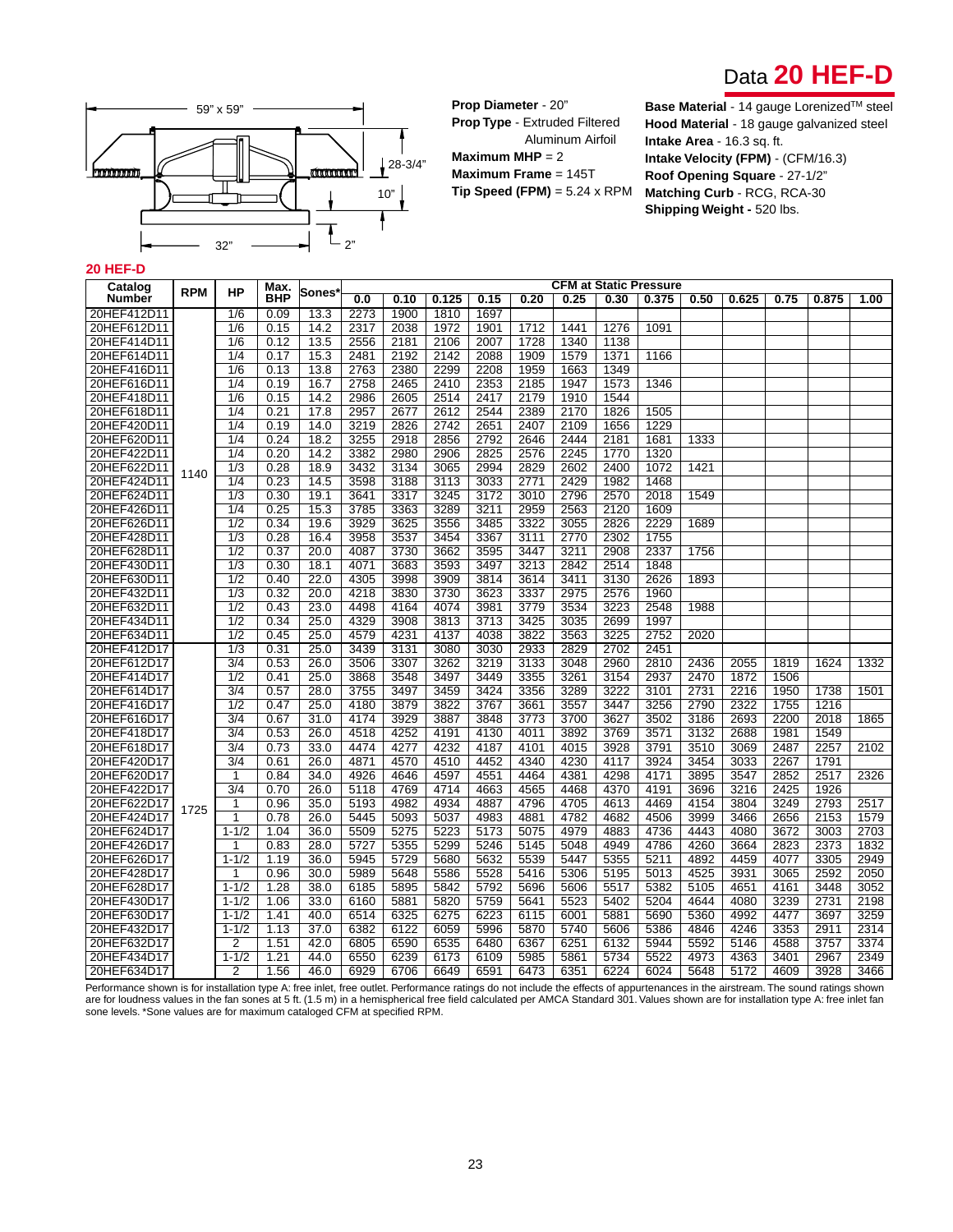## **HEF-D 24** Data

**Base Material** - 14 gauge Lorenized™ steel **Hood Material** - 18 gauge galvanized steel **Intake Area** - 23.5 sq. ft. **Intake Velocity (FPM)** - (CFM/23.5) **Roof Opening Square** - 31-1/2" **Matching Curb** - RCG, RCA-34 **Shipping Weight - 645 lbs.** 



#### **24 HEF-D**

| Catalog       |            |                  | <b>CFM at Static Pressure</b><br>Max. |              |       |             |       |       |       |       |       |       |       |       |      |       |      |
|---------------|------------|------------------|---------------------------------------|--------------|-------|-------------|-------|-------|-------|-------|-------|-------|-------|-------|------|-------|------|
| <b>Number</b> | <b>RPM</b> | <b>HP</b>        | <b>BHP</b>                            | <b>Sones</b> | 0.0   | 0.10        | 0.125 | 0.15  | 0.20  | 0.25  | 0.30  | 0.375 | 0.50  | 0.625 | 0.75 | 0.875 | 1.00 |
| 24HEF412D08   |            | 1/4              | 0.09                                  | 11.9         | 2926  | 2341        | 2159  | 1935  |       |       |       |       |       |       |      |       |      |
| 24HEF612D08   |            | 1/4              | 0.16                                  | 12.8         | 3984  | 2547        | 2433  | 2297  | 1877  | 1616  | 1423  |       |       |       |      |       |      |
| 24HEF414D08   |            | 1/4              | 0.13                                  | 12.2         | 3291  | 2720        | 2563  | 2346  | 1775  | 1423  |       |       |       |       |      |       |      |
| 24HEF614D08   |            | 1/4              | 0.18                                  | 13.9         | 3195  | 2763        | 2676  | 2547  | 2068  | 1735  | 1520  |       |       |       |      |       |      |
| 24HEF416D08   |            | 1/4              | 0.14                                  | 12.2         | 3558  | 2969        | 2824  | 2642  | 2169  | 1665  | 1164  |       |       |       |      |       |      |
| 24HEF616D08   |            | 1/4              | 0.20                                  | 15.0         | 3552  | 3110        | 3018  | 2892  | 2536  | 1974  | 1747  | 1493  |       |       |      |       |      |
| 24HEF418D08   |            | 1/4              | 0.16                                  | 12.3         | 3845  | 3246        | 3093  | 2918  | 2486  | 1889  | 1412  |       |       |       |      |       |      |
| 24HEF618D08   | 860        | 1/4              | 0.23                                  | 15.9         | 3807  | 3370        | 3263  | 3145  | 2822  | 2269  | 1954  | 1713  |       |       |      |       |      |
| 24HEF420D08   |            | 1/4              | 0.19                                  | 12.8         | 4146  | 3540        | 3394  | 3214  | 2738  | 2072  | 1629  |       |       |       |      |       |      |
| 24HEF620D08   |            | 1/4              | 0.25                                  | 16.3         | 4192  | 3684        | 3583  | 3475  | 3168  | 2685  | 2185  | 1904  |       |       |      |       |      |
| 24HEF422D08   |            | 1/4              | 0.21                                  | 13.2         | 4356  | 3750        | 3620  | 3437  | 2917  | 2211  | 1749  |       |       |       |      |       |      |
| 24HEF622D08   |            | $\overline{1/2}$ | 0.29                                  | 16.9         | 4419  | 3955        | 3842  | 3719  | 3370  | 3038  | 2441  | 2039  |       |       |      |       |      |
| 24HEF424D08   |            | 1/4              | 0.24                                  | 13.3         | 4634  | 4016        | 3889  | 3696  | 3157  | 2435  | 1938  |       |       |       |      |       |      |
| 24HEF624D08   |            | 1/2              | 0.31                                  | 17.2         | 4688  | 4186        | 4070  | 3947  | 3624  | 3261  | 2638  | 2198  |       |       |      |       |      |
| 24HEF426D08   |            | 1/2              | 0.27                                  | 14.1         | 4874  | 4243        | 4119  | 3943  | 3336  | 2584  | 2116  |       |       |       |      |       |      |
| 24HEF626D08   |            | $\overline{1/2}$ | 0.36                                  | 17.6         | 5059  | 4586        | 4473  | 4352  | 3963  | 3594  | 2928  | 2394  |       |       |      |       |      |
| 24HEF412D11   |            | 1/4              | 0.22                                  | 18.6         | 3879  | 3396        | 3308  | 3216  | 2981  | 2651  |       |       |       |       |      |       |      |
| 24HEF612D11   |            | $\overline{1/2}$ | 0.36                                  | 19.9         | 3955  | 3611        | 3534  | 3457  | 3296  | 3105  | 2830  | 2379  | 1961  | 1495  |      |       |      |
| 24HEF414D11   |            | $\overline{1/3}$ | 0.29                                  | 18.9         | 4363  | 3868        | 3784  | 3699  | 3499  | 3208  | 2860  | 2181  | 1448  |       |      |       |      |
| 24HEF614D11   |            | 1/2              | 0.42                                  | 21.0         | 4236  | 3846        | 3785  | 3725  | 3602  | 3436  | 3167  | 3167  | 2573  | 2096  |      |       |      |
| 24HEF416D11   |            | 1/3              | 0.33                                  | 19.4         | 4716  | 4225        | 4130  | 4035  | 3833  | 3588  | 3235  | 2724  | 1751  |       |      |       |      |
| 24HEF616D11   |            | $\overline{1/2}$ | 0.48                                  | 23.0         | 4708  | 4323        | 4256  | 4190  | 4056  | 3890  | 3656  | 3183  | 238   | 2100  |      |       |      |
| 24HEF418D11   |            | 1/2              | 0.38                                  | 19.8         | 5096  | 4632        | 4524  | 4416  | 4193  | 3945  | 3618  | 3145  | 2039  |       |      |       |      |
| 24HEF618D11   | 1140       | $\overline{3/4}$ | 0.53                                  | 25.0         | 5047  | 4704        | 4625  | 4548  | 4390  | 4220  | 4015  | 3580  | 2665  | 2368  | 1712 |       |      |
| 24HEF420D11   |            | $\overline{1/2}$ | 0.42                                  | 19.6         | 5495  | 4996        | 4895  | 4796  | 4590  | 4340  | 3994  | 3505  | 2351  |       |      |       |      |
| 24HEF620D11   |            | $\overline{3/4}$ | 0.59                                  | 25.0         | 5557  | 5113        | 5035  | 4960  | 4810  | 4653  | 4450  | 4081  | 3013  | 2621  | 2035 |       |      |
| 24HEF422D11   |            | 1/2              | 0.49                                  | 19.8         | 5774  | 5237        | 5149  | 5062  | 4881  | 4639  | 4277  | 3724  | 2520  |       |      |       |      |
| 24HEF622D11   |            | 3/4              | 0.67                                  | 26.0         | 5858  | 5492        | 5409  | 5327  | 5161  | 4983  | 4753  | 4360  | 3391  | 2834  | 2198 |       |      |
| 24HEF424D11   |            | $\overline{3/4}$ | 0.55                                  | 20.0         | 6143  | 5597        | 5506  | 5417  | 5234  | 4990  | 4611  | 4020  | 2770  | 1770  |      |       |      |
| 24HEF624D11   |            | 3/4              | 0.73                                  | 26.0         | 6215  | 5812        | 5724  | 5637  | 5464  | 5284  | 5071  | 5681  | 3882  | 3045  | 2417 |       |      |
| 24HEF426D11   |            | 3/4              | 0.60                                  | 21.0         | 6461  | 5894        | 5804  | 5716  | 5536  | 5314  | 4917  | 4243  | 2984  | 2055  |      |       |      |
| 24HEF626D11   |            | 1                | 0.84                                  | 27.0         | 6706  | 6332        | 6248  | 6165  | 5997  | 5820  | 5591  | 5109  | 4381  | 3321  | 2656 |       |      |
| 24HEF412D17   |            | 1                | 0.76                                  | 35.0         | 5870  | 5458        | 5390  | 5327  | 5206  | 5090  | 4973  | 4778  | 4344  | 3798  |      |       |      |
| 24HEF612D17   |            | $1 - 1/2$        | 1.26                                  | 37.0         | 5985  | 5739        | 5683  | 5629  | 5524  | 5421  | 5320  | 5166  | 4887  | 4533  | 3993 | 3555  | 3254 |
| 24HEF414D17   |            | 1                | 1.00                                  | 35.0         | 6602  | 6169        | 6101  | 6038  | 5919  | 5806  | 5695  | 5524  | 5151  | 4601  | 4062 | 3249  | 2877 |
| 24HEF614D17   |            | $1 - 1/2$        | 1.31                                  | 40.0         | 6409  | 6056        | 6005  | 5957  | 5868  | 5785  | 5705  | 5586  | 5375  | 5038  | 4467 | 3839  | 3495 |
| 24HEF416D17   |            | $1 - 1/2$        | 1.14                                  | 35.0         | 7136  | 6747        | 6673  | 6602  | 6468  | 6339  | 6214  | 6026  | 5673  | 5202  | 4597 | 4048  | 3374 |
| 24HEF616D17   |            | $\overline{2}$   | 1.56                                  | 44.0         | 7125  | 6800        | 6745  | 6692  | 6595  | 6504  | 6415  | 6285  | 6060  | 5737  | 5309 | 4713  | 3983 |
| 24HEF418D17   |            | $1 - 1/2$        | 1.31                                  | 36.0         | 7712  | 7387        | 7312  | 7237  | 7092  | 6949  | 6806  | 6591  | 6213  | 5760  | 5199 | 4679  | 3836 |
| 24HEF618D17   |            | 2                | 1.69                                  | 46.0         | 7637  | 7395        | 7339  | 7285  | 7178  | 7073  | 6970  | 6816  | 6551  | 6252  | 5871 | 5334  | 4586 |
| 24HEF420D17   |            | $\overline{2}$   | 1.57                                  | 36.0         | 8315  | 7932        | 7854  | 7780  | 7638  | 7503  | 7371  | 7173  | 6818  | 6357  | 5712 | 5245  | 4184 |
| 24HEF620D17   |            | $\overline{2}$   | 1.96                                  | 48.0         | 8408  | 8040        | 7974  | 7913  | 7799  | 7693  | 7591  | 7442  | 7194  | 6912  | 6530 | 6118  | 5447 |
| 24HEF422D17   |            | 2                | 1.70                                  | 36.0         | 8736  | 8263        | 8190  | 8121  | 7994  | 7875  | 7759  | 7586  | 7270  | 6799  | 6099 | 5566  | 4463 |
| 24HEF622D17   | 1725       | 3                | 2.31                                  | 50.0         | 8864  | 8605        | 8546  | 8488  | 8374  | 8264  | 8155  | 7992  | 7713  | 7399  | 6954 | 6548  | 6127 |
| 24HEF424D17   |            | $\overline{2}$   | 1.94                                  | 37.0         | 9295  | 8820        | 8744  | 8674  | 8542  | 8418  | 8299  | 8121  | 7810  | 7310  | 6622 | 6004  | 4922 |
| 24HEF624D17   |            | 3                | 2.54                                  | 51.0         | 9404  | 9115        | 9050  | 8986  | 8864  | 8745  | 8630  | 8458  | 8170  | 7859  | 7463 | 7026  | 6565 |
| 24HEF426D17   |            | 3                | 2.14                                  | 39.0         | 9776  | 9268        | 9191  | 9122  | 8990  | 8868  | 8750  | 8575  | 8270  | 7805  | 7040 | 6341  | 5243 |
| 24HEF626D17   |            | 3                | 2.90                                  | 52.0         | 10148 | 9883        | 9822  | 9762  | 9647  | 9534  | 9424  | 9259  | 8979  | 8670  | 8198 | 7673  | 7229 |
| 24HEF428D17   |            | 3                | 2.41                                  | 42.0         | 10223 | 9778        | 9696  | 9619  | 9475  | 9339  | 9207  | 9011  | 8668  | 8182  | 7535 | 6819  | 5721 |
| 24HEF628D17   |            | 5                | 3.11                                  | 54.0         | 10558 | 10182       | 10111 | 10044 | 9920  | 9804  | 9692  | 9531  | 9264  | 8983  | 8583 | 8023  | 7418 |
| 24HEF430D17   |            | 3                | 2.54                                  | 47.0         | 10516 | 10171       | 10093 | 10018 | 9872  | 9730  | 9589  | 9377  | 9002  | 8472  | 7723 | 7050  | 6338 |
| 24HEF630D17   |            | 5                | 3.43                                  | 57.0         | 11120 | 10898       | 10839 | 10780 | 10658 | 10531 | 10399 | 10193 | 9824  | 9429  | 9035 | 8598  | 7984 |
| 24HEF432D17   |            | 3                | 2.76                                  | 52.0         | 10895 | 10581       | 10505 | 10429 | 10278 | 10128 | 9976  | 9742  | 9324  | 8777  | 8072 | 7351  | 6414 |
| 24HEF632D17   |            | 5                | 3.65                                  | 60.0         | 11617 | 11361       | 11296 | 11230 | 11099 | 10965 | 10829 | 10621 | 10256 | 9860  | 9408 | 8869  | 8222 |
| 24HEF434D17   |            | 3                | 2.92                                  | 64.0         | 11181 | 10793       | 10709 | 10627 | 10472 | 10321 | 10173 | 9951  | 9558  | 9008  | 8266 | 7534  | 6732 |
| 24HEF634D17   |            | 5                | 3.79                                  | 67.0         |       | 11828 11563 | 11496 | 11428 | 11290 | 11151 | 11008 | 10787 | 10400 | 9977  | 9496 | 8923  | 8224 |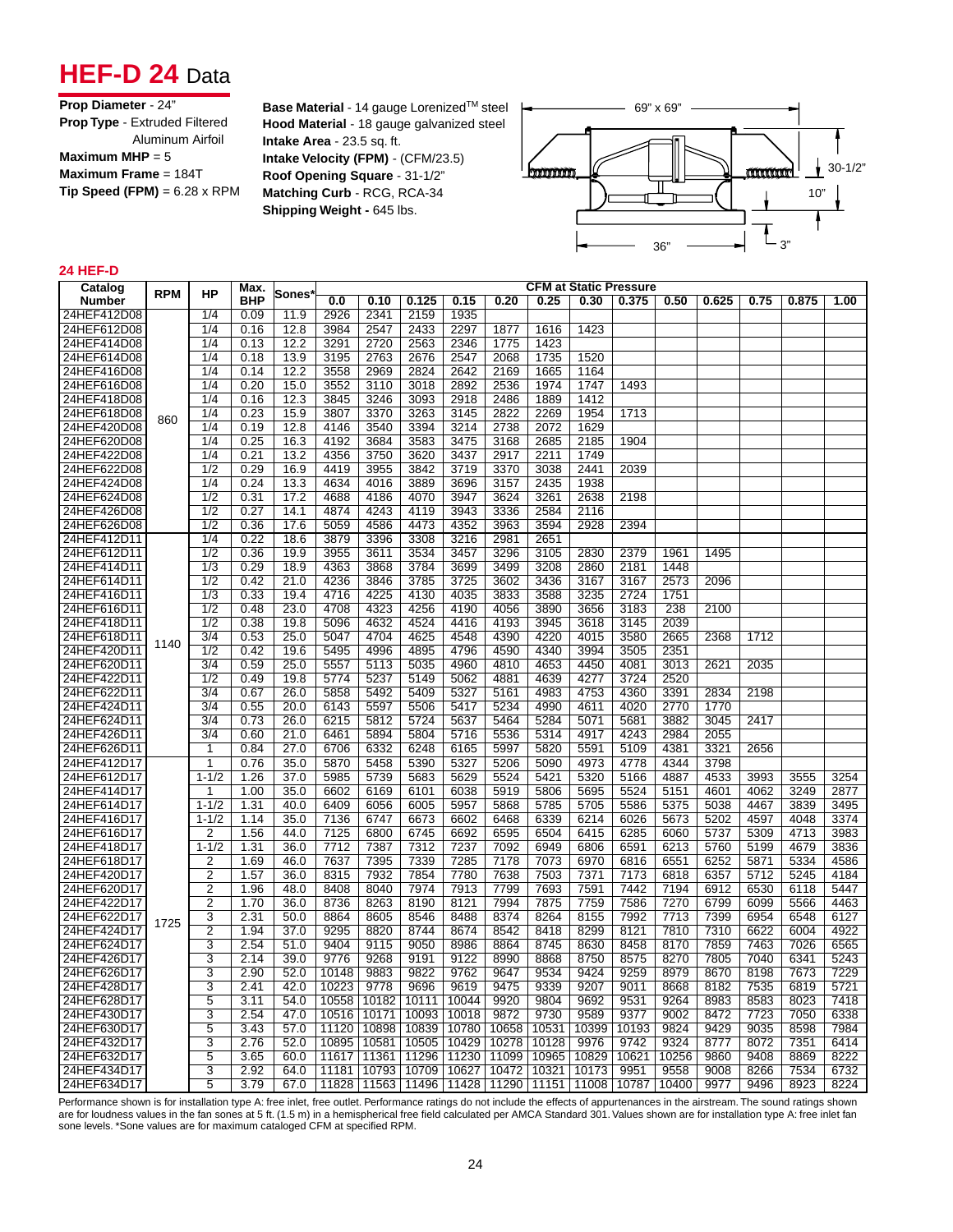



**Prop Diameter** - 30" **Prop Type** - Extruded Filtered Aluminum Airfoil **Maximum MHP** = 2 **Maximum Frame** = 184T **Tip Speed (FPM)** = 7.85 x RPM

**Base Material** - 14 gauge Lorenized™ steel **Hood Material** - 18 gauge galvanized steel **Intake Area** - 31.6 sq. ft. **Intake Velocity (FPM)** - (CFM/31.6) **Roof Opening Square** - 37-1/2" **Matching Curb** - RCG, RCA-40 **Shipping Weight -** 730 lbs.

#### **30 HEF-D**

| Catalog       | <b>RPM</b> | HP               | Max.       | <b>Sones</b>      |       |       |       |       |       |       |       | <b>CFM at Static Pressure</b> |      |       |      |       |      |
|---------------|------------|------------------|------------|-------------------|-------|-------|-------|-------|-------|-------|-------|-------------------------------|------|-------|------|-------|------|
| <b>Number</b> |            |                  | <b>BHP</b> |                   | 0.0   | 0.10  | 0.125 | 0.15  | 0.20  | 0.25  | 0.30  | 0.375                         | 0.50 | 0.625 | 0.75 | 0.875 | 1.00 |
| 30HEF412D08   |            | 1/2              | 0.28       | 18.1              | 5646  | 4874  | 4726  | 4554  | 4097  | 3560  |       |                               |      |       |      |       |      |
| 30HES612D08   |            | $\overline{1/2}$ | 0.46       | 19.4              | 5757  | 5196  | 5069  | 4940  | 4655  | 4273  | 3720  | 3187                          | 2568 |       |      |       |      |
| 30HEF414D08   |            | $\overline{1/2}$ | 0.38       | 18.4              | 6350  | 5564  | 5425  | 5280  | 4885  | 4313  | 3689  | 2848                          |      |       |      |       |      |
| 30HEF614D08   |            | 1/2              | 0.50       | 21.0              | 6165  | 5550  | 5450  | 5351  | 5129  | 4761  | 4133  | 3425                          | 2761 |       |      |       |      |
| 30HEF416D08   |            | 1/2              | 0.42       | 18.5              | 6864  | 6074  | 5918  | 5760  | 5398  | 4892  | 4295  | 3394                          |      |       |      |       |      |
| 30HEF616D08   |            | 3/4              | 0.59       | 22.0              | 6853  | 6239  | 6130  | 6021  | 5787  | 5445  | 4998  | 3946                          | 3249 |       |      |       |      |
| 30HEF418D08   |            | $\overline{1/2}$ | 0.47       | 18.8              | 7417  | 6657  | 6479  | 6299  | 5916  | 5436  | 4894  | 3895                          |      |       |      |       |      |
| 30HEF618D08   |            | $\overline{3/4}$ | 0.66       | 24.0              | 7346  | 6785  | 665   | 6527  | 6260  | 5950  | 5544  | 4582                          | 3637 |       |      |       |      |
| 30HEF420D08   |            | $\overline{3/4}$ | 0.60       | 19.3              | 7998  | 7192  | 7028  | 6862  | 6497  | 6005  | 5370  | 4152                          |      |       |      |       |      |
| 30HEF620D08   |            | $\overline{3/4}$ | 0.75       | 24.0              | 8088  | 7380  | 7254  | 7131  | 6881  | 6584  | 6191  | 5479                          | 4045 | 3355  |      |       |      |
| 30HEF422D08   |            | $\overline{3/4}$ | 0.65       | 19.8              | 8403  | 7553  | 7409  | 7264  | 6934  | 6426  | 5728  | 4459                          |      |       |      |       |      |
| 30HEF622D08   | 860        | 1                | 0.86       | 25.0              | 8526  | 7928  | 7793  | 7657  | 7376  | 7044  | 6581  | 5989                          | 4457 | 3578  |      |       |      |
| 30HEF424D08   |            | $\overline{3/4}$ | 0.72       | 20.0              | 8940  | 8075  | 7926  | 7779  | 7453  | 6910  | 6214  | 5011                          | 3298 |       |      |       |      |
| 30HEF624D08   |            |                  | 0.94       | 26.0              | 9045  | 8390  | 8247  | 8104  | 7814  | 7494  | 7081  | 6414                          | 4782 | 3895  | 2289 |       |      |
| 30HEF426D08   |            | 1                | 0.79       | 21.0              | 9403  | 8508  | 8361  | 8215  | 7906  | 7380  | 6592  | 5376                          | 3680 |       |      |       |      |
| 30HEF626D08   |            | $1 - 1/2$        | 1.07       | 26.0              | 9761  | 9150  | 9013  | 8875  | 8594  | 8270  | 7760  | 7046                          | 5241 | 4246  | 2645 |       |      |
| 30HEF428D08   |            |                  | 0.88       | 23.0              | 9833  | 8958  | 8794  | 8631  | 8283  | 7754  | 7095  | 5809                          | 4033 |       |      |       |      |
| 30HEF628D08   |            | $1 - 1/2$        | 1.15       | 27.0              | 10155 | 9409  | 9271  | 9138  | 8871  | 8578  | 8144  | 7261                          | 5447 | 4410  | 2902 |       |      |
| 30HEF430D08   |            |                  | 0.93       | 24.0              | 10114 | 9333  | 9157  | 8980  | 8599  | 8013  | 7271  | 6290                          | 4258 |       |      |       |      |
| 30HEF630D08   |            | $1 - 1/2$        | 1.26       | 29.0              | 10696 | 10105 | 9939  | 9764  | 9392  | 8995  | 8600  | 7816                          | 5822 | 4850  | 3263 |       |      |
| 30HEF432D08   |            | $1 - 1/2$        | 1.01       | 26.0              | 10479 | 9713  | 9523  | 9327  | 8902  | 8318  | 7607  | 6470                          | 4568 |       |      |       |      |
| 30HEF632D08   |            | $1 - 1/2$        | 1.35       | 30.0              | 11174 | 10522 | 10351 | 10176 | 9808  | 9406  | 8938  | 8048                          | 5962 | 4987  | 3497 |       |      |
| 30HEF434D80   |            | $1 - 1/2$        | 1.08       | 31.0              | 10754 | 9900  | 9716  | 9530  | 9129  | 8537  | 7775  | 6751                          | 4637 |       |      |       |      |
| 30HEF634D08   |            | $1 - 1/2$        | 1.40       | 33.0              | 11377 | 10699 | 10519 | 10334 | 9943  | 9513  | 9017  | 8054                          | 6171 | 5069  | 3464 |       |      |
| 30HEF412D11   |            | 3/4              | 0.66       | 28.0              | 7484  | 6799  | 6684  | 6573  | 6454  | 6112  | 5816  | 5225                          |      |       |      |       |      |
| 30HEF612D11   |            | $1 - 1/2$        | 1.10       | $\overline{30.0}$ | 7631  | 7183  | 7084  | 6986  | 6794  | 6601  | 6401  | 6054                          | 5156 | 4374  | 3870 | 3421  | 2659 |
| 30HEF414D11   |            | 1                | 0.86       | 28.0              | 8418  | 7706  | 7593  | 7484  | 7274  | 7060  | 6809  | 6294                          | 5244 | 3960  | 3041 |       |      |
| 30HEF614D11   |            | $1 - 1/2$        | 1.23       | 32.0              | 8172  | 7600  | 7516  | 7436  | 7283  | 7134  | 6981  | 6692                          | 5777 | 4710  | 4142 | 3674  | 3077 |
| 30HEF416D11   |            | 1                | 0.97       | 29.0              | 9099  | 8425  | 8298  | 8175  | 7938  | 7701  | 7450  | 7007                          | 5927 | 4853  | 3601 |       |      |
| 30HEF616D11   |            | $1 - 1/2$        | 1.31       | 35.0              | 9084  | 8538  | 8445  | 8357  | 8190  | 8026  | 7860  | 7565                          | 6823 | 5614  | 4678 | 4317  | 3922 |
| 30HEF418D11   | 1140       | $1 - 1/2$        | 1.11       | 29.0              | 9832  | 9236  | 9099  | 8963  | 8694  | 8425  | 8147  | 7693                          | 6684 | 5627  | 4121 |       |      |
| 30HEF618D11   |            | 2                | 1.56       | 37.0              | 9737  | 9295  | 9193  | 9094  | 8899  | 8705  | 8509  | 8198                          | 7536 | 6452  | 5261 | 4831  | 4472 |
| 30HEF420D11   |            | $1 - 1/2$        | 1.31       | 29.0              | 10602 | 9928  | 9793  | 9664  | 9413  | 9165  | 8909  | 4858                          | 7355 | 6366  | 4740 |       |      |
| 30HES620D11   |            | 2                | 1.75       | 38.0              | 10721 | 10096 | 9987  | 9885  | 9690  | 9503  | 9318  | 9028                          | 8374 | 7567  | 5987 | 5375  | 4950 |
| 30HEF422D11   |            | $1 - 1/2$        | 1.48       | 29.0              | 11139 | 10362 | 10241 | 10126 | 9906  | 9689  | 9465  | 9038                          | 7859 | 6785  | 5079 |       |      |
| 30HES424D11   |            | 2                | 1.63       | 30.0              | 11851 | 11067 | 10941 | 10822 | 10595 | 10372 | 10144 | 9721                          | 8526 | 7338  | 5559 | 4407  | 3035 |
| 30HES426D11   |            | $\overline{2}$   | 1.79       | 32.0              | 12465 | 11638 | 11513 | 11395 | 11170 | 10950 | 10727 | 10341                         | 9070 | 7773  | 5947 | 4910  | 3561 |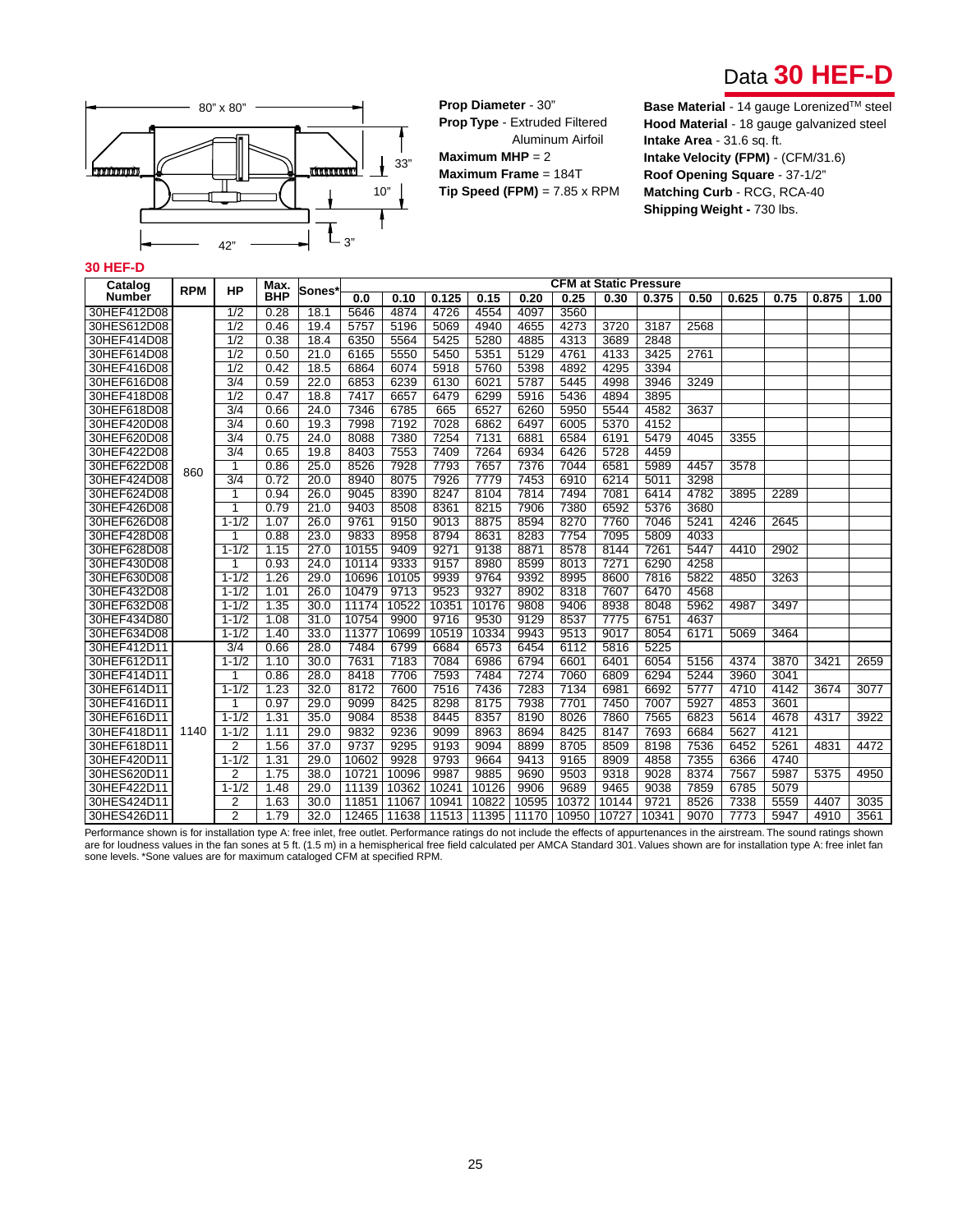## **36 HEF-D** Data

| Prop Diameter - 36"                        |
|--------------------------------------------|
| <b>Prop Type - Extruded Filtered</b>       |
| Aluminum Airfoil                           |
| Maximum MHP = $5$                          |
| Maximum Frame $= 215T$                     |
| <b>Tip Speed (FPM)</b> = $9.43 \times$ RPM |

**Base Material** - 14 gauge Lorenized™ steel **Hood Material** - 18 gauge galvanized steel **Intake Area** - 39.6 sq. ft. **Intake Velocity (FPM)** - (CFM/39.6) **Roof Opening Square** - 43-1/2" **Matching Curb** - RCG, RCA-46 **Shipping Weight -** 1025 lbs.



### **36 HEF-D**

| Catalog     |                          |                  | Max.       |              |       |       |       |       |       |       |       | <b>CFM at Static Pressure</b> |       |       |       |       |       |
|-------------|--------------------------|------------------|------------|--------------|-------|-------|-------|-------|-------|-------|-------|-------------------------------|-------|-------|-------|-------|-------|
| Number      |                          | НP               | <b>BHP</b> | <b>Sones</b> | 0.0   | 0.10  | 0.125 | 0.15  | 0.20  | 0.25  | 0.30  | 0.375                         | 0.50  | 0.625 | 0.75  | 0.875 | 1.00  |
| 36HEF412D06 |                          | 3/4              | 0.34       | 17.3         | 7651  | 6513  | 6275  | 5983  | 5185  |       |       |                               |       |       |       |       |       |
| 36HEF612D06 |                          | $\overline{3/4}$ | 0.58       | 18.7         | 7801  | 6961  | 6768  | 6567  | 6096  | 5355  | 4652  | 4007                          | 2856  |       |       |       |       |
| 36HEF414D06 |                          | 1/2              | 0.45       | 17.8         | 8606  | 7452  | 7239  | 6993  | 6282  | 5439  | 4256  | 3248                          |       |       |       |       |       |
| 36HEF614D06 | <b>RPM</b><br>680<br>860 | 3/4              | 0.64       | 20.0         | 8354  | 7457  | 7308  | 7155  | 6750  | 6004  | 5026  | 4294                          | 3258  |       |       |       |       |
| 36HEF416D06 |                          | $\overline{3/4}$ | 0.51       | 18.1         | 9302  | 8133  | 7896  | 7647  | 7039  | 6143  | 5309  | 3808                          |       |       |       |       |       |
| 36HEF616D06 |                          | $\overline{3/4}$ | 0.74       | 22.0         | 9287  | 8385  | 8221  | 8055  | 7646  | 7040  | 6186  | 4844                          | 4093  |       |       |       |       |
| 36HEF418D06 |                          | $\overline{3/4}$ | 0.59       | 18.2         | 10052 | 8909  | 8639  | 8361  | 7747  | 6908  | 6133  | 4322                          |       |       |       |       |       |
| 36HEF618D06 |                          | 1                | 0.81       | 23.0         | 9955  | 9113  | 8918  | 8722  | 8301  | 7765  | 6987  | 5461                          | 4632  |       |       |       |       |
| 36HEF420D06 |                          | $\overline{3/4}$ | 0.66       | 18.9         | 10839 | 9642  | 9393  | 9138  | 8523  | 7612  | 6861  | 4958                          |       |       |       |       |       |
| 36HEF620D06 |                          | 1                | 0.89       | 23.0         | 10960 | 9921  | 9733  | 9547  | 9156  | 8620  | 7999  | 6240                          | 5126  |       |       |       |       |
| 36HEF422D06 |                          | $\overline{1}$   | 0.77       | 19.6         | 11388 | 10144 | 9926  | 9702  | 9112  | 8142  | 7284  | 5308                          |       |       |       |       |       |
| 36HEF622D06 |                          | $1 - 1/2$        | 1.02       | 24.0         | 11554 | 10658 | 10453 | 10245 | 9803  | 9190  | 8555  | 6887                          | 5418  |       |       |       |       |
| 36HEF424D06 |                          | $\overline{1}$   | 0.85       | 19.7         | 12115 | 10848 | 10625 | 10397 | 9802  | 8818  | 7859  | 5810                          | 3338  |       |       |       |       |
| 36HEF624D06 |                          | $1 - 1/2$        | 1.14       | 25.0         | 12258 | 11279 | 11063 | 10847 | 10397 | 9840  | 9182  | 8074                          | 5944  | 4167  |       |       |       |
| 36HEF426D06 |                          | 1                | 0.93       | 21.0         | 12743 | 11436 | 11216 | 10992 | 10442 | 9389  | 8298  | 6192                          | 3891  |       |       |       |       |
| 36HEF626D06 |                          | $1 - 1/2$        | 1.31       | 25.0         | 13227 | 12312 | 12105 | 11896 | 11455 | 10828 | 10025 | 8988                          | 6480  | 4667  |       |       |       |
| 36HEF428D06 |                          | $1 - 1/2$        | 1.04       | 22.0         | 13326 | 12035 | 11788 | 11537 | 10932 | 9996  | 8929  | 6718                          | 4363  |       |       |       |       |
| 36HEF628D06 |                          | $1 - 1/2$        | 1.40       | 26.0         | 13762 | 12662 | 12458 | 12257 | 11846 | 11309 | 10488 | 9178                          | 6705  | 4939  |       |       |       |
| 36HEF430D06 |                          | $1 - 1/2$        | 1.15       | 24.0         | 13707 | 12536 | 12270 | 11996 | 11347 | 10254 | 9222  | 7087                          | 4723  |       |       |       |       |
| 36HEF432D06 |                          | $1 - 1/2$        | 1.24       | 26.0         | 14201 | 13043 | 12751 | 12446 | 11733 | 10705 | 9620  | 7360                          | 4952  |       |       |       |       |
| 36HEF434D06 |                          | $1 - 1/2$        | 1.32       | 30.0         | 14574 | 13299 | 13020 | 12733 | 12035 | 10979 | 9853  | 7470                          | 5030  |       |       |       |       |
| 36HEF412D08 |                          | 3/4              | 0.69       | 25.0         | 9677  | 8656  | 8480  | 8306  | 7935  | 7463  | 6834  |                               |       |       |       |       |       |
| 36HEF612D08 |                          | $1 - 1/2$        | 1.15       | 27.0         | 9867  | 9170  | 9016  | 8864  | 8558  | 8239  | 7873  | 7111                          | 5725  | 4929  | 4127  |       |       |
| 36HEF414D08 |                          | $\mathbf 1$      | 0.90       | 26.0         | 10884 | 9830  | 9658  | 9491  | 9155  | 8752  | 8209  | 7182                          | 5201  | 3712  |       |       |       |
| 36HEF614D08 |                          | $1 - 1/2$        | 1.31       | 29.0         | 10565 | 9727  | 9600  | 9479  | 9242  | 8999  | 8694  | 7952                          | 6170  | 5269  | 4518  |       |       |
| 36HEF416D08 |                          | $1 - 1/2$        | 1.03       | 26.0         | 11764 | 10743 | 10549 | 10360 | 9986  | 9584  | 9117  | 8129                          | 6420  | 4462  |       |       |       |
| 36HEF616D08 |                          | $1 - 1/2$        | 1.50       | 31.0         | 11745 | 10930 | 10791 | 10657 | 10397 | 10132 | 9822  | 9161                          | 7433  | 5966  | 5427  |       |       |
| 36HEF418D08 |                          | $1 - 1/2$        | 1.18       | 26.0         | 12713 | 11780 | 11565 | 11352 | 10925 | 10483 | 10004 | 9081                          | 7443  | 5164  |       |       |       |
| 36HEF618D08 |                          | 2                | 1.66       | 33.0         | 12590 | 11898 | 11741 | 11586 | 11279 | 10967 | 10637 | 10051                         | 8508  | 6692  | 6083  |       |       |
| 36HEF420D08 |                          | $1 - 1/2$        | 1.35       | 27.0         | 13708 | 12678 | 12472 | 12273 | 11879 | 11472 | 10995 | 10026                         | 8428  | 5952  |       |       |       |
| 36HEF620D08 |                          | 2                | 1.84       | 34.0         | 13861 | 12926 | 12763 | 12607 | 12309 | 12014 | 11708 | 11136                         | 9894  | 7585  | 6749  | 5951  |       |
| 36HEF422D08 |                          | 2                | 1.55       | 27.0         | 14402 | 13255 | 13073 | 12897 | 12553 | 12196 | 11745 | 10735                         | 8949  | 6380  |       |       |       |
| 36HEF622D08 |                          | 3                | 2.09       | 35.0         | 14613 | 13874 | 13708 | 13544 | 13219 | 12890 | 12545 | 11897                         | 10634 | 8552  | 7371  | 6353  |       |
| 36HEF424D08 |                          | $\overline{2}$   | 1.72       | 28.0         | 15322 | 14161 | 13972 | 13790 | 13437 | 13074 | 12631 | 11565                         | 9641  | 6998  | 5109  |       |       |
| 36HEF624D08 |                          | 3                | 2.30       | 36.0         | 15503 | 14687 | 14508 | 14333 | 13991 | 13648 | 13295 | 12687                         | 11400 | 9810  | 7906  | 6902  | 5265  |
| 36HEF426D08 |                          | $\overline{2}$   | 1.89       | 29.0         | 16116 | 14900 | 14712 | 14533 | 14184 | 13828 | 13424 | 12338                         | 10196 | 7522  | 5805  |       |       |
| 36HEF626D08 |                          | 3                | 2.39       | 37.0         | 16729 | 15974 | 15804 | 15637 | 15309 | 14977 | 14632 | 13991                         | 12468 | 11031 | 8641  | 7515  | 5897  |
| 36HEF428D08 |                          | 3                | 2.11       | 31.0         | 16853 | 15707 | 15499 | 15299 | 14908 | 14509 | 14058 | 13024                         | 10917 | 8150  | 6404  |       |       |
| 36HEF628D08 |                          | 3                | 2.83       | 38.0         | 17405 | 16428 | 16250 | 16080 | 15755 | 15438 | 15115 | 14552                         | 12983 | 11305 | 8960  | 7788  | 6241  |
| 36HEF430D08 |                          | 3                | 2.28       | 33.0         | 17335 | 16363 | 16149 | 15938 | 15517 | 15081 | 14598 | 13412                         | 11371 | 8577  | 6791  |       |       |
| 36HEF432D08 |                          | $\overline{3}$   | 2.47       | 37.0         | 17960 | 17037 | 16812 | 16586 | 16125 | 15640 | 15104 | 13967                         | 11817 | 8976  | 7250  |       |       |
| 36HEF434D08 |                          | 3                | 2.64       | 44.0         | 18432 | 17358 | 17130 | 16908 | 16466 | 16009 | 15485 | 14333                         | 12166 | 9122  | 7353  |       |       |
| 36HEF412D11 |                          | $\overline{2}$   | 1.60       | 39.0         | 12827 | 11907 | 11757 | 11615 | 11344 | 11082 | 10817 | 10364                         | 9340  |       |       |       |       |
| 36HEF612D11 |                          | 3                | 2.70       | 42.0         | 13079 | 12525 | 12400 | 12278 | 12042 | 11812 | 11583 | 11234                         | 10595 | 9743  | 8497  | 7610  | 6963  |
| 36HEF414D11 |                          | 3                | 2.14       | 39.0         | 14427 | 13461 | 13311 | 13169 | 12904 | 12650 | 12399 | 12010                         | 11127 | 9843  | 8500  | 6918  | 6008  |
| 36HEF614D11 |                          | 3                | 2.87       | 45.0         | 14005 | 13218 | 13105 | 12998 | 12800 | 12614 | 12434 | 12166                         | 11668 | 10852 | 9462  | 8203  | 7473  |
| 36HEF416D11 |                          | $\overline{3}$   | 2.40       | 40.0         | 15594 | 14723 | 14556 | 14398 | 14097 | 13810 | 13528 | 13101                         | 12288 | 11160 | 9809  | 8552  | 6967  |
| 36HEF616D11 |                          | $\overline{5}$   | 3.38       | 49.0         | 15569 | 14844 | 14720 | 14603 | 14386 | 14181 | 13983 | 13689                         | 13164 | 12401 | 11400 | 9905  | 8456  |
| 36HEF418D11 |                          | 3                | 2.75       | 41.0         | 16852 | 16122 | 15952 | 15785 | 15457 | 15135 | 14814 | 14328                         | 13464 | 12393 | 11161 | 9911  | 7855  |
| 36HEF618D11 | 1140                     | $\overline{5}$   | 3.68       | 53.0         | 16689 | 16145 | 16019 | 15896 | 15656 | 15421 | 15189 | 14841                         | 14239 | 13544 | 12639 | 11326 | 9636  |
| 36HEF420D11 |                          | $\overline{5}$   | 3.21       | 41.0         | 18171 | 17310 | 17136 | 16970 | 16654 | 16350 | 16053 | 15606                         | 14784 | 13689 | 12247 | 11217 | 8827  |
| 36HEF620D11 |                          | $\overline{5}$   | 4.18       | 54.0         | 18374 | 17550 | 17404 | 17267 | 17014 | 16775 | 16546 | 16212                         | 15649 | 14985 | 14101 | 13146 | 11207 |
| 36HEF422D11 |                          | $\overline{5}$   | 3.62       | 41.0         | 19191 | 18035 | 17872 | 17720 | 17436 | 17168 | 16907 | 16517                         | 15777 | 14647 | 13063 | 11899 | 9427  |
| 36HEF622D11 |                          | $\overline{5}$   | 4.83       | 56.0         | 19370 | 18788 | 18655 | 18524 | 18269 | 18020 | 17775 | 17408                         | 16774 | 16035 | 14995 | 14121 | 12893 |
| 36HEF424D11 |                          | 5                | 4.02       | 42.0         | 20311 | 19252 | 19082 | 18925 | 18631 | 18354 | 18085 | 17685                         | 16956 | 15748 | 14180 | 12821 | 10347 |
| 36HEF426D11 |                          | 5                | 4.45       | 45.0         | 21363 | 20231 | 20061 | 19904 | 19612 | 19337 | 19072 | 18677                         | 17980 | 16821 | 15047 | 13556 | 10928 |
|             |                          |                  |            |              |       |       |       |       |       |       |       |                               |       |       |       |       |       |

Performance shown is for installation type A: free inlet, free outlet. Performance ratings do not include the effects of appurtenances in the airstream. The sound ratings shown are for loudness values in the fan sones at 5 ft. (1.5 m) in a hemispherical free field calculated per AMCA Standard 301. Values shown are for installation type A: free inlet fan sone levels. \*Sone values are for maximum cataloged CFM at specified RPM.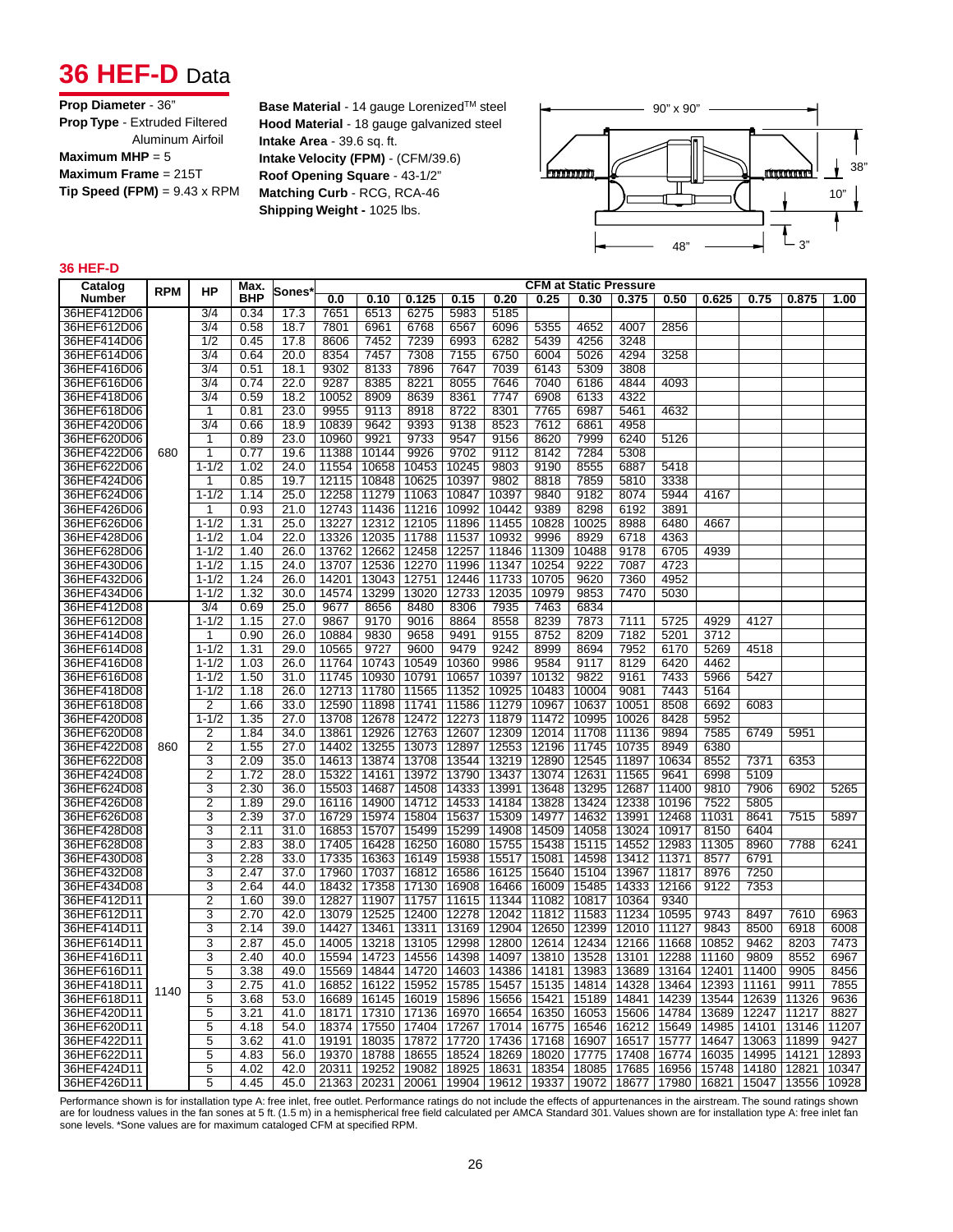



**Prop Diameter** - 42"

**Prop Type** - Extruded Filtered Aluminum Airfoil **Maximum MHP** = 10 **Maximum Frame** = 256T **Tip Speed (FPM)** = 11.00 x RPM

110" x 90" **Base Material** - 14 gauge Lorenized<sup>™</sup> steel **Hood Material** - 18 gauge galvanized steel **Intake Area** - 47.8 sq. ft. **Intake Velocity (FPM)** - (CFM/47.8) **Roof Opening Square** - 49-1/2" **Matching Curb** - RCG, RCA-52 **Shipping Weight -** 1400 lbs.

#### **42 HEF-D**

| Catalog       |            |                | Max.       |        |       |       |       |       |       |             |       | CFM at Static Pressure |       |       |       |       |       |
|---------------|------------|----------------|------------|--------|-------|-------|-------|-------|-------|-------------|-------|------------------------|-------|-------|-------|-------|-------|
| <b>Number</b> | <b>RPM</b> | HP             | <b>BHP</b> | Sones' | 0.0   | 0.10  | 0.125 | 0.15  | 0.20  | 0.25        | 0.30  | 0.375                  | 0.50  | 0.625 | 0.75  | 0.875 | 1.00  |
| 42HEF414D06   |            | 1              | 0.86       | 23.0   | 13775 | 12863 | 12182 | 11437 | 10866 | 10497       | 9533  |                        |       |       |       |       |       |
| 42HEF614D06   |            | $1 - 1/2$      | 1.17       | 27.0   | 14146 | 13752 | 13610 | 13430 | 12519 | 11688       | 11260 | 10067                  | 8101  |       |       |       |       |
| 42HEF416D06   |            | 1              | 1.00       | 24.0   | 14666 | 13739 | 13281 | 12696 | 11933 | 11458       | 10488 |                        |       |       |       |       |       |
| 42HEF616D06   |            | $1 - 1/2$      | 1.39       | 28.0   | 15341 | 14756 | 14497 | 14078 | 12998 | 12554       | 12291 | 11663                  | 9057  |       |       |       |       |
| 42HEF418D06   |            | $1 - 1/2$      | 1.19       | 24.0   | 15630 | 14950 | 14608 | 13924 | 12954 | 12570       | 11898 |                        |       |       |       |       |       |
| 42HEF618D06   |            | $\overline{2}$ | 1.66       | 30.0   | 16875 | 16395 | 16213 | 15952 | 14392 | 13817       | 13541 | 13059                  | 9817  |       |       |       |       |
| 42HEF420D06   |            | $1 - 1/2$      | 1.33       | 25.0   | 16809 | 15839 | 15404 | 14836 | 13899 | 13379       | 12599 |                        |       |       |       |       |       |
| 42HEF620D06   |            | $\overline{2}$ | 1.89       | 31.0   | 18073 | 17557 | 17375 | 17149 | 16323 | 15073       | 14602 | 14015                  | 11251 |       |       |       |       |
| 42HEF422D06   |            | $\overline{2}$ | 1.56       | 26.0   | 17994 | 17165 | 16821 | 16328 | 14999 | 14341       | 13423 |                        |       |       |       |       |       |
| 42HEF622D06   | 680        | 3              | 2.23       | 32.0   | 19599 | 18483 | 18111 | 17705 | 16879 | 16178       | 15636 | 14933                  | 12634 |       |       |       |       |
| 42HEF424D06   |            | $\overline{2}$ | 1.72       | 26.0   | 18627 | 17816 | 17390 | 16254 | 15124 | 14702       | 14128 |                        |       |       |       |       |       |
| 42HEF624D06   |            | 3              | 2.40       | 32.0   | 20016 | 19416 | 19199 | 18922 | 17876 | 16586       | 16074 | 15328                  | 13640 |       |       |       |       |
| 42HEF426D06   |            | $\overline{2}$ | 1.92       | 27.0   | 19333 | 18642 | 18317 | 17642 | 16284 | 15876       | 15313 |                        |       |       |       |       |       |
| 42HEF626D06   |            | 3              | 2.60       | 33.0   | 20967 | 20278 | 20047 | 19775 | 19015 | 17880       | 17021 | 16164                  | 13989 |       |       |       |       |
| 42HEF428D06   |            | 3              | 2.08       | 29.0   | 20302 | 19555 | 19265 | 18854 | 17175 | 16338       | 15682 |                        |       |       |       |       |       |
| 42HEF628D06   |            | 3              | 2.96       | 34.0   | 22180 | 21556 | 21351 | 21111 | 20427 | 18777       | 17547 | 16738                  | 14627 |       |       |       |       |
| 42HEF430D06   |            | 3              | 2.32       | 31.0   | 21282 | 20413 | 20086 | 19664 | 18256 | 17092       | 15978 | 14311                  |       |       |       |       |       |
| 42HEF432D06   |            | 3              | 2.56       | 34.0   | 21830 | 20987 | 20646 | 20158 | 18292 | 17414       | 15806 | 14575                  |       |       |       |       |       |
| 42HEF414D08   |            | $\overline{2}$ | 1.74       | 33.0   | 17421 | 16861 | 16657 | 16399 | 15404 | 14326       | 13862 | 13426                  | 11513 |       |       |       |       |
| 42HEF614D08   |            | 3              | 2.39       | 38.0   | 17891 | 17607 | 17526 | 17430 | 17213 | 16910       | 16356 | 14944                  | 14072 | 12404 | 10650 |       |       |
| 42HEF416D08   |            | 3              | 2.01       | 34.0   | 18548 | 17942 | 17735 | 17489 | 16796 | 15885       | 15248 | 14682                  | 12769 |       |       |       |       |
| 42HEF616D08   |            | 3              | 2.79       | 41.0   | 19402 | 19004 | 18874 | 18726 | 18333 | 17607       | 16661 | 16014                  | 15456 | 14292 | 12112 |       |       |
| 42HEF418D08   |            | 3              | 2.37       | 34.0   | 19767 | 19315 | 19169 | 18992 | 18473 | 17339       | 16558 | 16053                  | 14563 |       |       |       |       |
| 42HEF618D08   |            | $\overline{5}$ | 3.38       | 44.0   | 21342 | 21001 | 20902 | 20783 | 20504 | 20071       | 18673 | 17636                  | 17044 | 16299 | 13543 |       |       |
| 42HEF420D08   |            | $\overline{3}$ | 2.68       | 35.0   | 21259 | 20611 | 20396 | 20144 | 19480 | 18576       | 17794 | 17125                  | 15504 |       |       |       |       |
| 42HEF620D08   |            | $\overline{5}$ | 3.85       | 45.0   | 22857 | 22484 | 22377 | 22254 | 21975 | 21599       | 21021 | 19395                  | 18354 | 17510 | 15560 |       |       |
| 42HEF422D08   |            | 5              | 3.13       | 36.0   | 22757 | 22185 | 22005 | 21801 | 21273 | 20447       | 19320 | 18358                  | 16220 |       |       |       |       |
| 42HEF622D08   |            | 5              | 4.53       | 47.0   | 24787 | 23984 | 23744 | 23484 | 22905 | 22259       | 21598 | 20714                  | 19633 | 18628 | 16689 |       |       |
| 42HEF424D08   | 860        | 5              | 3.43       | 37.0   | 23558 | 23020 | 22846 | 22634 | 21992 | 20184       | 19323 | 18740                  | 17257 |       |       |       |       |
| 42HEF624D08   |            | 5              | 4.86       | 48.0   | 25314 | 24881 | 24753 | 24612 | 24281 | 23829       | 23089 | 21304                  | 20173 | 19178 | 17972 |       |       |
| 42HEF426D08   |            | $\overline{5}$ | 3.86       | 39.0   | 24451 | 23986 | 23831 | 23657 | 23165 | 21908       | 20804 | 20233                  | 18981 |       |       |       |       |
| 42HEF626D08   |            | $7 - 1/2$      | 5.26       | 49.0   | 26517 | 26017 | 25869 | 25715 | 25353 | 24915       | 24334 | 23073                  | 21349 | 20144 | 18300 |       |       |
| 42HEF428D08   |            | 5              | 4.21       | 42.0   | 25675 | 25155 | 24990 | 24809 | 24364 | 23668       | 22266 | 20885                  | 19300 |       |       |       |       |
| 42HEF628D08   |            | $7 - 1/2$      | 5.98       | 51.0   | 28051 | 27592 | 27464 | 27319 | 27002 | 26615       | 26102 | 24630                  | 22016 | 2094  | 19196 |       |       |
| 42HEF430D08   |            | 5              | 4.67       | 45.0   | 26915 | 26298 | 26114 | 25904 | 25402 | 24706       | 23618 | 21968                  | 19777 | 17696 |       |       |       |
| 42HEF630D08   |            | $7 - 1/2$      | 6.69       | 54.0   | 29315 | 28782 | 28631 | 28474 | 28126 | 27718       | 27235 | 26244                  | 23533 | 21719 | 20312 |       |       |
| 42HEF432D08   |            | $7 - 1/2$      | 5.17       | 49.0   | 27609 | 27021 | 26837 | 26629 | 26111 | 25279       | 23664 | 22355                  | 19535 | 18143 |       |       |       |
| 42HEF632D08   |            | $7 - 1/2$      | 7.20       | 58.0   | 29782 | 29394 | 29284 | 29172 | 28909 | 28594       | 28177 | 26985                  | 23895 | 22343 | 20666 |       |       |
| 42HEF414D11   |            | 5              | 4.08       | 53.0   | 23093 | 22714 | 22606 | 22484 | 22209 | 21853       | 21343 | 19889                  | 18511 | 17946 | 17290 | 15312 |       |
| 42HEF614D11   |            | $7 - 1/2$      | 5.58       | 61.0   | 23716 | 23514 | 23461 | 23401 | 23281 | 23145       | 22999 | 22725                  | 21987 | 20002 | 19361 | 18680 | 17509 |
| 42HEF416D11   |            | 5              | 4.74       | 55.0   | 24587 | 24172 | 24055 | 23926 | 23639 | 23291       | 22857 | 21942                  | 20414 | 19654 | 18830 | 16982 |       |
| 42HEF616D11   |            | $7 - 1/2$      | 6.51       | 67.0   | 25719 | 25441 | 25360 | 25278 | 25096 | 24888       | 24636 | 24113                  | 22385 | 21394 | 20896 | 20500 | 19949 |
| 42HEF418D11   |            | $7 - 1/2$      | 5.55       | 56.0   | 26203 | 25890 | 25800 | 25709 | 25497 | 25247       | 24938 | 24201                  | 22180 | 21434 | 20808 | 19392 |       |
| 42HEF618D11   |            | 10             | 7.79       | 72.0   | 28290 | 28049 | 27986 | 27913 | 27767 | 27598       | 27412 | 27048                  | 25691 | 23580 | 22996 | 22605 | 22163 |
| 42HEF420D11   | 1140       | $7 - 1/2$      | 6.29       | 55.0   | 28180 | 27731 | 27607 | 27467 | 27165 | 26812       | 26378 | 25523                  | 23866 | 22908 | 22114 | 20614 |       |
| 42HEF620D11   |            | 10             | 8.85       | 74.0   | 30299 | 30034 | 29962 | 29884 | 29728 | 29549       | 29358 | 29010                  | 28153 | 26193 | 24910 | 24345 | 23787 |
| 42HEF422D11   |            | $7 - 1/2$      | 7.36       | 56.0   | 30167 | 29766 | 29654 | 29540 | 29283 | 28988       | 28642 | 27959                  | 26047 | 24564 | 23710 | 21610 |       |
| 42HEF424D11   |            | 10             | 8.05       | 57.0   | 31228 | 30857 | 30749 | 30641 | 30388 | 30090       | 29716 | 28766                  | 25867 | 24991 | 24427 | 23047 |       |
| 42HEF426D11   |            | 10             | 9.06       | 61.0   | 32412 | 32091 | 31994 | 31897 | 31686 | 31443       | 31135 | 30451                  | 27858 | 26979 | 26381 | 25234 |       |
| 42HEF428D11   |            | 10             | 9.84       | 66.0   | 34035 | 33668 | 33562 | 33456 |       | 33224 32968 | 32670 | 32091                  | 30203 | 27960 | 27087 | 25682 |       |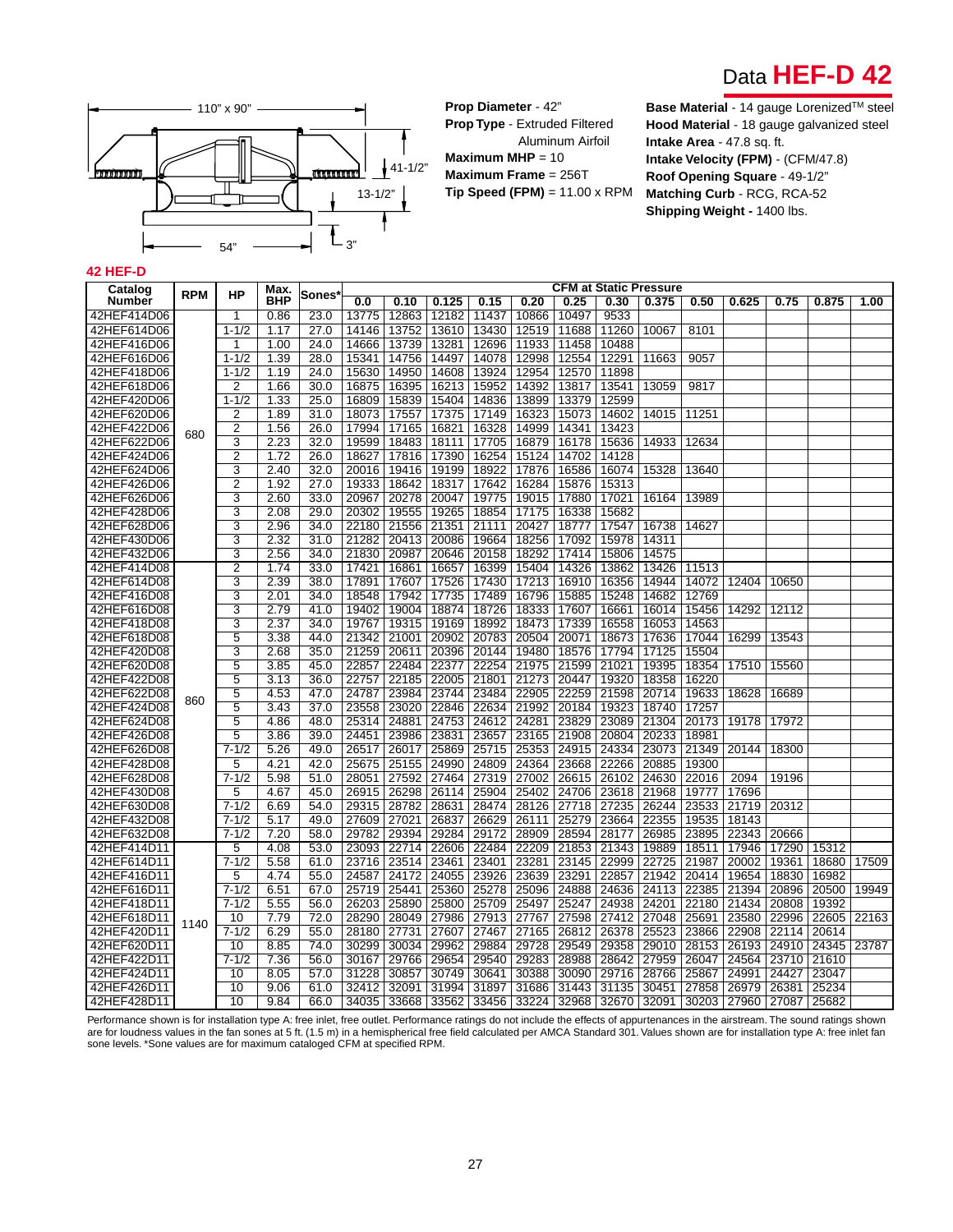## **48 HEF-D** Data

| Prop Diameter - 48"                  |
|--------------------------------------|
| <b>Prop Type - Extruded Fitlered</b> |
| Aluminum Airfoil                     |
| Maximum MHP = $10$                   |
| Maximum Frame = 256T                 |
| $Tip Speed (FPM) = 12.57 \times RPM$ |
|                                      |

**Base Material** - 14 gauge Lorenized™ steel **Hood Material** - 18 gauge galvanized steel **Intake Area** - 59.3 sq. ft. **Intake Velocity (FPM)** - (CFM/59.3) **Roof Opening Square** - 55-1/2" **Matching Curb** - RCG, RCA-58 **Shipping Weight -** 1500 lbs.



#### **48 HEF-D**

| Catalog     | <b>RPM</b> | <b>HP</b> | Max.       | Sones* |       |       |       |       |                                                       |       | <b>CFM at Static Pressure</b> |       |       |       |       |       |       |
|-------------|------------|-----------|------------|--------|-------|-------|-------|-------|-------------------------------------------------------|-------|-------------------------------|-------|-------|-------|-------|-------|-------|
| Number      |            |           | <b>BHP</b> |        | 0.0   | 0.10  | 0.125 | 0.15  | 0.20                                                  | 0.25  | 0.30                          | 0.375 | 0.50  | 0.625 | 0.75  | 0.875 | 1.00  |
| 48HEF414D06 |            |           | 1.68       | 30.0   | 20493 | 9619  | 19242 | 18634 | 16925                                                 | 16258 | 15840                         | 14798 |       |       |       |       |       |
| 48HEF614D06 |            | 3         | 2.28       | 34.0   | 21047 | 20627 | 20489 | 20336 | 19932                                                 | 19078 | 17631                         | 16919 | 14763 | 12329 |       |       |       |
| 48HEF416D06 | 680        | 2         | 1.95       | 30.0   | 21820 | 20888 | 20531 | 20063 | 18774                                                 | 17868 | 17331                         | 16103 |       |       |       |       |       |
| 48HEF616D06 |            | 3         | 2.68       | 36.0   | 22824 | 22216 | 22003 | 21739 | 20821                                                 | 19504 | 18888                         | 18381 | 17109 | 13956 |       |       |       |
| 48HEF418D06 |            | 3         | 2.30       | 30.0   | 23253 | 22566 | 22310 | 21966 | 20535                                                 | 19402 | 18932                         | 18051 |       |       |       |       |       |
| 48HEF420D06 |            | 3         | 2.59       | 31.0   | 25008 | 24018 | 23651 | 23199 | 21951                                                 | 20832 | 20210                         | 19135 |       |       |       |       |       |
| 48HEF414D08 |            | 5         | 3.39       | 43.0   | 25918 | 25318 | 25131 | 2491  | 24334                                                 | 23275 | 21762                         | 20734 | 19898 | 17951 |       |       |       |
| 48HEF614D08 |            | 5         | 4.63       | 50.0   | 26618 | 26305 | 26214 | 26123 | 25913                                                 | 25666 | 25359                         | 24614 | 22149 | 21191 | 19502 | 17572 | 15590 |
| 48HEF416D08 |            | 5         | 3.91       | 44.0   | 27595 | 26941 | 26742 | 26517 | 25965                                                 | 25191 | 24154                         | 22864 | 21745 | 19744 |       |       |       |
| 48HEF616D08 |            | $7 - 1/2$ | 5.42       | 54.0   | 28865 | 28426 | 28303 | 28157 | 27827                                                 | 27396 | 26727                         | 25051 | 23746 | 23127 | 22312 | 19647 | 17644 |
| 48HEF418D08 | 860        | 5         | 4.65       | 44.0   | 29408 | 28916 | 28771 | 28606 | 28215                                                 | 27653 | 26604                         | 24835 | 23804 | 22393 |       |       |       |
| 48HEF618D08 |            | $7 - 1/2$ | 6.49       | 57.0   | 31751 | 31377 | 31267 | 31157 | 30895                                                 | 30578 | 30164                         | 28633 | 26148 | 25481 | 24825 | 23058 | 19351 |
| 48HEF420D08 |            | $7 - 1/2$ | 5.21       | 46.0   | 31628 | 30923 | 30711 | 30472 | 29911                                                 | 29172 | 28189                         | 26719 | 25372 | 23715 |       |       |       |
| 48HEF620D08 |            | 10        | 7.51       | 59.0   | 34006 | 33594 | 33476 | 33358 | 33083                                                 | 32765 | 32379                         | 31531 | 28665 | 27477 | 26636 | 25313 | 22447 |
| 48HEF422D08 |            | $7 - 1/2$ | 6.08       | 47.0   | 33858 | 33233 | 33047 | 32853 | 32387                                                 | 31804 | 30984                         | 29124 | 27199 | 25270 |       |       |       |
| 48HEF424D08 |            | $7 - 1/2$ | 6.75       | 48.0   | 35048 | 34463 | 34290 | 34093 | 33626                                                 | 32937 | 31332                         | 28973 | 27805 | 26593 |       |       |       |
| 48HEF414D11 | 1140       | 10        | 7.91       | 70.0   | 34356 | 33937 | 33819 | 33700 | 33425                                                 | 33112 | 32740                         | 31979 | 29345 | 27751 | 27017 | 26395 | 25503 |
| 48HEF416D11 |            | 10        | 9.20       | 72.0   | 36580 |       |       |       | 36119 35990 35862 35569 35242 34868 34175 32464 30660 |       |                               |       |       |       | 29651 | 28848 | 27759 |

Performance shown is for installation type A: free inlet, free outlet. Performance ratings do not include the effects of appurtenances in the airstream. The sound ratings shown are for loudness values in the fan sones at 5 ft. (1.5 m) in a hemispherical free field calculated per AMCA Standard 301. Values shown are for installation type A: free inlet fan<br>sone levels. \*Sone values are for maximum c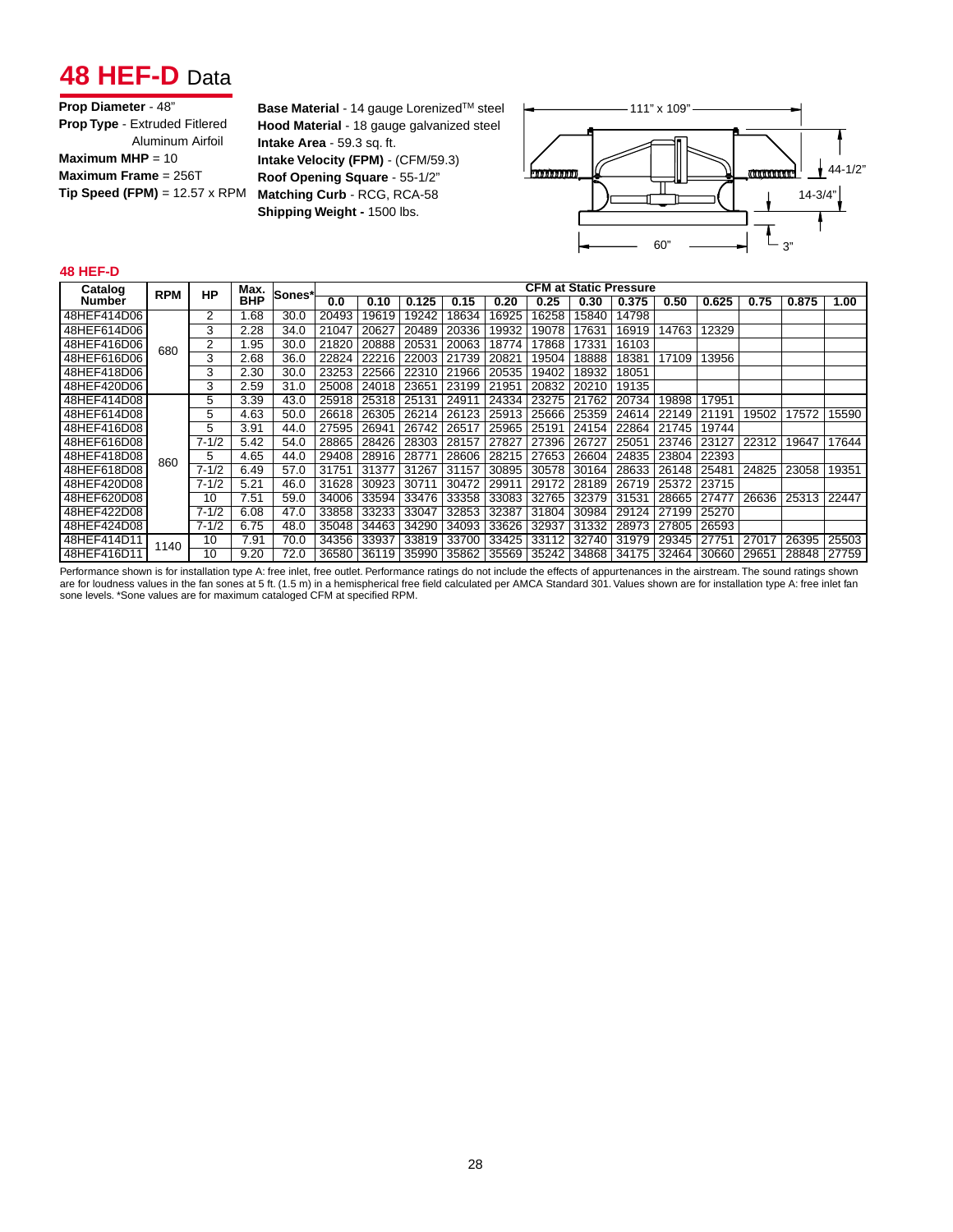



**Prop Diameter** - 54" **Prop Type** - Extruded Fitlered Aluminum Airfoil **Maximum MHP** = 10 **Maximum Frame** = 286T

**Hood Material** - 18 gauge galvanized steel **Intake Area** - 70.3 sq. ft. **Intake Velocity (FPM)** - (CFM/70.3) **Roof Opening Square** - 61-1/2" **Matching Curb** - RCG, RCA-64 **Shipping Weight -** 1700 lbs.

#### **54 HEF-D**

| Catalog     | <b>RPM</b> | <b>HP</b> | Max.       | Sones* |       |             |             |       |       |       | <b>CFM at Static Pressure</b> |             |       |       |             |       |       |
|-------------|------------|-----------|------------|--------|-------|-------------|-------------|-------|-------|-------|-------------------------------|-------------|-------|-------|-------------|-------|-------|
| Number      |            |           | <b>BHP</b> |        | 0.0   | 0.10        | 0.125       | 0.15  | 0.20  | 0.25  | 0.30                          | 0.375       | 0.50  | 0.625 | 0.75        | 0.875 | 1.00  |
| 54HEF414D06 |            | 3         | 3.00       | 37.0   | 29104 | 28205       | 27882       | 27477 | 26019 | 24096 | 23244                         | 22534       | 19765 |       |             |       |       |
| 54HEF614D06 |            | 5         | 4.09       | 42.0   | 29889 | 29430       | 29301       | 29147 | 28801 | 28339 | 27559                         | 25082       | 23716 | 21106 | 18234       | 16695 |       |
| 54HEF416D06 | 680        | 5         | 3.46       | 38.0   | 30987 | 30013       | 29684       | 29293 | 28223 | 26739 | 25615                         | 24662       | 21919 |       |             |       |       |
| 54HEF616D06 |            | 5         | 4.82       | 45.0   | 32413 | 31773       | 31562       | 31330 | 30723 | 29651 | 28038                         | 26864       | 25927 | 24464 | 20760       | 18394 |       |
| 54HEF418D06 |            | 5         | 4.12       | 38.0   | 33023 |             | 32295 32060 | 31778 | 30997 | 29284 | 27814                         | 26927       | 24940 |       |             |       |       |
| 54HEF420D06 |            | 5         | 4.61       | 39.0   | 35516 | 34470 34127 |             | 33733 | 32697 | 31254 |                               | 29916 28754 | 26424 |       |             |       |       |
| 54HEF414D08 |            | $7 - 1/2$ | 6.10       | 55.0   | 36807 | 36160       | 35967       | 35759 | 35262 | 34605 | 33555                         | 31007       | 29241 | 28310 | 26758       |       |       |
| 54HEF614D08 |            | 10        | 8.26       | 63.0   | 37801 | 37458 37362 |             | 37260 | 37057 | 36813 | 36545                         | 36044       | 34420 | 31511 | 30457       | 29007 | 26688 |
| 54HEF416D08 | 860        | $7 - 1/2$ | 7.08       | 55.0   | 39190 | 38480       | 38272       | 38052 | 37540 | 36910 | 36092                         | 34400       | 32142 | 30948 | 29106       | 25864 |       |
| 54HEF616D08 |            | 10        | 9.75       | 69.0   | 40993 | 40516       | 40377       | 40238 | 39916 | 39540 | 39076                         | 38037       | 35110 | 33776 | 33055       | 32350 | 30933 |
| 54HEF418D08 |            | 10        | 8.35       | 56.0   | 41764 | 41228       | 41074       | 40918 | 40546 | 40099 | 39498                         | 37919       | 34910 | 33859 | 32554       |       |       |
| 54HEF420D08 |            | 10        | 9.39       | 58.0   | 44917 | 44147       | 43928       | 43690 |       |       | 43160   42517   41726         | 40129       | 37499 |       | 36103 34521 |       |       |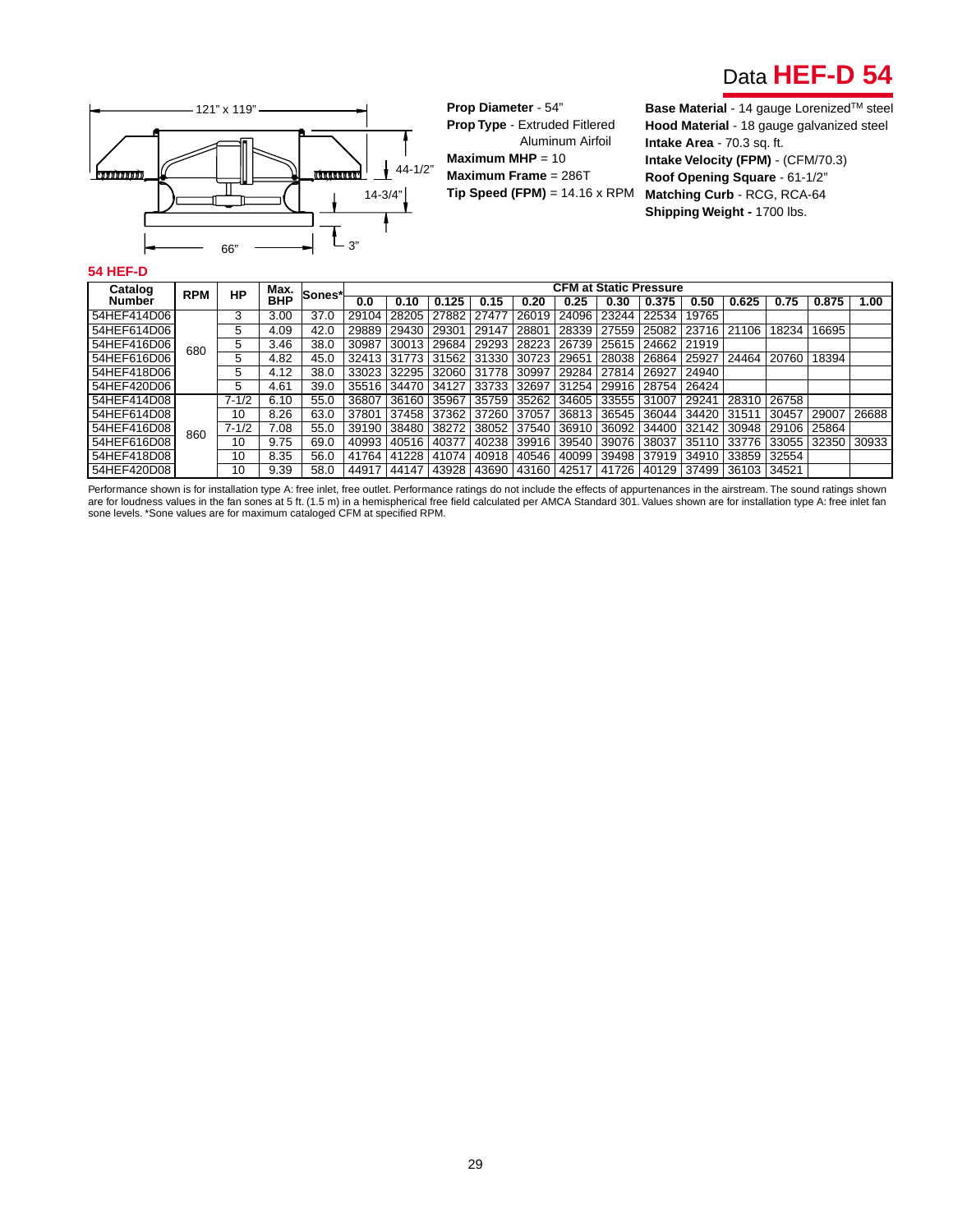## 20 HER-D Data

| Prop Diameter - 20"                        |
|--------------------------------------------|
| <b>Prop Type - Extruded Reversible</b>     |
| Aluminum Airfoil                           |
| Maximum MHP $= 2$                          |
| Maximum Frame $= 145T$                     |
| <b>Tip Speed (FPM)</b> = $5.24 \times$ RPM |
|                                            |

**Base Material** - 14 gauge Lorenized<sup>™</sup> steel – 2<sup>2</sup> × 52<sup>"</sup> x 52" **Hood Material** - 18 gauge galvanized steel **Intake/Outlet Area** - 12.5 sq. ft. **Intake/Outlet Velocity (FPM)** - (CFM/12.5) **Roof Opening Square** - 27-1/2" **Matching Curb** - RCG, RCA-30 **Shipping Weight - 470 lbs.** 



#### **20 HER-D**

| Catalog       |            |                  | Max.       |        |      |      |       |      |      |      |      | <b>CFM at Static Pressure</b> |      |       |      |       |      |
|---------------|------------|------------------|------------|--------|------|------|-------|------|------|------|------|-------------------------------|------|-------|------|-------|------|
| <b>Number</b> | <b>RPM</b> | ΗP               | <b>BHP</b> | Sones* | 0.0  | 0.10 | 0.125 | 0.15 | 0.20 | 0.25 | 0.30 | 0.375                         | 0.50 | 0.625 | 0.75 | 0.875 | 1.00 |
| 20HER412D11   |            | 1/6              | 0.09       | 13.3   | 1967 | 1391 | 1323  | 1243 | 997  | 694  |      |                               |      |       |      |       |      |
| 20HER612D11   |            | 1/6              | 0.16       | 14.2   | 1996 | 1559 | 1454  | 1388 | 1234 | 1018 | 865  | 675                           |      |       |      |       |      |
| 20HER414D11   |            | 1/6              | 0.13       | 13.5   | 2194 | 1649 | 1536  | 1467 | 1186 | 977  |      |                               |      |       |      |       |      |
| 20HER614D11   |            | 1/4              | 0.18       | 15.3   | 2133 | 1745 | 1614  | 1525 | 1404 | 1106 | 960  | 767                           |      |       |      |       |      |
| 20HER416D11   |            | 1/6              | 0.16       | 13.8   | 2377 | 1787 | 1680  | 1615 | 1362 | 1180 | 929  |                               |      |       |      |       |      |
| 20HER616D11   |            | 1/4              | 0.22       | 16.7   | 2363 | 1965 | 1818  | 1721 | 1602 | 1355 | 1139 | 919                           |      |       |      |       |      |
| 20HER418D11   |            | 1/4              | 0.18       | 14.2   | 2565 | 1967 | 1841  | 1767 | 1541 | 1339 | 1107 |                               |      |       |      |       |      |
| 20HER618D11   |            | 1/4              | 0.24       | 17.8   | 2537 | 2183 | 2017  | 1893 | 1747 | 1565 | 1294 | 1042                          |      |       |      |       |      |
| 20HER420D11   |            | 1/4              | 0.21       | 14.0   | 2762 | 2208 | 2035  | 1933 | 1747 | 1461 | 1170 |                               |      |       |      |       |      |
| 20HER620D11   |            | $\overline{1/3}$ | 0.27       | 18.2   | 2786 | 2384 | 2213  | 2086 | 1931 | 1792 | 1497 | 1184                          |      |       |      |       |      |
| 20HER422D11   |            | 1/4              | 0.23       | 14.2   | 2895 | 2312 | 2164  | 2062 | 1889 | 1555 | 1271 |                               |      |       |      |       |      |
| 20HER622D11   |            | $\overline{1/3}$ | 0.31       | 18.9   | 2943 | 2598 | 2440  | 2278 | 2064 | 1907 | 1662 | 1226                          | 777  |       |      |       |      |
| 20HER424D11   | 1140       | 1/4              | 0.24       | 14.5   | 3097 | 2559 | 2367  | 2224 | 2036 | 1677 | 1459 |                               |      |       |      |       |      |
| 20HER624D11   |            | 1/2              | 0.35       | 19.1   | 3125 | 2765 | 2580  | 2404 | 2197 | 2059 | 1781 | 1410                          | 854  |       |      |       |      |
| 20HER426D11   |            | 1/4              | 0.25       | 15.3   | 3244 | 2768 | 2555  | 2382 | 2168 | 1763 | 1573 | 871                           |      |       |      |       |      |
| 20HER626D11   |            | 1/2              | 0.39       | 19.6   | 3364 | 3016 | 2864  | 2688 | 2420 | 2247 | 1964 | 1552                          | 940  |       |      |       |      |
| 20HER428D11   |            | 1/3              | 0.28       | 16.4   | 3395 | 2840 | 2637  | 2484 | 2285 | 1904 | 1663 | 1041                          |      |       |      |       |      |
| 20HER628D11   |            | 1/2              | 0.38       | 20.0   | 3503 | 3165 | 3000  | 2794 | 2512 | 2354 | 2009 | 1699                          | 993  |       |      |       |      |
| 20HER430D11   |            | 1/3              | 0.30       | 18.1   | 3494 | 3045 | 2832  | 2620 | 2353 | 1956 | 1770 | 1118                          |      |       |      |       |      |
| 20HER630D11   |            | 1/2              | 0.41       | 22.0   | 3687 | 3387 | 3205  | 2907 | 2639 | 2507 | 2196 | 1868                          | 1108 |       |      |       |      |
| 20HER432D11   |            | 1/2              | 0.34       | 20.0   | 3615 | 3183 | 2938  | 2697 | 2443 | 2056 | 1827 | 1240                          |      |       |      |       |      |
| 20HER632D11   |            | 1/2              | 0.47       | 23.0   | 3862 | 3574 | 3443  | 3226 | 2775 | 2590 | 2263 | 1809                          | 1175 |       |      |       |      |
| 20HER434D11   |            | 1/2              | 0.36       | 25.0   | 3708 | 3232 | 2939  | 2732 | 2515 | 2083 | 1904 | 1240                          |      |       |      |       |      |
| 20HER634D11   |            | 1/2              | 0.46       | 25.0   | 3925 | 3616 | 3462  | 3198 | 2793 | 2618 | 2221 | 1955                          | 1174 |       |      |       |      |
| 20HER412D17   |            | $\overline{1/3}$ | 0.32       | 25.0   | 2976 | 2717 | 2588  | 2418 | 2186 | 2063 | 1978 | 1716                          | 1394 | 926   |      |       |      |
| 20HER612D17   |            | $\frac{3}{4}$    | 0.59       | 26.0   | 3020 | 2841 | 2775  | 2693 | 2476 | 2291 | 2171 | 2057                          | 1674 | 1436  | 1188 | 995   |      |
| 20HER414D17   |            | $\overline{1/2}$ | 0.46       | 25.0   | 3320 | 3117 | 3038  | 2935 | 2636 | 2420 | 2299 | 2161                          | 1722 | 1255  |      |       |      |
| 20HER614D17   |            | 3/4              | 0.64       | 28.0   | 3228 | 3057 | 3000  | 2932 | 2758 | 2560 | 2405 | 2257                          | 1954 | 1567  | 1344 | 1133  | 836  |
| 20HER416D17   |            | $\frac{3}{4}$    | 0.54       | 25.0   | 3597 | 3363 | 3268  | 3140 | 2828 | 2635 | 2514 | 2390                          | 1925 | 1656  | 1013 |       |      |
| 20HER616D17   |            | 3/4              | 0.75       | 31.0   | 3576 | 3407 | 3350  | 3282 | 3103 | 2881 | 2710 | 2551                          | 2340 | 1873  | 1596 | 1360  | 1104 |
| 20HER418D17   |            | $\frac{3}{4}$    | 0.57       | 26.0   | 3881 | 3658 | 3572  | 3458 | 3131 | 2894 | 2752 | 2619                          | 2150 | 1914  | 1159 |       |      |
| 20HER618D17   |            |                  | 0.84       | 33.0   | 3839 | 3679 | 3627  | 3569 | 3418 | 3209 | 2999 | 2787                          | 2579 | 2108  | 1809 | 1546  | 1305 |
| 20HER420D17   |            | $\overline{3/4}$ | 0.67       | 26.0   | 4179 | 3971 | 3896  | 3806 | 3534 | 3225 | 3035 | 2867                          | 2358 | 2138  | 1453 |       |      |
| 20HER620D17   |            | 1                | 0.95       | 34.0   | 4216 | 4034 | 3975  | 3907 | 3734 | 3509 | 3296 | 3076                          | 2856 | 2548  | 2040 | 1756  | 1483 |
| 20HER422D17   |            | $\overline{3/4}$ | 0.71       | 26.0   | 4381 | 4123 | 4032  | 3921 | 3651 | 3405 | 3231 | 3058                          | 2562 | 2260  | 1551 |       |      |
| 20HER622D17   |            | $1 - 1/2$        | 1.08       | 35.0   | 4453 | 4282 | 4229  | 4170 | 4031 | 3850 | 3630 | 3335                          | 3042 | 2733  | 2292 | 1819  | 1572 |
| 20HER424D17   | 1725       | 1                | 0.84       | 26.0   | 4686 | 4437 | 4356  | 4263 | 4030 | 3758 | 3523 | 3282                          | 2839 | 2431  | 1771 |       |      |
| 20HER624D17   |            | $1 - 1/2$        | 1.22       | 36.0   | 4729 | 4557 | 4503  | 4443 | 4294 | 4089 | 3832 | 3527                          | 3250 | 2947  | 2541 | 2078  | 1741 |
| 20HER426D17   |            | 1                | 0.93       | 28.0   | 4909 | 4686 | 4615  | 4535 | 4335 | 4071 | 3795 | 3494                          | 3075 | 2558  | 1893 | 1246  |      |
| 20HER626D17   |            | $1 - 1/2$        | 1.38       | 36.0   | 5091 | 4910 | 4856  | 4797 | 4659 | 4486 | 4271 | 3932                          | 3568 | 3218  | 2811 | 2274  | 1888 |
| 20HER428D17   |            | $1 - 1/2$        | 1.10       | 30.0   | 5138 | 4880 | 4795  | 4698 | 4460 | 4178 | 3927 | 3660                          | 3304 | 2733  | 2111 | 1482  |      |
| 20HER628D17   |            | $1 - 1/2$        | 1.40       | 38.0   | 5301 | 5129 | 5077  | 5020 | 4885 | 4708 | 4467 | 4077                          | 3715 | 3382  | 2869 | 2423  | 1979 |
| 20HER430D17   |            | $1 - 1/2$        | 1.22       | 33.0   | 5287 | 5066 | 4997  | 4622 | 4739 | 4497 | 4202 | 3822                          | 3394 | 2824  | 2260 | 1601  |      |
| 20HER630D17   |            | $\overline{2}$   | 1.57       | 40.0   | 5579 | 5430 | 5385  | 5335 | 5215 | 5044 | 4745 | 4237                          | 3918 | 3668  | 3086 | 2614  | 2129 |
| 20HER432D17   |            | $1 - 1/2$        | 1.28       | 37.0   | 5469 | 5264 | 5200  | 5128 | 4950 | 4696 | 4346 | 3938                          | 3561 | 2936  | 2355 | 1806  |      |
| 20HER632D17   |            | $\overline{2}$   | 1.70       | 42.0   | 5843 | 5690 | 5646  | 5597 | 5486 | 5344 | 5147 | 4635                          | 4080 | 3785  | 3146 | 2632  | 2199 |
| 20HER434D17   |            | $1 - 1/2$        | 1.37       | 44.0   | 5611 | 5401 | 5334  | 5256 | 5056 | 4735 | 4354 | 4025                          | 3611 | 3022  | 2361 | 1807  |      |
| 20HER634D17   |            | $\overline{2}$   | 1.74       | 46.0   | 5939 | 5778 | 5730  | 5678 | 5556 | 5398 | 5162 | 4599                          | 4123 | 3767  | 3175 | 2787  | 2269 |

Performance shown is for installation type A: free inlet, free outlet. Performance ratings do not include the effects of appurtenances in the airstream. The sound ratings shown are for loudness values in the fan sones at 5 ft. (1.5 m) in a hemispherical free field calculated per AMCA Standard 301. Values shown are for installation type A: free inlet fan sone levels. \*Sone values are for maximum cataloged CFM at specified RPM.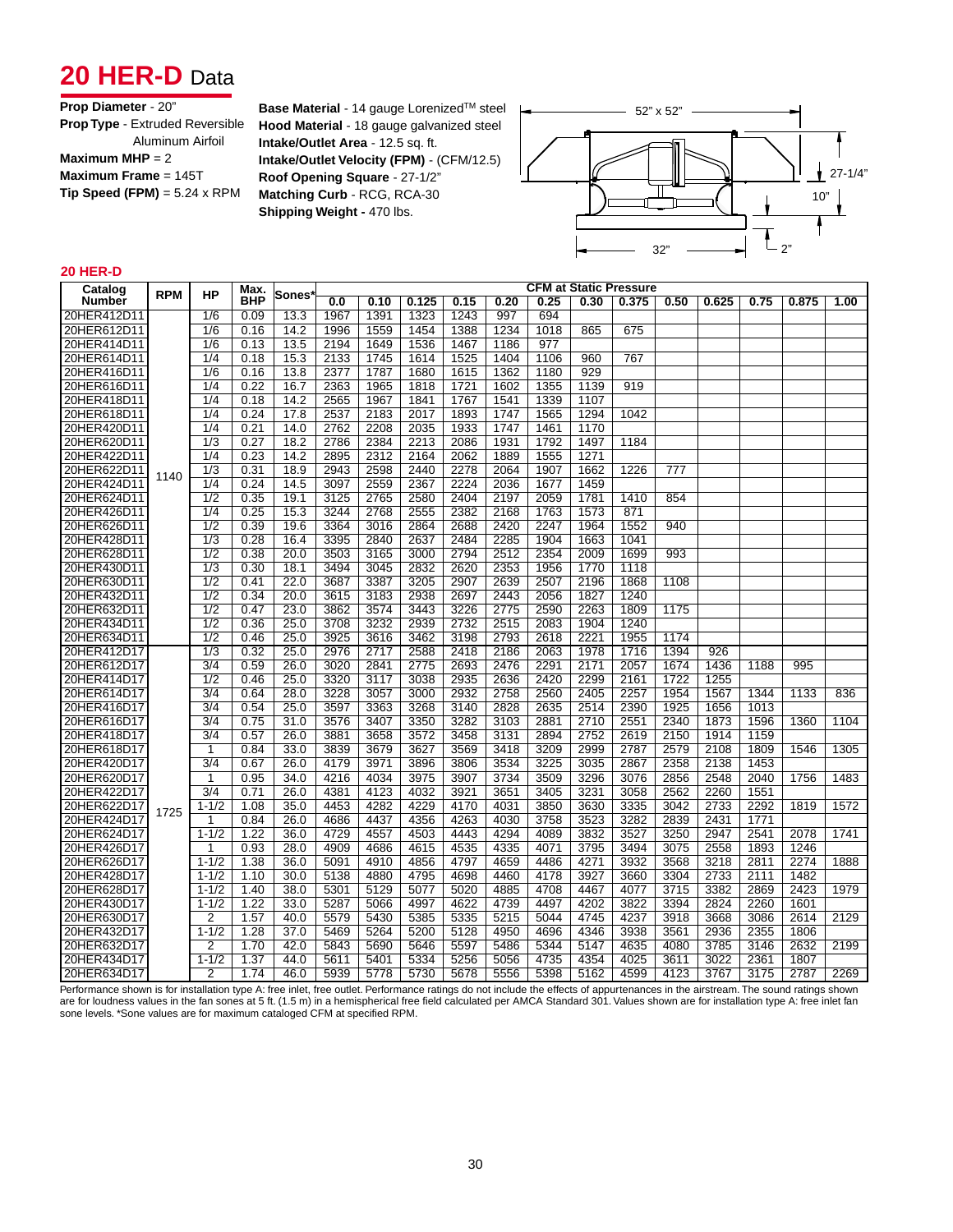



**Prop Diameter** - 24" **Prop Type** - Extruded Reversible Aluminum Airfoil **Maximum MHP** = 5 **Maximum Frame** = 184T **Tip Speed (FPM)** = 6.28 x RPM

**Base Material** - 14 gauge Lorenized™ steel **Hood Material** - 18 gauge galvanized steel **Intake/Outlet Area** - 14.9 sq. ft. **Intake/Outlet Velocity (FPM)** - (CFM/14.9) **Roof Opening Square** - 31-1/2" **Matching Curb** - RCG, RCA-34 **Shipping Weight - 600 lbs.** 

#### **24 HER-D**

| <b>BHP</b><br>Number<br>0.125<br>0.15<br>0.20<br>0.25<br>0.30<br>0.375<br>0.50<br>0.625<br>0.75<br>0.875<br>1.00<br>0.0<br>0.10<br>24HER412D08<br>1/4<br>0.08<br>2532<br>1570<br>11.9<br>1710<br>1335<br>912<br>1085<br>887<br>24HER612D08<br>1/4<br>0.17<br>12.8<br>2570<br>1881<br>1777<br>1689<br>1325<br>24HER414D08<br>1/4<br>0.13<br>12.2<br>2826<br>1987<br>1876<br>1643<br>1315<br>834<br>24HER614D08<br>1/4<br>0.20<br>13.9<br>2747<br>2090<br>1950<br>1858<br>1441<br>1210<br>1007<br>1/4<br>12.2<br>2172<br>1929<br>1535<br>24HER416D08<br>0.16<br>3061<br>2067<br>1098<br>1/4<br>0.23<br>2353<br>2203<br>1436<br>1205<br>24HER616D08<br>15.0<br>3043<br>2110<br>1782<br>24HER418D08<br>1/4<br>0.19<br>12.3<br>3303<br>2381<br>2263<br>2144<br>1737<br>1324<br>860<br>24HER618D08<br>1/4<br>0.25<br>15.9<br>3267<br>2612<br>2418<br>2296<br>2051<br>1631<br>1365<br>986<br>24HER420D08<br>1/4<br>0.22<br>12.8<br>3557<br>2634<br>2476<br>2363<br>1892<br>1428<br>835<br>24HER620D08<br>1/2<br>0.28<br>16.3<br>3588<br>2866<br>2667<br>2535<br>2328<br>1863<br>1551<br>1152<br>2798<br>2523<br>2015<br>1532<br>24HER422D08<br>1/4<br>0.24<br>13.2<br>3728<br>2640<br>874<br>24HER622D08<br>1/2<br>0.32<br>16.9<br>3790<br>3159<br>2906<br>2722<br>2475<br>2087<br>1606<br>1246<br>1/2<br>0.27<br>3988<br>2841<br>2174<br>1733<br>1046<br>24HER424D08<br>13.3<br>3065<br>2698<br>$\overline{1/2}$<br>0.36<br>17.2<br>3343<br>3068<br>2890<br>2668<br>2245<br>1860<br>24HER624D08<br>4025<br>1366<br>1/4<br>0.23<br>3357<br>2464<br>2191<br>1821<br>1651<br>1107<br>24HER412D11<br>18.6<br>2656<br>2346<br>24HER612D11<br>1/2<br>0.40<br>19.9<br>3406<br>2993<br>2792<br>2618<br>2407<br>2279<br>1963<br>1674<br>1250<br>$\overline{1/3}$<br>0.33<br>18.9<br>3746<br>3251<br>2972<br>2766<br>2552<br>2330<br>1980<br>1508<br>24HER414D11<br>1/2<br>0.46<br>21.0<br>3273<br>3110<br>2928<br>2656<br>2502<br>2318<br>1820<br>24HER614D11<br>3641<br>1417<br>936<br>$\overline{1/2}$<br>2799<br>2222<br>24HER416D11<br>0.36<br>19.4<br>4057<br>3469<br>3188<br>3005<br>2642<br>1940<br>$\overline{3/4}$<br>2996<br>2189<br>24HER616D11<br>0.53<br>23.0<br>4034<br>3667<br>3498<br>3296<br>2834<br>2690<br>1690<br>1239 | Catalog     | <b>RPM</b> | HP  | Max. |       |      |      |      |      |      | <b>CFM at Static Pressure</b> |      |      |  |  |  |
|-----------------------------------------------------------------------------------------------------------------------------------------------------------------------------------------------------------------------------------------------------------------------------------------------------------------------------------------------------------------------------------------------------------------------------------------------------------------------------------------------------------------------------------------------------------------------------------------------------------------------------------------------------------------------------------------------------------------------------------------------------------------------------------------------------------------------------------------------------------------------------------------------------------------------------------------------------------------------------------------------------------------------------------------------------------------------------------------------------------------------------------------------------------------------------------------------------------------------------------------------------------------------------------------------------------------------------------------------------------------------------------------------------------------------------------------------------------------------------------------------------------------------------------------------------------------------------------------------------------------------------------------------------------------------------------------------------------------------------------------------------------------------------------------------------------------------------------------------------------------------------------------------------------------------------------------------------------------------------------------------------------------------------------------------------------------------------------------------------------------------------------------------------------------------------------------------------------------------------|-------------|------------|-----|------|-------|------|------|------|------|------|-------------------------------|------|------|--|--|--|
|                                                                                                                                                                                                                                                                                                                                                                                                                                                                                                                                                                                                                                                                                                                                                                                                                                                                                                                                                                                                                                                                                                                                                                                                                                                                                                                                                                                                                                                                                                                                                                                                                                                                                                                                                                                                                                                                                                                                                                                                                                                                                                                                                                                                                             |             |            |     |      | Sones |      |      |      |      |      |                               |      |      |  |  |  |
|                                                                                                                                                                                                                                                                                                                                                                                                                                                                                                                                                                                                                                                                                                                                                                                                                                                                                                                                                                                                                                                                                                                                                                                                                                                                                                                                                                                                                                                                                                                                                                                                                                                                                                                                                                                                                                                                                                                                                                                                                                                                                                                                                                                                                             |             |            |     |      |       |      |      |      |      |      |                               |      |      |  |  |  |
|                                                                                                                                                                                                                                                                                                                                                                                                                                                                                                                                                                                                                                                                                                                                                                                                                                                                                                                                                                                                                                                                                                                                                                                                                                                                                                                                                                                                                                                                                                                                                                                                                                                                                                                                                                                                                                                                                                                                                                                                                                                                                                                                                                                                                             |             |            |     |      |       |      |      |      |      |      |                               |      |      |  |  |  |
|                                                                                                                                                                                                                                                                                                                                                                                                                                                                                                                                                                                                                                                                                                                                                                                                                                                                                                                                                                                                                                                                                                                                                                                                                                                                                                                                                                                                                                                                                                                                                                                                                                                                                                                                                                                                                                                                                                                                                                                                                                                                                                                                                                                                                             |             |            |     |      |       |      |      |      |      |      |                               |      |      |  |  |  |
|                                                                                                                                                                                                                                                                                                                                                                                                                                                                                                                                                                                                                                                                                                                                                                                                                                                                                                                                                                                                                                                                                                                                                                                                                                                                                                                                                                                                                                                                                                                                                                                                                                                                                                                                                                                                                                                                                                                                                                                                                                                                                                                                                                                                                             |             |            |     |      |       |      |      |      |      |      |                               |      |      |  |  |  |
|                                                                                                                                                                                                                                                                                                                                                                                                                                                                                                                                                                                                                                                                                                                                                                                                                                                                                                                                                                                                                                                                                                                                                                                                                                                                                                                                                                                                                                                                                                                                                                                                                                                                                                                                                                                                                                                                                                                                                                                                                                                                                                                                                                                                                             |             |            |     |      |       |      |      |      |      |      |                               |      |      |  |  |  |
|                                                                                                                                                                                                                                                                                                                                                                                                                                                                                                                                                                                                                                                                                                                                                                                                                                                                                                                                                                                                                                                                                                                                                                                                                                                                                                                                                                                                                                                                                                                                                                                                                                                                                                                                                                                                                                                                                                                                                                                                                                                                                                                                                                                                                             |             |            |     |      |       |      |      |      |      |      |                               |      |      |  |  |  |
|                                                                                                                                                                                                                                                                                                                                                                                                                                                                                                                                                                                                                                                                                                                                                                                                                                                                                                                                                                                                                                                                                                                                                                                                                                                                                                                                                                                                                                                                                                                                                                                                                                                                                                                                                                                                                                                                                                                                                                                                                                                                                                                                                                                                                             |             |            |     |      |       |      |      |      |      |      |                               |      |      |  |  |  |
|                                                                                                                                                                                                                                                                                                                                                                                                                                                                                                                                                                                                                                                                                                                                                                                                                                                                                                                                                                                                                                                                                                                                                                                                                                                                                                                                                                                                                                                                                                                                                                                                                                                                                                                                                                                                                                                                                                                                                                                                                                                                                                                                                                                                                             |             |            |     |      |       |      |      |      |      |      |                               |      |      |  |  |  |
|                                                                                                                                                                                                                                                                                                                                                                                                                                                                                                                                                                                                                                                                                                                                                                                                                                                                                                                                                                                                                                                                                                                                                                                                                                                                                                                                                                                                                                                                                                                                                                                                                                                                                                                                                                                                                                                                                                                                                                                                                                                                                                                                                                                                                             |             |            |     |      |       |      |      |      |      |      |                               |      |      |  |  |  |
|                                                                                                                                                                                                                                                                                                                                                                                                                                                                                                                                                                                                                                                                                                                                                                                                                                                                                                                                                                                                                                                                                                                                                                                                                                                                                                                                                                                                                                                                                                                                                                                                                                                                                                                                                                                                                                                                                                                                                                                                                                                                                                                                                                                                                             |             |            |     |      |       |      |      |      |      |      |                               |      |      |  |  |  |
|                                                                                                                                                                                                                                                                                                                                                                                                                                                                                                                                                                                                                                                                                                                                                                                                                                                                                                                                                                                                                                                                                                                                                                                                                                                                                                                                                                                                                                                                                                                                                                                                                                                                                                                                                                                                                                                                                                                                                                                                                                                                                                                                                                                                                             |             |            |     |      |       |      |      |      |      |      |                               |      |      |  |  |  |
|                                                                                                                                                                                                                                                                                                                                                                                                                                                                                                                                                                                                                                                                                                                                                                                                                                                                                                                                                                                                                                                                                                                                                                                                                                                                                                                                                                                                                                                                                                                                                                                                                                                                                                                                                                                                                                                                                                                                                                                                                                                                                                                                                                                                                             |             |            |     |      |       |      |      |      |      |      |                               |      |      |  |  |  |
|                                                                                                                                                                                                                                                                                                                                                                                                                                                                                                                                                                                                                                                                                                                                                                                                                                                                                                                                                                                                                                                                                                                                                                                                                                                                                                                                                                                                                                                                                                                                                                                                                                                                                                                                                                                                                                                                                                                                                                                                                                                                                                                                                                                                                             |             |            |     |      |       |      |      |      |      |      |                               |      |      |  |  |  |
|                                                                                                                                                                                                                                                                                                                                                                                                                                                                                                                                                                                                                                                                                                                                                                                                                                                                                                                                                                                                                                                                                                                                                                                                                                                                                                                                                                                                                                                                                                                                                                                                                                                                                                                                                                                                                                                                                                                                                                                                                                                                                                                                                                                                                             |             |            |     |      |       |      |      |      |      |      |                               |      |      |  |  |  |
|                                                                                                                                                                                                                                                                                                                                                                                                                                                                                                                                                                                                                                                                                                                                                                                                                                                                                                                                                                                                                                                                                                                                                                                                                                                                                                                                                                                                                                                                                                                                                                                                                                                                                                                                                                                                                                                                                                                                                                                                                                                                                                                                                                                                                             |             |            |     |      |       |      |      |      |      |      |                               |      |      |  |  |  |
|                                                                                                                                                                                                                                                                                                                                                                                                                                                                                                                                                                                                                                                                                                                                                                                                                                                                                                                                                                                                                                                                                                                                                                                                                                                                                                                                                                                                                                                                                                                                                                                                                                                                                                                                                                                                                                                                                                                                                                                                                                                                                                                                                                                                                             |             |            |     |      |       |      |      |      |      |      |                               |      |      |  |  |  |
|                                                                                                                                                                                                                                                                                                                                                                                                                                                                                                                                                                                                                                                                                                                                                                                                                                                                                                                                                                                                                                                                                                                                                                                                                                                                                                                                                                                                                                                                                                                                                                                                                                                                                                                                                                                                                                                                                                                                                                                                                                                                                                                                                                                                                             |             |            |     |      |       |      |      |      |      |      |                               |      |      |  |  |  |
|                                                                                                                                                                                                                                                                                                                                                                                                                                                                                                                                                                                                                                                                                                                                                                                                                                                                                                                                                                                                                                                                                                                                                                                                                                                                                                                                                                                                                                                                                                                                                                                                                                                                                                                                                                                                                                                                                                                                                                                                                                                                                                                                                                                                                             |             |            |     |      |       |      |      |      |      |      |                               |      |      |  |  |  |
|                                                                                                                                                                                                                                                                                                                                                                                                                                                                                                                                                                                                                                                                                                                                                                                                                                                                                                                                                                                                                                                                                                                                                                                                                                                                                                                                                                                                                                                                                                                                                                                                                                                                                                                                                                                                                                                                                                                                                                                                                                                                                                                                                                                                                             |             |            |     |      |       |      |      |      |      |      |                               |      |      |  |  |  |
|                                                                                                                                                                                                                                                                                                                                                                                                                                                                                                                                                                                                                                                                                                                                                                                                                                                                                                                                                                                                                                                                                                                                                                                                                                                                                                                                                                                                                                                                                                                                                                                                                                                                                                                                                                                                                                                                                                                                                                                                                                                                                                                                                                                                                             |             |            |     |      |       |      |      |      |      |      |                               |      |      |  |  |  |
|                                                                                                                                                                                                                                                                                                                                                                                                                                                                                                                                                                                                                                                                                                                                                                                                                                                                                                                                                                                                                                                                                                                                                                                                                                                                                                                                                                                                                                                                                                                                                                                                                                                                                                                                                                                                                                                                                                                                                                                                                                                                                                                                                                                                                             | 24HER418D11 |            | 1/2 | 0.37 | 19.8  | 4379 | 3834 | 3529 | 3305 | 3060 | 2902                          | 3495 | 2226 |  |  |  |
| 3305<br>3084<br>2944<br>2492<br>1467<br>24HER618D11<br>3/4<br>0.58<br>25.0<br>4331<br>3995<br>3854<br>3669<br>1909<br>1140                                                                                                                                                                                                                                                                                                                                                                                                                                                                                                                                                                                                                                                                                                                                                                                                                                                                                                                                                                                                                                                                                                                                                                                                                                                                                                                                                                                                                                                                                                                                                                                                                                                                                                                                                                                                                                                                                                                                                                                                                                                                                                  |             |            |     |      |       |      |      |      |      |      |                               |      |      |  |  |  |
| 4715<br>4243<br>3359<br>3179<br>2763<br>2450<br>24HER420D11<br>1/2<br>0.44<br>19.6<br>3984<br>3694<br>1355                                                                                                                                                                                                                                                                                                                                                                                                                                                                                                                                                                                                                                                                                                                                                                                                                                                                                                                                                                                                                                                                                                                                                                                                                                                                                                                                                                                                                                                                                                                                                                                                                                                                                                                                                                                                                                                                                                                                                                                                                                                                                                                  |             |            |     |      |       |      |      |      |      |      |                               |      |      |  |  |  |
| $\frac{3}{4}$<br>24HER620D11<br>0.64<br>25.0<br>4757<br>4372<br>4211<br>4009<br>3639<br>3407<br>3256<br>2968<br>2163<br>1668                                                                                                                                                                                                                                                                                                                                                                                                                                                                                                                                                                                                                                                                                                                                                                                                                                                                                                                                                                                                                                                                                                                                                                                                                                                                                                                                                                                                                                                                                                                                                                                                                                                                                                                                                                                                                                                                                                                                                                                                                                                                                                |             |            |     |      |       |      |      |      |      |      |                               |      |      |  |  |  |
| 24HER422D11<br>1/2<br>0.47<br>19.8<br>4942<br>4366<br>4116<br>3888<br>3581<br>3394<br>3056<br>2598<br>1426                                                                                                                                                                                                                                                                                                                                                                                                                                                                                                                                                                                                                                                                                                                                                                                                                                                                                                                                                                                                                                                                                                                                                                                                                                                                                                                                                                                                                                                                                                                                                                                                                                                                                                                                                                                                                                                                                                                                                                                                                                                                                                                  |             |            |     |      |       |      |      |      |      |      |                               |      |      |  |  |  |
| 24HER622D11<br>3/4<br>0.73<br>26.0<br>5024<br>4676<br>4546<br>4386<br>3993<br>3674<br>3473<br>3166<br>2302<br>1770<br>1041                                                                                                                                                                                                                                                                                                                                                                                                                                                                                                                                                                                                                                                                                                                                                                                                                                                                                                                                                                                                                                                                                                                                                                                                                                                                                                                                                                                                                                                                                                                                                                                                                                                                                                                                                                                                                                                                                                                                                                                                                                                                                                  |             |            |     |      |       |      |      |      |      |      |                               |      |      |  |  |  |
| 3/4<br>4545<br>4298<br>3885<br>3635<br>3363<br>2798<br>1686<br>24HER424D11<br>0.53<br>20.0<br>5286<br>4760                                                                                                                                                                                                                                                                                                                                                                                                                                                                                                                                                                                                                                                                                                                                                                                                                                                                                                                                                                                                                                                                                                                                                                                                                                                                                                                                                                                                                                                                                                                                                                                                                                                                                                                                                                                                                                                                                                                                                                                                                                                                                                                  |             |            |     |      |       |      |      |      |      |      |                               |      |      |  |  |  |
| 4212<br>3421<br>2734<br>24HER624D11<br>0.82<br>26.0<br>5335<br>4981<br>4843<br>4664<br>3894<br>3704<br>1959<br>1177<br>1                                                                                                                                                                                                                                                                                                                                                                                                                                                                                                                                                                                                                                                                                                                                                                                                                                                                                                                                                                                                                                                                                                                                                                                                                                                                                                                                                                                                                                                                                                                                                                                                                                                                                                                                                                                                                                                                                                                                                                                                                                                                                                    |             |            |     |      |       |      |      |      |      |      |                               |      |      |  |  |  |
| 3/4<br>4888<br>4654<br>4172<br>2941<br>1800<br>24HER426D11<br>0.59<br>21.0<br>5538<br>5075<br>3867<br>3612                                                                                                                                                                                                                                                                                                                                                                                                                                                                                                                                                                                                                                                                                                                                                                                                                                                                                                                                                                                                                                                                                                                                                                                                                                                                                                                                                                                                                                                                                                                                                                                                                                                                                                                                                                                                                                                                                                                                                                                                                                                                                                                  |             |            |     |      |       |      |      |      |      |      |                               |      |      |  |  |  |
| 0.81<br>4816<br>4720<br>4600<br>4245<br>3892<br>3679<br>3486<br>3164<br>2634<br>1630<br>1157<br>24HER412D17<br>1<br>35.0<br>5080<br>2009                                                                                                                                                                                                                                                                                                                                                                                                                                                                                                                                                                                                                                                                                                                                                                                                                                                                                                                                                                                                                                                                                                                                                                                                                                                                                                                                                                                                                                                                                                                                                                                                                                                                                                                                                                                                                                                                                                                                                                                                                                                                                    |             |            |     |      |       |      |      |      |      |      |                               |      |      |  |  |  |
| 4960<br>4899<br>4829<br>4657<br>4422<br>3852<br>3570<br>3327<br>2772<br>2190<br>24HER612D17<br>$1 - 1/2$<br>1.37<br>37.0<br>5155<br>4153<br>2494                                                                                                                                                                                                                                                                                                                                                                                                                                                                                                                                                                                                                                                                                                                                                                                                                                                                                                                                                                                                                                                                                                                                                                                                                                                                                                                                                                                                                                                                                                                                                                                                                                                                                                                                                                                                                                                                                                                                                                                                                                                                            |             |            |     |      |       |      |      |      |      |      |                               |      |      |  |  |  |
| 5448<br>5296<br>4769<br>4407<br>4067<br>3769<br>3172<br>2214<br>24HER414D17<br>$1 - 1/2$<br>1.14<br>35.0<br>5668<br>5377<br>5087<br>2861<br>1711                                                                                                                                                                                                                                                                                                                                                                                                                                                                                                                                                                                                                                                                                                                                                                                                                                                                                                                                                                                                                                                                                                                                                                                                                                                                                                                                                                                                                                                                                                                                                                                                                                                                                                                                                                                                                                                                                                                                                                                                                                                                            |             |            |     |      |       |      |      |      |      |      |                               |      |      |  |  |  |
| 24HER614D17<br>$1 - 1/2$<br>1.45<br>40.0<br>5510<br>5320<br>5263<br>5200<br>5054<br>5868<br>4640<br>4295<br>3917<br>3687<br>3077<br>2715<br>2440                                                                                                                                                                                                                                                                                                                                                                                                                                                                                                                                                                                                                                                                                                                                                                                                                                                                                                                                                                                                                                                                                                                                                                                                                                                                                                                                                                                                                                                                                                                                                                                                                                                                                                                                                                                                                                                                                                                                                                                                                                                                            |             |            |     |      |       |      |      |      |      |      |                               |      |      |  |  |  |
| 5455<br>4745<br>4437<br>4152<br>3733<br>2887<br>2253<br>24HER416D17<br>$1 - 1/2$<br>1.31<br>35.0<br>6140<br>5890<br>5807<br>5712<br>5081<br>3206<br>5798<br>5464<br>5221<br>4834<br>4425<br>3256<br>2895                                                                                                                                                                                                                                                                                                                                                                                                                                                                                                                                                                                                                                                                                                                                                                                                                                                                                                                                                                                                                                                                                                                                                                                                                                                                                                                                                                                                                                                                                                                                                                                                                                                                                                                                                                                                                                                                                                                                                                                                                    |             |            |     |      |       |      |      |      |      |      |                               |      |      |  |  |  |
| 4193<br>24HER616D17<br>2<br>1.53<br>44.0<br>6104<br>5916<br>5860<br>5651<br>3862<br>$\overline{2}$<br>4192<br>3588<br>2712<br>24HER418D17<br>1.53<br>36.0<br>6626<br>6383<br>6306<br>6217<br>5987<br>5638<br>5242<br>4870<br>4544<br>3322                                                                                                                                                                                                                                                                                                                                                                                                                                                                                                                                                                                                                                                                                                                                                                                                                                                                                                                                                                                                                                                                                                                                                                                                                                                                                                                                                                                                                                                                                                                                                                                                                                                                                                                                                                                                                                                                                                                                                                                   |             |            |     |      |       |      |      |      |      |      |                               |      |      |  |  |  |
| $\overline{2}$<br>24HER618D17<br>1.65<br>46.0<br>6553<br>6373<br>6320<br>6263<br>6133<br>5974<br>5770<br>5380<br>4859<br>4565<br>4323<br>3678<br>3288                                                                                                                                                                                                                                                                                                                                                                                                                                                                                                                                                                                                                                                                                                                                                                                                                                                                                                                                                                                                                                                                                                                                                                                                                                                                                                                                                                                                                                                                                                                                                                                                                                                                                                                                                                                                                                                                                                                                                                                                                                                                       |             |            |     |      |       |      |      |      |      |      |                               |      |      |  |  |  |
| 24HER420D17<br>$\overline{2}$<br>1.75<br>36.0<br>7134<br>6904<br>6833<br>6754<br>6563<br>6295<br>5915<br>5409<br>4973<br>4676<br>3904<br>3680<br>2900                                                                                                                                                                                                                                                                                                                                                                                                                                                                                                                                                                                                                                                                                                                                                                                                                                                                                                                                                                                                                                                                                                                                                                                                                                                                                                                                                                                                                                                                                                                                                                                                                                                                                                                                                                                                                                                                                                                                                                                                                                                                       |             |            |     |      |       |      |      |      |      |      |                               |      |      |  |  |  |
| $\overline{2}$<br>5043<br>1.79<br>48.0<br>7197<br>6992<br>6932<br>6866<br>6717<br>6533<br>6303<br>5890<br>5359<br>4804<br>4426<br>3767<br>24HER620D17                                                                                                                                                                                                                                                                                                                                                                                                                                                                                                                                                                                                                                                                                                                                                                                                                                                                                                                                                                                                                                                                                                                                                                                                                                                                                                                                                                                                                                                                                                                                                                                                                                                                                                                                                                                                                                                                                                                                                                                                                                                                       |             |            |     |      |       |      |      |      |      |      |                               |      |      |  |  |  |
| $\overline{2}$<br>5729<br>3897<br>24HER422D17<br>1.91<br>36.0<br>7479<br>7195<br>7108<br>7009<br>6772<br>6472<br>6138<br>5302<br>5006<br>4182<br>3114                                                                                                                                                                                                                                                                                                                                                                                                                                                                                                                                                                                                                                                                                                                                                                                                                                                                                                                                                                                                                                                                                                                                                                                                                                                                                                                                                                                                                                                                                                                                                                                                                                                                                                                                                                                                                                                                                                                                                                                                                                                                       |             |            |     |      |       |      |      |      |      |      |                               |      |      |  |  |  |
| 24HER622D17<br>3<br>2.03<br>50.0<br>7602<br>7406<br>7350<br>7292<br>7160<br>6825<br>6481<br>5841<br>5397<br>5108<br>4732<br>4211<br>7007                                                                                                                                                                                                                                                                                                                                                                                                                                                                                                                                                                                                                                                                                                                                                                                                                                                                                                                                                                                                                                                                                                                                                                                                                                                                                                                                                                                                                                                                                                                                                                                                                                                                                                                                                                                                                                                                                                                                                                                                                                                                                    |             |            |     |      |       |      |      |      |      |      |                               |      |      |  |  |  |
| 1725<br>24HER424D17<br>3<br>2.13<br>37.0<br>7999<br>7720<br>7638<br>7548<br>7342<br>7091<br>6788<br>6305<br>5709<br>5350<br>4571<br>4194<br>3535                                                                                                                                                                                                                                                                                                                                                                                                                                                                                                                                                                                                                                                                                                                                                                                                                                                                                                                                                                                                                                                                                                                                                                                                                                                                                                                                                                                                                                                                                                                                                                                                                                                                                                                                                                                                                                                                                                                                                                                                                                                                            |             |            |     |      |       |      |      |      |      |      |                               |      |      |  |  |  |
| 3<br>2.22<br>8073<br>7877<br>7821<br>7761<br>7626<br>7466<br>7270<br>6875<br>6167<br>5737<br>5473<br>5109<br>4522<br>24HER624D17<br>51.0                                                                                                                                                                                                                                                                                                                                                                                                                                                                                                                                                                                                                                                                                                                                                                                                                                                                                                                                                                                                                                                                                                                                                                                                                                                                                                                                                                                                                                                                                                                                                                                                                                                                                                                                                                                                                                                                                                                                                                                                                                                                                    |             |            |     |      |       |      |      |      |      |      |                               |      |      |  |  |  |
| $\overline{3}$<br>8055<br>7583<br>7318<br>4888<br>3934<br>24HER426D17<br>2.20<br>39.0<br>8380<br>8129<br>7976<br>7798<br>6825<br>6109<br>5691<br>4410                                                                                                                                                                                                                                                                                                                                                                                                                                                                                                                                                                                                                                                                                                                                                                                                                                                                                                                                                                                                                                                                                                                                                                                                                                                                                                                                                                                                                                                                                                                                                                                                                                                                                                                                                                                                                                                                                                                                                                                                                                                                       |             |            |     |      |       |      |      |      |      |      |                               |      |      |  |  |  |
| 3<br>2.51<br>8483<br>8425<br>8363<br>8229<br>8077<br>7899<br>7572<br>6337<br>5994<br>4996<br>24HER626D17<br>52.0<br>8690<br>6893<br>5577                                                                                                                                                                                                                                                                                                                                                                                                                                                                                                                                                                                                                                                                                                                                                                                                                                                                                                                                                                                                                                                                                                                                                                                                                                                                                                                                                                                                                                                                                                                                                                                                                                                                                                                                                                                                                                                                                                                                                                                                                                                                                    |             |            |     |      |       |      |      |      |      |      |                               |      |      |  |  |  |
| 8480<br>8301<br>7830<br>5989<br>4721<br>24HER428D17<br>3<br>2.51<br>42.0<br>8770<br>8394<br>8089<br>7519<br>7014<br>6379<br>5387<br>4154                                                                                                                                                                                                                                                                                                                                                                                                                                                                                                                                                                                                                                                                                                                                                                                                                                                                                                                                                                                                                                                                                                                                                                                                                                                                                                                                                                                                                                                                                                                                                                                                                                                                                                                                                                                                                                                                                                                                                                                                                                                                                    |             |            |     |      |       |      |      |      |      |      |                               |      |      |  |  |  |
| 3<br>24HER628D17<br>2.68<br>54.0<br>9048<br>8852<br>8797<br>8738<br>8610<br>8461<br>8285<br>7944<br>7160<br>6579<br>6252<br>5878<br>5103                                                                                                                                                                                                                                                                                                                                                                                                                                                                                                                                                                                                                                                                                                                                                                                                                                                                                                                                                                                                                                                                                                                                                                                                                                                                                                                                                                                                                                                                                                                                                                                                                                                                                                                                                                                                                                                                                                                                                                                                                                                                                    |             |            |     |      |       |      |      |      |      |      |                               |      |      |  |  |  |
| 24HER430D17<br>3<br>2.48<br>47.0<br>9024<br>8773<br>8701<br>8625<br>8455<br>8255<br>8016<br>7556<br>6712<br>6183<br>5503<br>4866<br>4502                                                                                                                                                                                                                                                                                                                                                                                                                                                                                                                                                                                                                                                                                                                                                                                                                                                                                                                                                                                                                                                                                                                                                                                                                                                                                                                                                                                                                                                                                                                                                                                                                                                                                                                                                                                                                                                                                                                                                                                                                                                                                    |             |            |     |      |       |      |      |      |      |      |                               |      |      |  |  |  |
| 3<br>57.0<br>9523<br>9353<br>9255<br>9144<br>8854<br>8513<br>7440<br>6891<br>6615<br>6329<br>5534<br>24HER630D17<br>2.96<br>9305<br>9011                                                                                                                                                                                                                                                                                                                                                                                                                                                                                                                                                                                                                                                                                                                                                                                                                                                                                                                                                                                                                                                                                                                                                                                                                                                                                                                                                                                                                                                                                                                                                                                                                                                                                                                                                                                                                                                                                                                                                                                                                                                                                    |             |            |     |      |       |      |      |      |      |      |                               |      |      |  |  |  |
| 3<br>8614<br>5825<br>24HER432D17<br>2.76<br>52.0<br>9336<br>9103<br>9036<br>8965<br>8804<br>8376<br>7876<br>6909<br>6410<br>5065<br>4621                                                                                                                                                                                                                                                                                                                                                                                                                                                                                                                                                                                                                                                                                                                                                                                                                                                                                                                                                                                                                                                                                                                                                                                                                                                                                                                                                                                                                                                                                                                                                                                                                                                                                                                                                                                                                                                                                                                                                                                                                                                                                    |             |            |     |      |       |      |      |      |      |      |                               |      |      |  |  |  |
| 24HER632D17<br>5<br>3.11<br>60.0<br>9974<br>9798<br>9750<br>9699<br>9589<br>9464<br>9320<br>9049<br>8247<br>7303<br>6870<br>6526<br>5708                                                                                                                                                                                                                                                                                                                                                                                                                                                                                                                                                                                                                                                                                                                                                                                                                                                                                                                                                                                                                                                                                                                                                                                                                                                                                                                                                                                                                                                                                                                                                                                                                                                                                                                                                                                                                                                                                                                                                                                                                                                                                    |             |            |     |      |       |      |      |      |      |      |                               |      |      |  |  |  |
| 24HER434D17<br>3<br>2.86<br>64.0<br>9577<br>9340<br>9271<br>9198<br>9027<br>8818<br>8541<br>7909<br>7010<br>6589<br>5821<br>5202<br>4840                                                                                                                                                                                                                                                                                                                                                                                                                                                                                                                                                                                                                                                                                                                                                                                                                                                                                                                                                                                                                                                                                                                                                                                                                                                                                                                                                                                                                                                                                                                                                                                                                                                                                                                                                                                                                                                                                                                                                                                                                                                                                    |             |            |     |      |       |      |      |      |      |      |                               |      |      |  |  |  |
| 9953<br>9901<br>9847<br>9730<br>9594<br>9438<br>9130<br>8166<br>7332<br>6944<br>6542<br>24HER634D17<br>5<br>3.25<br>67.0<br>10137<br>5644                                                                                                                                                                                                                                                                                                                                                                                                                                                                                                                                                                                                                                                                                                                                                                                                                                                                                                                                                                                                                                                                                                                                                                                                                                                                                                                                                                                                                                                                                                                                                                                                                                                                                                                                                                                                                                                                                                                                                                                                                                                                                   |             |            |     |      |       |      |      |      |      |      |                               |      |      |  |  |  |

Performance shown is for installation type A: free inlet, free outlet. Performance ratings do not include the effects of appurtenances in the airstream. The sound ratings shown are for loudness values in the fan sones at 5 ft. (1.5 m) in a hemispherical free field calculated per AMCA Standard 301. Values shown are for installation type A: free inlet fan<br>sone levels. \*Sone values are for maximum c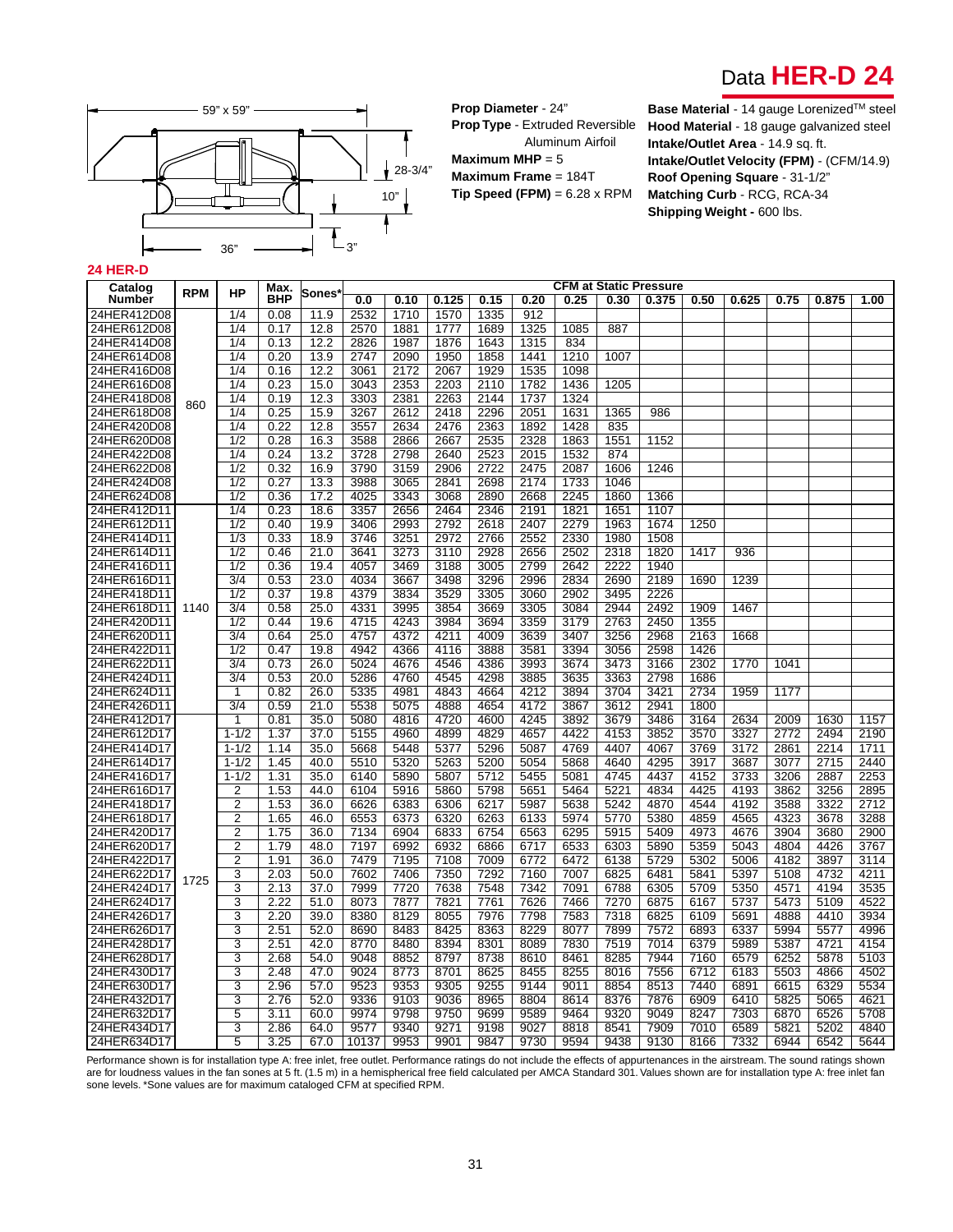## **30 HER-D** Data

#### **Prop Diameter** - 30" **Prop Type** - Extruded Reversible

| .                                   |
|-------------------------------------|
| Aluminum Airfoil                    |
| Maximum MHP = $2$                   |
| Maximum Frame = $184T$              |
| $Tip Speed (FPM) = 7.85 \times RPM$ |
|                                     |

**Base Material** - 14 gauge Lorenized<sup>™</sup> steel  $\leftarrow$  69" x 69" **Hood Material** - 18 gauge galvanized steel **Intake/Outlet Area** - 20.5 sq. ft. **Intake/Outlet Velocity (FPM)** - (CFM/20.5) **Roof Opening Square** - 37-1/2" **Matching Curb** - RCG, RCA-40 **Shipping Weight - 680 lbs.** 



### **30 HER-D**

| Catalog       | <b>RPM</b> | <b>HP</b>        | Max.       | <b>Sones</b> |       |       |       |      |      |      |      | <b>CFM at Static Pressure</b> |      |       |      |       |      |
|---------------|------------|------------------|------------|--------------|-------|-------|-------|------|------|------|------|-------------------------------|------|-------|------|-------|------|
| <b>Number</b> |            |                  | <b>BHP</b> |              | 0.0   | 0.10  | 0.125 | 0.15 | 0.20 | 0.25 | 0.30 | 0.375                         | 0.50 | 0.625 | 0.75 | 0.875 | 1.00 |
| 30HER412D08   |            | 1/2              | 0.30       | 18.1         | 4886  | 3697  | 3463  | 3325 | 2926 | 2487 | 1835 | 1216                          |      |       |      |       |      |
| 30HER612D08   |            | $\overline{1/2}$ | 0.49       | 19.4         | 4958  | 4203  | 3884  | 3663 | 3403 | 3094 | 2608 | 2168                          | 1530 |       |      |       |      |
| 30HER414D08   |            | $\overline{1/2}$ | 0.38       | 18.4         | 5452  | 4516  | 4109  | 3867 | 3584 | 2961 | 2667 | 1761                          |      |       |      |       |      |
| 30HER614D08   |            | $\overline{3/4}$ | 0.55       | 21.0         | 5300  | 4643  | 4348  | 4077 | 3734 | 3500 | 2850 | 2401                          | 1763 |       |      |       |      |
| 30HER416D08   |            | $\overline{3/4}$ | 0.51       | 18.5         | 5905  | 4815  | 4450  | 4226 | 3956 | 3416 | 3021 | 2356                          |      |       |      |       |      |
| 30HER616D08   |            | $\overline{3/4}$ | 0.67       | 22.0         | 5871  | 5215  | 4894  | 4590 | 4217 | 3990 | 3580 | 2849                          | 2128 | 1072  |      |       |      |
| 30HER418D08   |            | $\overline{3/4}$ | 0.57       | 18.8         | 6373  | 5345  | 4900  | 4635 | 4333 | 3867 | 3399 | 2797                          |      |       |      |       |      |
| 30HER618D08   |            | $\overline{3/4}$ | 0.75       | 24.0         | 6303  | 5711  | 5435  | 5102 | 4619 | 4350 | 4066 | 3235                          | 2432 | 1419  |      |       |      |
| 30HER420D08   |            | $\overline{3/4}$ | 0.61       | 19.3         | 6862  | 5993  | 5503  | 5136 | 4742 | 4379 | 3692 | 3199                          |      |       |      |       |      |
| 30HER620D08   |            |                  | 0.86       | 24.0         | 6923  | 6245  | 5937  | 5592 | 5097 | 4808 | 4558 | 3760                          | 2763 | 1746  |      |       |      |
| 30HER422D08   | 860        | 3/4              | 0.68       | 19.8         | 7193  | 6163  | 5759  | 5450 | 5058 | 4720 | 3937 | 3336                          |      |       |      |       |      |
| 30HER622D08   |            | 1                | 0.97       | 25.0         | 7312  | 6709  | 6466  | 6162 | 5539 | 5138 | 4846 | 4162                          | 2871 | 1994  |      |       |      |
| 30HER424D08   |            | $\overline{3/4}$ | 0.73       | 20.0         | 7694  | 6769  | 6375  | 5983 | 5433 | 5075 | 4267 | 3680                          |      |       |      |       |      |
| 30HER624D08   |            | $1 - 1/2$        | 1.11       | 26.0         | 7765  | 7149  | 6882  | 6527 | 5853 | 5468 | 5204 | 4457                          | 3245 | 2188  |      |       |      |
| 30HER426D08   |            |                  | 0.78       | 21.0         | 8060  | 7249  | 6893  | 6471 | 5798 | 5402 | 4524 | 3949                          |      |       |      |       |      |
| 30HER626D08   |            | $1 - 1/2$        | 1.26       | 26.0         | 8359  | 7737  | 7504  | 7214 | 6534 | 6027 | 5689 | 4910                          | 3531 | 2399  |      |       |      |
| 30HER428D08   |            |                  | 0.89       | 23.0         | 8436  | 7478  | 7072  | 6660 | 6064 | 5692 | 4965 | 4176                          | 2132 |       |      |       |      |
| 30HER628D08   |            | $1 - 1/2$        | 1.29       | 27.0         | 8703  | 8108  | 7873  | 7565 | 6780 | 6254 | 5944 | 5028                          | 3736 | 2531  |      |       |      |
| 30HER430D08   |            |                  | 0.96       | 24.0         | 8680  | 7900  | 7579  | 7170 | 6356 | 5864 | 5075 | 4423                          | 2327 |       |      |       |      |
| 30HER630D08   |            | $1 - 1/2$        | 1.46       | 29.0         | 9160  | 8641  | 8426  | 8100 | 7041 | 6567 | 6306 | 5516                          | 4011 | 2821  |      |       |      |
| 30HER432D08   |            | $1 - 1/2$        | 1.04       | 26.0         | 8980  | 8246  | 7922  | 7460 | 6545 | 6087 | 5371 | 4574                          | 2668 |       |      |       |      |
| 30HER434D08   |            | $1 - 1/2$        | 1.12       | 31.0         | 9212  | 8436  | 8047  | 7472 | 6666 | 6264 | 5377 | 4754                          | 2613 |       |      |       |      |
| 30HER412D11   |            | $\overline{3/4}$ | 0.71       | 28.0         | 6477  | 5881  | 5573  | 5192 | 4711 | 4459 | 4267 | 3607                          | 2688 | 1871  | 1010 |       |      |
| 30HER612D11   |            | $1 - 1/2$        | 1.22       | 30.0         | 6572  | 6165  | 6012  | 5819 | 5324 | 4934 | 4681 | 4437                          | 3566 | 3029  | 2496 | 2048  | 1154 |
| 30HER414D11   |            |                  | 0.94       | 28.0         | 7226  | 6762  | 6579  | 6331 | 5655 | 5210 | 964  | 4624                          | 3681 | 2579  | 1386 |       |      |
| 30HER614D11   |            | $1 - 1/2$        | 1.37       | 32.0         | 7025  | 6638  | 6505  | 6348 | 5944 | 5505 | 5178 | 4869                          | 4008 | 3321  | 2829 | 2351  | 1537 |
| 30HER416D11   |            | $1 - 1/2$        | 1.17       | 29.0         | 7828  | 7294  | 7071  | 6764 | 6082 | 5681 | 5436 | 5151                          | 4120 | 3455  | 1973 |       |      |
| 30HER616D11   |            | 2                | 1.56       | 35.0         | 7783  | 7399  | 7267  | 7110 | 6688 | 6197 | 5837 | 5510                          | 4983 | 3954  | 3366 | 2837  | 2164 |
| 30HER418D11   | 1140       | $1 - 1/2$        | 1.27       | 29.0         | 8448  | 7938  | 7735  | 7464 | 6723 | 6237 | 5947 | 5649                          | 4604 | 4020  | 2285 | 1258  |      |
| 30HER618D11   |            | 2                | 1.75       | 37.0         | 8356  | 7993  | 7874  | 7737 | 7383 | 6899 | 6449 | 6006                          | 5546 | 4470  | 3809 | 3239  | 2673 |
| 30HER420D11   |            | $1 - 1/2$        | 1.32       | 29.0         | 9096  | 8621  | 8450  | 8235 | 7590 | 6934 | 6540 | 6187                          | 5018 | 4564  | 2902 | 1585  |      |
| 30HER620D11   |            | 2                | 2.00       | 38.0         | 9177  | 8763  | 8627  | 8469 | 8066 | 7550 | 7094 | 6633                          | 6156 | 5350  | 4301 | 3680  | 3058 |
| 30HER422D11   |            | 2                | 1.52       | 29.0         | 9535  | 8948  | 8736  | 8480 | 7864 | 7337 | 6968 | 6602                          | 5396 | 4813  | 3092 | 1711  |      |
| 30HER424D11   |            | $\overline{2}$   | 1.73       | 30.0         | 10199 | 9635  | 9447  | 9231 | 8692 | 8082 | 7578 | 7079                          | 5918 | 5185  | 3550 | 2046  |      |
| 30HER426D11   |            | $\overline{2}$   | 1.87       | 32.0         | 10684 | 10179 | 10016 | 9831 | 9364 | 872  | 8151 | 7530                          | 6362 | 5468  | 3785 | 2439  |      |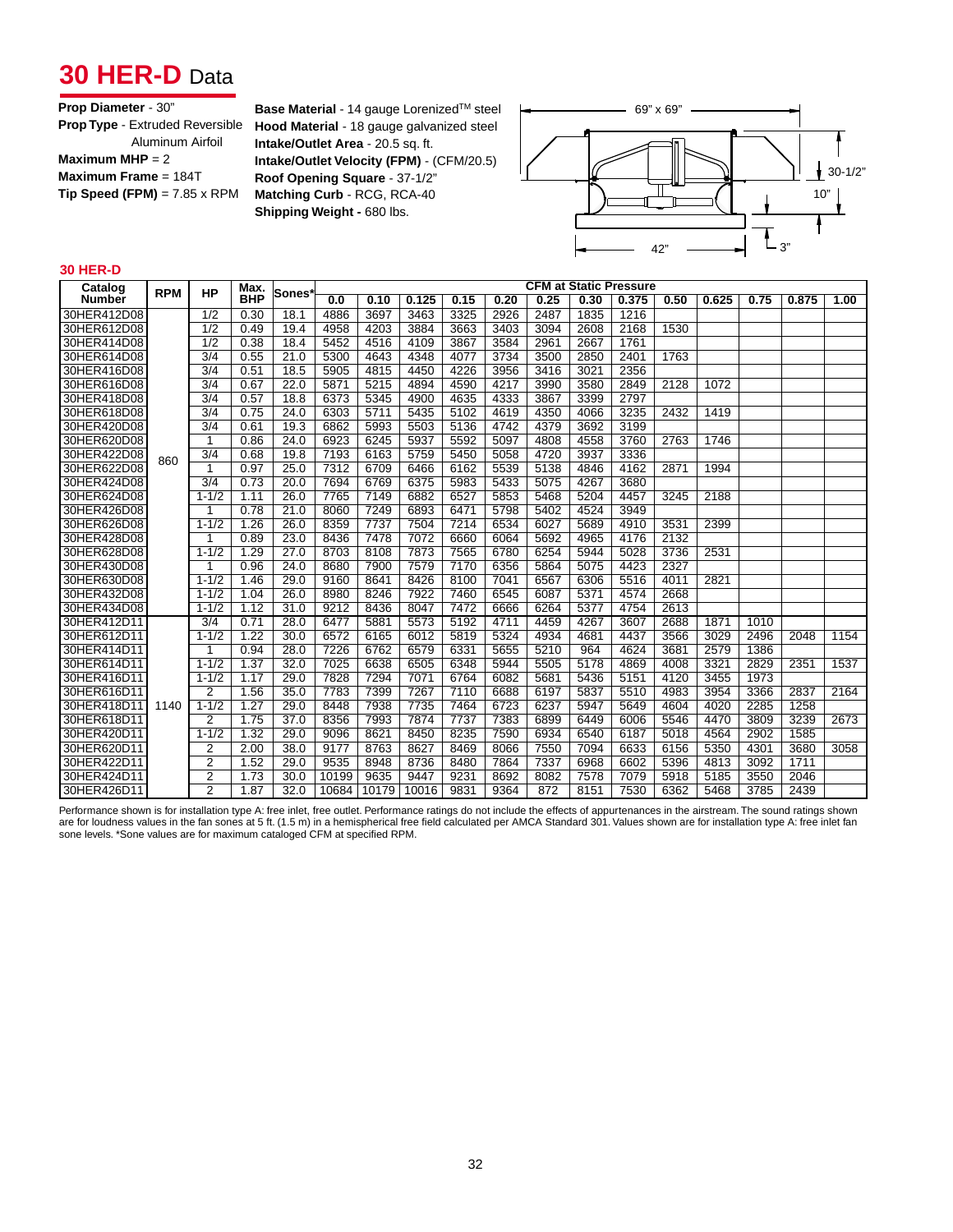



**Prop Diameter** - 36" **Prop Type** - Extruded Reversible

Aluminum Airfoil **Maximum MHP** = 5 **Maximum Frame** = 215T **Tip Speed (FPM)** = 9.43 x RPM

**Base Material** - 14 gauge Lorenized™ steel **Hood Material** - 18 gauge galvanized steel **Intake/Outlet Area** - 28 sq. ft. **Intake/Outlet Velocity (FPM)** - (CFM/28) **Roof Opening Square** - 43-1/2" **Matching Curb** - RCG, RCA-46 **Shipping Weight - 965 lbs.** 

### **36 HER-D**

| Catalog                    |            |                        | Max.         |              |               |              |              |              |              |              |              | CFM at Static Pressure |              |              |       |                   |      |
|----------------------------|------------|------------------------|--------------|--------------|---------------|--------------|--------------|--------------|--------------|--------------|--------------|------------------------|--------------|--------------|-------|-------------------|------|
| Number                     | <b>RPM</b> | <b>HP</b>              | <b>BHP</b>   | Sones        | 0.0           | 0.10         | 0.125        | 0.15         | 0.20         | 0.25         | 0.30         | 0.375                  | 0.50         | 0.625        | 0.75  | 0.875             | 1.00 |
| 36HER412D06                |            | 1/2                    | 0.35         | 17.3         | 6621          | 4842         | 4577         | 4385         | 3563         | 2994         | 2144         |                        |              |              |       |                   |      |
| 36HER612D06                |            | 3/4                    | 0.64         | 18.7         | 6719          | 5481         | 5075         | 4810         | 4477         | 3686         | 3267         | 2601                   |              |              |       |                   |      |
| 36HER414D06                |            | $\overline{3/4}$       | 0.51         | 17.8         | 7388          | 5828         | 5359         | 5098         | 4528         | 3802         | 2913         |                        |              |              |       |                   |      |
| 36HER614D06                |            | 3/4                    | 0.70         | 20.0         | 7182          | 6111         | 5666         | 5325         | 4916         | 4234         | 3555         | 2947                   | 1735         |              |       |                   |      |
| 36HER416D06                |            | 3/4                    | 0.57         | 18.1         | 8003          | 6259         | 5838         | 5578         | 5179         | 4253         | 3783         | 2149                   |              |              |       |                   |      |
| 36HER616D06                |            | 1                      | 0.78         | 22.0         | 7957          | 6875         | 6377         | 6002         | 5573         | 5161         | 4267         | 3503                   | 2354         |              |       |                   |      |
| 36HER418D06                |            | 3/4                    | 0.59         | 18.2         | 8636          | 6924         | 6411         | 6105         | 5701         | 4744         | 4350         | 2471                   |              |              |       |                   |      |
| 36HER618D06                |            | 1                      | 0.85         | 23.0         | 8542          | 7580         | 7102         | 6637         | 6061         | 5711         | 4830         | 3968                   | 2835         |              |       |                   |      |
| 36HER420D06                |            | 3/4                    | 0.72         | 18.9         | 9299          | 7818         | 7137         | 6724         | 6249         | 5191         | 4808         | 3116                   |              |              |       |                   |      |
| 36HER620D06                |            | 1                      | 0.99         | 23.0         | 9382          | 8282         | 7768         | 7298         | 6696         | 6328         | 5797         | 4476                   | 3225         |              |       |                   |      |
| 36HER422D06                | 680        | 3/4                    | 0.75         | 19.6         | 9748          | 8086         | 7544         | 7161         | 6671         | 5610         | 5094         | 3323                   |              |              |       |                   |      |
| 36HER622D06                |            | $1 - 1/2$              | 1.12         | 24.0         | 9909          | 8947         | 8531         | 8031         | 7214         | 6735         | 6192         | 4995                   | 3435         |              |       |                   |      |
| 36HER424D06                |            | 1                      | 0.91         | 19.7         | 10426         | 8932         | 8318         | 7798         | 7142         | 6190         | 5483         | 3804                   |              |              |       |                   |      |
| 36HER624D06                |            | $1 - 1/2$              | 1.27         | 25.0         | 10523         | 9532         | 9059         | 8478         | 7650         | 7203         | 6688         | 5603                   | 3794         |              |       |                   |      |
| 36HER426D06                |            | 1                      | 1.00         | 21.0         | 10923         | 9615         | 9010         | 8394         | 7597         | 6694         | 5765         | 4060                   |              |              |       |                   |      |
| 36HER626D06                |            | $1 - 1/2$              | 1.42         | 25.0         | 11327         | 10346        | 9949         | 9457         | 8488         | 7902         | 7300         | 6208                   | 4114         |              |       |                   |      |
| 36HER428D06                |            | $1 - 1/2$              | 1.19         | 22.0         | 11432         | 9887         | 9249         | 8695         | 7976         | 7262         | 6175         | 4570                   |              |              |       |                   |      |
| 36HER628D06                |            | $1 - 1/2$              | 1.50         | 26.0         | 11794         | 10850        | 10440        | 9884         | 8802         | 8231         | 7695         | 6342                   | 4306         | 2234         |       |                   |      |
| 36HER430D06                |            | $1 - 1/2$              | 1.33         | 24.0         | 11763         | 10516        | 9960         | 9291         | 8268         | 7448         | 6360         | 4880                   |              |              |       |                   |      |
| 36HER432D06                |            | $1 - 1/2$              | 1.41         | 26.0         | 12170         | 10987        | 10395        | 9600         | 8552         | 7837         | 6623         | 5120                   |              |              |       |                   |      |
| 36HER434D06                |            | $1 - 1/2$              | 1.50         | 30.0         | 12484         | 11215        | 10470        | 9626         | 8775         | 7909         | 6797         | 5126                   |              |              |       |                   |      |
| 36HER412D08                |            | 3/4                    | 0.71         | 25.0         | 8374          | 7249         | 6654         | 6243         | 5788         | 5482         | 4749         | 4149                   | 2528         |              |       |                   |      |
| 36HER612D08                |            | $1 - 1/2$              | 1.27         | 27.0         | 8497          | 7794         | 7486         | 7092         | 6417         | 6018         | 5766         | 4964                   | 3956         | 3154         | 2245  |                   |      |
| 36HER414D08                |            | $1 - 1/2$<br>$1 - 1/2$ | 1.01         | 26.0         | 9343          | 8530         | 8134         | 7583         | 6777         | 6382         | 6037         | 4962                   | 3444         |              |       |                   |      |
| 36HER614D08<br>36HER416D08 |            | $1 - 1/2$              | 1.46<br>1.21 | 29.0<br>26.0 | 9083<br>10121 | 8428<br>9172 | 8178<br>8683 | 7868<br>8106 | 7165<br>7382 | 6647<br>6996 | 6326<br>6696 | 5836<br>5586           | 4357<br>4578 | 3575<br>2354 | 2784  |                   |      |
| 36HER616D08                |            | $\overline{2}$         | 1.66         | 31.0         | 10063         | 9412         | 9163         | 8844         | 8064         | 7498         | 7155         | 6739                   | 5198         | 4259         | 3412  | 2056              |      |
| 36HER418D08                |            | $1 - 1/2$              | 1.29         | 26.0         | 10922         | 10029        | 9593         | 8990         | 8108         | 7649         | 7340         | 6285                   | 5305         | 2757         |       |                   |      |
| 36HER618D08                |            | $\overline{2}$         | 1.80         | 33.0         | 10803         | 10196        | 9978         | 9711         | 8980         | 8274         | 7808         | 7364                   | 5863         | 4814         | 3937  | 2704              |      |
| 36HER420D08                |            | $1 - 1/2$              | 1.38         | 27.0         | 11761         | 10948        | 10604        | 10124        | 9026         | 8403         | 8037         | 6994                   | 5970         | 3506         |       |                   |      |
| 36HER620D08                | 860        | 3                      | 2.08         | 34.0         | 11865         | 11171        | 10921        | 10614        | 9824         | 9107         | 8621         | 8145                   | 7062         | 5447         | 4472  | 3270              |      |
| 36HER422D08                |            | $1 - 1/2$              | 1.50         | 27.0         | 12329         | 11322        | 10914        | 10426        | 9539         | 8957         | 8575         | 7739                   | 6308         | 3702         |       |                   |      |
| 36HER622D08                |            | 3                      | 2.34         | 35.0         | 12532         | 11888        | 11675        | 11427        | 10789        | 10000        | 9334         | 8690                   | 7603         | 5863         | 4683  | 3707              |      |
| 36HER424D08                |            | $\overline{2}$         | 1.71         | 28.0         | 13186         | 12239        | 11894        | 11481        | 10519        | 9724         | 9199         | 8471                   | 6784         | 4330         |       |                   |      |
| 36HER624D08                |            | 3                      | 2.68         | 36.0         | 13308         | 12659        | 12437        | 12175        | 11456        | 10549        | 9875         | 9264                   | 8185         | 6881         | 5237  | 4070              |      |
| 36HER426D08                |            | $\overline{2}$         | 1.89         | 29.0         | 13814         | 12971        | 12675        | 12321        | 11393        | 10448        | 9787         | 9077                   | 7142         | 4617         |       |                   |      |
| 36HER428D08                |            | 3                      | 2.31         | 31.0         | 14458         | 13474        | 13118        | 12694        | 11696        | 10848        | 10255        | 9583                   | 7616         | 5333         | 3058  |                   |      |
| 36HER430D08                |            | 3                      | 2.60         | 33.0         | 14877         | 14047        | 13770        | 13445        | 12595        | 11544        | 10692        | 9861                   | 7890         | 5678         | 3379  |                   |      |
| 36HER432D08                |            | 3                      | 2.81         | 37.0         | 15391         | 14619        | 14355        | 14040        | 13145        | 11903        | 11029        | 10256                  | 8195         | 6067         | 3699  |                   |      |
| 36HER434D08                |            | 3                      | 2.97         | 44.0         | 15788         | 14994        | 14708        | 14354        | 13239        | 11973        | 11284        | 10551                  | 8449         | 6062         | 3673  |                   |      |
| 36HER412D11                |            | $\overline{2}$         | 1.73         | 39.0         | 11100         | 10499        | 10277        | 9996         | 9161         | 8416         | 7970         | 7565                   | 6700         | 5669         | 4205  | 3380              | 2261 |
| 36HER612D11                |            | 3                      | 2.97         | 42.0         | 11264         | 10822        | 10681        | 10521        | 10120        | 9570         | 8974         | 8338                   | 7744         | 7082         | 5949  | 5303              | 4624 |
| 36HER414D11                |            | 3                      | 2.36         | 39.0         | 12385         | 11886        | 11723        | 11536        | 11043        | 10288        | 9508         | 8801                   | 8160         | 6760         | 6100  | 4596              | 3286 |
| 36HER614D11                |            | 5                      | 3.18         | 45.0         | 12040         | 11610        | 11480        | 11337        | 10997        | 10566        | 10038        | 9283                   | 8496         | 7971         | 6507  | 5794              | 5189 |
| 36HER416D11                |            | 3                      | 2.82         | 40.0         | 13416         | 12849        | 12659        | 12437        | 11831        | 10968        | 10263        | 9617                   | 9003         | 7827         | 6889  | 6099              | 4265 |
| 36HER616D11                |            | 5                      | 3.40         | 49.0         | 13339         | 12913        | 12783        | 12641        | 12303        | 11865        | 11298        | 10451                  | 9595         | 9082         | 8192  | 6916              | 6157 |
| 36HER418D11                |            | 3                      | 2.99         | 41.0         | 14479         | 13929        | 13752        | 13545        | 13004        | 12175        | 11321        | 10549                  | 9859         | 8859         | 7743  | 7063              | 5107 |
| 36HER618D11                | 1140       | 5                      | 3.65         | 53.0         | 14320         | 13913        | 13792        | 13662        | 13362        | 12990        | 12510        | 11621                  | 10516        | 9900         | 9279  | 7797              | 6990 |
| 36HER420D11                |            | 5                      | 3.62         | 41.0         | 15590         | 15067        | 14905        | 14723        | 14277        | 13640        | 12758        | 11693                  | 10791        | 10012        | 8405  | 7931              | 5917 |
| 36HER620D11                |            | 5                      | 3.91         | 54.0         | 15728         | 15264        | 15126        | 14977        | 14366        | 14205        | 13666        | 12733                  | 11602        | 10940        | 10385 | 9402              | 7909 |
| 36HER422D11                |            | 5                      | 3.91         | 41.0         | 16343         | 15701        | 15498        | 15272        | 14725        | 14028        | 13282        | 12405                  | 11507        | 10771        | 8967  | 8380              | 6336 |
| 36HER622D11                |            | 5                      | 4.40         | 56.0         | 16612         | 16169        | 16042        | 15907        | 15608        | 15254        | 14830        | 14028                  | 12614        | 11694        | 11036 | 10111             | 8920 |
| 36HER424D11                |            | 5                      | 4.53         | 42.0         | 17480         | 16849        | 16661        | 16456        | 15981        | 15399        | 14699        | 13624                  | 12364        | 11560        | 9739  | $901\overline{4}$ | 7187 |
| 36HER624D11                |            | 5                      | 4.77         | 57.0         | 17641         | 17197        | 17070        | 16934        | 16624        | 16254        | 15792        | 14864                  | 13328        | 12442        | 11848 | 10890             | 9674 |
| 36HER426D11                |            | 5                      | 4.98         | 45.0         | 18312         | 17743        | 17577        | 17397        | 16986        | 16488        | 15867        | 14738                  | 13203        | 12302        | 10340 | 9488              | 7720 |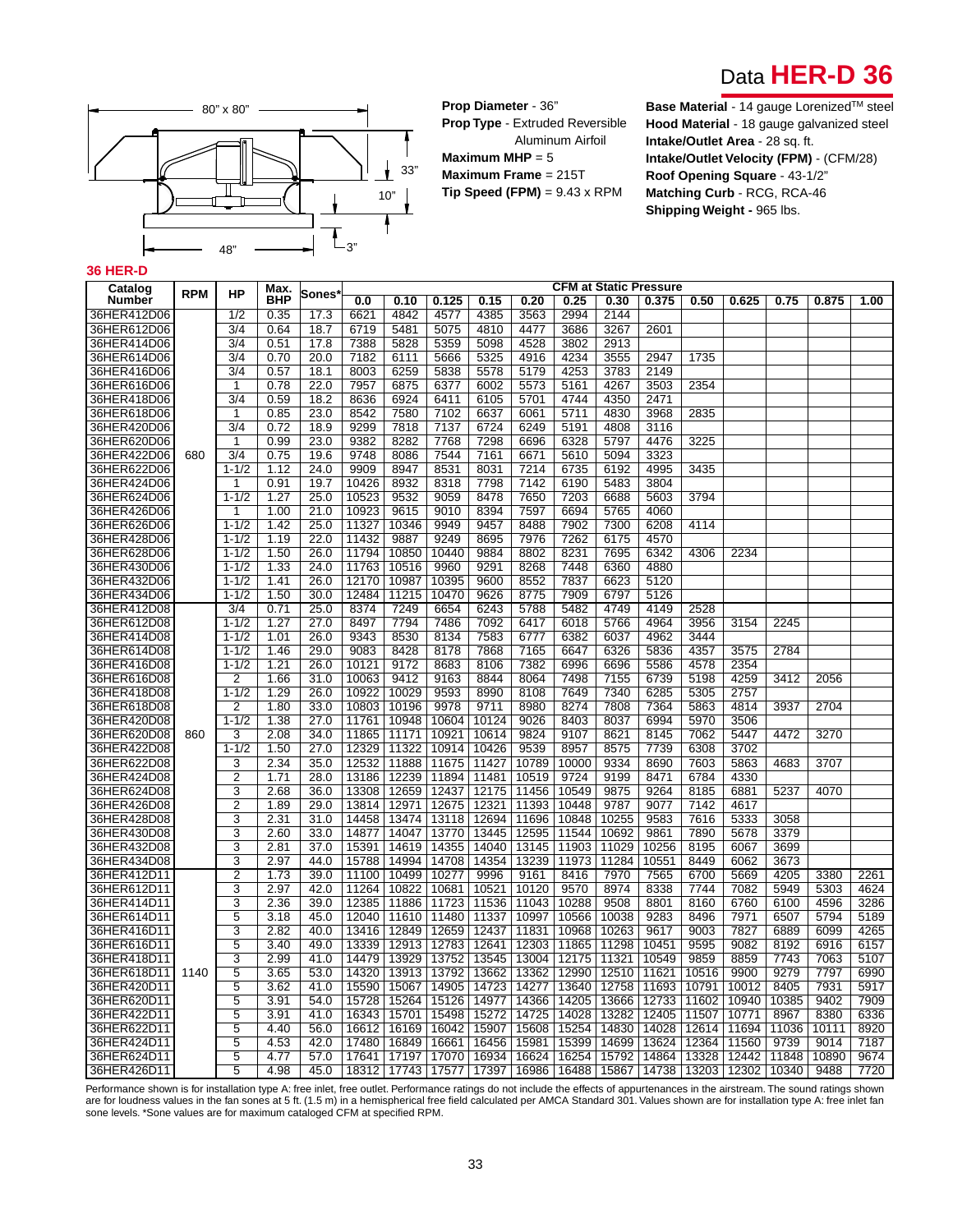## **42 HER-D** Data

### **Prop Diameter** - 42" **Prop Type** - Extruded Reversible Aluminum Airfoil **Maximum MHP** = 10 **Maximum Frame** = 256T **Tip Speed (FPM)** = 11.00 x RPM

**Base Material** - 14 gauge Lorenized™ steel **Hood Material** - 18 gauge galvanized steel **Intake/Outlet Area** - 35.5 sq. ft. **Intake/Outlet Velocity (FPM)** - (CFM/35.5) **Roof Opening Square** - 49-1/2" **Matching Curb** - RCG, RCA-52 **Shipping Weight -** 1320 lbs.



### **42 HER-D**

| Catalog     | <b>RPM</b> | НP              | Max.       | Sones' | <b>CFM at Static Pressure</b> |       |       |             |                   |       |       |       |       |                                     |       |       |       |
|-------------|------------|-----------------|------------|--------|-------------------------------|-------|-------|-------------|-------------------|-------|-------|-------|-------|-------------------------------------|-------|-------|-------|
| Number      |            |                 | <b>BHP</b> |        | 0.0                           | 0.10  | 0.125 | 0.15        | 0.20              | 0.25  | 0.30  | 0.375 | 0.50  | 0.625                               | 0.75  | 0.875 | 1.00  |
| 42HER414D06 |            | $1 - 1/2$       | 1.01       | 23.0   | 12267                         | 11057 | 9642  | 8974        | 8417              | 8021  | 7289  | 6164  | 3264  |                                     |       |       |       |
| 42HER614D06 |            | $1 - 1/2$       | 1.50       | 27.0   | 12437                         | 11589 | 11210 | 10652       | 9546              | 9030  | 8608  | 7783  | 6577  | 5302                                |       |       |       |
| 42HER416D06 |            | $1 - 1/2$       | 1.08       | 24.0   | 12997                         | 11420 | 10590 | 9953        | 9248              | 8761  | 8024  | 6937  | 3667  |                                     |       |       |       |
| 42HER616D06 |            | $\overline{2}$  | 1.80       | 28.0   | 13575                         | 12694 | 12234 | 11348       | 10238             | 9756  | 9450  | 8754  | 7289  | 6097                                |       |       |       |
| 42HER418D06 |            | $1 - 1/2$       | 1.28       | 24.0   | 13749                         | 12312 | 11468 | 10794       | 10073             | 9632  | 8995  | 7680  | 4786  |                                     |       |       |       |
| 42HER618D06 |            | $\overline{2}$  | 1.96       | 30.0   | 14926                         | 14232 | 13943 | 13481       | 11347             | 10765 | 10444 | 9886  | 7959  | 6610                                |       |       |       |
| 42HER420D06 |            | $1 - 1/2$       | 1.43       | 25.0   | 14768                         | 13238 | 12458 | 11703       | 10800             | 10271 | 9585  | 8375  | 5338  |                                     |       |       |       |
| 42HER620D06 | 680        | 3               | 2.39       | 31.0   | 15809                         | 14938 | 14589 | 14103       | 12635             | 11766 | 11290 | 10684 | 8707  | 7634                                |       |       |       |
| 42HER422D06 |            | $\overline{2}$  | 1.84       | 26.0   | 15826                         | 14482 | 13846 | 12999       | 11705             | 11049 | 10186 | 8977  | 7146  |                                     |       |       |       |
| 42HER622D06 |            | 3               | 2.60       | 32.0   | 17113                         | 16368 | 16108 | 15783       | 14643             | 12878 | 12126 | 11375 | 9789  | 7734                                | 6281  |       |       |
| 42HER424D06 |            | $\overline{2}$  | 1.81       | 26.0   | 16495                         | 15094 | 14112 | 12861       | 11841             | 11316 | 10439 | 9209  | 6194  |                                     |       |       |       |
| 42HER624D06 |            | 3               | 2.85       | 32.0   | 17528                         | 16510 | 16099 | 15520       | 13859             | 12895 | 12317 | 11737 | 10585 | 8117                                |       |       |       |
| 42HER426D06 |            | 3               | 2.31       | 27.0   | 16918                         | 15412 | 14411 | 13535       | 12676             | 12211 | 11488 | 9802  | 8052  |                                     |       |       |       |
| 42HER428D06 |            | 3               | 2.46       | 29.0   | 17956                         | 16725 | 16168 | 15289       | 13450             | 12644 | 11883 | 10289 | 8314  |                                     |       |       |       |
| 42HER430D06 |            | 3               | 2.68       | 31.0   | 18742                         | 17040 | 16429 | 15729       | 14272             | 13124 | 12226 | 11089 | 8314  |                                     |       |       |       |
| 42HER414D08 |            | 3               | 2.19       | 33.0   | 15514                         | 14813 | 14547 | 14181       | 12192             | 11222 | 10769 | 10310 | 8823  | 7602                                | 5440  |       |       |
| 42HER614D08 |            | 5               | 3.03       | 38.0   | 15729                         | 15155 | 14969 | 14753       | 14177             | 13258 | 12335 | 11584 | 10735 | 9549                                | 8588  | 7816  | 6701  |
| 42HER416D08 |            | 3               | 2.24       | 34.0   | 16437                         | 15496 | 15137 | 14669       | 13391             | 12434 | 11850 | 11278 | 9866  | 8627                                | 5763  | 3060  |       |
| 42HER616D08 |            | 5               | 3.65       | 41.0   | 17168                         | 16587 | 16392 | 16162       | 15471             | 14051 | 13166 | 12495 | 11850 | 10768                               | 9469  | 8803  | 7706  |
| 42HER418D08 |            | 3               | 2.72       | 34.0   | 17389                         | 16531 | 16205 | 15781       | 14501             | 13495 | 12905 | 12358 | 11099 | 9432                                | 7429  | 3682  |       |
| 42HER618D08 |            | 5               | 3.97       | 44.0   | 18877                         | 18395 | 18245 | 18075       | 17633             | 16809 | 14674 | 13797 | 13109 | 12291                               | 10502 | 9472  | 8356  |
| 42HER420D08 |            | 5               | 3.28       | 35.0   | 18677                         | 17717 | 17372 | 16943       | 15754             | 14608 | 13867 | 13199 | 11844 | 10319                               | 8629  | 4448  |       |
| 42HER620D08 |            | 5               | 4.84       | 45.0   | 19994                         | 19390 | 19201 | 18988       | 18450             | 17637 | 16415 | 15148 | 14152 | 13338                               | 11592 | 10588 | 9651  |
| 42HER422D08 |            | 5               | 3.71       | 36.0   | 20016                         | 19126 | 18829 | 18475       | 17510             | 16170 | 15114 | 14206 | 12485 | 11132                               | 10024 | 6226  |       |
| 42HER622D08 | 860        | 7-1/2           | 5.27       | 47.0   | 21643                         | 21107 | 20949 | 20778       | 20371             | 19837 | 19023 | 16788 | 15178 | 14163                               | 12923 | 11008 | 9778  |
| 42HER424D08 |            | 5               | 4.00       | 37.0   | 20861                         | 19989 | 19676 | 19282       | 17844             | 16025 | 15207 | 14499 | 12679 | 11414                               | 9820  | 5482  |       |
| 42HER624D08 |            | $7 - 1/2$       | 5.76       | 48.0   | 22168                         | 21462 | 21241 | 20990       | 20359             | 19393 | 18005 | 16606 | 15427 | 14710                               | 13937 | 11838 | 10263 |
| 42HER426D08 |            | 5               | 4.55       | 39.0   | 21396                         | 20487 | 20150 | 19711       | 18223             | 16929 | 16237 | 15626 | 14034 | 12150                               | 11017 | 7095  |       |
| 42HER626D08 |            | $7 - 1/2$       | 6.10       | 49.0   | 23293                         | 22444 | 22188 | 21910       | 21257             | 20449 | 19490 | 18085 | 16514 | 15361                               | 14182 | 12823 | 10432 |
| 42HER428D08 |            | 5               | 4.90       | 42.0   | 22710                         | 21875 | 21606 | 21291       | 20447             | 18972 | 17419 | 16229 | 14503 | 12740                               | 11366 | 8446  |       |
| 42HER628D08 |            | $7 - 1/2$       | 6.78       | 51.0   | 24728                         | 24048 | 23845 | 23623       | 23102             | 22410 | 21352 | 18935 | 17054 | 15973                               | 14831 | 13406 | 11260 |
| 42HER430D08 |            | $7 - 1/2$       | 5.39       | 45.0   | 23703                         | 22502 | 22131 | 21724       | 20777             | 19656 | 18486 | 17003 | 15201 | 13710                               | 11306 | 9236  |       |
| 42HER432D08 |            | $7 - 1/2$       | 6.40       | 49.0   | 24120                         | 23060 | 22712 | 22306       | 21237             | 19744 | 18412 | 17208 | 15123 | 14058                               | 12016 | 9859  |       |
| 42HER414D11 |            | 5               | 4.31       | 53.0   | 20565                         | 20099 | 19962 | 19809       | 19451             | 18970 | 18148 | 15649 | 14412 | 13826                               | 13139 | 11751 | 10607 |
| 42HER614D11 |            | 5               | 4.77       | 61.0   | 20850                         | 20454 | 20340 | 20223       | 19957             | 19650 | 19277 | 18518 | 16671 | 15536                               | 14905 | 14251 | 13445 |
| 42HER416D11 |            | 5               | 4.61       | 55.0   | 21789                         | 21169 | 20981 | 20776       | 20293             | 19656 | 18785 | 17339 | 15906 | 15146                               | 14336 | 13117 | 11901 |
| 42HER616D11 |            | $7 - 1/2$       | 5.40       | 67.0   | 22758                         | 22358 | 22245 | 22123       | 21853             | 21524 | 21111 | 20111 | 17722 | 16751                               | 16186 | 15722 | 15081 |
| 42HER418D11 |            | $7 - 1/2$       | 5.37       | 56.0   | 23050                         | 22480 | 22311 | 22127       | 21687             | 21110 | 20298 | 18779 | 17314 | 16558                               | 15858 | 14752 | 13397 |
| 42HER618D11 |            | $7 - 1/2$       | 6.40       | 72.0   | 25023                         | 24684 | 24590 | 24494       | 24280             | 24036 | 23747 | 23165 | 19955 | 18505                               | 17853 | 17390 | 16869 |
| 42HER420D11 | 1140       | $7 - 1/2$       | 5.73       | 55.0   | 24758                         | 24113 | 23923 | 23718       | 23243 22648       |       | 21876 | 20420 | 18646 | 17708                               | 16905 | 15738 | 14506 |
| 42HER620D11 |            | $7 - 1/2$       | 7.20       | 74.0   | 26504                         | 26077 | 25962 | 25835       | 25564 25258       |       | 24904 | 24217 | 22275 | 20402                               | 19396 | 18777 | 18180 |
| 42HER422D11 |            | $7 - 1/2$       | 6.78       | 56.0   | 26533                         | 25922 | 25749 | 25560       | 25142 24645       |       | 24028 | 22762 | 20401 | 19063                               | 18169 | 16602 | 15438 |
| 42HER622D11 |            | $\overline{10}$ | 8.48       | 77.0   | 28690                         | 28306 | 28203 | 28097       | 27866 27613       |       | 27331 | 26833 | 25615 | 22959                               | 21056 | 20141 | 19408 |
| 42HER424D11 |            | $7 - 1/2$       | 7.29       | 57.0   | 27653                         | 27065 | 26892 | 26705       | 26281             | 25741 | 24981 | 22812 | 20433 | 19413                               | 18674 | 16857 | 15813 |
| 42HER624D11 |            | 10              | 9.37       | 79.0   | 29385                         | 28889 | 28753 | 28606       | 28291             | 27933 | 27510 | 26704 | 24436 | 22375                               | 21251 | 20469 | 19896 |
| 42HER426D11 |            | 10              | 7.83       | 61.0   | 28362                         | 27757 | 27576 | 27379       | 26925             | 26328 | 25467 | 23563 | 21767 | 20894                               | 20193 | 18681 | 16906 |
| 42HER626D11 |            | 10              | 9.88       | 81.0   | 30877                         | 30276 | 30109 | 29939       | 29568             | 29159 | 28707 | 27912 | 26243 | 24413                               | 22957 | 21916 | 21049 |
| 42HER428D11 |            | 10              | 8.84       | 66.0   | 30103                         | 29526 | 29360 | 29191       | 28805             | 28360 | 27817 | 26687 |       | 23608 21805                         | 20856 | 19303 | 17716 |
| 42HER430D11 |            | $\overline{10}$ | 9.74       | 74.0   | 31420                         | 30574 |       | 30339 30093 | 29562 28970 28307 |       |       |       |       | 27162 24975 22984 21462 20185 19063 |       |       |       |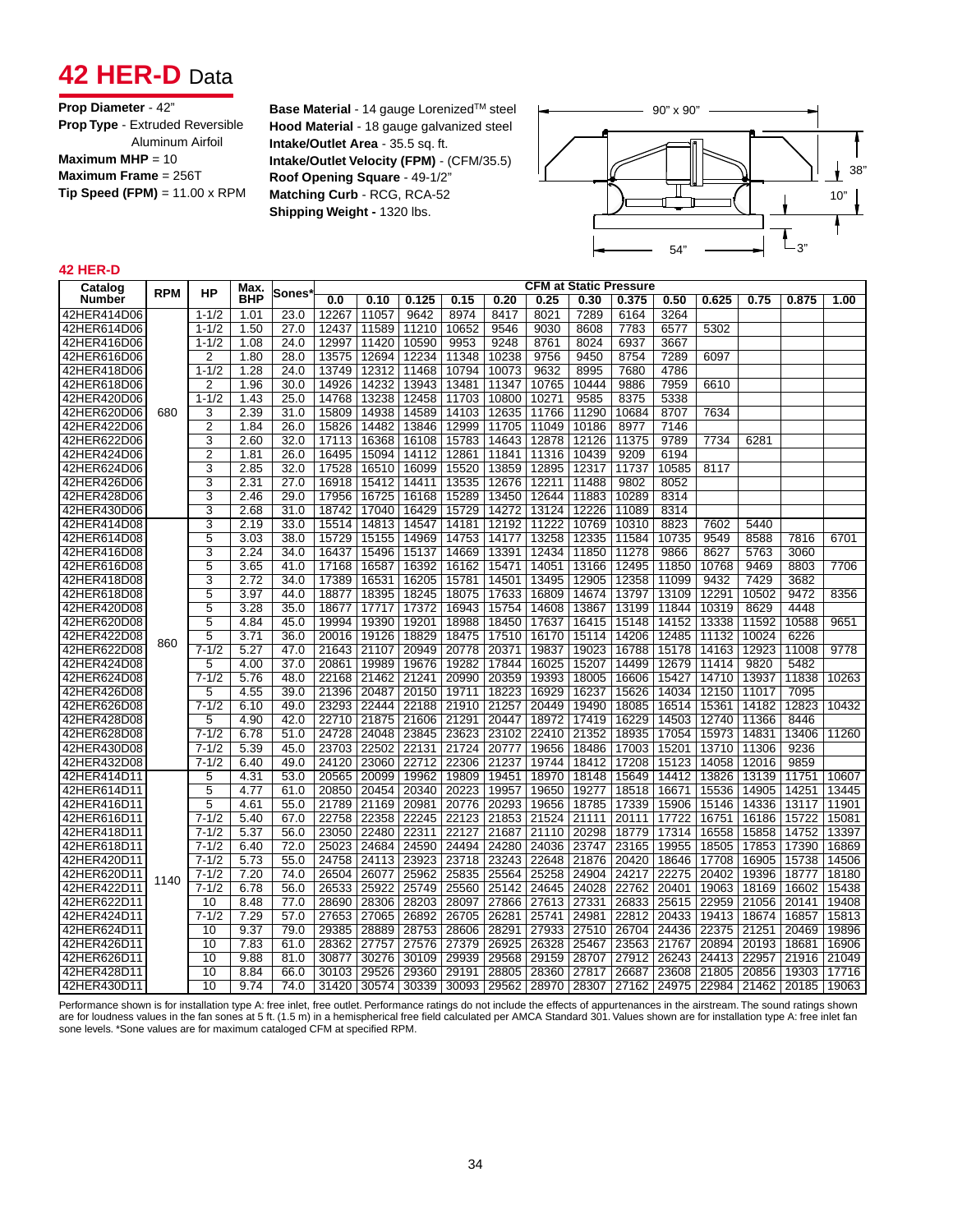# Data **HER-D 48**



**Prop Diameter** - 48" **Prop Type** - Extruded Reversible Aluminum Airfoil **Maximum MHP** = 10 **Maximum Frame** = 256T **Tip Speed (FPM)** = 12.57 x RPM

110" x 90" **Base Material** - 14 gauge Lorenized<sup>™</sup> steel **Hood Material** - 18 gauge galvanized steel **Intake/Outlet Area** - 43.2 sq. ft. **Intake/Outlet Velocity (FPM)** - (CFM/43.2) **Roof Opening Square** - 55-1/2" **Matching Curb** - RCG, RCA-58 **Shipping Weight -** 1410 lbs.

#### **48 HER-D**

| Catalog<br>Number | <b>RPM</b> | <b>HP</b> | Max.       | Sones* |       |       |             |       |                       |       |       | <b>CFM at Static Pressure</b> |       |       |       |               |       |
|-------------------|------------|-----------|------------|--------|-------|-------|-------------|-------|-----------------------|-------|-------|-------------------------------|-------|-------|-------|---------------|-------|
|                   |            |           | <b>BHP</b> |        | 0.0   | 0.10  | 0.125       | 0.15  | 0.20                  | 0.25  | 0.30  | 0.375                         | 0.50  | 0.625 | 0.75  | 0.875         | 1.00  |
| 48HER414D06       |            | 3         | 2.04       | 30.0   | 18250 | 7147  | 6612        | 15372 | 13267                 | 12616 | 12178 | 11192                         | 9049  | 5907  |       |               |       |
| 48HER614D06       | 680        | 3         | 2.94       | 34.0   | 18503 | 17630 | 7316        | 16925 | 15711                 | 14397 | 13680 | 12965                         | 11388 | 9995  | 8779  |               |       |
| 48HER416D06       |            | 3         | 2.13       | 30.0   | 19336 | 17848 | 17169       | 16245 | 14704                 | 13876 | 13329 | 12248                         | 10225 | 6316  |       |               |       |
| 48HER418D06       |            | 3         | 2.53       | 30.0   | 20455 | 19101 | 18483       | 17584 | 15953                 | 15109 | 14593 | 13665                         | 11244 | 8217  |       |               |       |
| 48HER414D08       |            | 5         | 4.56       | 43.0   | 23081 | 22338 | 22095       | 21811 | 21008                 | 18696 | 17094 | 16141                         | 15257 | 13721 | 11839 | 10610         | 7461  |
| 48HER614D08       |            | $7 - 1/2$ | 5.28       | 50.0   | 23401 | 22777 | 22589       | 22384 | 21899                 | 21259 | 20335 | 18633                         | 17150 | 16200 | 15003 | 3520          | 2639  |
| 48HER416D08       |            | 5         | 4.71       | 44.0   | 24455 | 23462 | 23131       | 22749 | 21711                 | 20235 | 18971 | 17806                         | 16678 | 15103 | 3284  | 12332         | 7980  |
| 48HER616D08       |            | $7 - 1/2$ | 5.75       | 54.0   | 25542 | 24913 | 24722       | 24512 | 23993                 | 23240 | 21831 | 19825                         | 18504 | 17783 | 16842 | 15052         | 3952  |
| 48HER418D08       | 860        | $7 - 1/2$ | 5.35       | 44.0   | 25870 | 24959 | 24661       | 24317 | 23374                 | 21911 | 20562 | 19382                         | 18295 | 16929 | 14909 | 13189         | 10383 |
| 48HER618D08       |            | $7 - 1/2$ | 6.57       | 57.0   | 28084 | 27558 | 27402       | 27240 | 26852                 | 26364 | 25637 | 22252                         | 20430 | 19653 | 18870 | 17534         | 5371  |
| 48HER420D08       |            | $7 - 1/2$ | 6.14       | 46.0   | 27787 | 26762 | 26435       | 26060 | 25106                 | 23762 | 22325 | 20861                         | 19529 | 18041 | 16169 | 14662         | 1976  |
| 48HER620D08       |            | $7 - 1/2$ | 7.04       | 59.0   | 29746 | 29082 | 28889       | 28678 | 28199                 | 27600 | 26795 | 24878                         | 22390 | 21245 | 20343 | 19338         | 16849 |
| 48HER422D08       |            | $7 - 1/2$ | 7.27       | 47.0   | 29779 | 28817 | 28522       | 28195 | 27409                 | 26332 | 24861 | 22808                         | 21015 | 19175 | 17232 | 16015         | 14540 |
| 48HER414D11       |            | $7 - 1/2$ | 6.59       | 70.0   | 30596 | 30080 | 29936       | 29780 | 29439                 | 29039 | 28539 | 27394                         | 23079 | 21652 | 20905 | 20244         | 19340 |
| 48HER614D11       |            | 10        | 8.25       | 81.0   | 31020 | 30575 | 30456       | 30329 | 30060                 | 29762 | 29426 | 28830                         | 27385 | 25218 | 23634 | 22754         | 2207  |
| 48HER416D11       | 1140       | 10        | 7.60       | 72.0   | 32416 | 31733 | 31536       | 31328 | 30866                 | 30318 | 23651 | 28300                         | 25589 | 23927 | 22954 | 22132         | 21109 |
| 48HER616D11       |            | 10        | 9.32       |        | 33858 | 33412 | 33290       | 33166 | 32889                 | 32580 | 32229 | 31575                         | 29662 | 26729 | 25386 | 24550         | 23987 |
| l48HER418D11      |            | 10        | 8.89       | 74.0   | 34293 | 33665 | 33484 33279 |       | 32876   32379   31778 |       |       | 30538                         | 27721 | 26019 |       | 25009   24273 | 23405 |

Performance shown is for installation type A: free inlet, free outlet. Performance ratings do not include the effects of appurtenances in the airstream. The sound ratings shown are for loudness values in the fan sones at 5 ft. (1.5 m) in a hemispherical free field calculated per AMCA Standard 301. Values shown are for installation type A: free inlet fan<br>sone levels. \*Sone values are for maximum c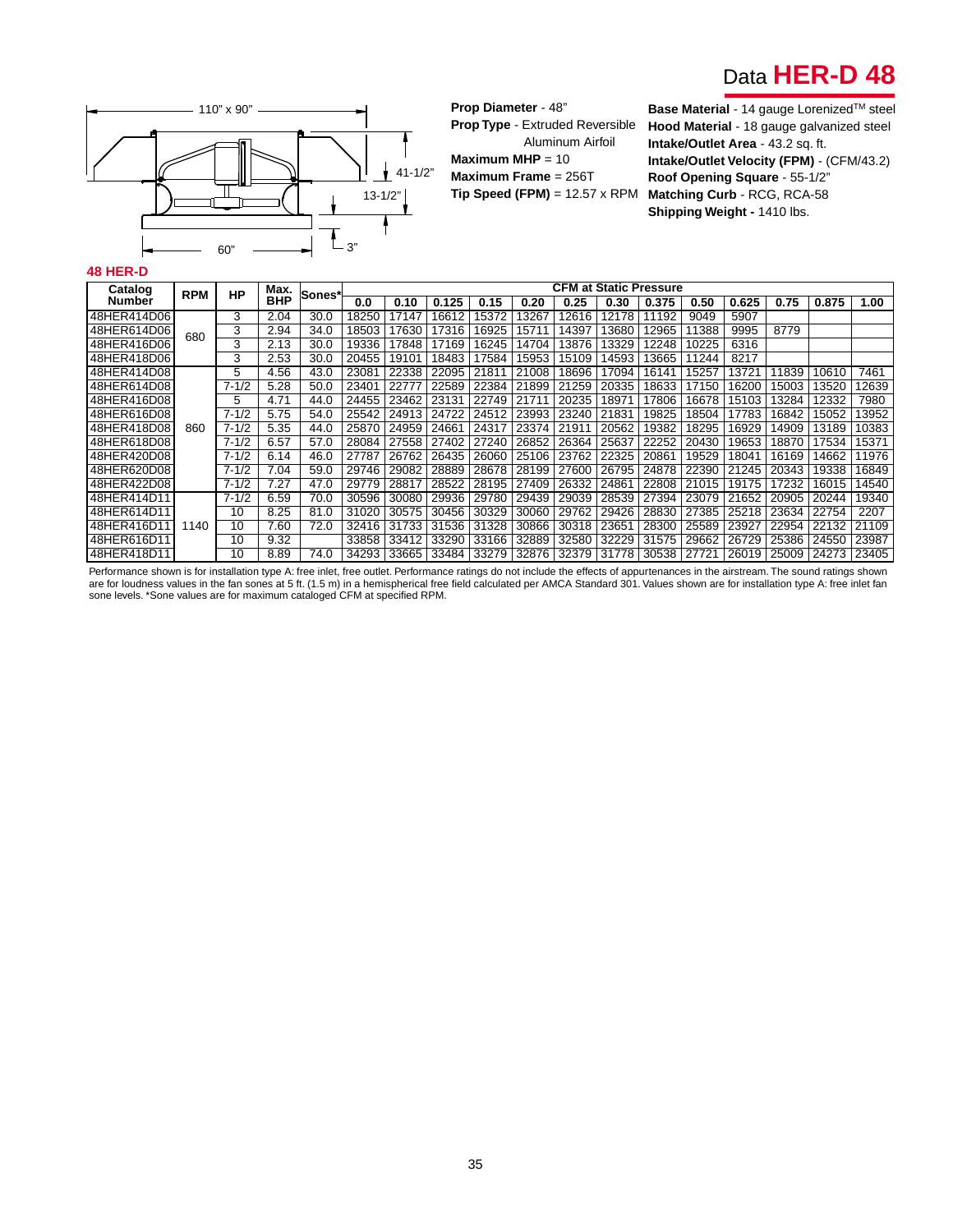## **54 HER-D** Data

**Base Material** - 14 gauge Lorenized<sup>™</sup> steel |← 111" x 109" **Hood Material** - 18 gauge galvanized steel **Intake/Outlet Area** - 54.3 sq. ft. **Intake/Outlet Velocity (FPM)** - (CFM/54.3) **Roof Opening Square** - 61-1/2" **Matching Curb** - RCG, RCA-64 **Shipping Weight -** 1585 lbs.



#### **54 HER-D**

| Catalog       | <b>RPM</b> | Max.<br>НP<br><b>BHP</b> |      |      |       |       |               | ∣Sones*l | <b>CFM at Static Pressure</b> |       |       |       |       |       |             |       |             |  |  |  |
|---------------|------------|--------------------------|------|------|-------|-------|---------------|----------|-------------------------------|-------|-------|-------|-------|-------|-------------|-------|-------------|--|--|--|
| Number        |            |                          |      |      | 0.0   | 0.10  | 0.125         | 0.15     | 0.20                          | 0.25  | 0.30  | 0.375 | 0.50  | 0.625 | 0.75        | 0.875 | 1.00        |  |  |  |
| 54HER414D06   |            |                          | 3.60 | 37.0 | 25918 | 24792 | 24376         | 23818    | 20776                         | 18894 | 18084 | 17337 | 15231 | 12938 |             |       |             |  |  |  |
| 154HER416D06  | 680        | 5                        | 4.36 | 38.0 | 27460 | 35948 | 25381         | 24657    | 22615                         | 20951 | 19935 | 18980 | 16818 | 14585 | 12251       |       |             |  |  |  |
| 54HER418D06   |            |                          | 4.79 | 38.0 | 29050 | 27670 | 27156         | 26501    | 24488                         | 22726 | 21703 | 20769 | 18877 | 16090 | 13206       |       |             |  |  |  |
| 54HER414D08   |            | $7 - 1/2$                | 7.28 | 55.0 | 32779 |       | 31978   31738 | 31474    | 30828                         | 29895 | 27861 | 24365 | 22703 | 21722 | 20238       | 17614 | 16359       |  |  |  |
| 154HER614D08  |            | $7 - \sqrt{12}$          | 7.38 | 63.0 | 33233 | 32555 | 32357         | 32150    | 31686                         | 31134 | 30447 | 28977 | 25948 | 24412 | 23354       | 22135 | 20611       |  |  |  |
| 154HER416D08  |            | $7 - 1/2$                | 7.48 | 55.0 | 34729 | 33665 | 33340         | 32977    | 32099                         | 30912 | 29287 | 27033 | 24973 | 23753 | 22128       | 19758 | 18443       |  |  |  |
| 54HER616D08   | 860        | 10                       | 8.22 | 69.0 | 36274 | 35591 | 35391         | 35184    | 34698                         | 34111 | 33321 | 31176 | 27726 | 26337 | 25506       |       | 24662 23216 |  |  |  |
| 54HER418D08   |            | 10                       | 8.68 | 56.0 | 36739 | 35761 | 35463         | 35134    | 34344                         | 33264 | 31695 | 29297 | 27190 | 26043 | 24659       | 22485 | 20344       |  |  |  |
| 154HER618D081 |            | 10                       | 9.75 | 74.0 | 39884 | 39303 | 39145         | 38972    | 38597                         | 38160 | 37632 | 36491 | 30861 | 29076 | 28155 27357 |       | 26293       |  |  |  |
| 154HER420D081 |            | 10                       | 9.21 | 58.0 | 39462 | 38356 | 38024         | 37661    | 36813                         | 35722 | 34277 | 31821 | 29204 | 27806 | 26272 24092 |       | 22203       |  |  |  |

Performance shown is for installation type A: free inlet, free outlet. Performance ratings do not include the effects of appurtenances in the airstream. The sound ratings shown are for loudness values in the fan sones at 5 ft. (1.5 m) in a hemispherical free field calculated per AMCA Standard 301. Values shown are for installation type A: free inlet fan<br>sone levels. \*Sone values are for maximum c